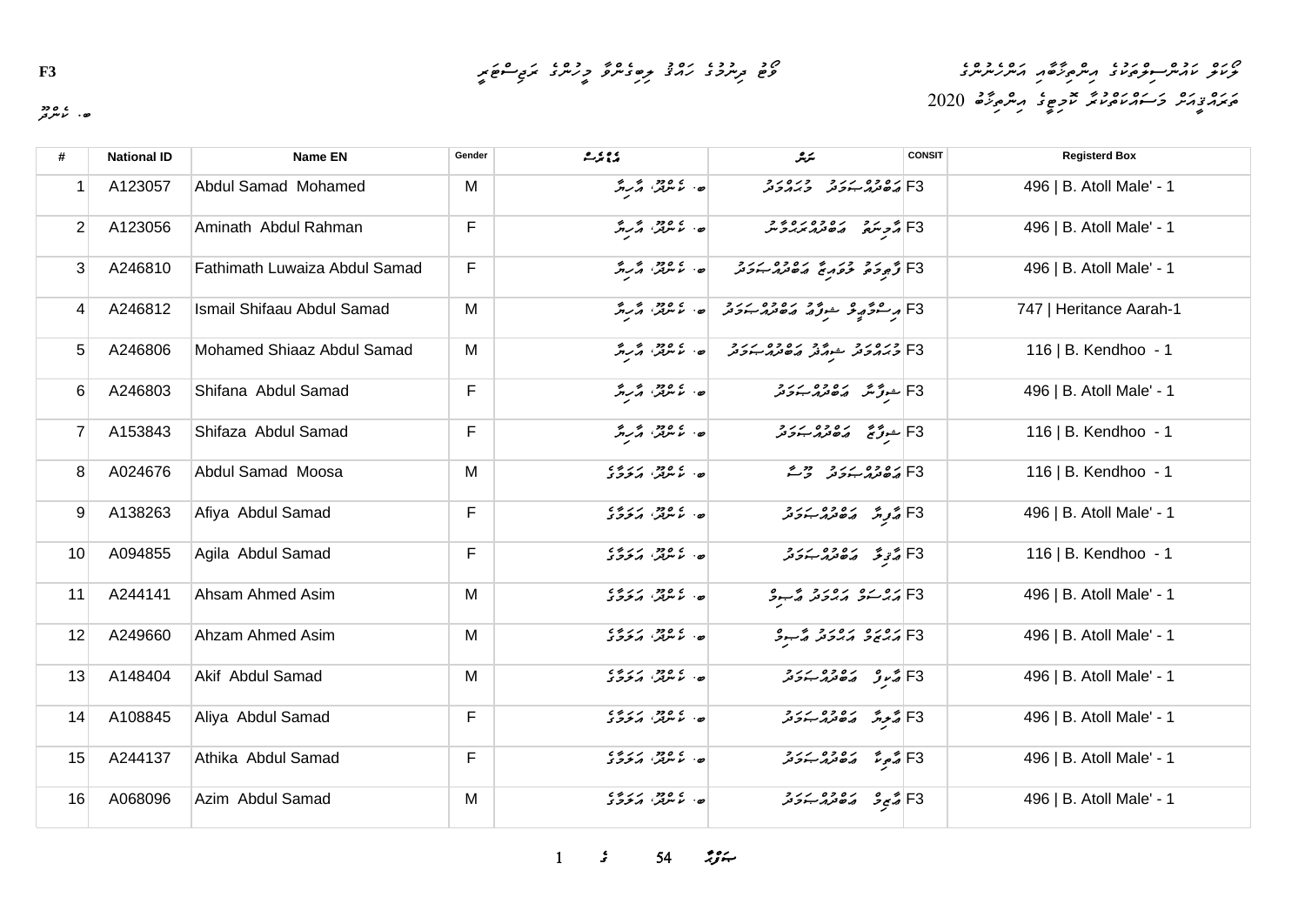*sCw7q7s5w7m< o<n9nOoAw7o< sCq;mAwBoEw7q<m; wBm;vB* م من المرة المرة المرة المرجع المرجع في المركبة 2020<br>مجم*د المريض المربوط المربع المرجع في المراجع المركبة* 

| 17 | A111013 | Shameema Moosa        | F            | ه . ما مرود . بر بر د ه<br>ه . ما مرفر . بر بر تر تر د | F3 ڪوتر قريم                       | 116   B. Kendhoo - 1                                    |
|----|---------|-----------------------|--------------|--------------------------------------------------------|------------------------------------|---------------------------------------------------------|
| 18 | A086625 | <b>Abdul Hameed</b>   | M            | ه . ما مرد . مردم بر                                   | F3 كەھەترى <i>3-ي</i> وتر          | 116   B. Kendhoo - 1                                    |
| 19 | A245923 | Abdulla Hameed        | M            | ه . ما مرد . مرد .                                     | F3 كَەھەراللە ئەمرىقر              | 401   Dhigali Maldives - 1                              |
| 20 | A246031 | Aishath Najiya        | $\mathsf{F}$ | ه . ما مرد . د برونو بر                                | F3 مُدمِسْمَ مُّهْدِمٌ             | 116   B. Kendhoo - 1                                    |
| 21 | A108759 | Aminath Seema         | $\mathsf F$  | ه ، مأمورش مأموره مر                                   | F3 أَمُّ <i>جِ مَنْهُ</i> سِيحٌ    | 114   B. Kudarikilu - 1                                 |
| 22 | A108757 | Hassan Hameed         | M            | ه . ما مرد . مردم بر                                   | F3  يز سند من المرحد المراجعة الس  | 116   B. Kendhoo - 1                                    |
| 23 | A246030 | Ibrahim Hameed        | M            | ه ، لا ملور ، مرد و مر                                 | F3 م <i>ِرەڭرى</i> بەر بەر         | 116   B. Kendhoo - 1                                    |
| 24 | A246033 | Shafiu Hameed         | M            | ه . ما مارد.<br>۱۵ ما مارد. اگر و کار                  | F3 ڪ <i>ُورِ ڏويرُ</i>             | 731   Dusit Tani Maldives-1                             |
| 25 | A108758 | Shameema Abdul Rahman | F            | ه ، با مرد ، مرد کرد                                   | F3 خو <i>ړ ده ده ده د</i>          | 116   B. Kendhoo - 1                                    |
| 26 | A110979 | Waseema Hassan Hameed | F            | ه . ما مريز ، مرمومبر                                  | F3   قاسودٌ - بَرْسَانل - يَاوِيلُ | 116   B. Kendhoo - 1                                    |
| 27 | A244727 | Amaan Anwar           | M            | ه ۱۵ ورو بر را مرکز می                                 | F3 كەۋىر كەنب <i>وت</i> ر          | 665   InterContinental Maldives<br>Maamunagau Resort -1 |
| 28 | A249670 | Aminath Rudhaina      | F            |                                                        | F3 مُجَمَّدِيمُ مُحَمَّدِيمُ       | 116   B. Kendhoo - 1                                    |
| 29 | A022972 | Anwar Abdul Rahman    | M            | ھ ، ئامريز، مرکزمگر                                    | F3 كەمرو كەمدەم بەرەپ              | 116   B. Kendhoo - 1                                    |
| 30 | A108963 | Mariyam Saeeda        | F            | ە . ئامەدد . ئەكەش                                     | F3 كەبىر بىر سىمبەتر               | 116   B. Kendhoo - 1                                    |
| 31 | A108862 | Ahmed Abdul Rahman    | M            | ه ۲۵۰ تا ۲۵۰ میلاده<br>۲۰ تا سرفر از مرکز می           | F3 גפני גפיפונקצית                 | 116   B. Kendhoo - 1                                    |
| 32 | A249680 | Aishath Saaniha       | F            | ם מספר המגם.<br>כם מיטקט הכהמיט                        | F3 مۇم شەھ بەسىرىگە                | 116   B. Kendhoo - 1                                    |
| 33 | A244787 | Ibrahim Nazeeh        | M            | ם מספר המינים<br>כם מינקלי הכהמיל                      | F3 م <i>ەھترى</i> ئىسى ئىس         | 496   B. Atoll Male' - 1                                |

*2 sC 54 nNw?mS*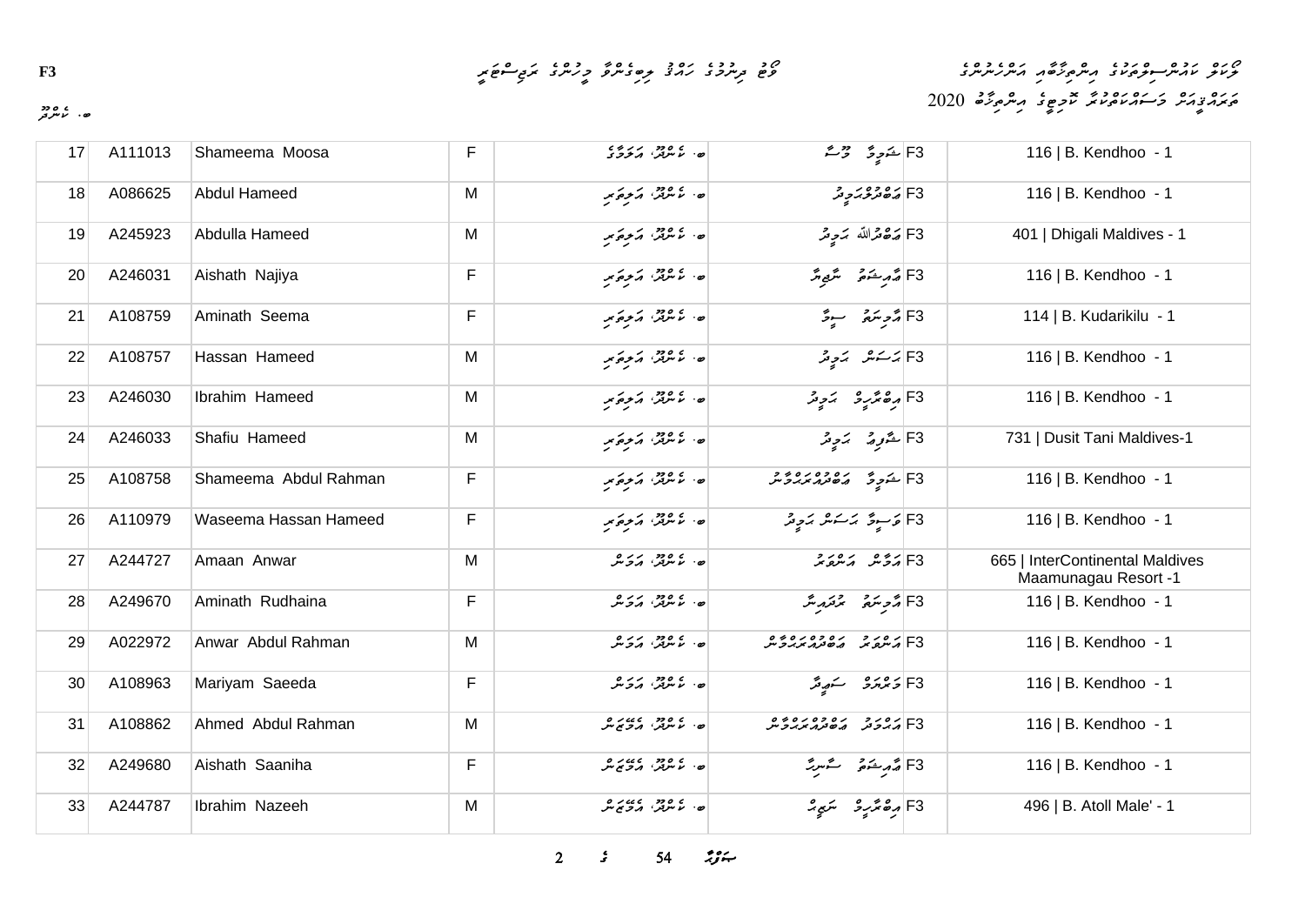*sCw7q7s5w7m< o<n9nOoAw7o< sCq;mAwBoEw7q<m; wBm;vB* م من المرة المرة المرة المرجع المرجع في المركبة 2020<br>مجم*د المريض المربوط المربع المرجع في المراجع المركبة* 

| 34 | A108698 | Ratheeba Yoosuf      | F            | ے وجود عدد علم میں استعمال کر استعمال کر دیا تھا۔<br>مصر استعمال کرنے کے سکس | F3 <i>بَرْ<sub>م</sub>ُوهُ "دُ</i> سْرُوُ | 496   B. Atoll Male' - 1                |
|----|---------|----------------------|--------------|------------------------------------------------------------------------------|-------------------------------------------|-----------------------------------------|
| 35 | A244786 | Saalima Ahmed        | F            | ם י מחבר המונים<br>כי מחברי הכבים                                            | F3 سُمْعِرَةُ مَ <sup>رُو</sup> دَتَر     | 116   B. Kendhoo - 1                    |
| 36 | A245681 | Abdulla Shahid       | M            | ه ۲۰۰۵ د ورو ده.<br>مسرچين مرسر <i>پرو</i> ي                                 | F3 مَەھْرَاللە مەمَّدىر                   | 496   B. Atoll Male' - 1                |
| 37 | A108752 | Hussain Shahid       | M            |                                                                              | F3 يُرْسَمْ بِلَا مُسْتَمَرِيْرُ          | 83   N. Holhudhoo - 1                   |
| 38 | A108749 | Mohmed Shahid        | M            | ه ورود ده ده دره<br>مسرد مسرد از مسر مرد د                                   | F3 <i>وَبَهُ وَبَوْ</i> مُقَرِيْرِ        | 116   B. Kendhoo - 1                    |
| 39 | A108842 | Nazeera Hassan       | $\mathsf F$  | ه . ع مرور مره به ده و<br>مسر مرکز . کم مرکز کرد ک                           | F3 س <i>َمِع مَّہ بَرَسَ</i> سُّر         | 116   B. Kendhoo - 1                    |
| 40 | A246325 | Fathimath Sana       | F            | ه . ع موجود . ع م موجود<br>ج . ما موجود . او موجود                           | F3 أَوَّج <i>وحَةْ</i> سَمَّتْر           | 116   B. Kendhoo - 1                    |
| 41 | A249731 | Saaif Ali            | M            |                                                                              | F3 گەرۇ كەمچە                             | 721   The Standard Huruwalhi Maldives-1 |
| 42 | A108931 | Zareena Abdul Rahman | $\mathsf F$  | ے مشرقی کے مالا<br>نصف مشرقی کا مالاری                                       | F3 ئ <i>ے برنگ مُنھوم بربرڈ</i> گر        | 116   B. Kendhoo - 1                    |
| 43 | A108898 | Abdul Ghanee Hassan  | M            | ه . ما مرکز ، دره ۵۰۰<br>۱۵ . ما مرکز ، درو ۶۰۰                              | F3 <i>ړې ووټر پر ټرخپن</i>                | 116   B. Kendhoo - 1                    |
| 44 | A108827 | Aneesa Ali           | $\mathsf{F}$ | ه . ما مرود . ده من عمر                                                      | F3  كەسرىستە كەمچ                         | 116   B. Kendhoo - 1                    |
| 45 | A249769 | Dhunya Abdul Ghanee  | F            | ه ۱۵ مرکز در ۵ به<br>۱۵ تامبرلز در سومر                                      | F3 قرشر <i>گر م&amp;فرقرن</i> مبر         | 496   B. Atoll Male' - 1                |
| 46 | A108826 | Hassan Sinan         | M            | ه . ما مرکز ، در استاند                                                      | F3   پرسترنٹر سے منگ <i>رنٹر</i>          | 116   B. Kendhoo - 1                    |
| 47 | A246761 | Hussain Suaadh       | M            | ه . ما موجود الرواعة مر                                                      | F3 پر <i>شہر شہر مش</i> ہر                | 731   Dusit Tani Maldives-1             |
| 48 | A246763 | Khathma Raheel       | F            | ه . ما مرکز ، د د مشمر<br>ه . ما مرکز ، د د مشمر                             | F3 دَيْرَةَ - مَدْرِقَ                    | 116   B. Kendhoo - 1                    |
| 49 | A108825 | Nasooha Abdhul Ghany | F            | ے 2000 کرو گئے۔<br>جوہ سربی ایکر شوہر                                        | F3 مَرْجَعَةً مُصْرَفَرَةَ مِرِ           | 116   B. Kendhoo - 1                    |
| 50 | A086278 | Ahmed Mohamed        | M            |                                                                              | F3 ג'פיק 22010 בי                         | 496   B. Atoll Male' - 1                |

**3** *3* **<b>54** *z <i>z*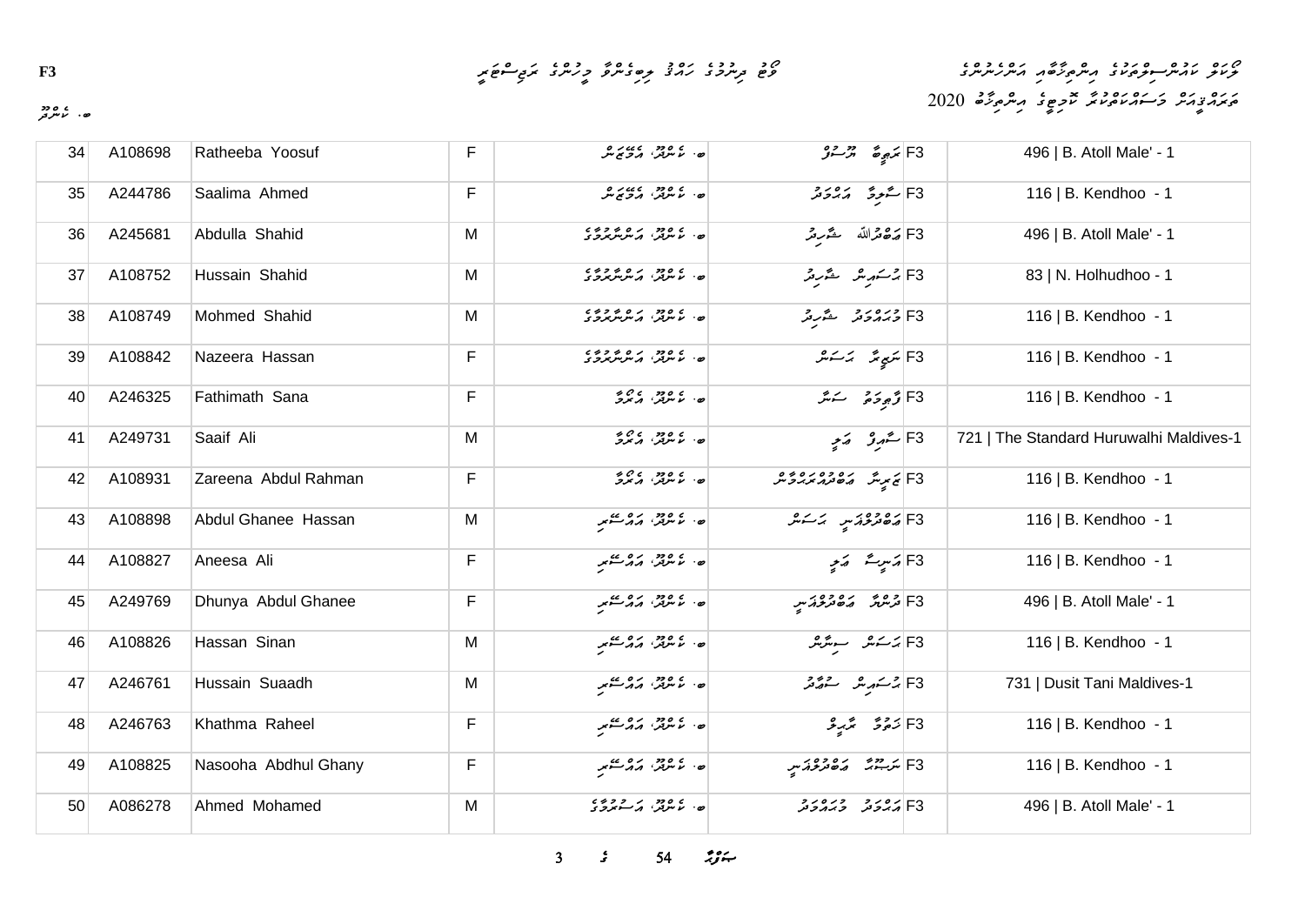*sCw7q7s5w7m< o<n9nOoAw7o< sCq;mAwBoEw7q<m; wBm;vB* م من المرة المرة المرة المرجع المرجع في المركبة 2020<br>مجم*د المريض المربوط المربع المرجع في المراجع المركبة* 

| 51 | A108788 | Ameena Mohamed   | F | ے میں میں مساجد دی۔<br>حصا ماسرانس کے ساجد میں                                                                                                                                                                                                                                                                                  | F3  تەھ <sub>ي</sub> ىگە ئ <i>ەتمەدى</i> گە | 290   Th. Madifushi - 1        |
|----|---------|------------------|---|---------------------------------------------------------------------------------------------------------------------------------------------------------------------------------------------------------------------------------------------------------------------------------------------------------------------------------|---------------------------------------------|--------------------------------|
| 52 | A108786 | Azmeena Mohamed  | F | ه . ع مرکز . کار د و د و د<br>ه . کم مگرفتن . کم کاملو و ی                                                                                                                                                                                                                                                                      | F3 كەيم <i>جەش جەنگەدى</i> ر                | 116   B. Kendhoo - 1           |
| 53 | A245786 | Maumoon Mohamed  | M |                                                                                                                                                                                                                                                                                                                                 | F3 <i>בהרבית כמהכת</i>                      | 116   B. Kendhoo - 1           |
| 54 | A245771 | Nasreena Mohamed | F | ه . ع مرور . د د و و د و<br>ح . ع مرور . كه سومبرو ي                                                                                                                                                                                                                                                                            | F3 ىرگىرىگى <i>دېمگە</i> دىر                | 116   B. Kendhoo - 1           |
| 55 | A245764 | Zakariyya Ameen  | M | ه . ع مرور . د د و و د و<br>ح . ع مرور . كه سومبرو ي                                                                                                                                                                                                                                                                            | F3 ي <i>تم بوه م</i> گر مرکب مرکب برگر      | 116   B. Kendhoo - 1           |
| 56 | A108987 | Abdulla Nizar    | M | 5396.                                                                                                                                                                                                                                                                                                                           | F3 مَصْعَرْاللَّهُ سِيِّعْ                  | 116   B. Kendhoo - 1           |
| 57 | A246512 | Ahmed Wasif      | M | ه . کارود . کار دی<br>ه . کاس                                                                                                                                                                                                                                                                                                   | F3 <i>ډېر دي.</i> وگ                        | 116   B. Kendhoo - 1           |
| 58 | A246524 | Hassan Sobaah    | M | 5996.                                                                                                                                                                                                                                                                                                                           | F3 يُرْسَمْرُ بِكَوْفَرْ                    | 443   Niyama Maldives - 1      |
| 59 | A246525 | Hussain Solah    | M | $5591^{000}$                                                                                                                                                                                                                                                                                                                    | F3  2ستهريش ست <i>و</i> يثر                 | 116   B. Kendhoo - 1           |
| 60 | A094856 | Ibrahim Nizar    | M | $\begin{array}{cc} 0 & 0 & 0 & 0 \\ 0 & 0 & 0 & 0 \\ 0 & 0 & 0 & 0 \\ 0 & 0 & 0 & 0 \\ 0 & 0 & 0 & 0 \\ 0 & 0 & 0 & 0 \\ 0 & 0 & 0 & 0 \\ 0 & 0 & 0 & 0 \\ 0 & 0 & 0 & 0 \\ 0 & 0 & 0 & 0 \\ 0 & 0 & 0 & 0 \\ 0 & 0 & 0 & 0 \\ 0 & 0 & 0 & 0 & 0 \\ 0 & 0 & 0 & 0 & 0 \\ 0 & 0 & 0 & 0 & 0 \\ 0 & 0 & 0 & 0 & 0 \\ 0 & 0 & 0 &$ | F3 م <i>ەھترى</i> دۇ سرچم                   | 116   B. Kendhoo - 1           |
| 61 | A246523 | Jaleela Nizar    | F | 5551.                                                                                                                                                                                                                                                                                                                           | F3 <i>فوجوڈ سرن</i> گانڈ                    | 116   B. Kendhoo - 1           |
| 62 | A246509 | Mariyam Mohamed  | F |                                                                                                                                                                                                                                                                                                                                 | F3 <i>ב</i> ימו <i>ת כגור</i> כת            | 116   B. Kendhoo - 1           |
| 63 | A108988 | Nizaar Yoosuf    | M | 5995, 3966                                                                                                                                                                                                                                                                                                                      | F3 سرچ پر هر شور<br>1                       | 116   B. Kendhoo - 1           |
| 64 | A108986 | Zahra Nizar      | F |                                                                                                                                                                                                                                                                                                                                 | F3 يَحْرَمُّهُ سِيَّ مِّرْ                  | 127   B. Hithaadhoo - 1        |
| 65 | A378143 | Zeena Nizaar     | F | 5991, 3906, 60                                                                                                                                                                                                                                                                                                                  | F3 پرېئر سرچ تنه                            | 116   B. Kendhoo - 1           |
| 66 | A108805 | Aboobakur Ali    | M |                                                                                                                                                                                                                                                                                                                                 | F3 جو <i>ھوند ھو</i>                        | 558   Hulhumale', Ehenihen - 6 |
| 67 | A246087 | Ahmed Samih      | M |                                                                                                                                                                                                                                                                                                                                 | F3 <i>ړې دي گ</i> ېږ                        | 558   Hulhumale', Ehenihen - 6 |

*4 s* 54 *zg*  $\approx$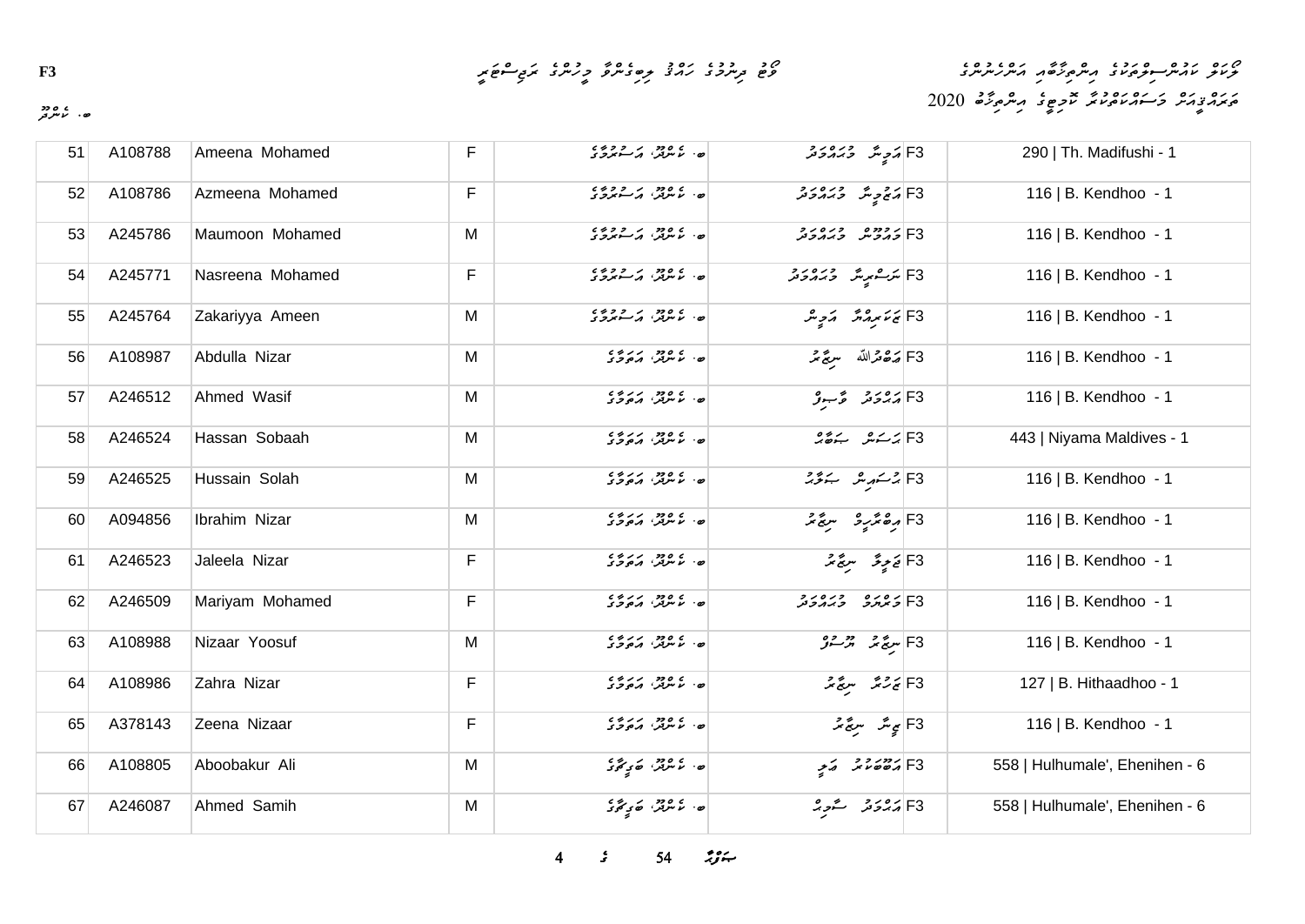*sCw7q7s5w7m< o<n9nOoAw7o< sCq;mAwBoEw7q<m; wBm;vB* م من المرة المرة المرة المرجع المرجع في المركبة 2020<br>مجم*د المريض المربوط المربع المرجع في المراجع المركبة* 

| 68 | A108806 | Gamariyyath Aboobakur | F            |                                                                                                                                                                                                                                                                                                                             | F3 ביתוחתם הסיטית                              | 116   B. Kendhoo - 1           |
|----|---------|-----------------------|--------------|-----------------------------------------------------------------------------------------------------------------------------------------------------------------------------------------------------------------------------------------------------------------------------------------------------------------------------|------------------------------------------------|--------------------------------|
| 69 | A108804 | Husna Hussain         | F            |                                                                                                                                                                                                                                                                                                                             | F3 پُرِ شِعَبَرٌ پُرِ شَ <sub>مَ</sub> بِرُ بِ | 558   Hulhumale', Ehenihen - 6 |
| 70 | A246086 | Mafthooha Aboobakur   | F            | 5550.700                                                                                                                                                                                                                                                                                                                    |                                                | 116   B. Kendhoo - 1           |
| 71 | A246089 | Mohamed Sameeh        | M            | 5550.700                                                                                                                                                                                                                                                                                                                    | F3 <i>وُيَهُوَهُ جَمَعِيدُ</i>                 | 558   Hulhumale', Ehenihen - 6 |
| 72 | A246084 | Shamreeha Aboobakuru  | F            |                                                                                                                                                                                                                                                                                                                             | F3 شۇم بەر مەھەمدىر                            | 116   B. Kendhoo - 1           |
| 73 | A246082 | Shamsiyya Aboobakur   | $\mathsf F$  |                                                                                                                                                                                                                                                                                                                             | 7777778077722                                  | 558   Hulhumale', Ehenihen - 6 |
| 74 | A245519 | Ahmed Nazeer          | M            | ە . ئابىروم كەندى ئەي<br>ھ . ئابىروم كەنتى ئىسى                                                                                                                                                                                                                                                                             | F3  كەندى كىم ئىرى <i>گى</i>                   | 116   B. Kendhoo - 1           |
| 75 | A108965 | Ali Nazeer            | $\mathsf{M}$ | ە بە ئەھەر بەرە بەرە<br>ھ باش بىرلىرى كەشتى سىرى                                                                                                                                                                                                                                                                            | F3 <i>ھَ جِ</i> سَمَيْرِ جَمَ                  | 114   B. Kudarikilu - 1        |
| 76 | A245516 | Aminath Idhrees       | F            | ە بەرەدە بەرە بەرە<br>ھەركىرلىرى ھەرى سىرى                                                                                                                                                                                                                                                                                  | F3 مُحْرِسَمُ مِسْرَمِرِ مُسْرِ                | 121   B. Eydhafushi - 1        |
| 77 | A108936 | Azra Umar             | F            | ە بە دەھەر بەرە بەر.<br>ھەر سىرتىر، ئۇسىرتى سىرى                                                                                                                                                                                                                                                                            | F3 كەنترىتى ھەتەتىر                            | 116   B. Kendhoo - 1           |
| 78 | A245591 | Aishath Najudha       | F            | ם י מיתר שינדי ב                                                                                                                                                                                                                                                                                                            | F3 مُصِيَّحَة مَتَّبَعَّةً مِّسْتَخَفَّةً      | 116   B. Kendhoo - 1           |
| 79 | A245585 | Ashmal Yoosuf         | M            |                                                                                                                                                                                                                                                                                                                             | F3 كەشكە ئۇ تەرىپى تۈرگىتىلىر                  | 496   B. Atoll Male' - 1       |
| 80 | A245594 | Loosa Yoosuf          | $\mathsf F$  | ه . ما مرد .<br>ه . ما مرد . ه مرد د                                                                                                                                                                                                                                                                                        | F3 توسم بین شروع بو                            | 116   B. Kendhoo - 1           |
| 81 | A245588 | Mohamed Shafraz       | M            | ם יש מרה בית בי                                                                                                                                                                                                                                                                                                             | F3 دېرماند د شورتمند                           | 116   B. Kendhoo - 1           |
| 82 | A249714 | Namsha Yoosuf         | F            | ه . ما مرد .<br>ه . ما مرد . ه مرد د                                                                                                                                                                                                                                                                                        | F3 بَرَوْٹَہ بَرْتَ <i>وْ</i> رْ               | 496   B. Atoll Male' - 1       |
| 83 | A247147 | Aishath Sodiga        | F            | 0.3100000000000                                                                                                                                                                                                                                                                                                             | F3 مُصِيدَة حَسَّمِيَّةً                       | 116   B. Kendhoo - 1           |
| 84 | A108925 | Fathimath Salih       | F            | $\begin{pmatrix} 0 & 2 & 0 & 0 & 0 \\ 0 & 1 & 0 & 0 & 0 \\ 0 & 0 & 0 & 0 & 0 \\ 0 & 0 & 0 & 0 & 0 \\ 0 & 0 & 0 & 0 & 0 \\ 0 & 0 & 0 & 0 & 0 \\ 0 & 0 & 0 & 0 & 0 \\ 0 & 0 & 0 & 0 & 0 \\ 0 & 0 & 0 & 0 & 0 \\ 0 & 0 & 0 & 0 & 0 \\ 0 & 0 & 0 & 0 & 0 \\ 0 & 0 & 0 & 0 & 0 & 0 \\ 0 & 0 & 0 & 0 & 0 & 0 \\ 0 & 0 & 0 & 0 & $ | F3 ز <sub>نجو</sub> ځو جوړ                     | 496   B. Atoll Male' - 1       |

*5 sC 54 nNw?mS*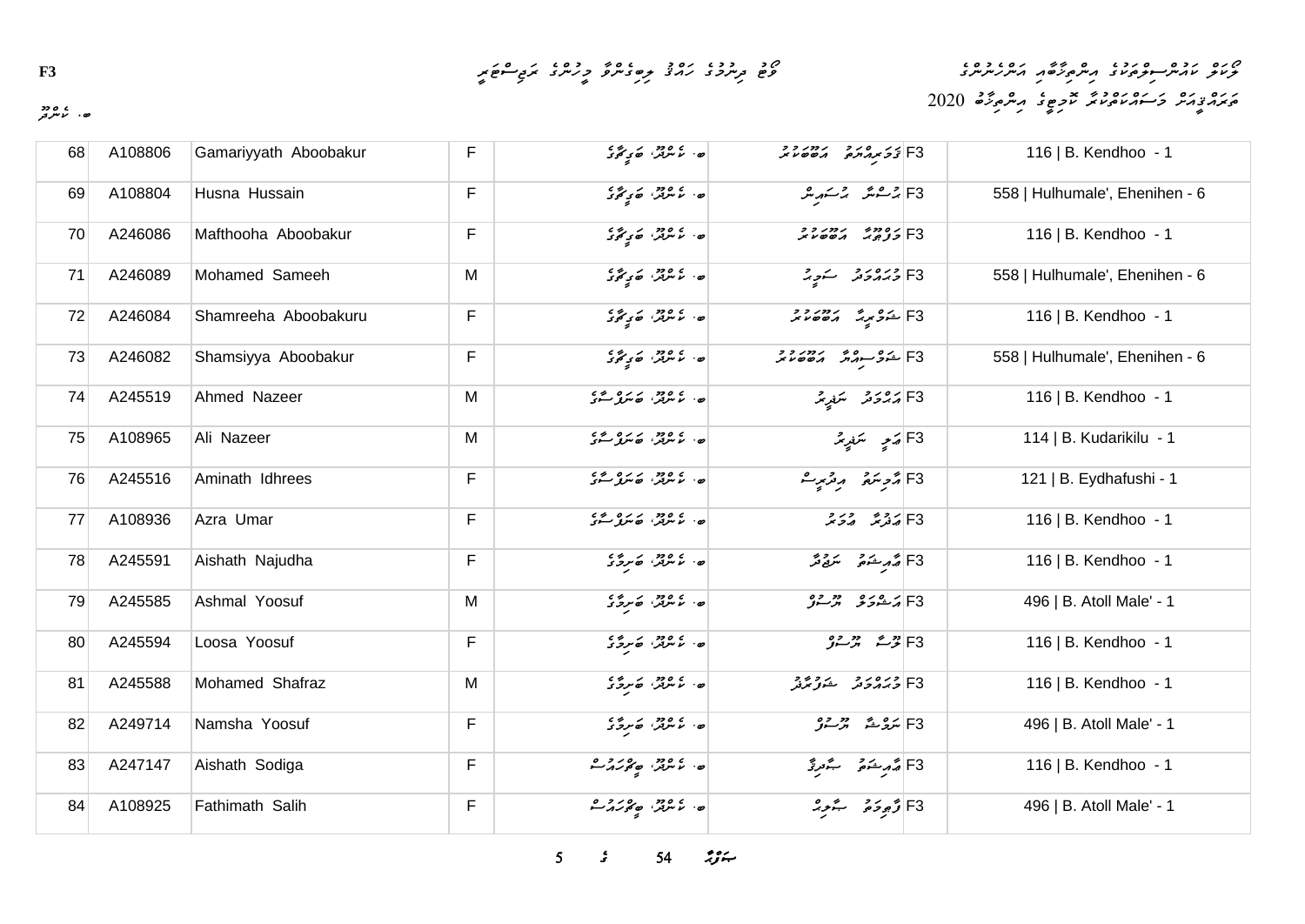*sCw7q7s5w7m< o<n9nOoAw7o< sCq;mAwBoEw7q<m; wBm;vB* م من المرة المرة المرة المرجع المرجع في المركبة 2020<br>مجم*د المريض المربوط المربع المرجع في المراجع المركبة* 

| 85  | A247148 | Hussain Siyam        | M            | ھ ماسري ھي گرم ھ                    | F3 يُرْسَمب <sup>9</sup> سِيرَ 2              | 408   Milaidhoo Island Maldives - 1                         |
|-----|---------|----------------------|--------------|-------------------------------------|-----------------------------------------------|-------------------------------------------------------------|
| 86  | A247121 | Nasreena Ahmed       | F            | גם כבר פיציאת בי                    | F3 ىترىشىمى <i>مىشى ئەرە</i>                  | 160   K. Guraidhoo - 1                                      |
| 87  | A108929 | Naufal Ahmed         | M            | 27280, 2000                         | F3 يتم <i>مۇنى مەدەن</i> ر                    | 496   B. Atoll Male' - 1                                    |
| 88  | A247150 | Rabeeu Ahmed         | M            |                                     | F3 بَرَصِهُ 4.25 مَرْ                         | 496   B. Atoll Male' - 1                                    |
| 89  | A108926 | Yasir Ahmed          | M            | גם כבר פיציאת בי                    | F3 پڑے پر پر پر پر پر پر دیگر                 | 727   Four Seasons Resort Maldives at<br>Landaa Giraavaru-1 |
| 90  | A111803 | Fathimath Noosha     | $\mathsf{F}$ | ە باشتى ھەم ئى                      | F3 رُج <i>وحَة</i> شَرْحَةَ                   | 496   B. Atoll Male' - 1                                    |
| 91  | A063188 | Hassan Najmy         | M            | ە ، ئامىرتى ھەم ئى                  | F3  يرسكى مرق <sub>ص</sub> ح پر               | 116   B. Kendhoo - 1                                        |
| 92  | A246772 | Hussain Nimal        | M            | ە مەس ھەم ئى                        | F3 يُرْسَمَ مِنْ سِرْدَ عَلَى                 | 116   B. Kendhoo - 1                                        |
| 93  | A092472 | Mohamed Nimal        | M            | $\stackrel{a}{\sim}$                | F3 <i>وُبُرُوُدُو بِروُّوْ</i>                | 496   B. Atoll Male' - 1                                    |
| 94  | A066760 | Shaheeda Adam        | F            | ە باشلار ئەمم ئىگە                  | F3 ڪري <i>گر گ<sup>ي</sup>وري</i>             | 116   B. Kendhoo - 1                                        |
| 95  | A048763 | Ahmed Haameem        | M            | ه . ما مريز ، ھ <sub>ا</sub> گو مگر | F3 <i>ډېرې پې</i> وو                          | 116   B. Kendhoo - 1                                        |
| 96  | A120230 | Adam Nazim           | M            | ם ישתתי סתפת אב                     | F3 مُحَمَّدٌ سُمَّن <sub>َ</sub> وَ           | 153   K. Huraa - 2                                          |
| 97  | A400909 | Ahmed Juvain Nazim   | M            | ם ישיעת פולפיציא בס                 | F3 <i>בُرُوَ</i> تَرَ قَاءَمِ شَرَ سَرَّمِ وَ | 116   B. Kendhoo - 1                                        |
| 98  | A254061 | Juwain Nazim         | M            | ם יו מנג' פתפת משית                 | F3 <i>فے قہر مگہ مگہو</i> گ                   | 116   B. Kendhoo - 1                                        |
| 99  | A246108 | Mohamed Ijaz Nazim   | M            | ם ישתה פוקלית בפ                    | F3 دَيَرُمُ دَمَّرٌ مِنَّے مَّتَّبٍ وَ        | 116   B. Kendhoo - 1                                        |
| 100 | A108792 | Nashida Abdul Rahman | F            | ם ישיתה פתפת אבי                    | F3 مگرجونگر بره ده دره در محمد ش              | 116   B. Kendhoo - 1                                        |
| 101 | A372269 | Ali Bassam           | M            |                                     | F3 <i>جَرِي 16 گ</i> ر                        | 496   B. Atoll Male' - 1                                    |

*6 sC 54 nNw?mS*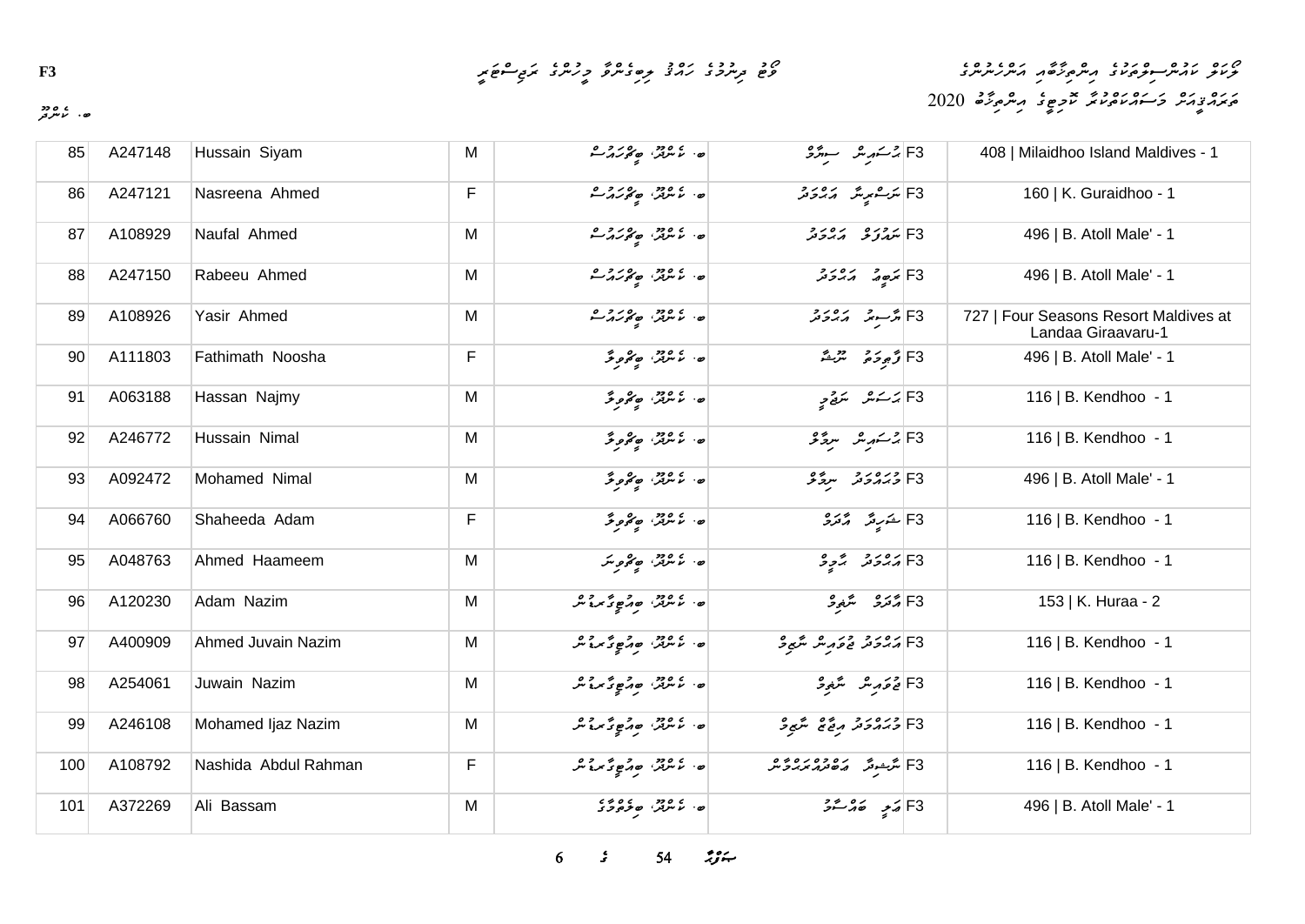*sCw7q7s5w7m< o<n9nOoAw7o< sCq;mAwBoEw7q<m; wBm;vB* م من المرة المرة المرة المرجع المرجع في المركبة 2020<br>مجم*د المريض المربوط المربع المرجع في المراجع المركبة* 

| 102 | A071929 | Bishau Abdul Rahman        | M | ه کامرلر، صور ورو د                                | F3 = شهر مره ده ده و م                     | 116   B. Kendhoo - 1                 |
|-----|---------|----------------------------|---|----------------------------------------------------|--------------------------------------------|--------------------------------------|
| 103 | A244614 | Faraasha Ilyaas            | F | 599500                                             | F3 كَرْمَرْتْشْ بِرْجْرَرْتْتْتْسْتْرْ     | 116   B. Kendhoo - 1                 |
| 104 | A108688 | Ilyaas Abdul Rahmaan       | M | ه وه ده وه وه و د<br>ه مسرفر صور و د               | F3 روبر مصر ده ده ده وه                    | 116   B. Kendhoo - 1                 |
| 105 | A151614 | Fazeela Idrees             | F | ه عمود دوره ده<br>مسرد مورد                        | F3 زَىنٍوَّز ب <sub>و</sub> تْرْمِرِتْ     | 116   B. Kendhoo - 1                 |
| 106 | A249730 | Ibrahim Zaidhan            | M | ه با محمد دوده ده.<br>مسترتر، م <i>حرکو</i> س      | F3 م <i>ِرەڭرىردە ت<sub>ەم</sub>ون</i> تىر | 116   B. Kendhoo - 1                 |
| 107 | A132411 | Abdul Haleem Aboobakur     | M | 0.770.7200                                         | F3 גם כפי כם נשפט ב                        | 116   B. Kendhoo - 1                 |
| 108 | A246198 | Mohamed Shahaam            | M | ם מיתה סמיג ס<br>כם מיתה שי <i>ביב</i> תים         | F3 دېمبروتر خ <i>و</i> گړو                 | 731   Dusit Tani Maldives-1          |
| 109 | A246208 | Ahmed Maumoor              | M | ه . با موجود .<br>ه . با موجود . موجود             | F3 ג'מיק בריביק                            | 456   India / Trivandrum - 1         |
| 110 | A109009 | Ali Ahmed                  | M |                                                    | F3   <i>مَرْمٍ مَدْدَوْرٌ</i>              | 116   B. Kendhoo - 1                 |
| 111 | A246204 | Mansoora Ali               | F | ه با مرکز وجود و<br>ده کاسرکز مخترج                | F3   ئەشرىيىچە كەمبە                       | 496   B. Atoll Male' - 1             |
| 112 | A246201 | Maqsoodha Ali              | F | ه . ما مرکز . ه و . ه<br>ده . ما مرکز . ه محر مرکز | F3 كۆمچە قەمىيە                            | 496   B. Atoll Male' - 1             |
| 113 | A249787 | Muslima Ali Ahmed          | F | ه . ما مرکز . ه و . ه<br>ده . ما مرکز . ه محر مرکز | F3 وُسْعِرةٌ كَبَعٍ كَمَدَوْمًا.           | 116   B. Kendhoo - 1                 |
| 114 | A109010 | Ramla Mohamed              | F | ه ، کامبرو ، دو ه و برو                            | F3 يَرُونُو بِهِ دِيرِ دِيرِ               | 116   B. Kendhoo - 1                 |
| 115 | A245510 | Abdul Matheen Abdul Kareem | M |                                                    | F3 رەدور ھ رەدور ھ                         | 116   B. Kendhoo - 1                 |
| 116 | A249702 | Ahmed Shiyau               | M | ם מי מי מידי מים.<br>כי מייקה פיביק ביפ            | F3 <i>גُرُدُونَ جِينَهُ</i>                | 116   B. Kendhoo - 1                 |
| 117 | A245513 | Mohamed Shithau            | M | ם מתנקי סמגים                                      | F3 <i>وَبَهُ وَبَوْ</i> سُبِعُ وَبِرَ      | 648   Atmosphere Kanifusi Maldives-1 |
| 118 | A249700 | Shama Abdul Matheen        | F | ם מי מרג פרובים פס<br>פי מייתנתי פיי <i>ב זג</i> ע | F3 څگړ <i>ې پره وه د چ</i> ر               | 116   B. Kendhoo - 1                 |

*7 sC 54 nNw?mS*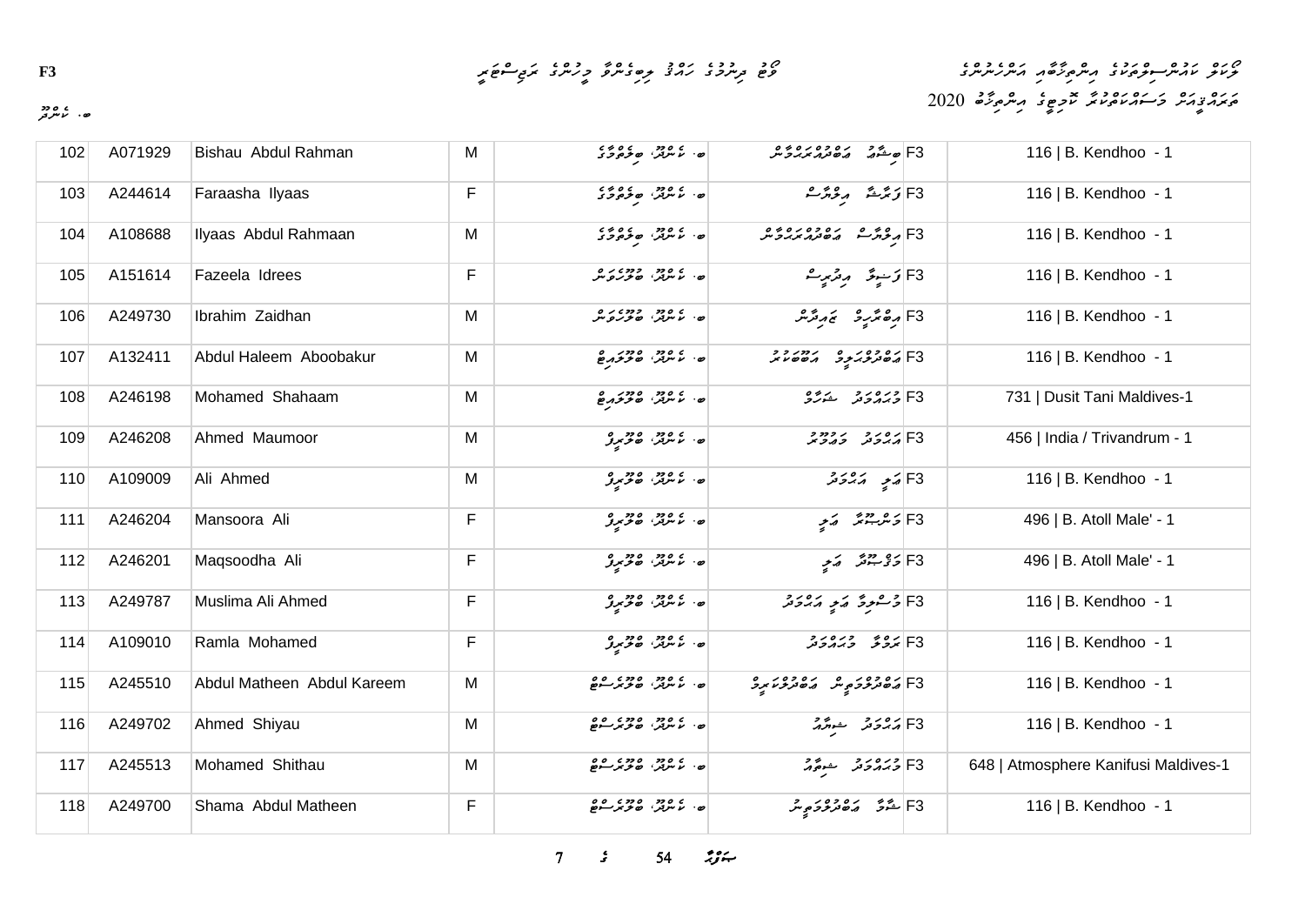*sCw7q7s5w7m< o<n9nOoAw7o< sCq;mAwBoEw7q<m; wBm;vB* م من المرة المرة المرة المرجع المرجع في المركبة 2020<br>مجم*د المريض المربوط المربع المرجع في المراجع المركبة* 

| 119 | A244622 | Ahmed Shan              | M           | ם מיטר כדי בג<br>ס מיטרי סיבעות                                                                                                                                                                                                  | F3 كەبرى ئىر ئىش ئىش                       | 407   Anantara Kihavah Villas - 1 |
|-----|---------|-------------------------|-------------|----------------------------------------------------------------------------------------------------------------------------------------------------------------------------------------------------------------------------------|--------------------------------------------|-----------------------------------|
| 120 | A108832 | Ali Shaan               | M           |                                                                                                                                                                                                                                  | F3 کی شہر شہر                              | 116   B. Kendhoo - 1              |
| 121 | A244629 | Mohamed Shan            | M           | ם ישתב כבי בג<br>ישתב שיבעות                                                                                                                                                                                                     | F3 <i>وبرودو حدَّش</i>                     | 496   B. Atoll Male' - 1          |
| 122 | A244633 | Riyaakh Shan            | M           | $\begin{pmatrix} 2 & 22 & 220 & 6 \\ 2 & 2 & 22 & 22 \\ 6 & 1 & 1 & 1 \end{pmatrix}$                                                                                                                                             | F3 برب <i>رٌدْ</i> گُرگر                   | 116   B. Kendhoo - 1              |
| 123 | A108996 | Zumaira Moosa           | F           | גם כבר כבר בג'<br>יש מיתבקי יש <b>ב</b> מו <i>ת</i> ב                                                                                                                                                                            | $23 - 55 = 53$                             | 116   B. Kendhoo - 1              |
| 124 | A080256 | Abdul Sattar Hussain    | M           | $5x - 3x - 3200$                                                                                                                                                                                                                 | F3 پرەور بەرە بور بوسكى بىر                | 116   B. Kendhoo - 1              |
| 125 | A108914 | Aboobakuru Abdul Sattar | M           |                                                                                                                                                                                                                                  | 9401 0201 221321 F3                        | 462   Srilanka / Colombo - 3      |
| 126 | A108977 | Mahira Abdul Sattar     | $\mathsf F$ |                                                                                                                                                                                                                                  | F3 د مريد مده د وه د د د د د د د د د د د د | 116   B. Kendhoo - 1              |
| 127 | A079679 | Mohamed Abdul Sattar    | M           |                                                                                                                                                                                                                                  | F3 30000 2000 2000 E3                      | 116   B. Kendhoo - 1              |
| 128 | A246583 | Siyama Abdul Sattar     | F           | ه ۱۵ مرکز کا در مرکز در در این است.<br>احوال مرکز کا در مرکز کا در مرکز ک                                                                                                                                                        | F3 - شهر موجود موجود - F3                  | 116   B. Kendhoo - 1              |
| 129 | A108913 | Umm Kulsoom             | F           | ه . م سربی .<br>۲۰۰۰ سربی . ۲۵۰۰ مربی                                                                                                                                                                                            | $5, 5, 7, 7, 7$ F3                         | 116   B. Kendhoo - 1              |
| 130 | A108912 | Zahida Aboobakuru       | F           | ه ۱۵۵۰ مورد در در در محمد در سر در استان به استان به استان به استان به استان به استان به استان به استان به است<br>در استان به استان به استان به استان به استان به استان به استان به استان به استان به استان به استان به استان به | F3 بحري <i>د أو مقصوم</i>                  | 116   B. Kendhoo - 1              |
| 131 | A108809 | Abdul Azeez Adam        | M           | ه به ۲۵ وولان<br>۲۰ ماسرتن مانور دی                                                                                                                                                                                              | F3 ב <i>ەھەم چەرە</i> مەرە                 | 116   B. Kendhoo - 1              |
| 132 | A108811 | Abobakuru Adam          | M           | ه به دور وه وه ده.<br>مسترس موهود                                                                                                                                                                                                | 5, 3, 2, 2, 2, 5                           | 116   B. Kendhoo - 1              |
| 133 | A102887 | Adam Abdul Rahman       | M           | ه عمود وه وه در<br>ه نرس ه و ه ور                                                                                                                                                                                                | F3 دره بره ده دره ده و                     | 116   B. Kendhoo - 1              |
| 134 | A249752 | Ahmed Ijlaal            | M           | ه به دور ده ده د<br>ه ناس                                                                                                                                                                                                        | F3 كەبر <i>ەتى بەيغۇ</i> تى                | 496   B. Atoll Male' - 1          |
| 135 | A092926 | Fareeda Adam            | $\mathsf F$ | ه به دور ده ده د<br>ه نرس صوصور                                                                                                                                                                                                  | F3 كَرْمِيمَّر مُرَّمَرَدُ                 | 116   B. Kendhoo - 1              |

**8** *s* **54** *n***<sub>y</sub> <b>***s*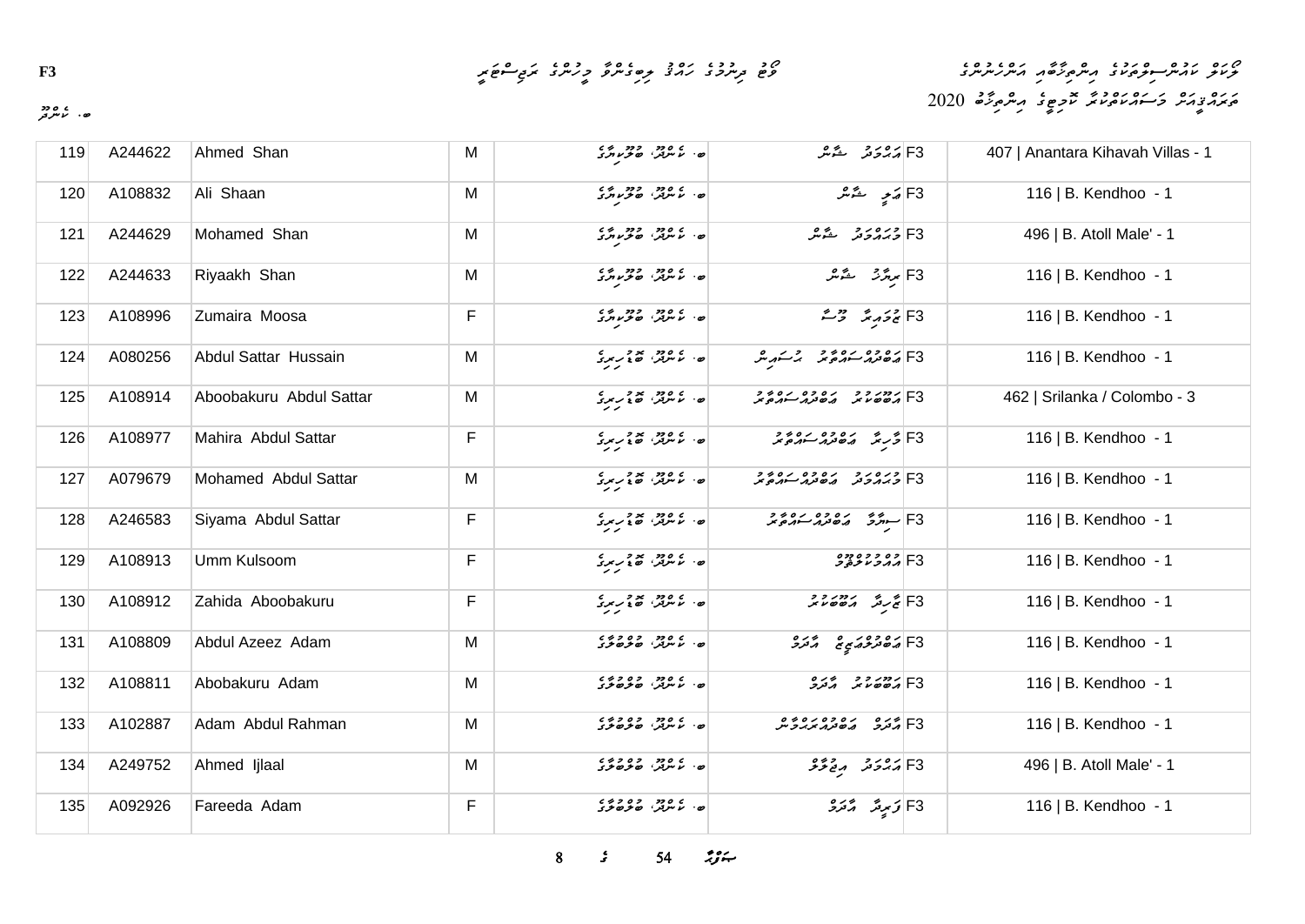*sCw7q7s5w7m< o<n9nOoAw7o< sCq;mAwBoEw7q<m; wBm;vB* م من المرة المرة المرة المرجع المرجع في المركبة 2020<br>مجم*د المريض المربوط المربع المرجع في المراجع المركبة* 

| 136 | A246585 | Fathimath Rasheeda     | F | ه وه وه وه ده.<br>ن ناسرتر، ن برن د                                                           | F3   <i>وَّجِ دَمْ - بَرَ</i> حْبِيَّرَ        | 116   B. Kendhoo - 1                                        |
|-----|---------|------------------------|---|-----------------------------------------------------------------------------------------------|------------------------------------------------|-------------------------------------------------------------|
| 137 | A103160 | Mohamed Adam           | M | ه به دور وه وه در<br>ه کامبرټر کامونځون                                                       | F3 32023 كروم                                  | 116   B. Kendhoo - 1                                        |
| 138 | A108810 | Shareefa Abdul Rahman  | F | ه به دور وه وه ده.<br>مسرحي صوصور                                                             | F3 خەمرۇ مەھىرمەمەرەس                          | 116   B. Kendhoo - 1                                        |
| 139 | A246587 | Thasneem Adam          | F | ه به دور وه وه در<br>ه کامبرټر کامونځون                                                       | F3 كوكسبري محمدة                               | 116   B. Kendhoo - 1                                        |
| 140 | A249750 | Thuhfaa Adam           | F | ه به دور وه وه ده<br>ه ناسرتر، صوصور                                                          | F3 ج ج م م م م مركز ك                          | 116   B. Kendhoo - 1                                        |
| 141 | A108950 | Arifa Abdul Rahman     | F | ے وجود محمد مریز سری                                                                          | F3 گەمبۇ مەھىرمىدە مە                          | 116   B. Kendhoo - 1                                        |
| 142 | A245740 | Basheer Abdul Rahmaan  | M | ے واقع میں میں اس کا مقدم ہوتا ہے۔<br>مصر اس میں میں مقدم میں مقدم میں مقدم میں مقدم ہوتا ہے۔ | F3 خشونز مەھەرمەندە                            | 727   Four Seasons Resort Maldives at<br>Landaa Giraavaru-1 |
| 143 | A106454 | Fauziyya Mohamed       | F |                                                                                               | F3 زَرْمِ مِرْشَرَ حَدَمَدَ مَرَ               | 116   B. Kendhoo - 1                                        |
| 144 | A076995 | Ibrahim Abdul Rahman   | M | ه . ما مريز ، موسوع مريز                                                                      | E3 رەئزىر مەمەرە بور                           | 116   B. Kendhoo - 1                                        |
| 145 | A108787 | Mubashir Abdul Rahman  | M |                                                                                               | F3 دۇشوس مەمەمەدەس                             | 425   One & Only Reethi Rah, Maldives - 1                   |
| 146 | A108793 | Nasheeda Abdul Rahman  | F |                                                                                               | F3 مَرْجُومَّر مَصْرَ مُعْرَفَ مِنْ            | 558   Hulhumale', Ehenihen - 6                              |
| 147 | A245742 | Shaheedha Abdul Rahman | F | ه . ما سربر، محمد سربر می                                                                     | F3 خرى <i>گە مەھەمدىر بىرى</i> م               | 116   B. Kendhoo - 1                                        |
| 148 | A108951 | Abdul Rasheed Hussain  | M | ه . ه موجود مورد .<br>ده . ما سرفر ، فرگرفری                                                  | F3 مەھ <i>ەرە مەش</i> وقر ب <sub>ە</sub> شەرىش | 116   B. Kendhoo - 1                                        |
| 149 | A246065 | Abdulla Rasheed        | M | ه . ه موجود مورد .<br>ده . ما سرفر ، فرگرفری                                                  | F3 مَەھْرَاللە مَرْسِوْمَر                     | 721   The Standard Huruwalhi Maldives-1                     |
| 150 | A138299 | Ahmed Abdul Rasheed    | M | ه . ه موجود مورد .<br>ده . ما سرفر ، فرگرفری                                                  | F3 كەبەر بەر مەھەر كەر بىر بىر بىر بىر         | 116   B. Kendhoo - 1                                        |
| 151 | A246064 | Ahmed Samooh           | M | ے موجود ہے رہے ہے<br>ن <i>ے : ماسر</i> قری کرے <i>تر</i> ی                                    | $232 - 222$ F3                                 | 396   JW Marriott Maldives Resort & Spa -                   |
| 152 | A103067 | Ali Rasheed            | M | ه ۵۶۵ ورو<br>۰۰ تا سرفر، فرگرفری                                                              | F3 <i>ھَ جِ</i> - مَرْسُومُرُ                  | 425   One & Only Reethi Rah, Maldives - 1                   |

*9 s* 54 *fg*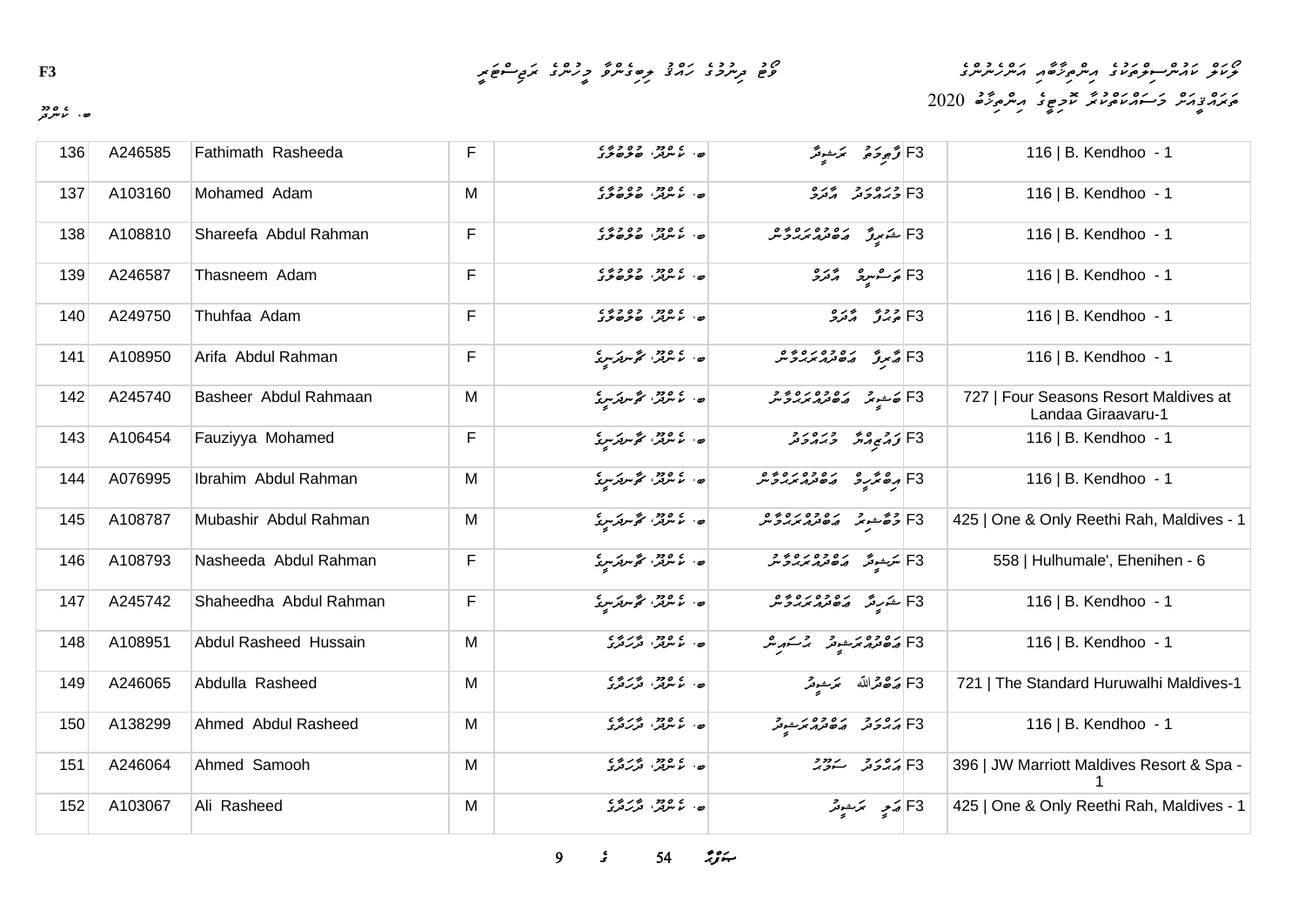*sCw7q7s5w7m< o<n9nOoAw7o< sCq;mAwBoEw7q<m; wBm;vB* م من المرة المرة المرة المرجع المرجع في المركبة 2020<br>مجم*د المريض المربوط المربع المرجع في المراجع المركبة* 

| 153 | A249723 | Ali Shamweel             | M            | ے 200 میں 20<br>ن ماسولس فرماتوری                                                                                                                                                                                                                                                                                         | F3  ر <i>َمٍ حُوْمٍ وُ</i>                             | 421   Velassaru Maldives - 1                          |
|-----|---------|--------------------------|--------------|---------------------------------------------------------------------------------------------------------------------------------------------------------------------------------------------------------------------------------------------------------------------------------------------------------------------------|--------------------------------------------------------|-------------------------------------------------------|
| 154 | A108921 | Hawwa Ali                | F            | ه ۱۵ وو. در در د                                                                                                                                                                                                                                                                                                          | F3 پروٹ ک <i>ے ی</i>                                   | 116   B. Kendhoo - 1                                  |
| 155 | A108928 | Hussain Rasheed          | M            | ه به ۲۵ در ۲۰۰۶<br>۲۰۰۵ سرگر، تررتری                                                                                                                                                                                                                                                                                      | F3 پُرڪوپس ڪرھيونگر                                    | 408   Milaidhoo Island Maldives - 1                   |
| 156 | A246059 | Ibrahim Rasheed          | M            | ه . ما ۵۶۵ ورو .<br>د . ما مرتو . تور ترو                                                                                                                                                                                                                                                                                 | F3 م <i>ِیھُمَّرٍوْ مَرْجِ</i> مِّر                    | 496   B. Atoll Male' - 1                              |
| 157 | A155613 | Mohamed Abdul Rasheed    | M            | ه . ه موجود مورد .<br>ده . ما سرفر ، فرگرفری                                                                                                                                                                                                                                                                              | F3 دره رو دره ده در ده                                 | 116   B. Kendhoo - 1                                  |
| 158 | A246060 | Saudhiyya Abdul Rasheed  | $\mathsf{F}$ | ه . ه موجود مورد .<br>ده . ما سرفر ، فرگرفری                                                                                                                                                                                                                                                                              | F3 سور مرور مرد وه مرشور                               | 496   B. Atoll Male' - 1                              |
| 159 | A108922 | Shafeega Abdul Rasheed   | F            | ه . ه موجود مورد .<br>ده . ما سرفر ، فرگرفری                                                                                                                                                                                                                                                                              | F3 خَرَرٍ يَنْ صَ <i>مَّوْهِ بَرَ</i> حْدِيْرِ         | 116   B. Kendhoo - 1                                  |
| 160 | A246055 | Sharafiyya Abdul Rasheed | $\mathsf F$  | ه . په ۶۶۵ کې د دې<br>ده . با مرتبر ، فربرتوري                                                                                                                                                                                                                                                                            | F3 ش <i>ەمزوەش مەھەرمەش</i> ىر                         | 116   B. Kendhoo - 1                                  |
| 161 | A108800 | Abdulla Nafiz            | M            | $\begin{bmatrix} 0 & 0 & 0 & 0 & 0 & 0 \\ 0 & 0 & 0 & 0 & 0 & 0 \\ 0 & 0 & 0 & 0 & 0 & 0 \\ 0 & 0 & 0 & 0 & 0 & 0 \\ 0 & 0 & 0 & 0 & 0 & 0 \\ 0 & 0 & 0 & 0 & 0 & 0 \\ 0 & 0 & 0 & 0 & 0 & 0 \\ 0 & 0 & 0 & 0 & 0 & 0 \\ 0 & 0 & 0 & 0 & 0 & 0 \\ 0 & 0 & 0 & 0 & 0 & 0 & 0 \\ 0 & 0 & 0 & 0 & 0 & 0 & 0 \\ 0 & 0 & 0 & $ | F3 مَەھىراللە شَعَرِ <i>مُ</i> ح                       | 715   Four Seasons Resort Maldives at<br>Kuda Huraa-1 |
| 162 | A108893 | Ahmed Nafiz              | M            |                                                                                                                                                                                                                                                                                                                           | F3 <i>ړې دی سگې</i> په ۱۶۵                             | 662   Amilla Fushi-1                                  |
| 163 | A249682 | Fathmath Nadha           | $\mathsf F$  | ه . با محمد من مرد مع .<br>مسرور المسرور المحمد من                                                                                                                                                                                                                                                                        | F3 <i>وُّجِوَدُوْ</i> سَرَمَّرُ                        | 116   B. Kendhoo - 1                                  |
| 164 | A108992 | Igleem Ismail            | M            | . ٢٥٢٠ م مركز مع                                                                                                                                                                                                                                                                                                          | F3 پرتزموگ پرڪر <i>گو</i> گو                           | 116   B. Kendhoo - 1                                  |
| 165 | A244944 | Mohamed Naafiz           | M            |                                                                                                                                                                                                                                                                                                                           | F3 دېرورو گرون <sub>م</sub> و                          | 116   B. Kendhoo - 1                                  |
| 166 | A108901 | Nazeera Ali              | $\mathsf F$  |                                                                                                                                                                                                                                                                                                                           | F3 سَمْدِيَّر - سَرِ                                   | 116   B. Kendhoo - 1                                  |
| 167 | A108685 | Abdul Fathah Yoosuf      | M            | $\frac{1}{2}$ $\frac{1}{2}$ $\frac{1}{2}$ $\frac{1}{2}$ $\frac{1}{2}$ $\frac{1}{2}$ $\frac{1}{2}$ $\frac{1}{2}$ $\frac{1}{2}$ $\frac{1}{2}$ $\frac{1}{2}$ $\frac{1}{2}$ $\frac{1}{2}$ $\frac{1}{2}$ $\frac{1}{2}$ $\frac{1}{2}$ $\frac{1}{2}$ $\frac{1}{2}$ $\frac{1}{2}$ $\frac{1}{2}$ $\frac{1}{2}$ $\frac{1}{2}$       | 53 - موجود موجود معرضو<br>53 - مص <i>حر فرموب</i> ر مر | 116   B. Kendhoo - 1                                  |
| 168 | A249664 | Ahmed Alaan              | M            | 6, 26, 306                                                                                                                                                                                                                                                                                                                | F3 كەبرى قىر كەنگەنلەر بىر                             | 496   B. Atoll Male' - 1                              |
| 169 | A244602 | Azuhaan Abdul Fathah     | M            | 6, 74, 706                                                                                                                                                                                                                                                                                                                |                                                        | 496   B. Atoll Male' - 1                              |

*10 sC 54 nNw?mS*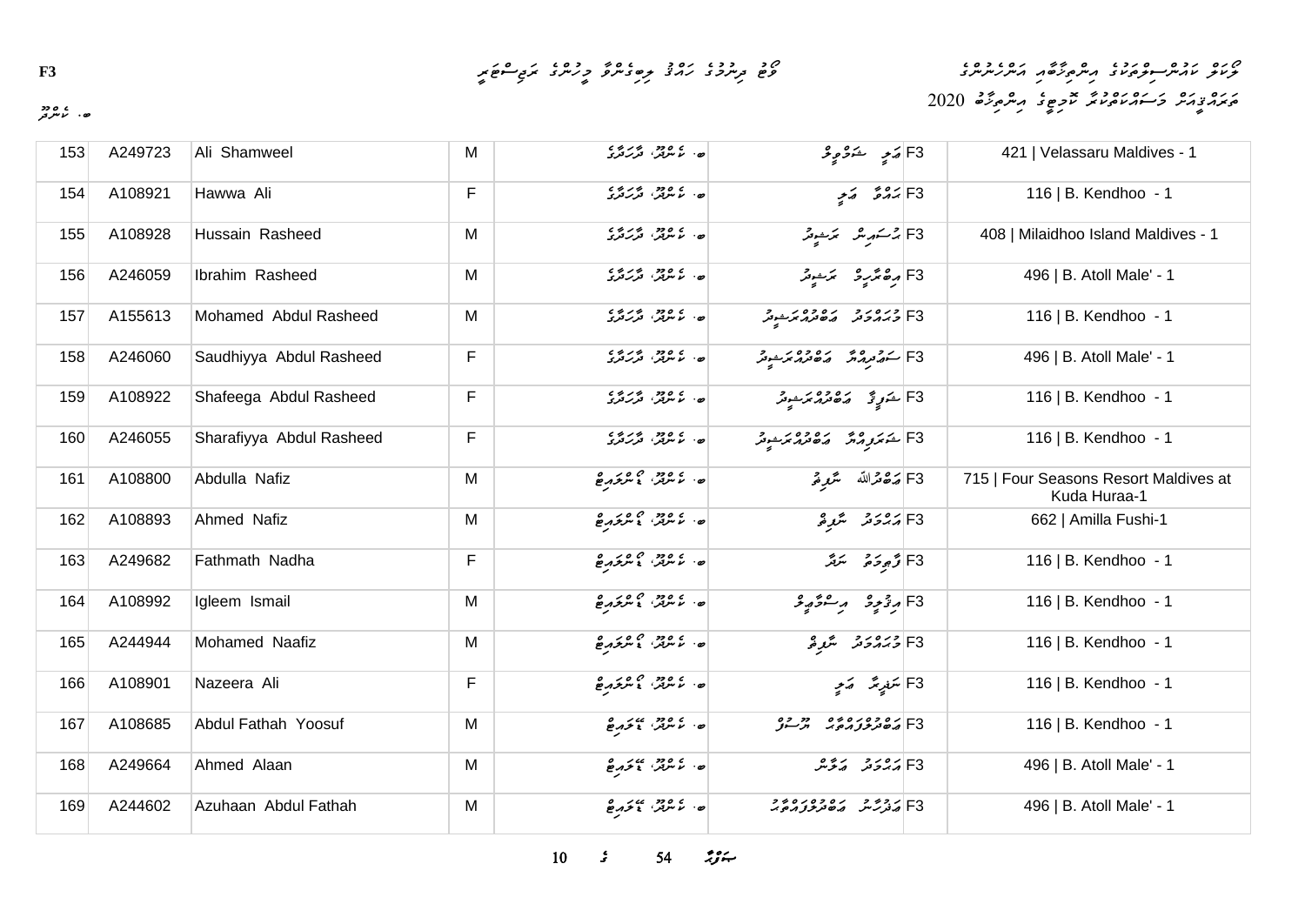*sCw7q7s5w7m< o<n9nOoAw7o< sCq;mAwBoEw7q<m; wBm;vB* م من المرة المرة المرة المرجع المرجع في المركبة 2020<br>مجم*د المريض المربوط المربع المرجع في المراجع المركبة* 

| 170 | A244597 | Mohamed Shahudhaan  | M            | $\frac{1}{2}$ $\frac{1}{2}$ $\frac{1}{2}$ $\frac{1}{2}$ $\frac{1}{2}$ $\frac{1}{2}$ $\frac{1}{2}$ $\frac{1}{2}$ $\frac{1}{2}$ $\frac{1}{2}$ $\frac{1}{2}$ $\frac{1}{2}$ $\frac{1}{2}$ $\frac{1}{2}$ $\frac{1}{2}$ $\frac{1}{2}$ $\frac{1}{2}$ $\frac{1}{2}$ $\frac{1}{2}$ $\frac{1}{2}$ $\frac{1}{2}$ $\frac{1}{2}$ | F3 32,325 مشرقرينز               | 398   The Sun Siyam Iru Fushi Maldives - |
|-----|---------|---------------------|--------------|---------------------------------------------------------------------------------------------------------------------------------------------------------------------------------------------------------------------------------------------------------------------------------------------------------------------|----------------------------------|------------------------------------------|
| 171 | A108857 | Zainab Abdul Rahman | $\mathsf{F}$ | 6, 7, 6, 7, 0, 6, 0                                                                                                                                                                                                                                                                                                 | F3 <i>בתיית הסינת הגלית</i>      | 116   B. Kendhoo - 1                     |
| 172 | A108882 | Mabrook Zakir       | M            | ه . ما مرکز افراد مگر                                                                                                                                                                                                                                                                                               | F3   جو صحره شرم تحريب تحريب     | 116   B. Kendhoo - 1                     |
| 173 | A246633 | Mafrooh Zakir       | M            | ھ ، ئائىرلىق ئىزمەنتى                                                                                                                                                                                                                                                                                               | F3 تر <i>وجين</i> ڏيونر          | 731   Dusit Tani Maldives-1              |
| 174 | A249763 | Maldha Zakir        | F            | ھ ، ئائىرلىق ئىزمەنتى                                                                                                                                                                                                                                                                                               | F3 كەنزىق ق <i>رىبەتى</i>        | 496   B. Atoll Male' - 1                 |
| 175 | A246634 | Mamlook Zakir       | M            | ھ ، ئاس ترم ترم تر                                                                                                                                                                                                                                                                                                  | $3.233$ F3                       | 496   B. Atoll Male' - 1                 |
| 176 | A246632 | Mamnoon Zakir       | M            | ھ ، ئاس ترم ترم تر                                                                                                                                                                                                                                                                                                  | F3  كەنجەنلىرى ق <i>ۇم</i> برىر  | 116   B. Kendhoo - 1                     |
| 177 | A249764 | Mansoor Zakir       | M            | ھ ، ئائىرلىق ئىزمەنتى                                                                                                                                                                                                                                                                                               | F3 كەشرىيىتىمە ئ <i>ۇرىدى</i> گە | 116   B. Kendhoo - 1                     |
| 178 | A108881 | Masoodha Zakir      | $\mathsf F$  | ھ ، ئائىرلىق قرم بىگە                                                                                                                                                                                                                                                                                               | F3 كەسىھەتىر ئى <sup>م</sup> بىر | 116   B. Kendhoo - 1                     |
| 179 | A151070 | Mauroof Zakir       | M            | ھ ، ئاس ترم ترم تر                                                                                                                                                                                                                                                                                                  | F3 <i>حەمدىق</i> قرىبەتتە        | 496   B. Atoll Male' - 1                 |
| 180 | A246631 | Moomina Ali         | $\mathsf F$  | ھ ، ئائىرلىق ئىزمەنتى                                                                                                                                                                                                                                                                                               | F3 دېمرمگر ک <i>ړې</i>           | 116   B. Kendhoo - 1                     |
| 181 | A108884 | Zakir Murad         | M            | ھ ، ئاس ترار شرور ش                                                                                                                                                                                                                                                                                                 | F3 يُحرِيمُ وَيُحَمَّدُ          | 116   B. Kendhoo - 1                     |
| 182 | A108794 | Aishath Hamdhoona   | F            | ە بەرەدە بەرىرىيە<br>ھەسمەتلىرى قرىرى بور                                                                                                                                                                                                                                                                           | F3 مەم ئىشقى ئىر ئىرگىرىنگر      | 496   B. Atoll Male' - 1                 |
| 183 | A246345 | Ali Nizaar          | M            | ە دە بەردىر<br>ھەرسىرلىرى قرىرى ب                                                                                                                                                                                                                                                                                   | F3   رَمِ سِيَّ تَر              | 116   B. Kendhoo - 1                     |
| 184 | A108791 | Aminath Rasheeda    | $\mathsf F$  | ە · ئا ئارەدە بەزىرىز ئى                                                                                                                                                                                                                                                                                            | F3 مُرْحِ سَرَمْ مَرْسُومُرٌ     | 116   B. Kendhoo - 1                     |
| 185 | A249732 | Dhaha Nizar         | F            | ە · ئا ئابلار، ئەركەترىكى                                                                                                                                                                                                                                                                                           | F3 اَمَرَدُ سِيَّ مَرْ           | 116   B. Kendhoo - 1                     |
| 186 | A108795 | Naila Nizar         | F            | ە دە بەردىر<br>ھەسسىلىرى قرىرى ق                                                                                                                                                                                                                                                                                    | F3 سَمَدِ مَّتَ سِيَّ سَمَّ      | 496   B. Atoll Male' - 1                 |

 $11$  *s* 54  $23$   $\div$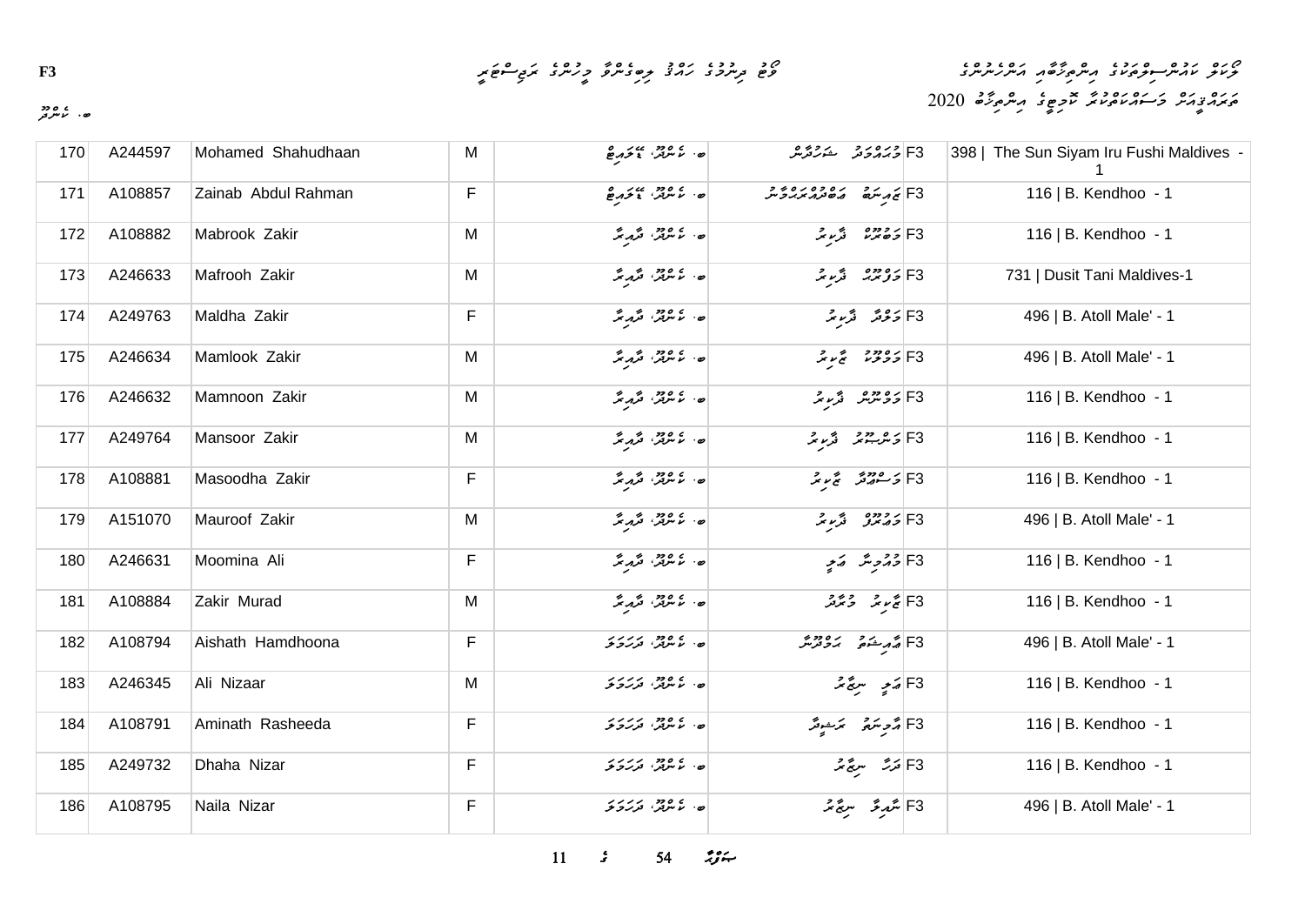*sCw7q7s5w7m< o<n9nOoAw7o< sCq;mAwBoEw7q<m; wBm;vB* م من المرة المرة المرة المرجع المرجع في المركبة 2020<br>مجم*د المريض المربوط المربع المرجع في المراجع المركبة* 

| 187 | A040889 | Nizar Ali             | M           |                                                  | F3 سرچ پر کرم پر                              | 496   B. Atoll Male' - 1 |
|-----|---------|-----------------------|-------------|--------------------------------------------------|-----------------------------------------------|--------------------------|
| 188 | A246346 | Shafna Nizar          | F           | ے میں دربر<br>ے مسجن ترکرونو                     | F3 ڪر <i>و ٿر</i> سر <i>چ تر</i>              | 496   B. Atoll Male' - 1 |
| 189 | A071928 | Ali Usmaan            | M           | ه به محمد محمد ده.<br>۲۰۰۵ سربر مرد در در        | F3 <i>ڇَجِ ڇهوڱنگ</i>                         | 116   B. Kendhoo - 1     |
| 190 | A138578 | Abdul Azeez Abdulla   | M           | ە . ، ، ، ، ، ئۇسۇ ،                             | F3 <i>مُەقىر قەمى ئەھەت</i> راللە             | 496   B. Atoll Male' - 1 |
| 191 | A244102 | Abdul Fathahu Abdulla | M           |                                                  | F3 رەمورە بوم بەھتراللە                       | 116   B. Kendhoo - 1     |
| 192 | A244105 | Abdul Hakeem Abdulla  | M           | ے موجز کروگر ہے ۔                                | F3 <i>مَـُـوْمَرْحِرَىٰ وَ</i> مُ مَرْاللَّهُ | 116   B. Kendhoo - 1     |
| 193 | A108678 | Abdul Latheef Abdulla | M           | ه ، با مربو، مربح شو ،<br>ه ، با مربو، مربح شو ، | F3 <i>مُەفتەمگەن مەھەر</i> اللە               | 116   B. Kendhoo - 1     |
| 194 | A120787 | Abdul Rahman Abdulla  | M           | ە ، ئاسرىس بورگە ئە ،                            | F3 مەمەمەمەم مەھىراللە                        | 496   B. Atoll Male' - 1 |
| 195 | A249657 | Abdulla Nahushal      | M           | ە ، ئاسرىس قرۇشىمى                               | F3 مَرْجَ قَرْاللّه سَرَرْشَوْ وَ             | 496   B. Atoll Male' - 1 |
| 196 | A283956 | <b>Ahmed Naaish</b>   | M           | ە . ، ، ، ، ، ئۇسۇ ،                             | F3 كەندى تەرىئە                               | 116   B. Kendhoo - 1     |
| 197 | A249656 | Aishath Raaya         | $\mathsf F$ |                                                  | F3 مُمبِّسْمَ مُمبَّر                         | 496   B. Atoll Male' - 1 |
| 198 | A108679 | Arifa Ibrahim         | F           | ه ، ۱۵۰۵ مرکز ده د                               | F3 مەسرى مەھەر بەھ                            | 116   B. Kendhoo - 1     |
| 199 | A244108 | Fathimath Rasheedha   | F           | ە ، ئاسرىس قرىق شى                               | F3 وَّجِرَدَةُ مَرَسُوتَرُ                    | 116   B. Kendhoo - 1     |
| 200 | A249652 | Mohamed Fauzan        | M           | ە ، ئاسرىس قرۇشىمى                               | F3 دره در و دوم ش                             | 116   B. Kendhoo - 1     |
| 201 | A110927 | Ahmed Sunaid          | M           | ے موبر بروکریں<br>حسن سربر بروکریں               | F3 <i>222 مشهد ق</i>                          | 116   B. Kendhoo - 1     |
| 202 | A109008 | Habeeba Hussain       | $\mathsf F$ | ه . ما مرتز، ترتزوبر<br>ه . ما مرتز، ترتزوبر     | F3 يَرْحِرَّةُ بِرْسَمْ بِرْسَمْ بِرْ         | 116   B. Kendhoo - 1     |
| 203 | A246765 | Hussain Ahmed         | M           | ه ۱۵۵۰ ورځونه<br><i>ه نامرن</i> ن ترو <i>ون</i>  | F3 يُرْسَمُ مِيْتَ مَدَوْمَتْرَ               | 116   B. Kendhoo - 1     |

*12 sC 54 nNw?mS*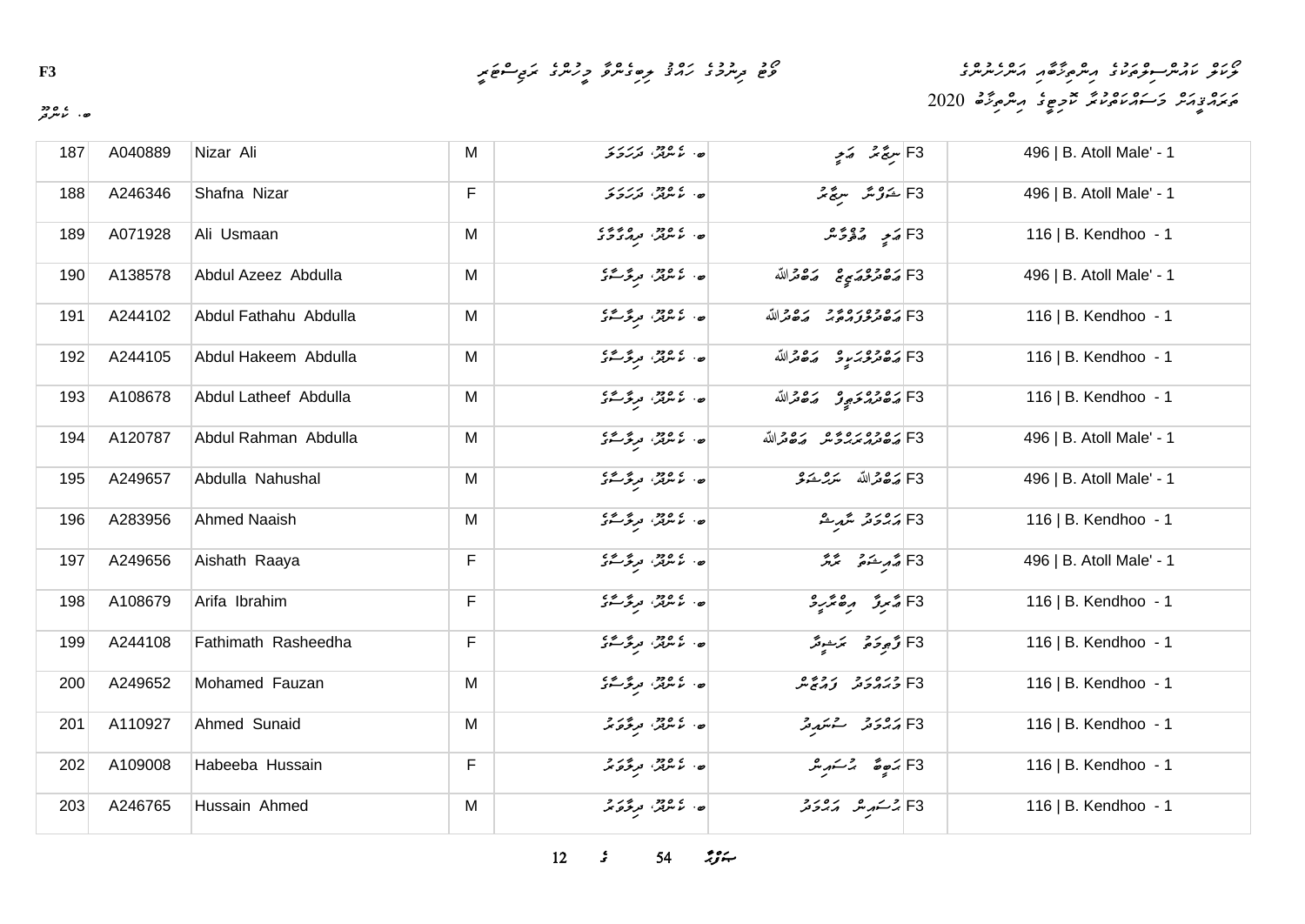*sCw7q7s5w7m< o<n9nOoAw7o< sCq;mAwBoEw7q<m; wBm;vB* م من المرة المرة المرة المرجع المرجع في المركبة 2020<br>مجم*د المريض المربوط المربع المرجع في المراجع المركبة* 

| 204 | A246769 | Mohamed Sameer     | M            | ه . ما موټر . ترڅونو بر                             | F3 دېمبروتر شویز                                                                                              | 116   B. Kendhoo - 1                                        |
|-----|---------|--------------------|--------------|-----------------------------------------------------|---------------------------------------------------------------------------------------------------------------|-------------------------------------------------------------|
| 205 | A150433 | Zuhura Hussain     | F            | ه . ما سربر . و د د د .<br>ه . ما سربر . و د ترو بر | F3 كانجار محركت برسكر محمد مثلا                                                                               | 116   B. Kendhoo - 1                                        |
| 206 | A108736 | Abdul Rahman Adam  | M            | ے مشتر مریز دی                                      | F3 ړه ده بره په په پره                                                                                        | 727   Four Seasons Resort Maldives at<br>Landaa Giraavaru-1 |
| 207 | A148979 | Ahmed Adam         | M            | ه . ما مرود.<br>د . ما مرود . مرمرو د               | F3 كەبروتى گەتر <i>ە</i>                                                                                      | 116   B. Kendhoo - 1                                        |
| 208 | A333443 | Aishath Hazmaa     | F            | ه . ، ، ۵۶۵<br>ه . ، ، مرکز ، در برو د              | F3 مەم ئىقى ئىقى ئىقى F3                                                                                      | 116   B. Kendhoo - 1                                        |
| 209 | A108730 | Ali Adam           | M            | ه ۲۵۵۰ و.<br>د کامرلر، تریروگ                       | F3 <i>حَجِ مُحَرَّدُ</i>                                                                                      | 116   B. Kendhoo - 1                                        |
| 210 | A246235 | Aminath Hasnaa     | F            | ے میں مریر گریم                                     | F3   مَرْحِ سَرَةً   سَرْسَرٌ   سَرْسٌرٌ                                                                      | 116   B. Kendhoo - 1                                        |
| 211 | A246233 | Aminath Rasheedha  | $\mathsf F$  |                                                     | F3 مُجِسَعُ مَنْ مَنْ مِنْ                                                                                    | 116   B. Kendhoo - 1                                        |
| 212 | A246231 | Fathimath Saeedha  | F            |                                                     | F3 <i>وَّجِودَةْ</i> سَم <i>وِيْدُ</i>                                                                        | 116   B. Kendhoo - 1                                        |
| 213 | A108843 | Haleema Sulaimaan  | F            | ے مشہر مریز دی                                      | F3 يَرْدِدُّ سَنْدَرِدُّسْ                                                                                    | 116   B. Kendhoo - 1                                        |
| 214 | A395877 | Ibrahim Imdhaadh   | M            |                                                     | F3 مەھەرىرى مەمەم                                                                                             | 116   B. Kendhoo - 1                                        |
| 215 | A246236 | Mariyam Hamdhiyya  | $\mathsf F$  | ے وجود مریز دی                                      | F3 كريريز بروبرمر                                                                                             | 110   R. Meedhoo - 1                                        |
| 216 | A246232 | Mariyam Rasheedhaa | F            | ه ۲۵۵۰ و.<br>د کامرلر، تریروگ                       | F3 كەنگەنى كەن كەنگەنىسى ئىككەن ئىككەن ئىككەن ئىككەن ئىككەن ئىككەن ئىككەن 13 كەنگە كەنگە ئىككەن ئىككەن ئىككەن | 116   B. Kendhoo - 1                                        |
| 217 | A108734 | Mohamed Adam       | M            | ه . ۶۶۵ و.<br>ه . ما سرفر ، فرمزدگری                | F3 32023 كره                                                                                                  | 116   B. Kendhoo - 1                                        |
| 218 | A246234 | Mohamed Hamdhoon   | $\mathsf{M}$ | ے مشتر مریز دی                                      | F3 ويرەپو بەمدە<br>F3 ۈيەمدى بەدىرىتر                                                                         | 715   Four Seasons Resort Maldives at<br>Kuda Huraa-1       |
| 219 | A108729 | Murushidha Adam    | F            | ه کامرین مربرد و                                    | F3 كوتر شوتر مركز كركر كالمحركي                                                                               | 116   B. Kendhoo - 1                                        |
| 220 | A108731 | Nafeesa Adam       | F            | ے واقع مریز دی                                      | F3 سَمِرٍ شَدَّ مَتَعَدَّدُ                                                                                   | 116   B. Kendhoo - 1                                        |

*13 s* 54 *if*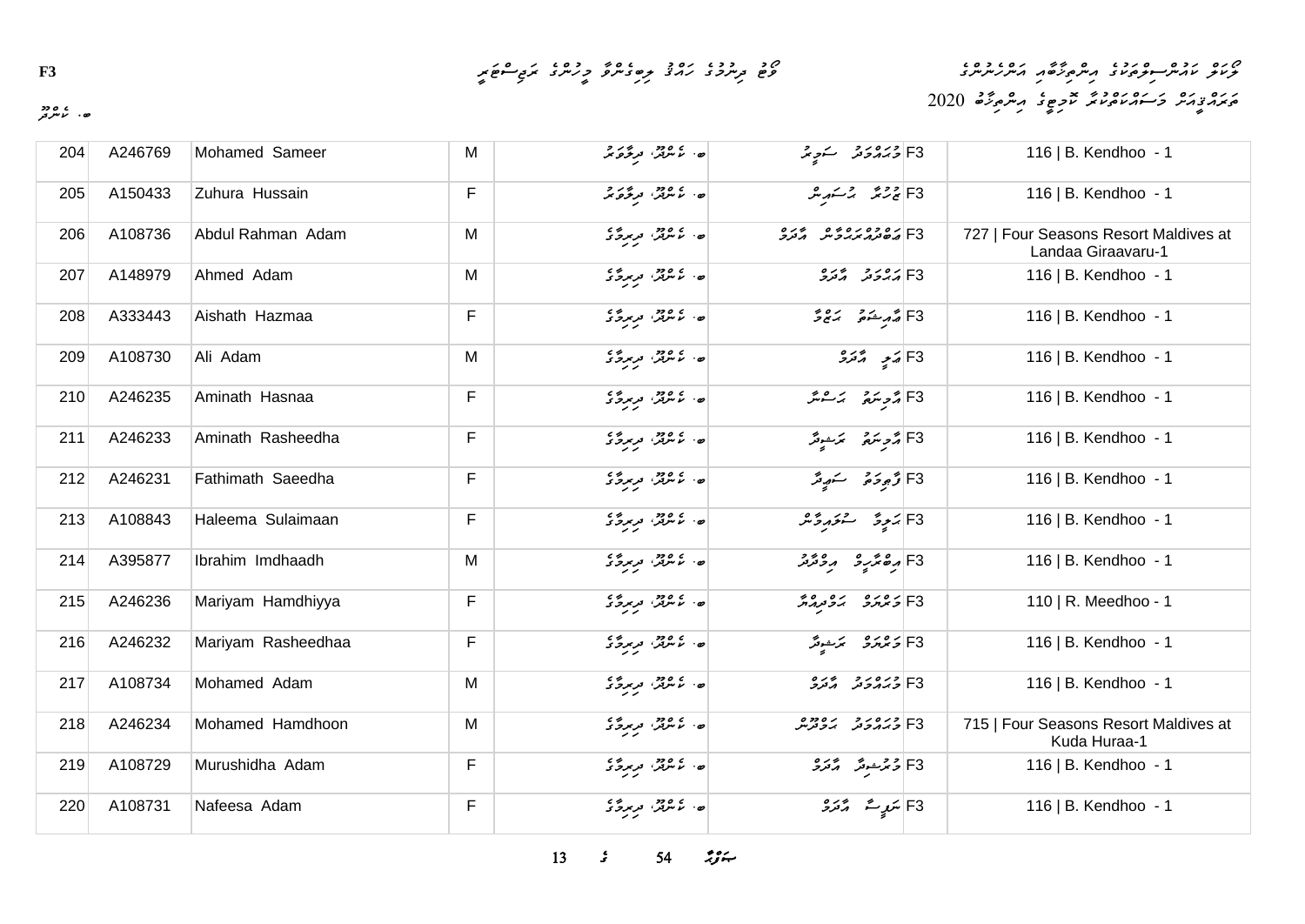*sCw7q7s5w7m< o<n9nOoAw7o< sCq;mAwBoEw7q<m; wBm;vB* م من المرة المرة المرة المرجع المرجع في المركبة 2020<br>مجم*د المريض المربوط المربع المرجع في المراجع المركبة* 

| 221 | A108735 | Nazima Adam                 | F            | ے مشرقی مریز ڈی                                     | F3 سَّمَعِ 3 مَتَّ مَرَّدَّ                                                                          | 116   B. Kendhoo - 1     |
|-----|---------|-----------------------------|--------------|-----------------------------------------------------|------------------------------------------------------------------------------------------------------|--------------------------|
| 222 | A247209 | Aalima Abdul Latheef        | F            | ه . ما مرکز ، ترمرونو                               | F3 مُرِحَدٌ مَصْرَمْ <i>حَمِيوْ</i>                                                                  | 116   B. Kendhoo - 1     |
| 223 | A247200 | Abdul Latheef Abdul Rahman  | M            |                                                     |                                                                                                      | 116   B. Kendhoo - 1     |
| 224 | A247206 | Abdul Shaheed Abdul Latheef | M            | ه ، کاملار، ترسی و                                  | F3 גە دە يەر دە دەر مەدەر دەر د                                                                      | 116   B. Kendhoo - 1     |
| 225 | A114535 | Abdulla Abdul Latheef       | M            | ے مجمع ہے۔<br>جن ماسریں افراد موجو                  | F3 مەھىراللە مەھ <i>ىرم خېرى</i>                                                                     | 116   B. Kendhoo - 1     |
| 226 | A247204 | Aboobakuru Abdul Latheef    | M            | ه . ما مرکز . تر مرد و .<br>ده . ما مرکز . تر مرد و | F3 המניכ נספט כי הסינה בית ב                                                                         | 116   B. Kendhoo - 1     |
| 227 | A109002 | Arifa Abdul Latheef         | $\mathsf F$  | ه . ما مرکز ، تر مرد و                              | F3 مُبِرَدٌ مَصْرَمْ مَعْرِ وَ                                                                       | 116   B. Kendhoo - 1     |
| 228 | A247205 | Asima Abdhul Latheef        | F            | ه . ما مربر . تر مربوع.<br>م . ما مربر . تر مربوع.  | F3 گەسىر ئەھەر <i>مەھەر دەر</i>                                                                      | 103   R. Maakurathu - 1  |
| 229 | A247201 | Raziyya                     | F            | ه . ما مرور بره م                                   | F3 بَرَىبِي <i>مُ</i> مَّرَ                                                                          | 116   B. Kendhoo - 1     |
| 230 | A073768 | Ahmed Ali                   | M            | ے معرفہ مرسوم سر                                    | F3 <i>ډېر دي.</i>                                                                                    | 116   B. Kendhoo - 1     |
| 231 | A108955 | Ali Ibrahim                 | M            | ے معرفہ وحوید ہے                                    | F3 <i>ھَجِ مِ</i> ھَمَّرِوْ                                                                          | 116   B. Kendhoo - 1     |
| 232 | A249712 | Fathmath Shaura             | $\mathsf F$  | ه . ما مرکز، اور مرکز میرند                         | F3 توجوج شوچ پخ                                                                                      | 496   B. Atoll Male' - 1 |
| 233 | A245572 | Ibrahim Rushdhaan           | M            | ے معرفیں فرس سر                                     | F3 م <i>ەھگرى</i> مەشەمگىر                                                                           | 496   B. Atoll Male' - 1 |
| 234 | A108938 | Razeena Ali                 | F            | ے معرفہ مرسوم سر                                    | F3 بَمَبِي مَدَّ مَرْمٍ                                                                              | 116   B. Kendhoo - 1     |
| 235 | A112289 | Ismail Abdul Rahman         | M            |                                                     | F3 مەشق ھەر مەمدە مەدە بور                                                                           | 116   B. Kendhoo - 1     |
| 236 | A108850 | Nooh Ismail                 | $\mathsf{M}$ | ם י מיתר מידור בי                                   | F3 يومبر مركز مركز مركز بالمحدد مركز المنافسة المنافسية بالمنافسية المنافسية المنافسية المنافسية الم | 116   B. Kendhoo - 1     |
| 237 | A108849 | Salma Abdul Kareem          | F            |                                                     | F3 بەيرى بەرەرد <i>ە ب</i> ور                                                                        | 116   B. Kendhoo - 1     |

*14 sC 54 nNw?mS*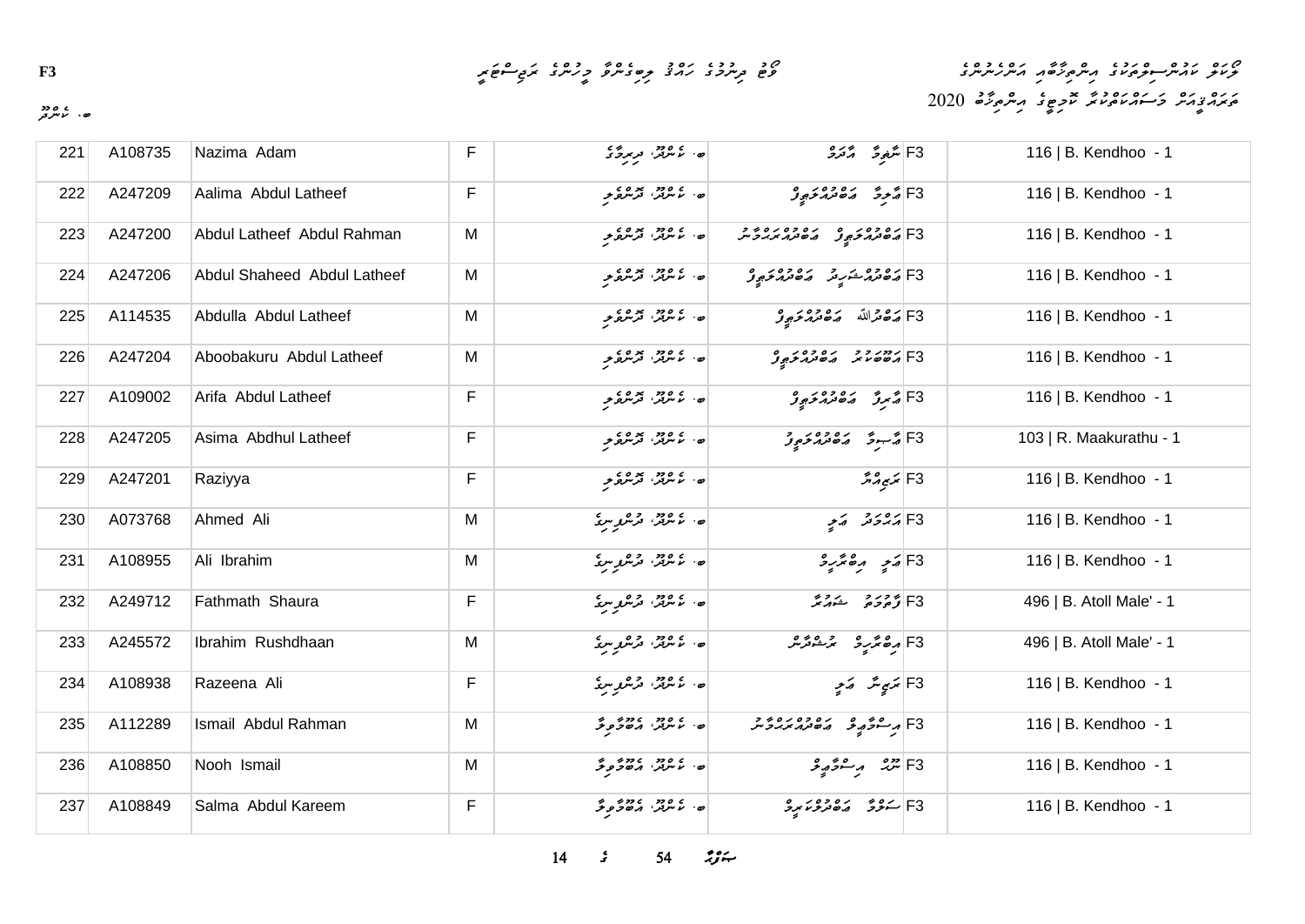*sCw7q7s5w7m< o<n9nOoAw7o< sCq;mAwBoEw7q<m; wBm;vB* م من المرة المرة المرة المرجع المرجع في المركبة 2020<br>مجم*د المريض المربوط المربع المرجع في المراجع المركبة* 

| 238 | A062254 | Abdul Hakeem Abdul Rahman | M | ם - מיתה מימישים<br>  פי מיתה מים <i>ב</i> צ        | F3 בסתגת כ בסתגמה כם                      | 116   B. Kendhoo - 1                   |
|-----|---------|---------------------------|---|-----------------------------------------------------|-------------------------------------------|----------------------------------------|
| 239 | A245429 | Ahmed Abdul Rahman        | M | גם כבר הכבר בין<br>פי עיתב, הפכב                    | F3 رەرو دەوەرەپور                         | 399   Cheval Blanc Randheli - 1        |
| 240 | A065564 | Aishath Abdul Rahman      | F |                                                     | F3 مەم ئىسىم مەھ <i>ەرە بەرە</i>          | 116   B. Kendhoo - 1                   |
| 241 | A085978 | Hareera Abdulla           | F | גם כבר הכברה<br>פי עיתב, הפכב                       | F3 بَرَمِيرَتَنَ <i>بَرْهُ قَرْ</i> اللّه | 116   B. Kendhoo - 1                   |
| 242 | A245462 | Lamha Abdul Haleem        | F |                                                     | F3 تر <i>وثة م</i> ەم <i>رونرو</i> ۋ      | 496   B. Atoll Male' - 1               |
| 243 | A079089 | Abdulla Ali               | M | ه وه وه وه دوه<br>ه مسرفر، ممدورو                   | F3 صَرْهُ قَمْرَاللّه      صَعِ           | 496   B. Atoll Male' - 1               |
| 244 | A245693 | Ahmed Azzam               | м | ه . که دود . ۲۵ د د د<br>ح . کاملوانی . از از د ک   | 5, 5, 5, 5, 5                             | 116   B. Kendhoo - 1                   |
| 245 | A249719 | Ali Shumais Abdulla       | M | e o voce poc<br>ه۰ کاملانکی از ایراد ک              | F3 كەمچە ھەقرىرى <i>شە كە</i> ھەتراللە    | 496   B. Atoll Male' - 1               |
| 246 | A108768 | Asadulla Ali              | M | e o voce poc<br>ه۰ کاملانکی از ایراد ک              | F3  تركتوترالله   ت <i>مو</i>             | 116   B. Kendhoo - 1                   |
| 247 | A108767 | Falululla Ali             | M | ه . که دو . ۶۵ د و .<br>م . کاملوانی . از ایران و ی | F3 كَرْتْخْوَاللّه    قرَمِي              | 678   Thulhagiri Island Resort & Spa-1 |
| 248 | A065565 | Fathuhulla Ali            | M | ه . کامود . ۲۵۷۵<br>م . کامولر ، مامرو د ی          | F3 كوتمر2 الله ك <i>م و ب</i> ح           | 116   B. Kendhoo - 1                   |
| 249 | A108769 | Hajara Ali                | F | ه . کامود . ۲۵۷۵<br>م . کامولر ، مامرو د ی          | F3 څخه تر <sub>م</sub> ې                  | 116   B. Kendhoo - 1                   |
| 250 | A249720 | Mohamed Allam             | M | ه وه وه وه دوه<br>ه مسرفر، ممدورو                   | $5201$ $2202$ $F3$                        | 116   B. Kendhoo - 1                   |
| 251 | A071926 | Mueena Ali                | F | ه . که دو . ۶۵ د و .<br>م . کاملوانی . از ایران و ی | F3   جُم <i>ٍینڈ مَن</i> حٍ               | 116   B. Kendhoo - 1                   |
| 252 | A101018 | Nasrulla Ali              | M | ه . که ۵ و د ۵ و د و د<br>ح . کاملوانی ، در د کار ک | F3 بَتَرْبِجْعَمْ اللّه     قَدَمِي       | 558   Hulhumale', Ehenihen - 6         |
| 253 | A141532 | Rushdulla Ali             | M | ه . که دو . ۲۵ د د .<br>م . کاملوانی . آبرای د ی    | F3 بَرْشَةِتْرَاللَّهُ     رَمِحِ         | 121   B. Eydhafushi - 1                |
| 254 | A151136 | Saifulla Ali              | M | ه . که دو . ۲۵ د د .<br>م . کاملوانی . آبرای د ی    | F3 كمر <i>و</i> الله كدمي                 | 116   B. Kendhoo - 1                   |

*15 sC 54 nNw?mS*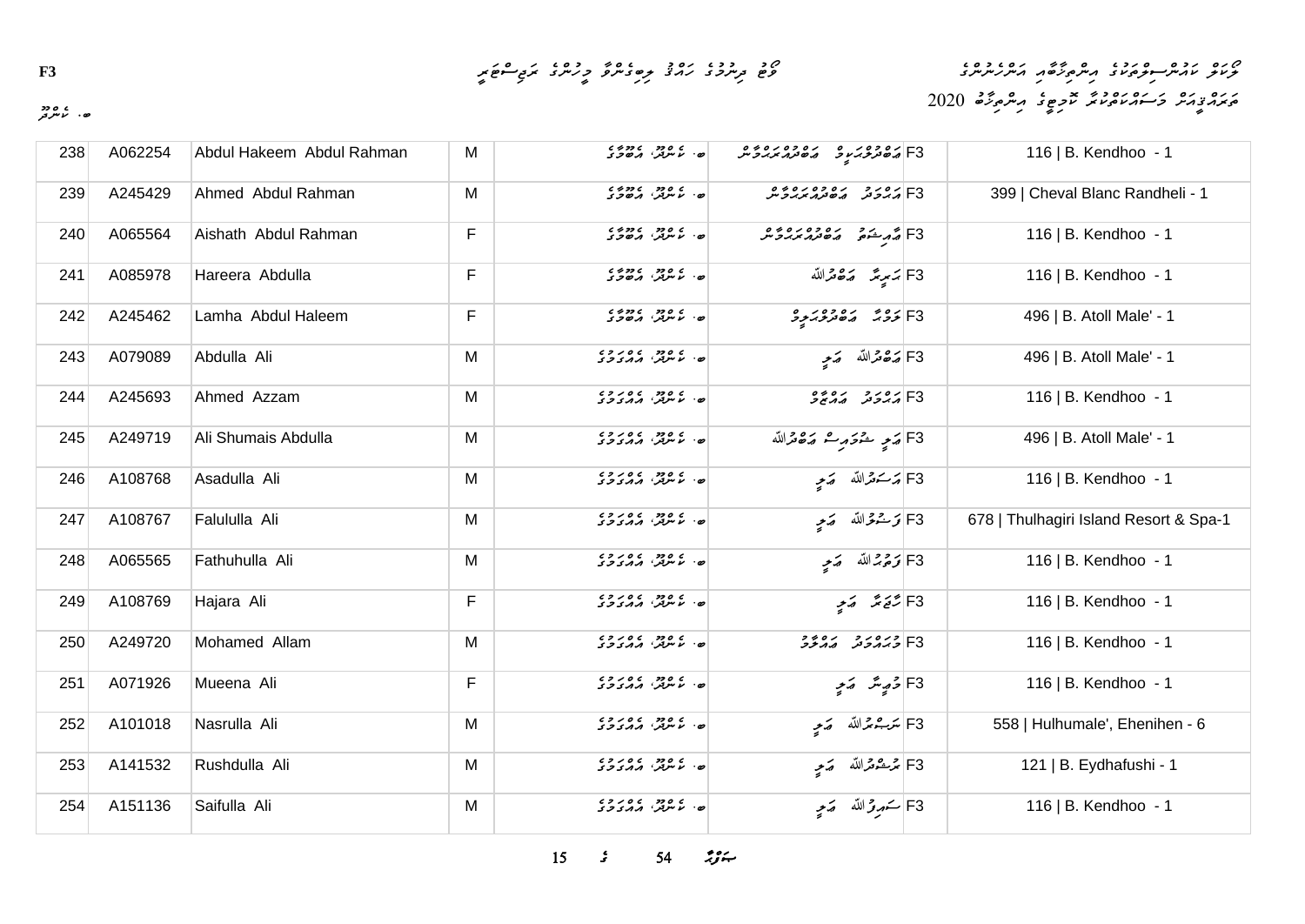*sCw7q7s5w7m< o<n9nOoAw7o< sCq;mAwBoEw7q<m; wBm;vB* م من المرة المرة المرة المرجع المرجع في المركبة 2020<br>مجم*د المريض المربوط المربع المرجع في المراجع المركبة* 

| 255 | A056650 | Saudullah Ali               | M | ه . کامود . ۲۵ د د .<br>م . کامونس . از ارد کامو                                                                                                                                                                                                                                                                         | F3 كەترىللە كەم <u>و</u>                                                                                                                                                                                                       | 116   B. Kendhoo - 1                                    |
|-----|---------|-----------------------------|---|--------------------------------------------------------------------------------------------------------------------------------------------------------------------------------------------------------------------------------------------------------------------------------------------------------------------------|--------------------------------------------------------------------------------------------------------------------------------------------------------------------------------------------------------------------------------|---------------------------------------------------------|
| 256 | A272818 | Shaiha Abdulla              | F | ه . که دود . ۲۵ د د د<br>ح . کاسرفر . ایراد کرد ک                                                                                                                                                                                                                                                                        | F3 خَمَ <i>مِر مُنْ هَ</i> قْدَاللَّه                                                                                                                                                                                          | 496   B. Atoll Male' - 1                                |
| 257 | A071927 | Ubaidulla Ali               | M | ه . کامود . ۲۵۷۵<br>م . کامولر ، ایراد کار                                                                                                                                                                                                                                                                               | F3 مُقَمِعِ مِثْرَاللَّهُ مَعْ مِ                                                                                                                                                                                              | 496   B. Atoll Male' - 1                                |
| 258 | A108775 | Zubaida Ibrahim             | F | ه وه وه وه دوه<br>ه مسرفر، ممدورو                                                                                                                                                                                                                                                                                        | F3 نح <i>قه بده م</i> قتربه مح                                                                                                                                                                                                 | 116   B. Kendhoo - 1                                    |
| 259 | A067477 | Aishath Sufaila             | F | ه . کامبرد ، در در ده<br>مسلم کرد ، مرکز کرد                                                                                                                                                                                                                                                                             | F3 مەم شىر ئىقىدىگە                                                                                                                                                                                                            | 116   B. Kendhoo - 1                                    |
| 260 | A108844 | Abdul Moomin Abdul Wahaab   | M | $\begin{bmatrix} 0 & 0 & 0 & 0 & 0 & 0 & 0 \\ 0 & 0 & 0 & 0 & 0 & 0 & 0 \\ 0 & 0 & 0 & 0 & 0 & 0 & 0 \\ 0 & 0 & 0 & 0 & 0 & 0 & 0 \\ 0 & 0 & 0 & 0 & 0 & 0 & 0 \\ 0 & 0 & 0 & 0 & 0 & 0 & 0 \\ 0 & 0 & 0 & 0 & 0 & 0 & 0 \\ 0 & 0 & 0 & 0 & 0 & 0 & 0 \\ 0 & 0 & 0 & 0 & 0 & 0 & 0 \\ 0 & 0 & 0 & 0 & 0 & 0 & 0 \\ 0 & $ |                                                                                                                                                                                                                                | 665   InterContinental Maldives<br>Maamunagau Resort -1 |
| 261 | A245554 | Abdul Muhaimin Abdul Wahaab | M |                                                                                                                                                                                                                                                                                                                          | E3 - 1990 - 1990 - 1990 - 1990 - 1990 - 1990 - 1990 - 1990 - 1990 - 1990 - 1990 - 1990 - 1990 - 1990 - 1990 -<br>E3 - 1990 - 1990 - 1990 - 1990 - 1990 - 1990 - 1990 - 1990 - 1990 - 1990 - 1990 - 1990 - 1990 - 1990 - 1990 - | 116   B. Kendhoo - 1                                    |
| 262 | A068462 | Abdul Wahhab Yoosuf         | M |                                                                                                                                                                                                                                                                                                                          | F3 پره ده ده ده و ده وه                                                                                                                                                                                                        | 116   B. Kendhoo - 1                                    |
| 263 | A078664 | Ali Abdul Wahaab            | M | ە بە ئەرەر بەر بەرە ھ<br>ھ باش بىر بىر ئەرە بىر ئۇسسو                                                                                                                                                                                                                                                                    | F3 <i>جُمِعِ حُڪْمُرَحُومُرُڪ</i>                                                                                                                                                                                              | 116   B. Kendhoo - 1                                    |
| 264 | A108934 | Fazla Abdul Wahhab          | F | ە . ئامەدد ، ئارگەر ۋە ھ                                                                                                                                                                                                                                                                                                 | F3 زەغ مەمدەم دەھ                                                                                                                                                                                                              | 235   AA. Thoddoo - 2                                   |
| 265 | A249703 | Haifa Abdulla               | F |                                                                                                                                                                                                                                                                                                                          | F3 كەرى <del>ق كە</del> ھەراللە                                                                                                                                                                                                | 116   B. Kendhoo - 1                                    |
| 266 | A106381 | Nasira Aboobakuru           | F | ه . ع مرد . م . م . م . م . م .<br>ح . م سربي . م . م . م . م . ح . ح .                                                                                                                                                                                                                                                  | $7222$ $-722$ $-72$                                                                                                                                                                                                            | 116   B. Kendhoo - 1                                    |
| 267 | A108935 | Shathira Abdul Wahhab       | F | ه . ما مرد . د . د . د ه                                                                                                                                                                                                                                                                                                 | F3 څوم په ره ده ره ده                                                                                                                                                                                                          | 116   B. Kendhoo - 1                                    |
| 268 | A249781 | Aishath Shaufa              | F | ه . کامپري کرونځ                                                                                                                                                                                                                                                                                                         | F3 مُرْمِسْتَمْ شَمْرُتْرُ                                                                                                                                                                                                     | 496   B. Atoll Male' - 1                                |
| 269 | A247184 | Aminath Shazra              | F | ھ ، ئاسري گروڭر                                                                                                                                                                                                                                                                                                          | F3 مُجِسَمَةٌ شَمَعَ <i>مُ</i> دَّ                                                                                                                                                                                             | 496   B. Atoll Male' - 1                                |
| 270 | A108903 | Fathimath Waheeda           | F | ھ ، ئائىرتى كەم ئى                                                                                                                                                                                                                                                                                                       | F3 <i>وَّجِوَدَة</i> وَرِيْدَ                                                                                                                                                                                                  | 116   B. Kendhoo - 1                                    |
| 271 | A247187 | Hussain Shaafee             | M | ھ ، ئائىرتى كەم ئى                                                                                                                                                                                                                                                                                                       | F3 بُرْسَهرِ مَّرْ مِنَّةً مِ                                                                                                                                                                                                  | 496   B. Atoll Male' - 1                                |

*16 s* 54 *if*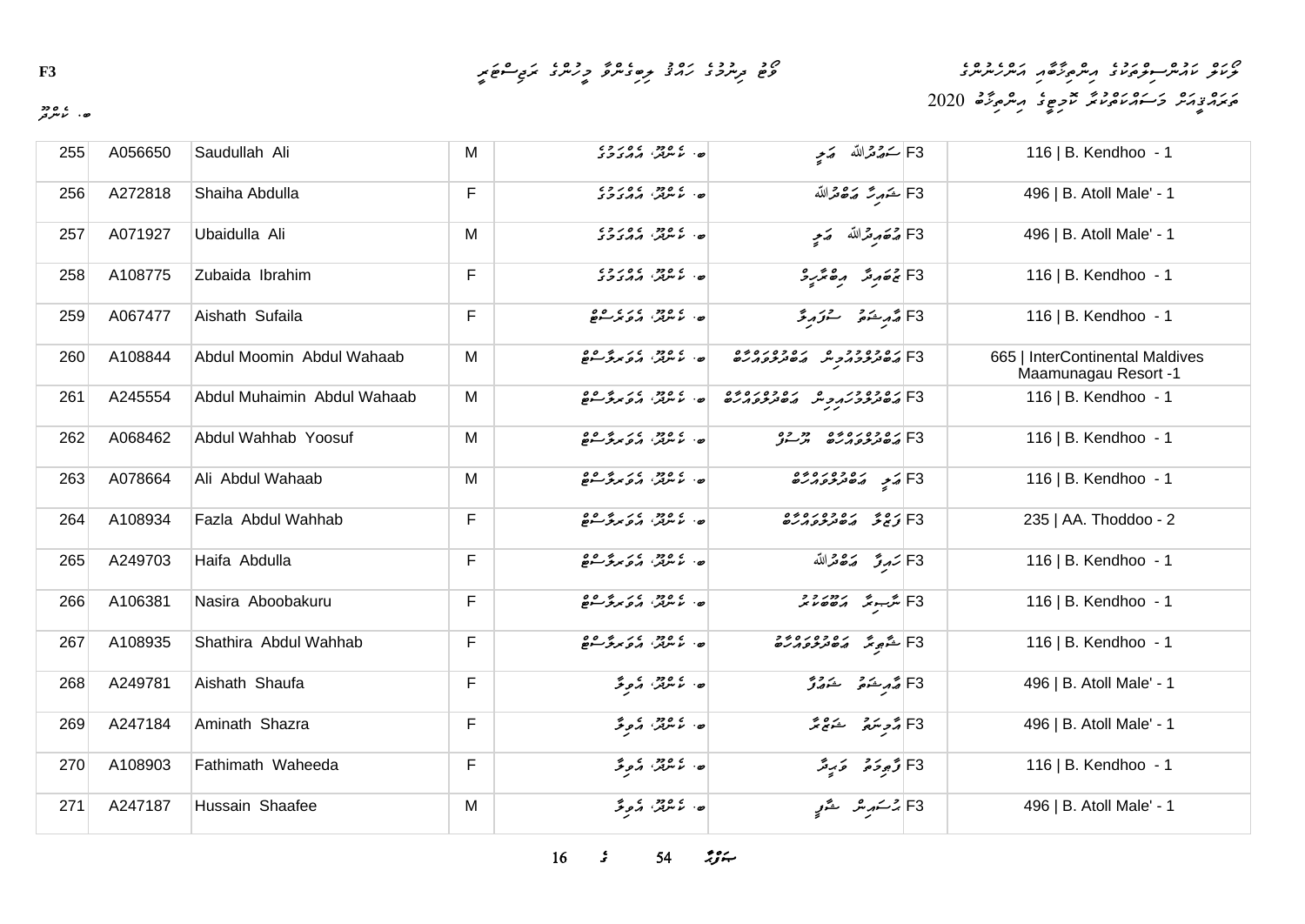*sCw7q7s5w7m< o<n9nOoAw7o< sCq;mAwBoEw7q<m; wBm;vB* م من المرة المرة المرة المرجع المرجع في المركبة 2020<br>مجم*د المريض المربوط المربع المرجع في المراجع المركبة* 

| 272 | A247185 | Mariyam Shafaa              | F            | ه ، با مارد ، مروتی                                  | F3 دېمبرو ختر                                          | 116   B. Kendhoo - 1            |
|-----|---------|-----------------------------|--------------|------------------------------------------------------|--------------------------------------------------------|---------------------------------|
| 273 | A072388 | Aminath Shehenaaz           | $\mathsf{F}$ | ه ، ئائىرلىق ئۇپ                                     | F3 مُحْرِسَهُمْ مُسْتَرَسَّةٍ                          | 116   B. Kendhoo - 1            |
| 274 | A012292 | Ummu Salma Hassan           | F            | ە ، ئائىرىش ئەپ                                      | F3 <i>مەمۇسۇۋە بەسكىل</i>                              | 116   B. Kendhoo - 1            |
| 275 | A108675 | Ahmed Hameed                | M            | ه . ع ه د . د . د . د .<br>ه . ما ملولون . و لا تر . | F3 <i>גُرُوَنْ بَ</i> وِنْرَ                           | 116   B. Kendhoo - 1            |
| 276 | A069917 | Ali Ahmed Hameed            | M            | ے مشترد رہے۔<br>ے کا سربل ولاحات                     | F3 كەب <i>و كەندى كەب</i> وتر                          | 116   B. Kendhoo - 1            |
| 277 | A108677 | <b>Bishara Ahmed Hameed</b> | $\mathsf F$  | ے مردور کردیا ہے                                     | F3 صِنْتُمْرَ بِرَبْرِدِ بِرَدِيْرَ                    | 116   B. Kendhoo - 1            |
| 278 | A244089 | Fathimath Saara             | F            | ه ۱۵۵۰ ده.<br>مسترس و در                             | F3 رَّج <i>ودَهُ</i> شَهُّ                             | 116   B. Kendhoo - 1            |
| 279 | A108676 | Jameela Abdul Samad         | $\mathsf F$  | ے موجود کرے ہے۔<br>جون کو موجودی                     | F3 في مرقع مدير مركز و براير ديكر<br>F3                | 116   B. Kendhoo - 1            |
| 280 | A108999 | Adam Abobakuru              | M            | ه . په موجود . پر د وه د<br>خواسترون او د موسود و د  | F3 گرده برده در در                                     | 116   B. Kendhoo - 1            |
| 281 | A083797 | Ahmed Abobakur              | M            | ه ۲۵۵ ور در دره<br>ه کاملل وکاملات                   | 722222225                                              | 116   B. Kendhoo - 1            |
| 282 | A108764 | Fathimath Afiya             | $\mathsf F$  | ه . ، ، ۵۶۰ و د ، د و ، ،<br>ما سرگر، نوم سرو د د    | F3 <i>وَّجِوَدَة</i> م <i>ُّوبةً</i>                   | 146   K. Gaafaru - 1            |
| 283 | A108697 | Abdul Baaqiru Yoosuf        | M            | ە . ئابىرلىر .<br>ھ . ئابىرلىر ، ئى تى               | F3 كەھەر <i>جەمئە</i> بىر مەر بور بور                  | 116   B. Kendhoo - 1            |
| 284 | A244595 | Ahmed Husaam                | M            | ھ ، ئاسريں گرمج                                      | F3 كەبروتى بەر مىگەنى                                  | 116   B. Kendhoo - 1            |
| 285 | A244594 | Hashma Abdul Baagir         | $\mathsf F$  | ھ ، ئائىرى ، ئۇ ج                                    | F3 كەشق مەھەر <i>ھەق</i> ق                             | 116   B. Kendhoo - 1            |
| 286 | A244599 | Mohamed Hizaam              | M            | ھ ، ئائىرتىر ، ئۇنج                                  | F3  <i>وټرونو بېڅ</i> و                                | 116   B. Kendhoo - 1            |
| 287 | A108753 | Sameera Hassan              | F            | ه ، ئايروژ، ئەنج                                     | F3   س <i>تمویمہ برسک</i> ھر                           | 116   B. Kendhoo - 1            |
| 288 | A247068 | Ahmed Alif                  | M            | ه ، ، ، ، ود. ، کرد کرد.                             | F3 <i>ټرې پې</i> وگړيو په کله د کارونو کې د کله کال کا | 399   Cheval Blanc Randheli - 1 |

*17 sC 54 nNw?mS*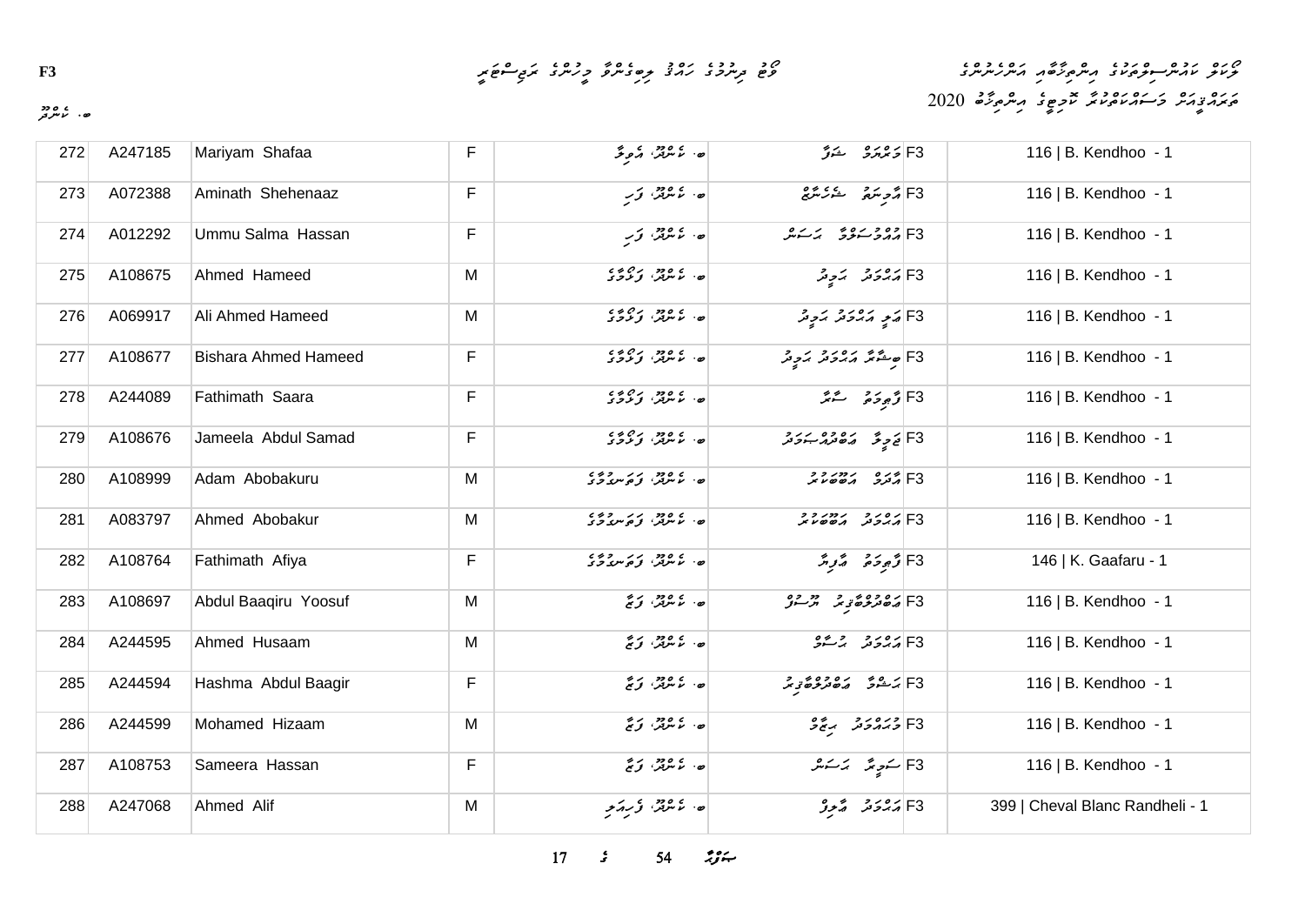*sCw7q7s5w7m< o<n9nOoAw7o< sCq;mAwBoEw7q<m; wBm;vB* م من المرة المرة المرة المرجع المرجع في المركبة 2020<br>مجم*د المريض المربوط المربع المرجع في المراجع المركبة* 

| 289 | A247060 | Aminath Liyoosa      | $\mathsf{F}$ | ه ، مأمرين و برمزمو           | F3 أَمُّ حِبَّرَتُهُمْ مُحِبَّرٌ مُسَمَّ           | 496   B. Atoll Male' - 1    |
|-----|---------|----------------------|--------------|-------------------------------|----------------------------------------------------|-----------------------------|
| 290 | A121252 | Amira Sulaiman       | F            | ه ، ما مرکز کی بر کرم         | F3   مَدْحِ مَدْ مَعَ مَدِ تَحْسَنُ مِنْ مِنْ مِنْ | 116   B. Kendhoo - 1        |
| 291 | A247074 | Hussain Afsal        | M            | ه ، مأمدهن و برمزمو           | F3 يُرْسَم <i>ُ بِهِ مَنْ شَوْسَوْ</i>             | 116   B. Kendhoo - 1        |
| 292 | A417219 | Mohamed Eelaf        | M            | ه ، مأسرفل كورمركز            | F3 <i>جەممىتى م</i> ۇۋ                             | 116   B. Kendhoo - 1        |
| 293 | A247063 | Niyasha Ali          | $\mathsf F$  | ه ، ئامېږي تورېږمو            | F3 سرمَرْتُ <sub>صَ</sub> رِ                       | 496   B. Atoll Male' - 1    |
| 294 | A055322 | Khadeeja Ibrahim     | $\mathsf F$  | ه ، کاملونو، توری             | F3 زَمرِيحَ م <i>ِ هُ مُ</i> رِدُ                  | 116   B. Kendhoo - 1        |
| 295 | A095877 | Mohamed Sameer       | M            | ه ، کاملل کاری کاری           | F3  <i>وبروونز</i> س <i>وپر</i>                    | 116   B. Kendhoo - 1        |
| 296 | A060681 | Zameera Sulaiman     | $\mathsf F$  | ه ، کاملانو، توری             |                                                    | 496   B. Atoll Male' - 1    |
| 297 | A061755 | Aboobakuru Yoosuf    | M            | ه عملون ورومتر                | $3 - 7 - 7 - 7 - 5$                                | 116   B. Kendhoo - 1        |
| 298 | A245657 | Ahmed Shaam          | M            | ه ، ما مرين کې ده مگر         | $3.2527$ F3                                        | 116   B. Kendhoo - 1        |
| 299 | A249718 | Aishath Shaany       | $\mathsf F$  | ه ، ما نبروز، و برونتر        | F3 م <i>ُمْهِ شُمَّةٍ</i> شُمَّسٍ                  | 116   B. Kendhoo - 1        |
| 300 | A108784 | Faruhaana Aboobakuru | $\mathsf{F}$ | ه ، با مرکز، و با مرکز        | $77777$ $7777$ F3                                  | 116   B. Kendhoo - 1        |
| 301 | A245658 | Mohamed Samaah       | M            | ه . ، ، ، ، وو ، و بره متر    | F3 دره در مرده و                                   | 664   Soneva Fushi Resort-1 |
| 302 | A247195 | Aishath Lamath       | F            | ە ، ئاس ، ئۇس بىر             | F3 مُدِيشَمُ كَرْدُهُ مُ                           | 496   B. Atoll Male' - 1    |
| 303 | A247196 | Ali Lubab            | M            | ە ، ئاس كى ئاس ئاس ئاس ئاس كى | $rac{22}{5}$ $rac{1}{5}$ F3                        | 116   B. Kendhoo - 1        |
| 304 | A249783 | Fathimath Layaal     | F            | ە ، ئاس كى ئاس ئاس ئاس ئاس كى | F3 وَ <i>ُجِ</i> وَمَ وَيَرْوَ                     | 116   B. Kendhoo - 1        |
| 305 | A247198 | Mariyam Yoonus       | F            | ە . ئابىرىدا ئۇيترىم بىرىدا   | F3 كوبرېزيو پرتېرگ                                 | 116   B. Kendhoo - 1        |

*18 sC 54 nNw?mS*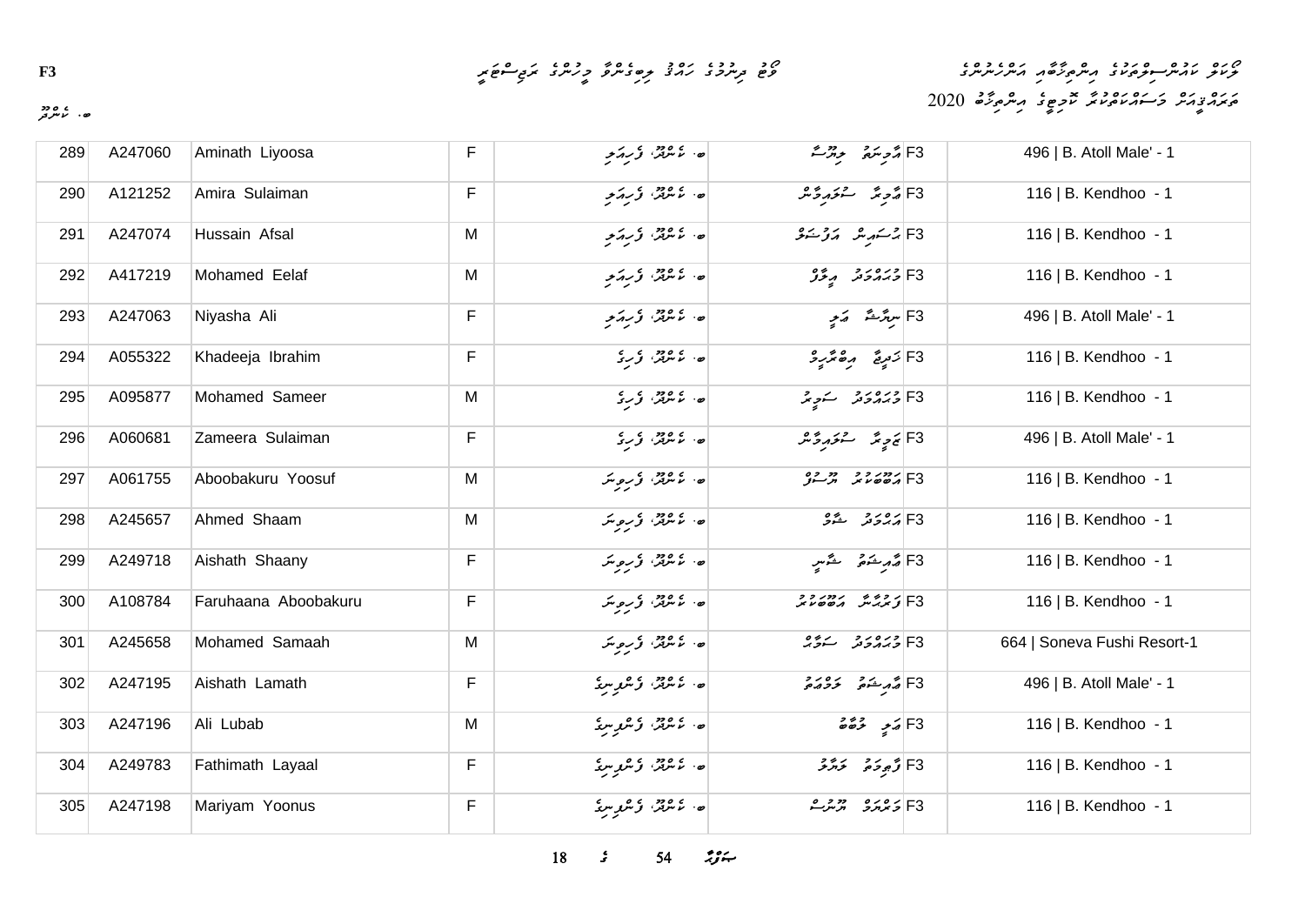*sCw7q7s5w7m< o<n9nOoAw7o< sCq;mAwBoEw7q<m; wBm;vB* م من المرة المرة المرة المرجع المرجع في المركبة 2020<br>مجم*د المريض المربوط المربع المرجع في المراجع المركبة* 

| 306 | A108957 | Mohamed Rafeeu Ali     | M            | @ ئائىرلىق كۆشۈرىدىگە                                             | F3  <i>ويمادوند بروٍ په ټ</i> وٍ | 116   B. Kendhoo - 1                     |
|-----|---------|------------------------|--------------|-------------------------------------------------------------------|----------------------------------|------------------------------------------|
| 307 | A007191 | Hawwa Hassan Fulhu     | F            | ه . ما موجود الماده و د و د .<br>ما ما موجود الموضوع المربع و الم | F3 يَرْدُمُّ بَرَسَنْتَشِرُوْ    | 496   B. Atoll Male' - 1                 |
| 308 | A108664 | Abidhaa Yoosuf         | $\mathsf{F}$ | ه کامرټر، ویرځ                                                    | F3 مُصِعَرُ بِرُّسْتَرُ          | 116   B. Kendhoo - 1                     |
| 309 | A249636 | Abdulla Maahee Mohamed | M            | ے متعمد وسروسر                                                    | F3 كَەھەراللە دۇر دېمەدىر        | 496   B. Atoll Male' - 1                 |
| 310 | A125950 | Mohamed Abdulla        | M            | ه . ۶۵ ورد .<br>۱۰ ما مرکز ، و سرگر مرد د                         | F3 3 2000 مَركة مَداللَّه        | 116   B. Kendhoo - 1                     |
| 311 | A249773 | Aalaau Mohamed         | $\mathsf F$  | ە ، ئاندېز، پەسكەبە                                               | F3 كەنزەر <i>1979-ي</i>          | 496   B. Atoll Male' - 1                 |
| 312 | A249772 | Adham Mohamed          | M            | ه . ئامرېز، وسرچرو                                                | F3 ג'בג'ם בג'ם ב                 | 496   B. Atoll Male' - 1                 |
| 313 | A246826 | Ahmed Akram            | M            | ە ، ئاندىش ۋىلىرىگىر                                              | F3 كەبر <i>ە بەر كەندە</i>       | 653   Veligandu Island Resort & Spa-1    |
| 314 | A246828 | Aishath Ahlaam         | $\mathsf F$  | ه ، ما ماده و سربر د                                              | F3 مەم ئىشقى مە <i>مەنىۋ</i> ى   | 496   B. Atoll Male' - 1                 |
| 315 | A108891 | Mariyam Adam           | F            | ص- ما مرکز ، او سرچر د                                            | F3 د برده به دره                 | 496   B. Atoll Male' - 1                 |
| 316 | A246815 | Mohamed Abdul Rahman   | M            | ه . ئامرېز، وسرچرو                                                | 74010201 - 1012 F3               | 698   Vilamendhoo Island Resort and Spa- |
| 317 | A108875 | Abbas Ali              | M            | ه ۱۵۵۰ ورو ده.<br>مسرحي وگورس                                     | F3 <i>قەشىھىشى ھەج</i>           | 116   B. Kendhoo - 1                     |
| 318 | A108874 | Ahmed Abbas            | M            | ه ، ما مرکز، وه برس                                               | $2222 722$ F3                    | 116   B. Kendhoo - 1                     |
| 319 | A108873 | Ali Abbas              | M            | ه ۱۵۵۰ وج.<br>۱۵۰ ماسرلر، ت <sub>و</sub> جه مرس                   | $2222$ $\div$                    | 116   B. Kendhoo - 1                     |
| 320 | A108871 | Farhath Abbas          | M            | ه ۱۵۵۰ وج.<br>مسرچي توجه سر                                       | F3 كو مريده مركزه محمد ه<br>F3   | 116   B. Kendhoo - 1                     |
| 321 | A249758 | Maisoona Abbas         | $\mathsf{F}$ | ه ، ما مرکز، وه برس                                               | $2822$ $275$ F3                  | 116   B. Kendhoo - 1                     |
| 322 | A246625 | Mohamed Abbas          | M            | ه ۱۵۵۰ وج.<br>۱۵۰ ماسرتر، ت <sub>و</sub> ج مرس                    | 2822255                          | 731   Dusit Tani Maldives-1              |

*19 sC 54 nNw?mS*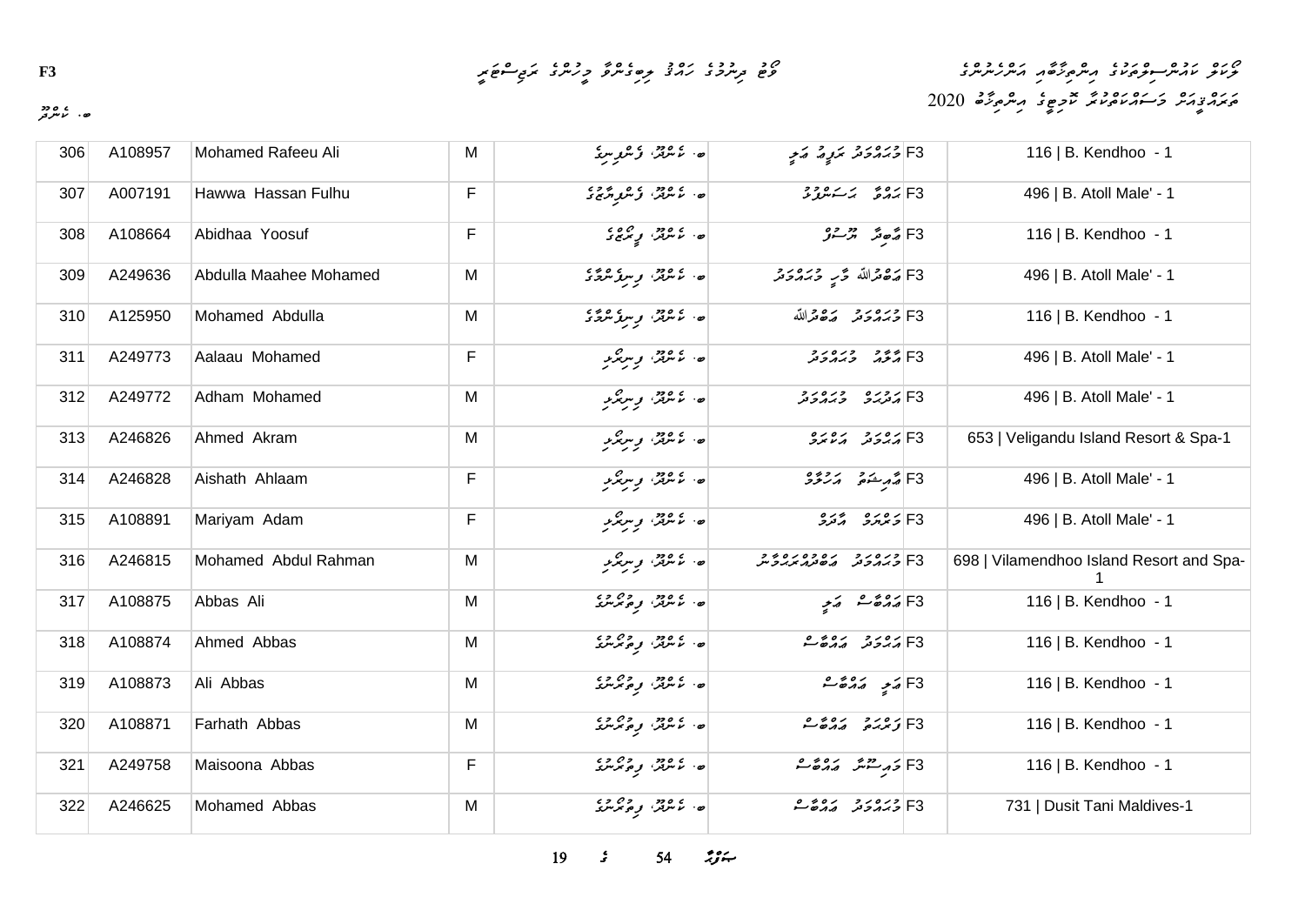*sCw7q7s5w7m< o<n9nOoAw7o< sCq;mAwBoEw7q<m; wBm;vB* م من المرة المرة المرة المرجع المرجع في المركبة 2020<br>مجم*د المريض المربوط المربع المرجع في المراجع المركبة* 

| 323 | A108872 | Raihana Aboobakuru    | F           | ه . ، ، ، وو وه وه .                                                | F3 <i>بَدْدِ بَدُ</i> مُقْصَلَةٍ           | 116   B. Kendhoo - 1                      |
|-----|---------|-----------------------|-------------|---------------------------------------------------------------------|--------------------------------------------|-------------------------------------------|
| 324 | A246593 | Ahmad Thahuseen       | M           | ه . ما مرکز ، تو مرکز و                                             | F3 <i>222 وروسية</i>                       | 116   B. Kendhoo - 1                      |
| 325 | A108816 | Ali Khalid            | M           | ه . ما مرکز ، تو مرکز و                                             | F3 <i>ڇُجِ - ڏُج</i> ِھُ                   | 116   B. Kendhoo - 1                      |
| 326 | A108814 | Asima Khalid          | $\mathsf F$ | ه ، ما مرکز ، توسرچ                                                 | F3 صحب سرقت المجمور                        | 116   B. Kendhoo - 1                      |
| 327 | A249753 | Haisham Ibrahim Nazim | M           | ە ئەمەدە بىر مەدە                                                   | F3 <i>تەخشى مەھەر بىرە</i> شەرق            | 116   B. Kendhoo - 1                      |
| 328 | A109006 | Khalid Ali            | M           | ه . ما مرکز ، تو مرکز و                                             | F3   دُوِيْرُ <sub>ه</sub> َ يٍ            | 116   B. Kendhoo - 1                      |
| 329 | A108856 | Kulsooma Khalid       | $\mathsf F$ | ه ۱۵۵۰ مختبری<br>۲۰۰۵ میلادی کی مردمی                               | F3 <i>بالمؤثرة</i> دُبِيرُ                 | 116   B. Kendhoo - 1                      |
| 330 | A108970 | Latheefa Aboobakuru   | F           | ه . ما مرکز ، تو مرکز و                                             | F3 <i>ذوق مقع</i> م بر                     | 116   B. Kendhoo - 1                      |
| 331 | A108815 | Mohamed Khalid        | M           | $\begin{pmatrix} 1 & 1 & 1 \\ 1 & 1 & 1 \\ 1 & 1 & 1 \end{pmatrix}$ | F3 <i>\$222° ڈون</i> ڈ                     | 399   Cheval Blanc Randheli - 1           |
| 332 | A138309 | Nasheed Khalid        | M           | ه . ما مرکز ، تو مرکز و                                             | F3 سَرَحِيثَر گَرْمِثْرُ                   | 425   One & Only Reethi Rah, Maldives - 1 |
| 333 | A249762 | Risama Khalidh        | $\mathsf F$ | ם ישתבלי בתבצ                                                       | F3 برگۇ گروگر                              | 496   B. Atoll Male' - 1                  |
| 334 | A246592 | Shahuma Khalid        | F           | ه . ما مرکز ، مخ مرکز ی                                             | F3 خەرمى گەم <i>ە</i> تى                   | 116   B. Kendhoo - 1                      |
| 335 | A245683 | Ahmed Nasih           | M           | ه به موجود دوده به<br>مساحد دور وور                                 | F3 <i>ډېر دو</i> ر سرب                     | 496   B. Atoll Male' - 1                  |
| 336 | A108927 | Hajara Hussain        | F           | ه ۱۵۵۰ وو دوره د                                                    | F3 حُيَى مَمْ مِسْتَهْرِ مِسْ              | 116   B. Kendhoo - 1                      |
| 337 | A245685 | Hussain Shihaam       | M           | ه به ۱۶۵۵ وروپه<br>ده کاملانگر، نوکورۍ                              | F3   پرستمبر عبد عبد 19                    | 116   B. Kendhoo - 1                      |
| 338 | A107671 | Nafiza Abdul Raheem   | F           | ه به ۱۶۵۵ وروپه<br>مه مسربن ژنور د                                  | F3 سُمْدِمَّة مَصْرَ <i>مْ مَدِي</i> رَة 2 | 116   B. Kendhoo - 1                      |
| 339 | A245682 | Nashid Abdul Raheem   | M           | ے 200 57.72<br>ن ناس                                                | F3 سُرْجِعْدَ رَصْ <i>حْدِ جَدِي</i> رَ حَ | 496   B. Atoll Male' - 1                  |

*20 sC 54 nNw?mS*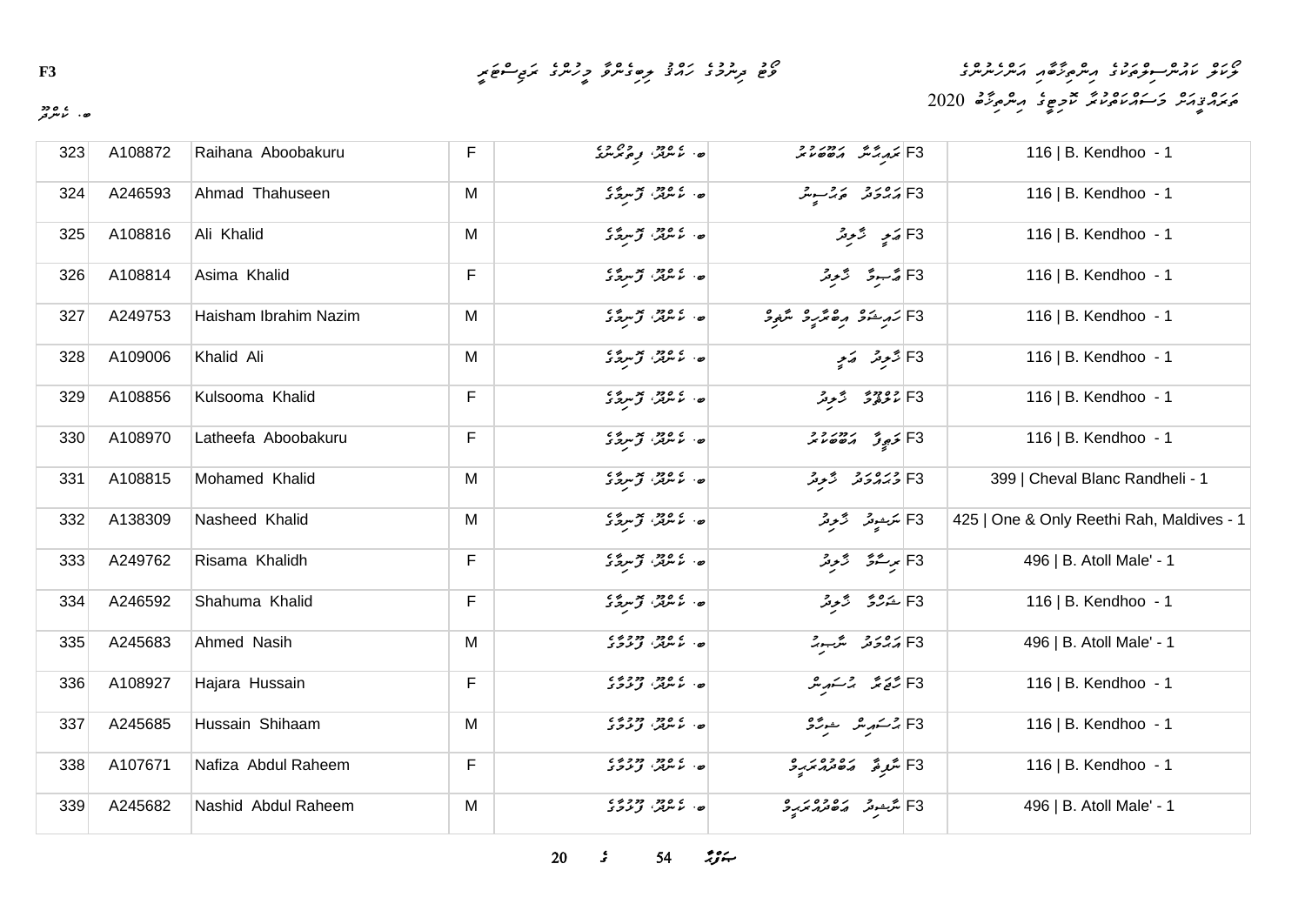*sCw7q7s5w7m< o<n9nOoAw7o< sCq;mAwBoEw7q<m; wBm;vB* م من المرة المرة المرة المرجع المرجع في المركبة 2020<br>مجم*د المريض المربوط المربع المرجع في المراجع المركبة* 

| 340 | A108754 | Nasiha Abdul Raheem | F           | ے 200 وو 2005<br>ن <i>ے : ماسر</i> بس تو برخ     | F3 بترجية ا <i>لمقور مرب</i> وفر       | 116   B. Kendhoo - 1                                  |
|-----|---------|---------------------|-------------|--------------------------------------------------|----------------------------------------|-------------------------------------------------------|
| 341 | A245684 | Nasira Abdul Raheem | F           | ه به موجود دوده و<br>ده استرات و دارد            | F3 سُرجو مُص <i>فره مَدب</i> و         | 116   B. Kendhoo - 1                                  |
| 342 | A108669 | Haleema Abdulla     | F           | ם מיטר כסמם<br>כי עיתה ציבבית                    | F3 كَتَجِرةً صَ <b>صَدَ</b> اللَّهُ    | 116   B. Kendhoo - 1                                  |
| 343 | A061199 | Ibrahim Mohamed     | M           | ه ۱۵۶۵ وه وه وه<br>مسترد و دوس                   | F3 مەھەر بولىم دىكە دىر                | 116   B. Kendhoo - 1                                  |
| 344 | A249721 | Nabeeh Ibrahim      | M           | ם מספר כסמם<br>כם עיתה ציבבית                    | F3 سَھ <i>ِرَ م</i> ُگھُرَبِ           | 496   B. Atoll Male' - 1                              |
| 345 | A245767 | Nabeela Ibrahim     | $\mathsf F$ | ه به دور وه ده و.<br>مسربر، و دوس                | F3 سَهِعٌ مِـ صُمَّرِةٌ                | 116   B. Kendhoo - 1                                  |
| 346 | A245785 | Najaah Ibrahim      | M           | ه ۵۶۰۰ وه وه.<br>مسترد و دوس                     | F3 يَرْدَعُ مِنْ مِرْمِرْدِ            | 116   B. Kendhoo - 1                                  |
| 347 | A108974 | Aboobakuru Yoosuf   | M           | ه به دور و دوره<br>ده کامرټر، و سومونۍ           | $3 - 7 - 7 - 7 - 7$                    | 116   B. Kendhoo - 1                                  |
| 348 | A246601 | Adam Nashid         | M           | ه ، کارود و دود ،<br>ما کاروز، و سوماری          | F3 <i>مُحْرَدُ</i> سُرْجِعْرُ          | 715   Four Seasons Resort Maldives at<br>Kuda Huraa-1 |
| 349 | A246604 | Ahmed Afrah         | M           | ه ، کارود و دود ،<br>ما کاروز، و سوموری          | F3 كەبرو بەرە يوم                      | 410   Vakkaru Maldives - 1                            |
| 350 | A246597 | Aminath Judhuna     | $\mathsf F$ | ه ، کوه ده و ده و ده و<br>ده کوهنگر، و سومونو و  | F3 أَمُّ حِسَنَةٌ مَعْ تَعْرُمُتُر     | 496   B. Atoll Male' - 1                              |
| 351 | A406310 | Azuhadh Aboobakur   | M           | ه . په دو د د د ده<br>ه . پاسرتن و سومونۍ        | $77777$ $7777$ F3                      | 496   B. Atoll Male' - 1                              |
| 352 | A248080 | Fathimath Gaasim    | $\mathsf F$ | ه به ۲۵ و د د د د د د<br>ده با با برګر و کرد د د | F3 <i>وَّجِوَدَة</i> تَخْ <i>سِ</i> وْ | 116   B. Kendhoo - 1                                  |
| 353 | A108837 | Mariyam Aboobakuru  | F           | ه به ۲۵ و د د ده د<br>ده کاملانکر از سوموندی     | 7777207573                             | 116   B. Kendhoo - 1                                  |
| 354 | A246603 | Mohamed Rashidh     | M           | ه به دور و دوره<br>ده کامرټر، و سومونۍ           | F3 دېم دې گرېدن <sub>د</sub>           | 496   B. Atoll Male' - 1                              |
| 355 | A108838 | Muzna Aboobakuru    | F           | ە ، ئايلاش قەرەپە                                | $72222$ $727$ $727$ $-73$              | 496   B. Atoll Male' - 1                              |
| 356 | A108839 | Yafiz Aboobakuru    | M           | ه . په دو د د د ده<br>ه . پاسرتن و سومونۍ        | F3 أثروج أم <i>صح</i> م مر             | 496   B. Atoll Male' - 1                              |

 $21$  *s* 54  $29$   $\div$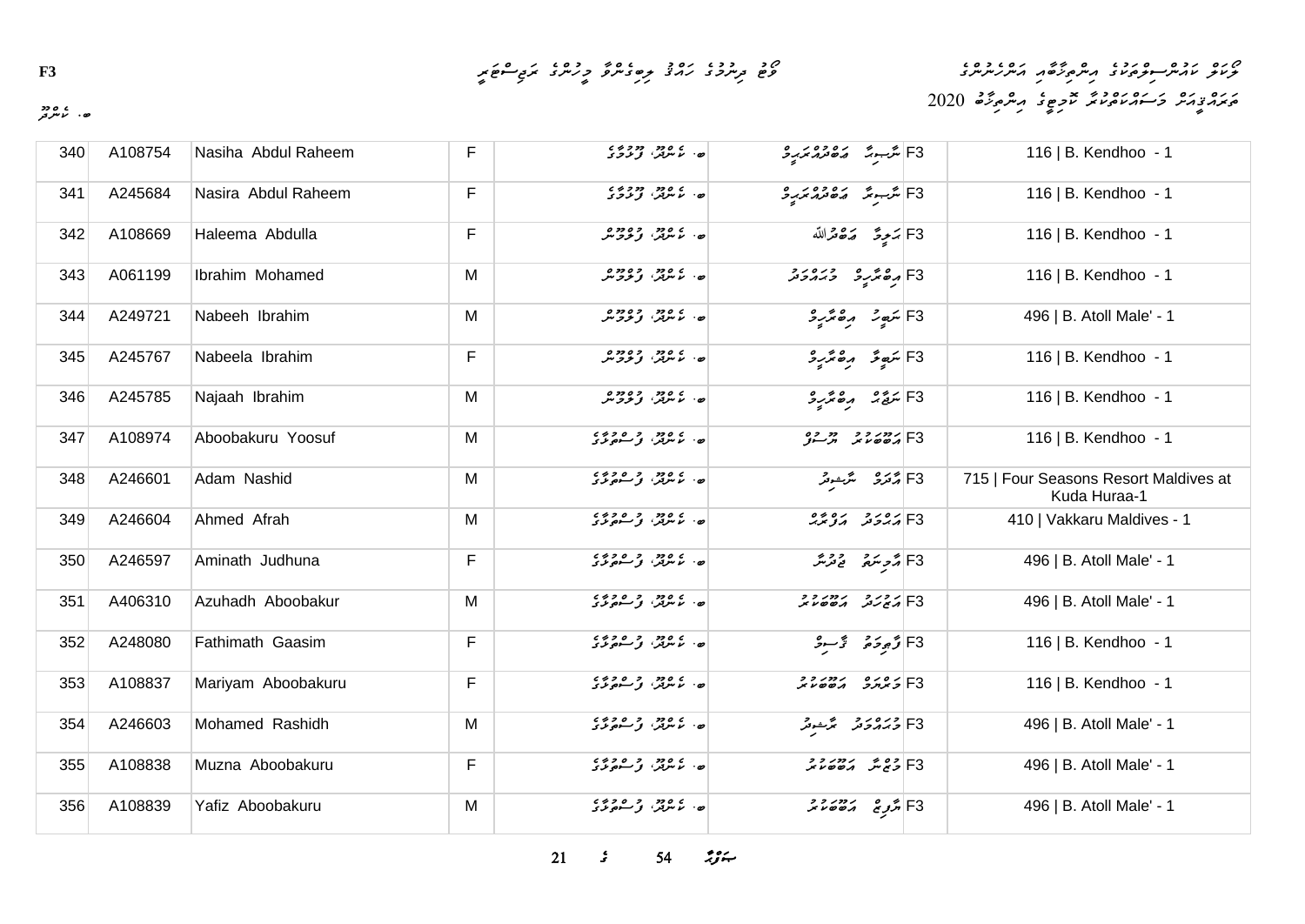*sCw7q7s5w7m< o<n9nOoAw7o< sCq;mAwBoEw7q<m; wBm;vB* م من المرة المرة المرة المرجع المرجع في المركبة 2020<br>مجم*د المريض المربوط المربع المرجع في المراجع المركبة* 

| 357 | A094932 | Ahmed Jihad Abdulla    | M            | ے موجود کرنے<br>جائے موجود کا تعری                                                                                                                                                                                                                                                                                        | F3 <i>ב</i> 22 في محمد صگر الله          | 496   B. Atoll Male' - 1                |
|-----|---------|------------------------|--------------|---------------------------------------------------------------------------------------------------------------------------------------------------------------------------------------------------------------------------------------------------------------------------------------------------------------------------|------------------------------------------|-----------------------------------------|
| 358 | A108899 | Hassan Abdulla         | M            | ه ۱۵۵۰ کرده<br>۲۰۰۵ سرگران و تری                                                                                                                                                                                                                                                                                          | F3   يَرْسَمْشْ     يَرْكَ قَدْ اللّه    | 558   Hulhumale', Ehenihen - 6          |
| 359 | A245003 | Mariyam Sithara        | F            | ه ۱۵۵۰ کرد و.<br>۱۵۰ کاملوانی کامل                                                                                                                                                                                                                                                                                        | F3 كەممەر ئەھمىگە ئىستىم                 | 116   B. Kendhoo - 1                    |
| 360 | A096376 | Naseema Abdulla        | $\mathsf F$  | ے مشتر کردی                                                                                                                                                                                                                                                                                                               | F3 يترسون <sup>3</sup> مَرْجُ قَدَاللَّه | 496   B. Atoll Male' - 1                |
| 361 | A154863 | Nishana Abdulla        | $\mathsf{F}$ | ے مشترکہ کے توری                                                                                                                                                                                                                                                                                                          | F3 سِيسَمَّسَّر كَمَرْهُ قَرْاللَّه      | 496   B. Atoll Male' - 1                |
| 362 | A154862 | Shaira Abdulla         | $\mathsf{F}$ | ے کے مارچ کرے                                                                                                                                                                                                                                                                                                             | F3 ش <i>قوم مَّدَّ مَدَّاتَ</i> لَّهُ    | 496   B. Atoll Male' - 1                |
| 363 | A154864 | Shareefa Hussain       | F            | ے وجود کرنے<br>نصب کو سرچو <sup>ر</sup> کے تعری                                                                                                                                                                                                                                                                           | F3 ڪمپر <i>ڙ بڙڪوينز</i>                 | 496   B. Atoll Male' - 1                |
| 364 | A108900 | Zuhair Abdulla         | M            | ے کے مردم کے مرد کا انتخاب کا مردم کے محدود کر دیا تھا کہ ان کے محدود کا انتخاب کے محدود کا انتخاب کے محدود کے                                                                                                                                                                                                            | F3 يح <i>ترم بلا من ه</i> مرالله         | 116   B. Kendhoo - 1                    |
| 365 | A108782 | Mariyam Hussain        | F            | $55505$ $3905$                                                                                                                                                                                                                                                                                                            | F3 كانتر مركز بالتسمير مثلا              | 116   B. Kendhoo - 1                    |
| 366 | A061754 | Mohamed Naeem          | M            | $\begin{bmatrix} 1 & 0 & 0 & 0 & 0 & 0 \\ 0 & 1 & 0 & 0 & 0 & 0 \\ 0 & 0 & 0 & 0 & 0 & 0 \\ 0 & 0 & 0 & 0 & 0 & 0 \\ 0 & 0 & 0 & 0 & 0 & 0 \\ 0 & 0 & 0 & 0 & 0 & 0 \\ 0 & 0 & 0 & 0 & 0 & 0 \\ 0 & 0 & 0 & 0 & 0 & 0 \\ 0 & 0 & 0 & 0 & 0 & 0 \\ 0 & 0 & 0 & 0 & 0 & 0 & 0 \\ 0 & 0 & 0 & 0 & 0 & 0 & 0 \\ 0 & 0 & 0 & $ | F3 3223 سَمَدٍ 53                        | 116   B. Kendhoo - 1                    |
| 367 | A249724 | Ahmed Inaan            | M            | ه ، عام ده وي ه                                                                                                                                                                                                                                                                                                           | F3 <i>ړېږي په پر پ</i> ر                 | 721   The Standard Huruwalhi Maldives-1 |
| 368 | A075724 | <b>Umar Khairee</b>    | M            | ه ، عام ده وي ه                                                                                                                                                                                                                                                                                                           | F3 <i>ړې ت</i> رمړ                       | 429   Kurumba Maldives - 1              |
| 369 | A085164 | Zuriyyath Aboobakuru   | $\mathsf F$  | ه ، کامبرد ، وی ه                                                                                                                                                                                                                                                                                                         | F3 - CORPORATE                           | 116   B. Kendhoo - 1                    |
| 370 | A061043 | Abdul Fathah Hamid     | M            | ه ، با مرکز ، و بر مرکز و                                                                                                                                                                                                                                                                                                 | F3 <i>مەھەرە بەد بۇ</i> رىر              | 116   B. Kendhoo - 1                    |
| 371 | A249640 | Leevaan Abdul Faththah | M            | ه ، با مرکز ، با با مرکز و                                                                                                                                                                                                                                                                                                | F3 <i>جوه شه م</i> ه <i>مود موه و</i>    | 116   B. Kendhoo - 1                    |
| 372 | A085166 | Mausooma Abbas         | F            | ه ۱۶۵۲ و مرکز                                                                                                                                                                                                                                                                                                             | $2501 373$ F3                            | 116   B. Kendhoo - 1                    |
| 373 | A155898 | Abdul Gafoor Hussain   | M            | ه . ما مربو . و . و .                                                                                                                                                                                                                                                                                                     | F3 رەمەدەم بورسى بىر ئە                  | 116   B. Kendhoo - 1                    |

*22 sC 54 nNw?mS*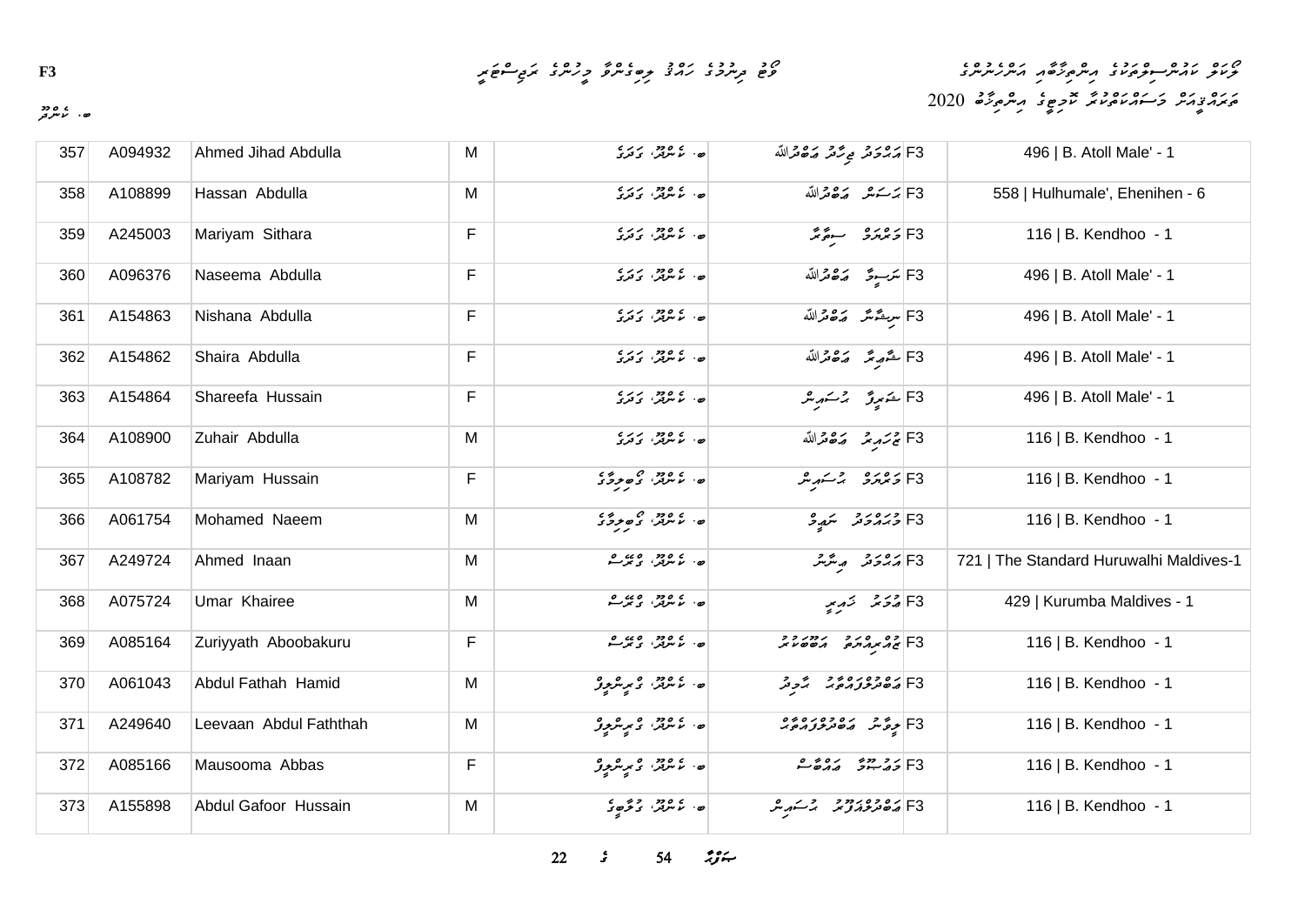*sCw7q7s5w7m< o<n9nOoAw7o< sCq;mAwBoEw7q<m; wBm;vB* م من المرة المرة المرة المرجع المرجع في المركبة 2020<br>مجم*د المريض المربوط المربع المرجع في المراجع المركبة* 

| 374 | A108831 | Ahmed Mujthaba         | M | ے متربن تحقیق                                   | $5.25$ $5.25$ $53$                     | 727   Four Seasons Resort Maldives at<br>Landaa Giraavaru-1 |
|-----|---------|------------------------|---|-------------------------------------------------|----------------------------------------|-------------------------------------------------------------|
| 375 | A108906 | Aishath Nahza          | F | ه . ع مرکز ، د و می<br>ه . ما مرکز ، د و گرمو د | F3 مەمرىسكەم سىر <i>تى</i> تى          | 116   B. Kendhoo - 1                                        |
| 376 | A249756 | Maazin Abdul Gafoor    | M | ه عمر د د و د                                   | F3 <i>دې شهر موه دو</i> د و            | 116   B. Kendhoo - 1                                        |
| 377 | A108905 | Mariyam Moosa          | F | ه . ما مرکز . و . و .<br>ه . ما مرکز . و ترجو . | F3   جوہری ویکٹر                       | 116   B. Kendhoo - 1                                        |
| 378 | A246614 | Mohamed Muruthala      | M | ه . ما مرکز . د . ه<br>ه . ما مرکز . د څرخه د   | F3 دېره ده دې ش                        | 408   Milaidhoo Island Maldives - 1                         |
| 379 | A074786 | Muhidheen Abdul Gafoor | M | ه . ما مرکز . و . و .<br>ه . ما مرکز . و څرخه د | F3 <i>وېرموسر م</i> ەھىر <i>ومۇم</i> ر | 116   B. Kendhoo - 1                                        |
| 380 | A246615 | Musaid Abdul Gafoor    | M | ه وه ده وه وه<br><i>ه مسر</i> تر، و څخه و       | F3 د شهر من موجود و در در د            | 496   B. Atoll Male' - 1                                    |
| 381 | A126775 | Musthafa Abdul Gafoor  | M | ه . ما مرکز .<br>۰۰ . ما مرکز ، کارگرفت ی       | F3 د مرد ده ده ده در د                 | 496   B. Atoll Male' - 1                                    |
| 382 | A108783 | Fareedha Hussain       | F | ه ده ده ده ده ده<br>ه مسربس د مره ده            | F3 تۇمچىگە - جەشىرىكى                  | 121   B. Eydhafushi - 1                                     |
| 383 | A108745 | Fariyaal Hussain       | F | ه به ۲۵۶ وه ده د<br>۲۵ تامبراني د نور ۲۵۶ و     | F3 كۆمپەترى بەرشىتە بىر                | 116   B. Kendhoo - 1                                        |
| 384 | A076407 | Firaq Hussain          | M | ه ده ده ده ده.<br>ه نامرتن د تره ناد            | F3 وِ بَرَّةِ 2 بِرْسَهِ بِرْ          | 432   Waldorf Astoria Maldives Ithaafushi -                 |
| 385 | A009513 | Saeed Ahmed            | M | ه ده ده ده ده ده<br>ه کامل                      | F3 س <i>تمونڈ مم</i> رونڈ              | 496   B. Atoll Male' - 1                                    |
| 386 | A108744 | Shareefa Ahmed         | F | ه به دور وه در ده<br>ه کاملانل و خوه ماد        | F3 خەمرى <sup>م</sup> كەندى تىر        | 116   B. Kendhoo - 1                                        |
| 387 | A108741 | Siraj Hussain          | M | ، ، ، ، ، ، ، ، ، ، ،<br>ن سربر، ، د ون د ،     | F3 سو <i>مَدَّةِ</i> 2 مُسكور مَّر     | 116   B. Kendhoo - 1                                        |
| 388 | A108937 | Fathimath Moosa        | F | ه ده ده ده ده ده.<br>ن کامرتر، و وتر سود و      | F3 وَجِوَة وَ حَيْثَ                   | 116   B. Kendhoo - 1                                        |
| 389 | A074901 | Hassan Moosa           | M | ه ده ده ده ده ده.<br>ده کامرتر، و وتر سوی       | $23$ $22$ $53$                         | 116   B. Kendhoo - 1                                        |
| 390 | A244661 | Ibrahim Moosa          | M | ه به دور وه بر ده و و<br>ه۰ تا نترتر، و وتر سوی | F3 وەغرىر 3- تۇسىم                     | 116   B. Kendhoo - 1                                        |

*23 sC 54 nNw?mS*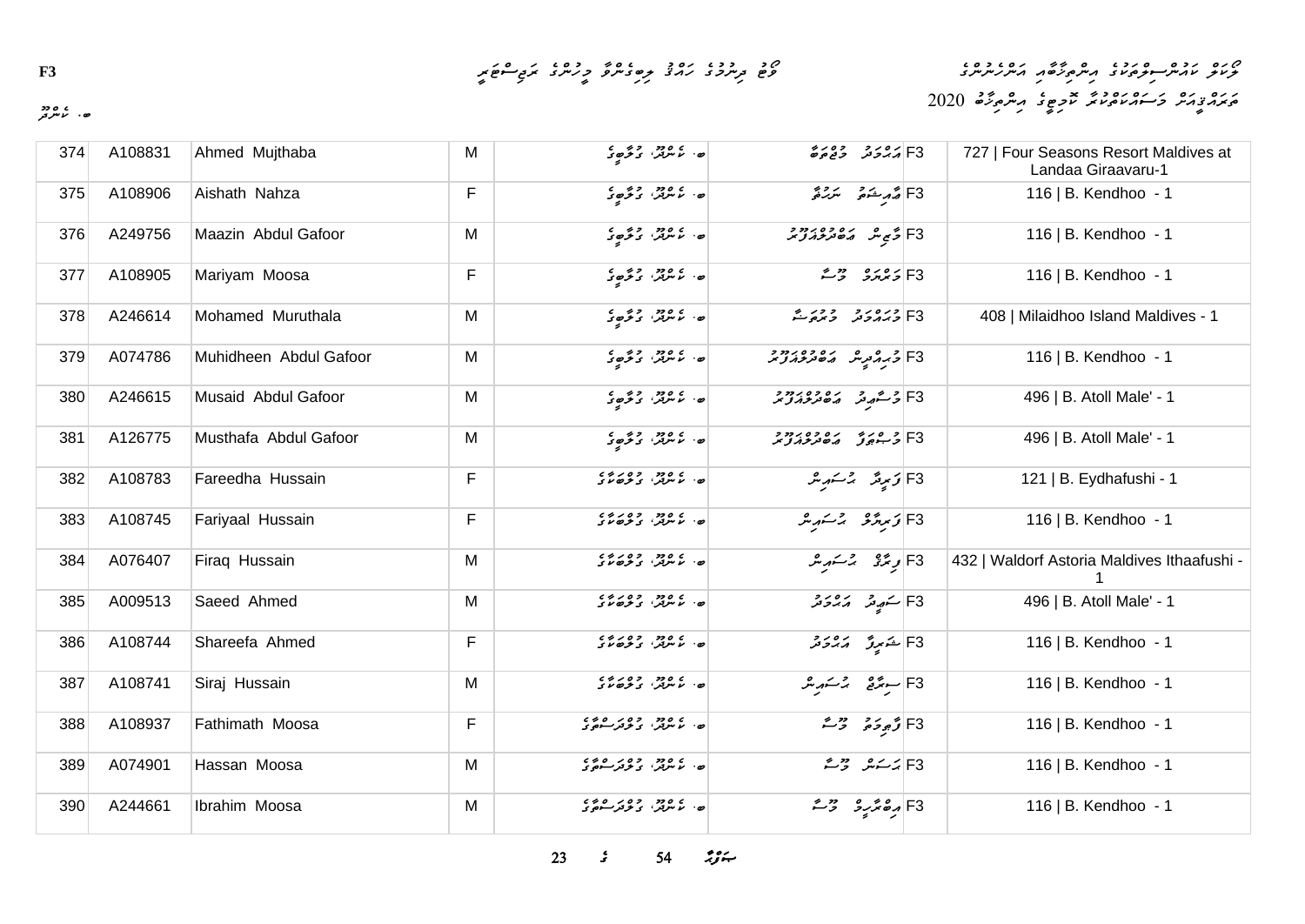*sCw7q7s5w7m< o<n9nOoAw7o< sCq;mAwBoEw7q<m; wBm;vB* م من المرة المرة المرة المرجع المرجع في المركبة 2020<br>مجم*د المريض المربوط المربع المرجع في المراجع المركبة* 

| 391 | A244664 | Surayya Moosa          | F            | ه به دور وه بر ه ده.<br>مه گوش و محمد سوی          | F3 ۾ پرويز جي ش                                                                                                           | 116   B. Kendhoo - 1     |
|-----|---------|------------------------|--------------|----------------------------------------------------|---------------------------------------------------------------------------------------------------------------------------|--------------------------|
| 392 | A151723 | Abdul Mumin Adam       | M            | ه و و وه ده وه وه.<br>ه نامبرتن و و سنتروی         | F3 בڭ قرىز قرىر ھەر ئەنگە                                                                                                 | 116   B. Kendhoo - 1     |
| 393 | A249649 | Abdulla Anoof Ahmed    | M            | ه ۱۵ وو ده وه دوه<br>مسرور د و کشورد               | F3 مَەھىراللە مَ <i>مْتَرْقْ مَ<sup>بْ</sup>دَى</i> رْ                                                                    | 496   B. Atoll Male' - 1 |
| 394 | A060084 | Ahmed Jawaad           | M            | ه ۱۵۴۵ وو روپره<br>د نامريز ولوستوري               | F3 كەبرى قىر قىدىگە ئىقتىل F3                                                                                             | 116   B. Kendhoo - 1     |
| 395 | A108673 | Hafeeza Gasim          | F            | ه ورود وه ده ووه.<br>مسرس وتر شرورو                | F3   يَرُوٍمُ = تَوْسِرْدُ                                                                                                | 116   B. Kendhoo - 1     |
| 396 | A108941 | Haseena Adam           | F            | ه ، عامروز وه در دولوده<br>ه ، عامروز د توسکه دولو | F3   يَرْسِعْرُ مُرْحَدَدُّ                                                                                               | 116   B. Kendhoo - 1     |
| 397 | A108672 | Moomina Adam           | F            | ه ۱۵۵۰ وه ده ده ده.<br>مسرد د و سنتروی             | F3 ج <sup>2</sup> ج ش محمد محمد المحمد المحمد السير السير السير السير السير السير السير السير السير السير السير السير الس | 496   B. Atoll Male' - 1 |
| 398 | A244651 | Ahmed Nihaan           | M            | ے مشرقی کے بات                                     | F3 <i>ړېږي سرگې</i> ر                                                                                                     | 116   B. Kendhoo - 1     |
| 399 | A108781 | Hawwa Hussain          | $\mathsf{F}$ | ے مشرقی کے بعد                                     | F3   يَرْدُوَّ بِرْسَهِ بِرْ                                                                                              | 121   B. Eydhafushi - 1  |
| 400 | A249794 | Hussain Nashaath       | M            | ه ، ما مادوم ري                                    | F3   يُرْسَمَ مِرْ سَرْسُتَّمَرُ                                                                                          | 116   B. Kendhoo - 1     |
| 401 | A244655 | Ibrahim Nashwan        | M            | ص ر مارچ کرے ہو۔                                   | F3 ب <i>رەنگ<sub>ىرى</sub> ئىرىشۇنىر</i>                                                                                  | 496   B. Atoll Male' - 1 |
| 402 | A069281 | Mohamed Aboobakuru     | M            | ے وجود ہے۔<br>جن ماسولگر، کرونو                    | $722222225$ F3                                                                                                            | 116   B. Kendhoo - 1     |
| 403 | A249667 | Ahmed Naushaad Hussain | M            | ە ، ئامەيى بەش                                     | F3 ربروتر شروشور بر شور شر                                                                                                | 116   B. Kendhoo - 1     |
| 404 | A102842 | Hussain Moosa          | M            | ھ ، ئائىرى بىرىگە                                  | F3   پرستمبر مشرح حق                                                                                                      | 116   B. Kendhoo - 1     |
| 405 | A108869 | Niuma Mohamed          | $\mathsf F$  | ە ، ئامەيى بەش                                     | F3 سرچ 2 <i>جن</i> محمد                                                                                                   | 116   B. Kendhoo - 1     |
| 406 | A095081 | Ali Waheed             | M            | ھ ، ما مريش سرمريگر                                | F3 <i>ڇُجِ وَب</i> ِيْرُ                                                                                                  | 116   B. Kendhoo - 1     |
| 407 | A073767 | Dhiyana Ali            | F            | ھ کامریں رپروگر                                    | F3 مِرمَّدَ مَعٍ                                                                                                          | 116   B. Kendhoo - 1     |

*24 sC 54 nNw?mS*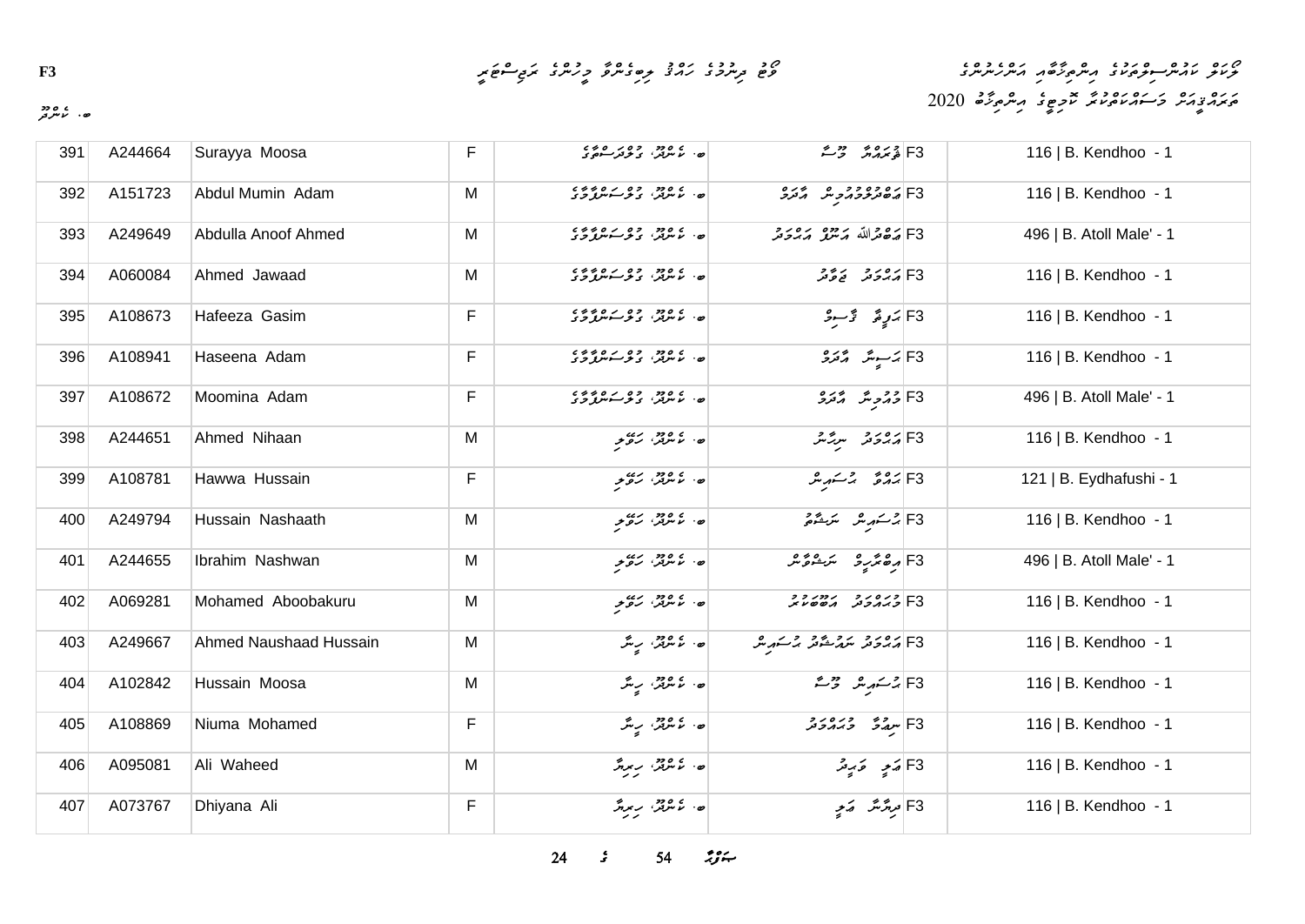*sCw7q7s5w7m< o<n9nOoAw7o< sCq;mAwBoEw7q<m; wBm;vB* م من المرة المرة المرة المرجع المرجع في المركبة 2020<br>مجم*د المريض المربوط المربع المرجع في المراجع المركبة* 

| 408 | A082613 | Ali Musthafa        | M           | ه ۱۵۵۰ مرکز کرده                                 | F3 <i>ڇُجِ جُڪورُ</i>                                                                                                                                                                                                 | 116   B. Kendhoo - 1        |
|-----|---------|---------------------|-------------|--------------------------------------------------|-----------------------------------------------------------------------------------------------------------------------------------------------------------------------------------------------------------------------|-----------------------------|
| 409 | A037750 | Gubaath Musthafa    | M           | ه ۱۵۵۰ د دوده<br>۱۰ تاملل میگلادی                | $5.05$ $2.02$ $7.3$ $7.3$                                                                                                                                                                                             | 496   B. Atoll Male' - 1    |
| 410 | A076310 | Humaid Musthafa     | M           | ه ۱۵۵۰۰ میلادی<br>۱۰۰ ماسرفر، میلادوی            | F3 جۇمەتر ئىس <i>بۇر</i>                                                                                                                                                                                              | 3   HA. Molhadhoo - 1       |
| 411 | A068984 | Idrees Ali          | M           | ه ۱۵۵۰ رووه.<br>مسرفر، ریزفروی                   | F3 <sub>م</sub> وترموے کے م                                                                                                                                                                                           | 116   B. Kendhoo - 1        |
| 412 | A076388 | Laila Murad         | F           | ه ۱۵۵۰ د دوده<br>۱۰ تاملل میگلادی                | F3 كَرْمِرْ مَنْ دَمْرَ مَرْ مَرْ                                                                                                                                                                                     | 116   B. Kendhoo - 1        |
| 413 | A244768 | Saamira Idrees      | $\mathsf F$ | ه ۱۵۵۰ رووه و<br>۱۰ تاملل ريمپورۍ                | F3 سَمَّحِ مَّذَ مِعْرَمِي <sup>ْ</sup> سُ                                                                                                                                                                            | 116   B. Kendhoo - 1        |
| 414 | A137976 | Shaahira Idrees     | $\mathsf F$ | ه ۱۵۵۰ رپروژه<br>ه نامرلز، رپرتروژ               | F3 ڪمريگر پري <i>گرم</i> يٽ                                                                                                                                                                                           | 267   M. Muli - 1           |
| 415 | A046890 | Shafiath Idrees     | $\mathsf F$ | ه . ما موجود .<br>ه . ما موجود . موجود و .       | F3 ڪ <i>ُوپهُ ۾ ويوپر</i> ُ                                                                                                                                                                                           | 496   B. Atoll Male' - 1    |
| 416 | A244766 | Shahiya Idrees      | $\mathsf F$ | ه ۱۵۵۰ مربو و ده و<br>۱۰ ما سربر استربروی        | F3 ڪُريگر پري <i>گريٽ</i>                                                                                                                                                                                             | 316   L. Fonadhoo - 3       |
| 417 | A244769 | Shamila Idrees      | F           | ه . ما موجود .<br>ه . ما موجود . ما موجود ی      | F3 ڪورو پرو <i>ن</i> ريڪ                                                                                                                                                                                              | 116   B. Kendhoo - 1        |
| 418 | A130662 | Umair Musthafa      | M           | ه . ما موجود .<br>ه . ما موجود . ما موجود ی      | F3 مۇم مەسىرى قىبلىدۇ ئى                                                                                                                                                                                              | 388   Feydhoo Ehenihen - 1  |
| 419 | A151071 | Zumair Musthafa     | M           | ه ۱۵۵۰ د ووه و<br>۱۰ تاملل میگلاوی               | $5.03$ $2.02$ $5.73$                                                                                                                                                                                                  | 116   B. Kendhoo - 1        |
| 420 | A108883 | Aishath Hussain     | F           | ه . ، ، وو .<br>۱۰ ، ، سرفر ، سره مرو سره د      | F3 مەم ئىسكىم بىر شىر بىر                                                                                                                                                                                             | 116   B. Kendhoo - 1        |
| 421 | A246993 | Ali Hammadh         | M           | ە . ئاس كى .<br>ھ . ئاس كى . ئام كى ئى ئىر قى ئى | F3 <i>جَجِ بَہُ دُوَّ</i> مَّ                                                                                                                                                                                         | 731   Dusit Tani Maldives-1 |
| 422 | A246943 | Fathimath Mahuroosa | $\mathsf F$ | ە . ئامەدد بەتەروپىدە ،                          | F3 <i>وُمِعَ وَرُبُّرُتَ</i>                                                                                                                                                                                          | 116   B. Kendhoo - 1        |
| 423 | A108886 | Hawwa Mohamed       | $\mathsf F$ | ه . ، ، وو .<br>۱۰ ، ما سرفر ، سره سرو سره د     | F3 يُدُمُوَّ وَيُدُومُو                                                                                                                                                                                               | 116   B. Kendhoo - 1        |
| 424 | A249775 | Hussain Habeeb      | M           | ە . ئاس كى .<br>ھ . ئاس كى . ئام كى ئى ئىر قى ئى | F3 برسكور مركبة من 19 من بركست بين بين بين بين المنافسين بين المنافسين بين المنافسين بين المنافسين ا<br>منافسين المنافسين المنافسين المنافسين المنافسين المنافسين المنافسين المنافسين المنافسين المنافسين المنافسين ا | 662   Amilla Fushi-1        |

*25 sC 54 nNw?mS*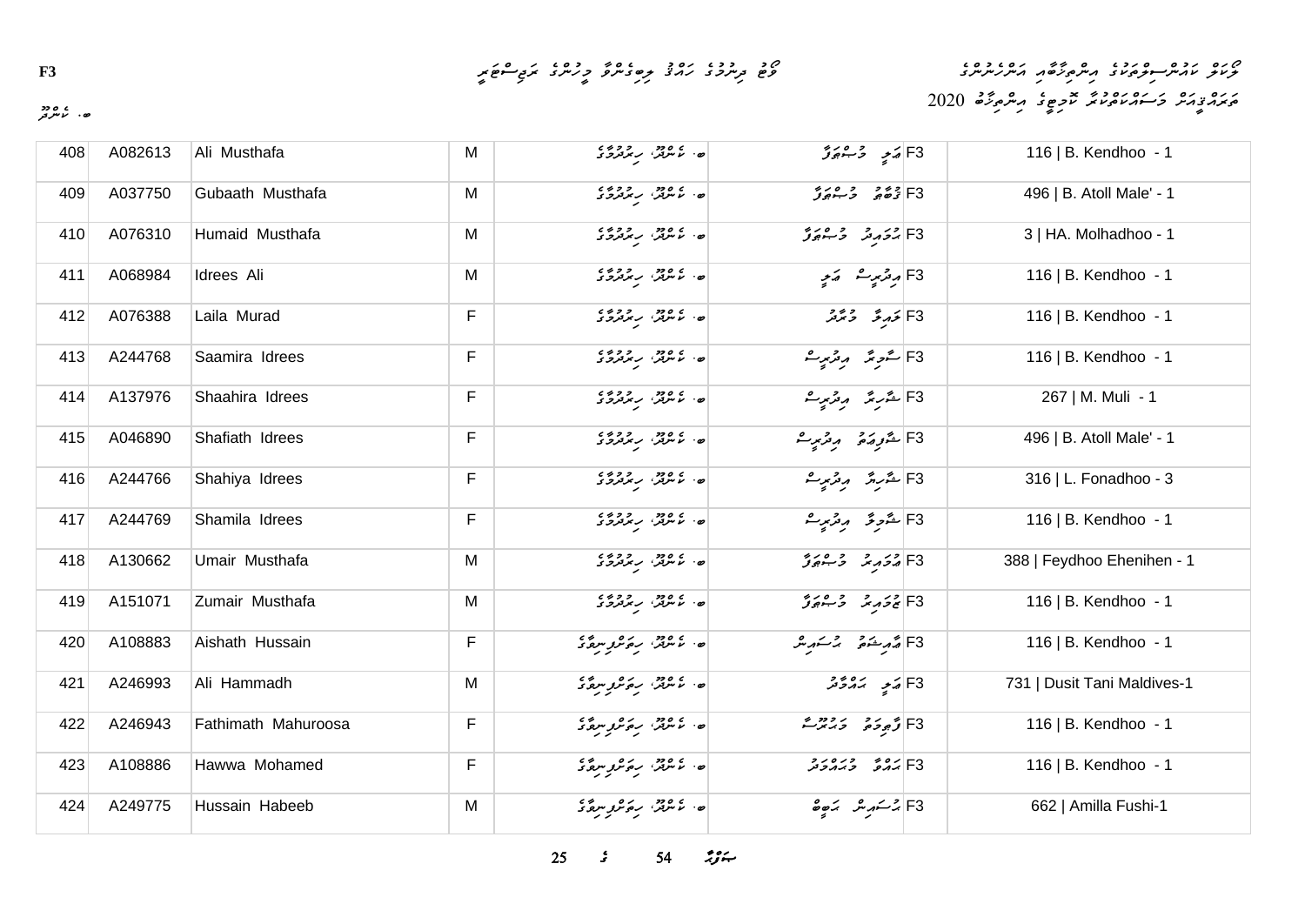*sCw7q7s5w7m< o<n9nOoAw7o< sCq;mAwBoEw7q<m; wBm;vB* م من المرة المرة المرة المرجع المرجع في المركبة 2020<br>مجم*د المريض المربوط المربع المرجع في المراجع المركبة* 

| 425 | A108885 | Mahufooza Mohamed    | $\mathsf F$ | ە . ئانىرلىق بەھ ئىروپىرى ئ                                                                                                                                                                                                      | F3 <i>ذين وره دو</i> ر                     | 496   B. Atoll Male' - 1 |
|-----|---------|----------------------|-------------|----------------------------------------------------------------------------------------------------------------------------------------------------------------------------------------------------------------------------------|--------------------------------------------|--------------------------|
| 426 | A085165 | Mariyam Mohamed      | F           | ە . ئامەدد بەتەروپىدە ،                                                                                                                                                                                                          | F3 <i>ב</i> את <i>כנ</i> מכת               | 116   B. Kendhoo - 1     |
| 427 | A246957 | Maudhoodha Mohamed   | $\mathsf F$ | ە بۇ ئارلىق بە ئە ئۇرىس ئە                                                                                                                                                                                                       | F3 <i>בהינת בג</i> ם <i>ב</i>              | 116   B. Kendhoo - 1     |
| 428 | A108952 | Mohamed Ali          | M           | ھ ما مارچن سے مار میں دی دی کی تحت کی ایک مارچن کی تحت کی تحت کی تحت کے ایک کام کی تحت کے لیے تحت کی ایک کام ک<br>منابع اللہ کام کی میں ایک کام کی میں ایک کام کی تحت کی تحت کی تحت کی تحت کی تحت کی تحت کی تحت کی تحت کی تحت کی | F3  <i>وټرونو ټو</i>                       | 116   B. Kendhoo - 1     |
| 429 | A082614 | Yusra Murad          | F           | ه کاملابل بانگ                                                                                                                                                                                                                   | F3 پڑھ پڑھ و <i>پڑھ</i>                    | 496   B. Atoll Male' - 1 |
| 430 | A246748 | Abdulla Mueedh Amir  | M           | ھ ، ئائىرلىق سەئەر                                                                                                                                                                                                               | F3 كَەھەراللە خ <sub>ەرپ</sub> ىر گەج ئىر  | 116   B. Kendhoo - 1     |
| 431 | A101512 | Amir Hassan          | M           | ە مەمەدى بەدەب                                                                                                                                                                                                                   | F3 م <i>مَّ</i> حِیمْ کے سَمب              | 116   B. Kendhoo - 1     |
| 432 | A108920 | Fasyha Amir          | F           | ه . ما مرکز، روگور                                                                                                                                                                                                               | F3 ۇسوڭ ھ <sup>ۇ</sup> جىتى                | 116   B. Kendhoo - 1     |
| 433 | A085167 | Fathimath Shiuriyya  | $\mathsf F$ | ه ، ما مارد .<br>۱۵ ما ماروز، روزوبر                                                                                                                                                                                             | F3 <i>وُجوحَمْ شِومُ بِروْمُ</i>           | 116   B. Kendhoo - 1     |
| 434 | A110882 | Musheera Amir        | F           | ه ، ما مرکز، روگور                                                                                                                                                                                                               | F3 جُسُومَّہ مُحْرِمَّہ                    | 116   B. Kendhoo - 1     |
| 435 | A108985 | Sameera Ali          | F           | ە مەمەدى بەدەب                                                                                                                                                                                                                   | F3 سَوِيمٌ <i>مَ</i> وِ                    | 116   B. Kendhoo - 1     |
| 436 | A246747 | Siyaana Amir         | F           | ه ، ما مرکز، روگور                                                                                                                                                                                                               | F3 سو <i>مرنگر مگ</i> ویمر                 | 116   B. Kendhoo - 1     |
| 437 | A108821 | Ahmed Shahid         | M           | ه ، ما مرود .<br>ما ما مرود .                                                                                                                                                                                                    | F3 <i>ډېر ديگر</i> شگرېنگر                 | 116   B. Kendhoo - 1     |
| 438 | A246694 | Ali Shakir           | M           | ه ، کامروز برگردی                                                                                                                                                                                                                | F3 <i>جي ڪيوبر</i>                         | 116   B. Kendhoo - 1     |
| 439 | A246698 | Hussain Solaah       | M           | ه کامروژ ریزوی                                                                                                                                                                                                                   | F3 يُرْسَمُ مِيَنَ سِيَوْرُ                | 116   B. Kendhoo - 1     |
| 440 | A246695 | Ibrahim Soadig       | M           | ه . ما مردم . برمزد ،                                                                                                                                                                                                            | F3 م <i>ەھەرگە جەم</i> رتى                 | 116   B. Kendhoo - 1     |
| 441 | A246696 | <b>Ismail Soabir</b> | M           | ه کانگرنگ ریزوی                                                                                                                                                                                                                  | F3 م <i>وس<sup>و</sup>گھون</i> جہ جگھ محمد | 116   B. Kendhoo - 1     |

*26 sC 54 nNw?mS*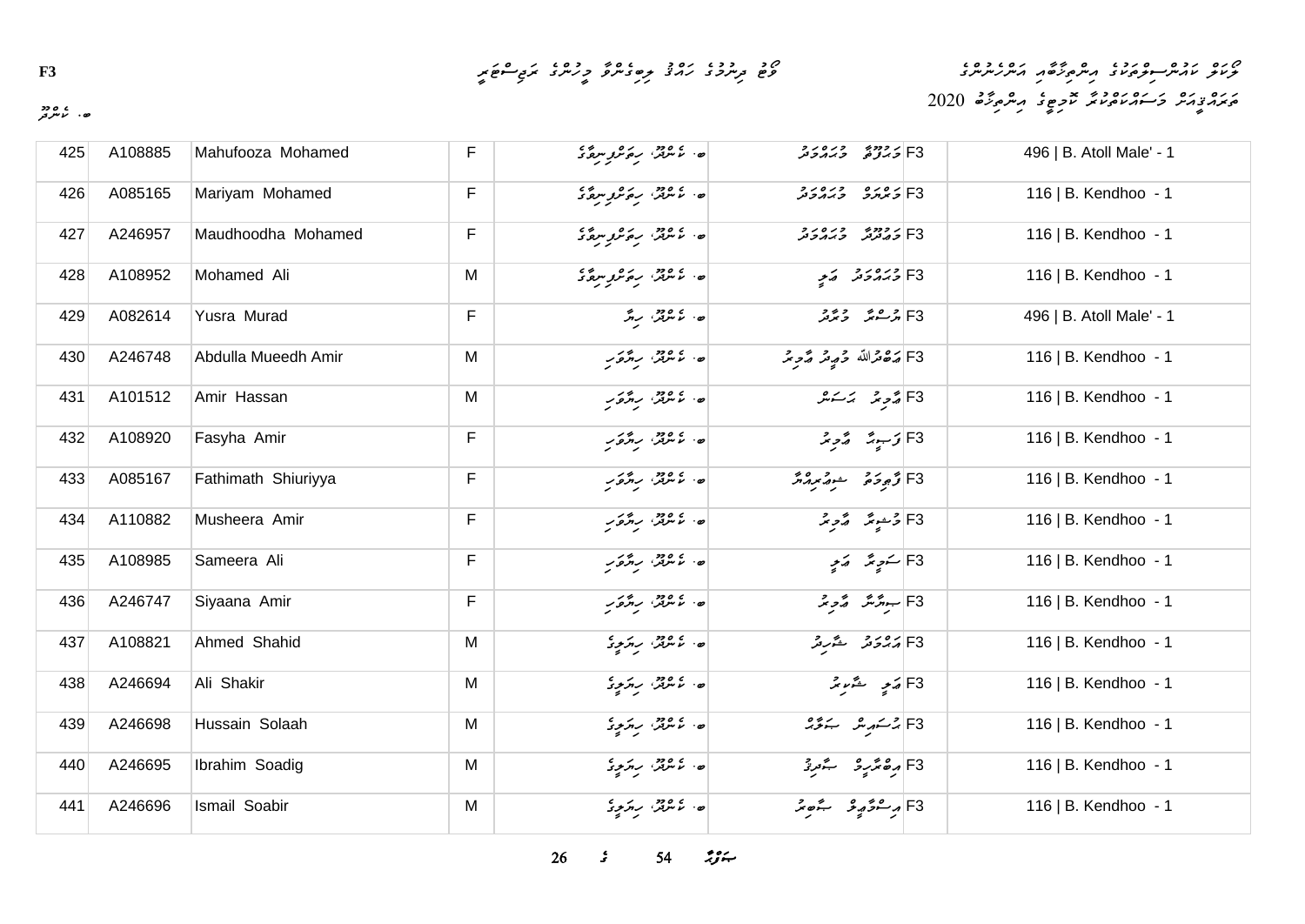*sCw7q7s5w7m< o<n9nOoAw7o< sCq;mAwBoEw7q<m; wBm;vB* م من المرة المرة المرة المرجع المرجع في المركبة 2020<br>مجم*د المريض المربوط المربع المرجع في المراجع المركبة* 

| 442 | A109007 | Mahir Ismail              | M           | ت ما مادچر، سرگرمزی                       | F3   دُرِيْر - مِرْ مُدَّمِرٍ وُ                  | 116   B. Kendhoo - 1       |
|-----|---------|---------------------------|-------------|-------------------------------------------|---------------------------------------------------|----------------------------|
| 443 | A108820 | Naeema Ismail             | F           | ه ، ما مرکز ، مرکزی                       | F3 يتمي <sup>ع</sup> برگو <i>گي</i> و             | 116   B. Kendhoo - 1       |
| 444 | A110931 | Suwaidha Mahir            | F           | ه . ما ماروژ، روزوی                       | F3 سنق مرتمر مح مريتمر                            | 116   B. Kendhoo - 1       |
| 445 | A108840 | Suwaila Mahir             | $\mathsf F$ | ه ، ما مارچي سرگري                        | F3 سق <i>ەم</i> ۇ ئ <i>ۇرى</i> گە                 | 116   B. Kendhoo - 1       |
| 446 | A047348 | Ibrahim Waheed            | M           | ه . ، ، ۵۶۰ ووه<br>د . ، ، مارتر، رفرونو  | F3 م <i>ەھترى</i> رى ق <i>ې</i> رى <i>گ</i>       | 116   B. Kendhoo - 1       |
| 447 | A246160 | Maimoona Abdul Rahman     | $\mathsf F$ | ه . ما موجز، اردوع.<br>ه . ما موجز، اردوع | F3 בתכת הפינת בסיפי                               | 116   B. Kendhoo - 1       |
| 448 | A243980 | Mohamed Siman             | M           | ه . ما مرکز . ووه و                       | F3  <i>وبروبروتر سوڈی</i> ر                       | 410   Vakkaru Maldives - 1 |
| 449 | A249643 | Shifna Waheedh            | F           | ے موبر دور<br>ے کا سربر، کافرونو          | F3 جورگر ک <i>وب</i> رگر                          | 116   B. Kendhoo - 1       |
| 450 | A249645 | Sinaana Waheed            | F           | ے مشرقی دوم                               | F3 سومئرمئر    قربرتر                             | 116   B. Kendhoo - 1       |
| 451 | A039983 | Abdul Fathah Abdul Rahman | M           |                                           | F3 رە دەرەبەد بەدەرەبەھ ھەسىرى دىشمىھ گ           | 116   B. Kendhoo - 1       |
| 452 | A108670 | Faheema Hussain           | $\mathsf F$ | ە ، ئابىرلىق، ئەسىرىدىگە                  | F3 كۆرى ئەسكەرلىر                                 | 116   B. Kendhoo - 1       |
| 453 | A033334 | Hussain Abdul Rahman      | M           | ە ئامرىل، ئەسرەتى                         | F3 گرگورند می ده وه بره پوه                       | 155   K. Hinmafushi - 2    |
| 454 | A144929 | Ibrahim Abdul Rahman      | M           | ە ئامەرى ئەسرە ئى                         | E3 , <i>ביל כי הסינה ביט</i> ריק                  | 116   B. Kendhoo - 1       |
| 455 | A249647 | Laus Abdul Fathah         | F           | ە ، ئامەرى ئەسرە ئ                        | F3 كەم مەھەرەم د                                  | 496   B. Atoll Male' - 1   |
| 456 | A108668 | Sharmeela Abdul Rahman    | F           | ە ئامەرى ئەسرە ئە                         | F3 خەمرى ئەرەبەرە بەرە بەر                        | 496   B. Atoll Male' - 1   |
| 457 | A244067 | Sheereena Abdul Rahman    | F           | ە ، ئامەرى ئەسرە ئ                        | F3 شومرش م020 دەم دەھ<br>53 شومرىش مەھەرمەمەر تەر | 496   B. Atoll Male' - 1   |
| 458 | A108766 | Abdulla Haleem            | M           |                                           | F3 رَحْمَةُ اللّه بَرَمِيرُ                       | 116   B. Kendhoo - 1       |

*27 sC 54 nNw?mS*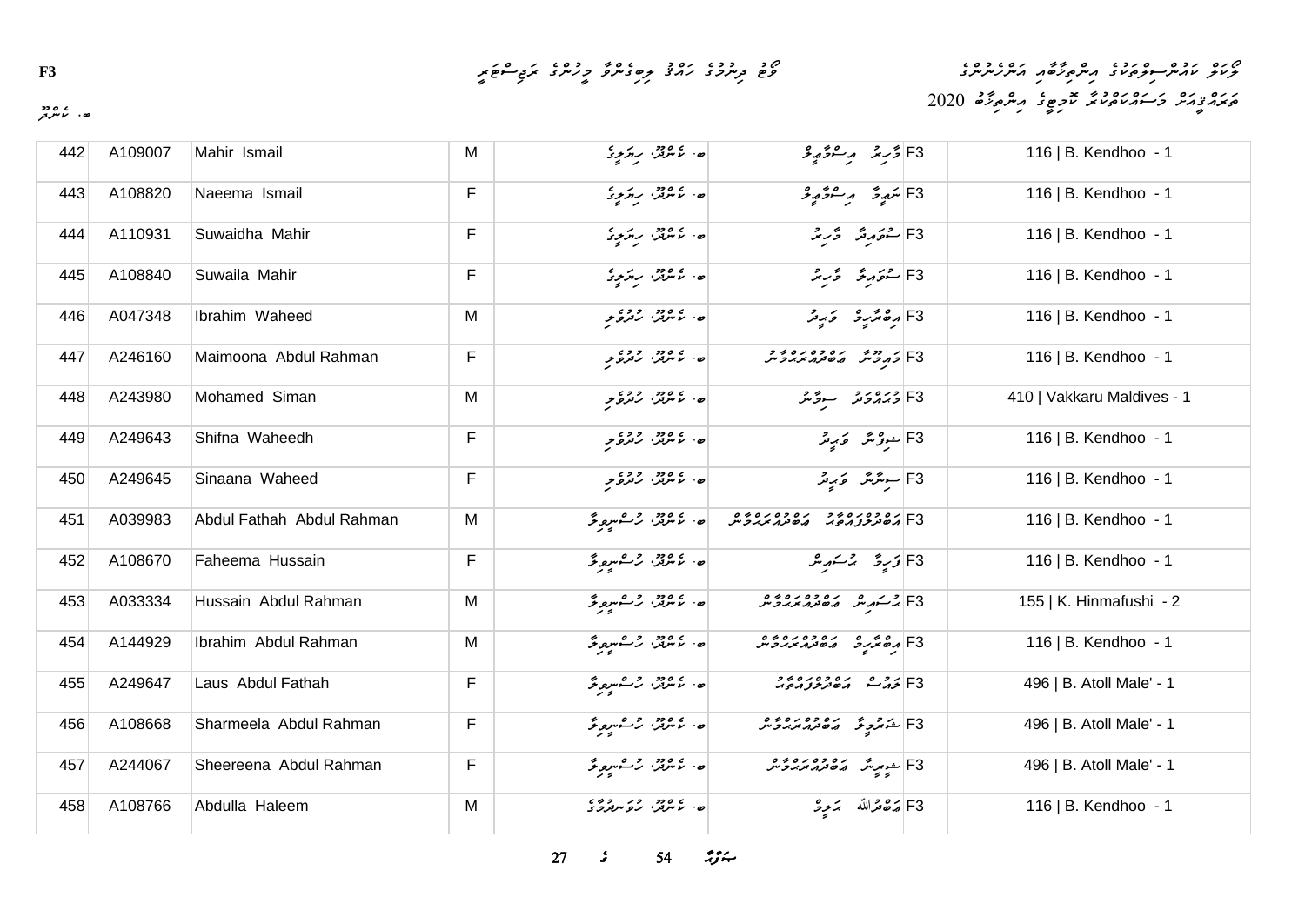*sCw7q7s5w7m< o<n9nOoAw7o< sCq;mAwBoEw7q<m; wBm;vB* م من المرة المرة المرة المرجع المرجع في المركبة 2020<br>مجم*د المريض المربوط المربع المرجع في المراجع المركبة* 

| 459 | A245823 | Aishath Inaaya            | F |                                                           | F3 مُدِينَةً مِسَّمَّدٌ                     | 116   B. Kendhoo - 1                 |
|-----|---------|---------------------------|---|-----------------------------------------------------------|---------------------------------------------|--------------------------------------|
| 460 | A108799 | Shaheema Yoosuf           | F | ه ۱۵۵۰ ور دوه<br>مسروري روسهروي                           | F3 خرىرى ت <i>رمى</i> رى                    | 116   B. Kendhoo - 1                 |
| 461 | A112192 | Abdul Muhaimin Gasim      | M | ه . ما مرکز . م. مرکزه                                    | F3 مەھ <i>رۇۋىمبرچىر</i> گۆسۈ               | 116   B. Kendhoo - 1                 |
| 462 | A249737 | Ahmed Maaish              | M | ە . ئامرىق مەمرىرە                                        | F3 <i>كەنجى جەم</i> ش                       | 116   B. Kendhoo - 1                 |
| 463 | A246613 | Azeeza Abdul Gafoor       | F |                                                           | F3 <i>مَعِ تَ</i> مَصْرُمْ <i>وَ مِ</i>     | 116   B. Kendhoo - 1                 |
| 464 | A245529 | Abdulla Idrees            | M | ه ۱۵۵۰ ور وروپرو<br>ه نامولر، پر پرترو و                  | F3 كَرْحْمْدْاللَّهُ مِعْرَمْدِ مِّـ        | 664   Soneva Fushi Resort-1          |
| 465 | A245532 | Ahmed Riza                | M | ه ۲۰۰۵ وه<br>۰۰ تا سرتر به برترو ی                        | F3 كەندى كەر مېرىتىگە                       | 648   Atmosphere Kanifusi Maldives-1 |
| 466 | A117458 | Ali Riza                  | M | גם כ ב 2016<br>ישי מייתה מי <i>ידית ב</i> צ               | F3 ټرم برگ                                  | 664   Soneva Fushi Resort-1          |
| 467 | A245530 | Amjadh Idrees             | M | ם - מי מים פי פי בי בי<br>יש - מי יערק אי מי מיר מי בי בי | F3 كەۋەتقى مەمگەمچەت F3                     | 648   Atmosphere Kanifusi Maldives-1 |
| 468 | A108737 | Ibrahim Idrees            | M | גם כ ב 2016<br>ישי מייתה מי <i>ידית ב</i> צ               | F3  بر <i>ھ مُرُبِ</i> دِ مِتْرَبِّبِ مُ    | 116   B. Kendhoo - 1                 |
| 469 | A108738 | Ishag Idrees              | M | גם כ ב 2016<br>ישי מייתה מי <i>ידית ב</i> צ               | F3 مرڪبر <i>ُ \$ م</i> وٽرمو <sup>ع</sup>   | 731   Dusit Tani Maldives-1          |
| 470 | A108740 | Khadeeja Abdul Rahman     | F | ם - מי מים פי פי בי בי<br>יש - מי יערק אי מי מיר מי בי בי | F3 زَمْرِيْ مُصْمَّرْ مُسْرَ مُرْمَرْ مِسْر | 116   B. Kendhoo - 1                 |
| 471 | A108663 | <b>Abdul Haris Yoosuf</b> | M | ם . מיתה .<br>כ . מיתה . תינקים .                         | F3 مەھەر <i>ومۇم</i> ھەم ھەم بولسى <i>ز</i> | 116   B. Kendhoo - 1                 |
| 472 | A108997 | Hameeda Abdul Haris       | F | ه . ما مادور .<br>ه . ما مادور . در برو مور               | F3 يَرْمٍ مَرَّ مِرْمَرْ مِرْمَحْ مِرْمَحْ  | 116   B. Kendhoo - 1                 |
| 473 | A108661 | Maajida Abdul Haaris      | F | ه ۱۶۵۲ مرکز در د                                          |                                             | 116   B. Kendhoo - 1                 |
| 474 | A244232 | Maleeha Abdul Haris       | F | ه ۱۶۵۰ ور در د<br>ه نامرلز، مرگرموی                       | F3 <i>وَجِدٌ مَ®مَرْحَدٌ بِ</i> رِهِ        | 116   B. Kendhoo - 1                 |
| 475 | A244229 | Mariyam Rasheedha         | F | ם מיטרון ומקרקים                                          | F3 ك <i>ويورو بم</i> نفوش                   | 116   B. Kendhoo - 1                 |

*28 sC 54 nNw?mS*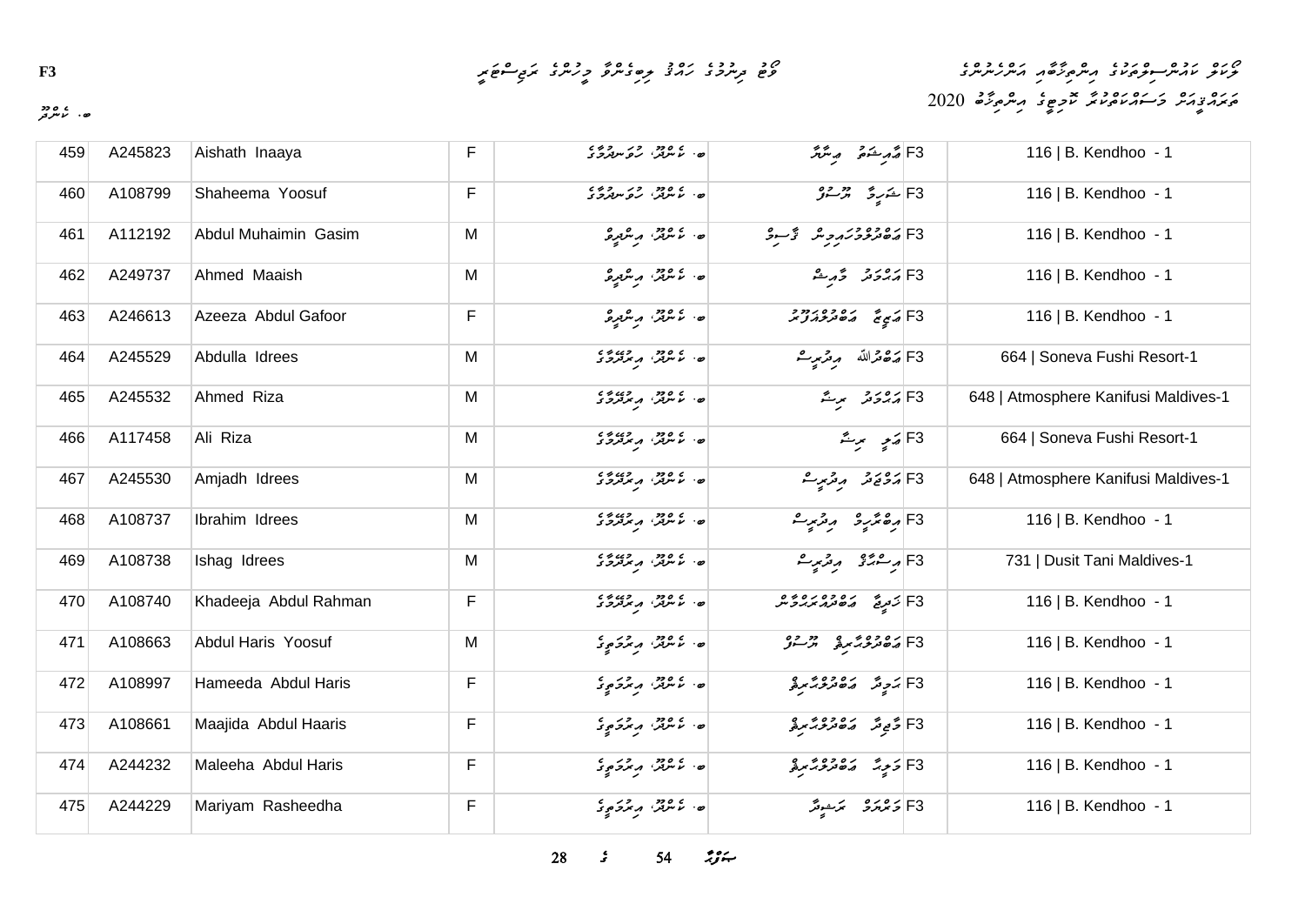*sCw7q7s5w7m< o<n9nOoAw7o< sCq;mAwBoEw7q<m; wBm;vB* م من المرة المرة المرة المرجع المرجع في المركبة 2020<br>مجم*د المريض المربوط المربع المرجع في المراجع المركبة* 

| 476 | A244247 | Muammar Abdul Haris     | M           | ھ گھري معرضي                                                             | F3 <i>ڈیرو پر پرووروگیرو</i>           | 396   JW Marriott Maldives Resort & Spa -                   |
|-----|---------|-------------------------|-------------|--------------------------------------------------------------------------|----------------------------------------|-------------------------------------------------------------|
| 477 | A108662 | Munawwaru Abdul Haris   | M           | ه . ما مجرد . در<br>ه . ما مرکز . بر مرد موک                             | F3 دره د ده ده ده ده و                 | 727   Four Seasons Resort Maldives at<br>Landaa Giraavaru-1 |
| 478 | A152176 | Naahidha Abdul Haaris   | F           | ه . ما سربر .<br>ه . ما سربر . در برگرم و د                              | F3 سَرَبِيمَ صَرْ <i>مِيمْ جِي</i> مْ  | 116   B. Kendhoo - 1                                        |
| 479 | A108864 | Mamdhooha Afeef         | $\mathsf F$ | ے مشہور ہے<br>ے مشہور امی                                                | F3 <i>ذونه: مَږِ</i> رْ                | 116   B. Kendhoo - 1                                        |
| 480 | A108854 | Mohamed Aboobakuru      | M           | ے مشہور ہے<br>ے مشہور امی                                                | $72722$ $7002$ $F3$                    | 116   B. Kendhoo - 1                                        |
| 481 | A249727 | Nathusha Mohamed        | F           | ه کاملانکن مرځ                                                           | F3 سَهْرِيْتُہ دِيرەرد                 | 116   B. Kendhoo - 1                                        |
| 482 | A246194 | Naufaa Mohamed          | F           | ه کامل ده.<br>د کامل                                                     | F3 يَدْرُوُ - 25,5%                    | 116   B. Kendhoo - 1                                        |
| 483 | A087286 | Shirumeena Abdul Rahman | F           | ے میں دوسرے دیا ہے                                                       | F3 شومرو مگر مگرد محدود محمد حس        | 496   B. Atoll Male' - 1                                    |
| 484 | A246181 | Abdul Haris Aboobakuru  | M           | ے وجود کر دورہ<br>جن کا سربل کے سرحاوی                                   | F3 رەدەبرە مەدەبەد                     | 116   B. Kendhoo - 1                                        |
| 485 | A064188 | Abdul Muhusin Aboobakur | M           | ے وجود کر دورہ<br>جن کا سربل کے سرحاوی                                   | F3 رە دە دە مەد دەر دو                 | 684   LUX* North Male Atoll-1                               |
| 486 | A249728 | Ahmed Haazim            | M           | ے وجود کر دورہ ہے<br>جن کا سربی کے سرچاری                                | F3 كەندى قىر ئىس بىر ئى                | 721   The Standard Huruwalhi Maldives-1                     |
| 487 | A246192 | Fathimath Khuzaima      | F           | ے میں بعد دورہ ہے<br>جن کا سربن کے سرچاری                                | F3   <i>وُجوحَمْ بِهُجَمِير</i> مُّ    | 121   B. Eydhafushi - 1                                     |
| 488 | A092421 | Ibrahim Aboobakuru      | M           | ے وجود کر دورہ<br>جن کا سربل کے سرحاوی                                   | F3 رەئزىر مەھەمىر                      | 116   B. Kendhoo - 1                                        |
| 489 | A050620 | Abdulla Nashaath        | M           | ه . ع مرور .<br>۰۰ ما مرور . و ع م مرمور و                               | F3 مَرْجُ مِّرَاللَّهُ سَرَحْتَهِ جَمْ | 496   B. Atoll Male' - 1                                    |
| 490 | A152576 | Adnan Yoosuf            | M           | ه . کارود . د برو .<br>ه . کامرلن . فع کر برو ی                          | F3 كەنترىترىتر تېزىستو                 | 496   B. Atoll Male' - 1                                    |
| 491 | A033702 | Abdul Rasheed Hussain   | M           | ه . ، ، ، ود. . ، ، ، ، ، و و .                                          | F3 مەھەرمەغبە ئەرگەر بىر شەربىر        | 496   B. Atoll Male' - 1                                    |
| 492 | A245674 | Emaz Abdul Rasheed      | M           | ه ۱۵۶۰ و در در در در در این میتواند.<br>اما با مارته، این فراند میتواند. | F3 مرمَّ شَدَّ مَصْرَمْ مَرْسُوِيْر    | 558   Hulhumale', Ehenihen - 6                              |

*29 sC 54 nNw?mS*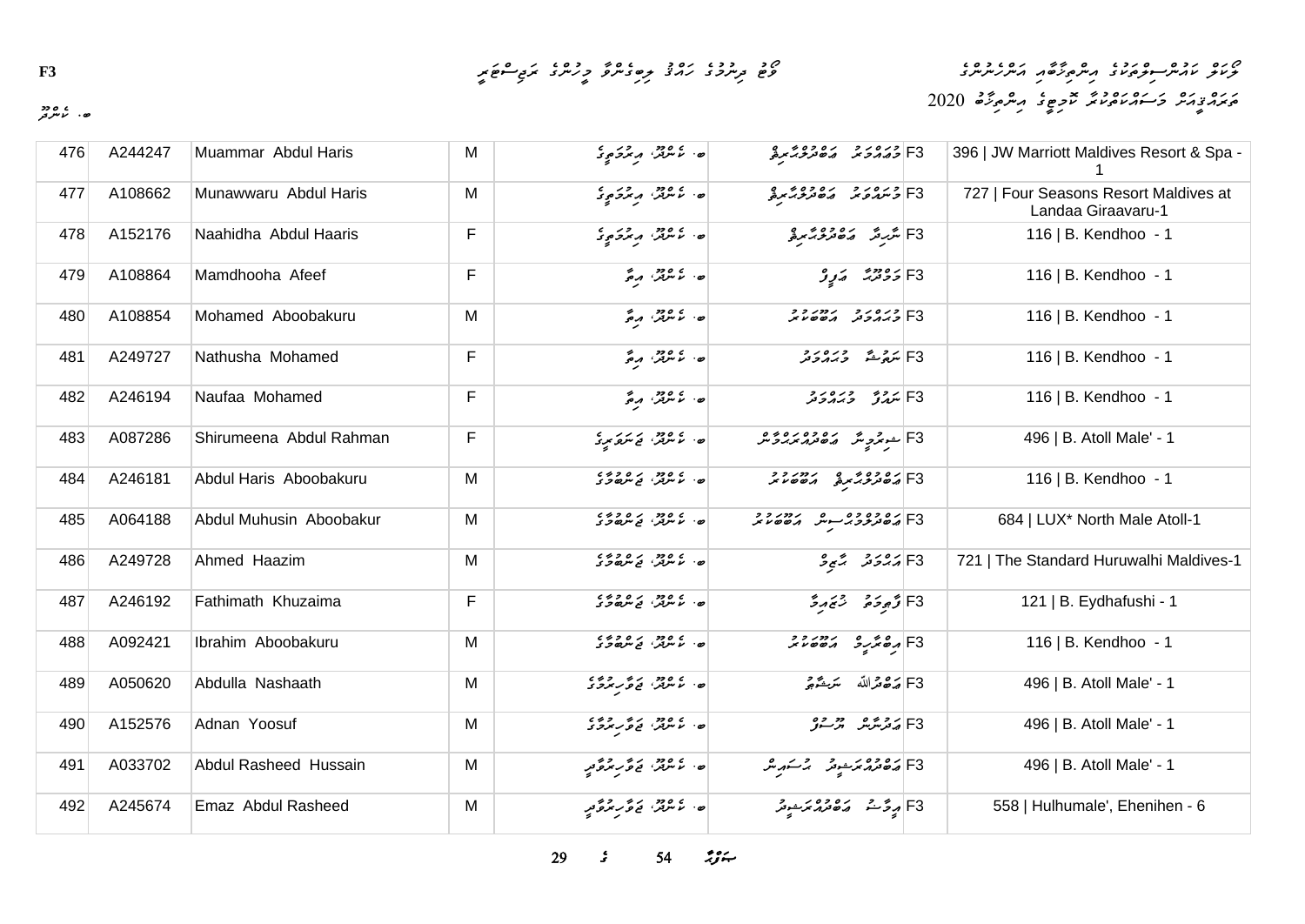*sCw7q7s5w7m< o<n9nOoAw7o< sCq;mAwBoEw7q<m; wBm;vB* م من المرة المرة المرة المرجع المرجع في المركبة 2020<br>مجم*د المريض المربوط المربع المرجع في المراجع المركبة* 

| 493 | A360245 | Ijulaz Abdul Rasheed  | M | ے میں میں اس کا مذہب ہے۔<br>اس کا مکرنس کے قریب میں میں                                  |                                                     | 496   B. Atoll Male' - 1                  |
|-----|---------|-----------------------|---|------------------------------------------------------------------------------------------|-----------------------------------------------------|-------------------------------------------|
| 494 | A340644 | Mohamed Aflaz Rasheed | M | ه . ، ، ، ود. . ، ، ، ، ، ، و ، بر                                                       | F3 ويرە دەرە دەۋە برىدە چ                           | 558   Hulhumale', Ehenihen - 6            |
| 495 | A108828 | Abdul Gadir Hussain   | M | ه . کارود . کارو د ،<br>ه . کاملونس کاره برد                                             | F3 <i>مەھەرۋۇنوپر جىسۇمب</i> ىر                     | 496   B. Atoll Male' - 1                  |
| 496 | A108819 | Aishath Ahmed         | F | ه . می دود .<br>مه د مرکز . موضوی                                                        | F3 مەم ئەرەبەر مەردىر                               | 496   B. Atoll Male' - 1                  |
| 497 | A108818 | Fathimath Abdul Gadir | F | ه . کارود . کارو د ،<br>ه . کاملونس کاره برد                                             | F3 ژ <i>ُهِ دَه ده مودود بر</i>                     | 496   B. Atoll Male' - 1                  |
| 498 | A065825 | Hussain Abdul Gadir   | M | $\begin{array}{cc} 0.5 & 0.5 & 0.6 \\ 0.5 & 0.6 & 0.7 \\ 0.7 & 0.6 & 0.7 \\ \end{array}$ | F3 يُرْسَمَ مِنْ مَصْغَرْ مِنْ قَرْمِتْهِ مِنْ      | 426   Anantara Resort and Spa Maldives -  |
| 499 | A244780 | Ibrahim Adhil         | M | ه . که ۵۶۵ که ۶۵ و د<br>ه . که ملولو، که که محری                                         | F3 م <i>وھنگرو گ<sup>ی</sup>و</i> ی                 | 686   Radisson Blu Maldives-1             |
| 500 | A244781 | Mariyam Adheela       | F | ه . کارود کار د د .<br>ه . کاملونس کاره مرد                                              | F3 كانترنى كەرىپ                                    | 496   B. Atoll Male' - 1                  |
| 501 | A108833 | Zulaikha Abdul Gadhir | F | $\begin{array}{cc} 0.5 & 0.5 & 0.6 \\ 0.5 & 0.6 & 0.7 \\ 0.7 & 0.6 & 0.7 \end{array}$    | F3 يحمد شهر مان وه تر ديگر بر                       | 116   B. Kendhoo - 1                      |
| 502 | A246177 | Abdulla Shareef       | M | ە دە بەر دەر دەر دەر دەر دەر دەر دەر                                                     | F3 كەھەراللە خ <i>ەمرى</i> ر                        | 116   B. Kendhoo - 1                      |
| 503 | A108981 | Adam Abdul Rahman     | M | ه . ما ۵۶۵ م کار د ،<br>ما سربر، ما سرچاهی ک                                             | F3 دره ده ده ده ده د                                | 407   Anantara Kihavah Villas - 1         |
| 504 | A108930 | Ahmed Abdul Rahman    | M | ه ، ما مرکز ، ما مرحام و                                                                 | F3 ג' <i>ביצ' הסיכוני בית</i>                       | 731   Dusit Tani Maldives-1               |
| 505 | A246175 | Aneesa Hassan         | F | ه . ما مرکز ، ما مرد می<br>ده . ما مرکز ، ما مرد می                                      | F3  ټرس پر ټر ټر پر                                 | 116   B. Kendhoo - 1                      |
| 506 | A108982 | Ibrahim Abdul Rahman  | M | ه ، ما مرکز ، ما مرکز می ی                                                               | 02010701 0201F3                                     | 721   The Standard Huruwalhi Maldives-1   |
| 507 | A108932 | Maisoora Abdul Rahman | F | ه . ما مرکز ، ما مرکز می ی                                                               | F3 در دوم ده وه ره وه د                             | 116   B. Kendhoo - 1                      |
| 508 | A246179 | Maleehaa Abdul Rahman | F | ه . کامبرو . کامبرونوی                                                                   | F3 كەچە ئە ئەھەرمەيدى بىر<br>F3 كەچە ئەھەرمەيدى كىر | 116   B. Kendhoo - 1                      |
| 509 | A108990 | Abdulla Abdul Rahman  | M | ه . ما مارود . ما ماره م                                                                 | F3 كەھەتمەللە كەھە <i>تەم بىر بە</i> ھ س            | 425   One & Only Reethi Rah, Maldives - 1 |

*30 sC 54 nNw?mS*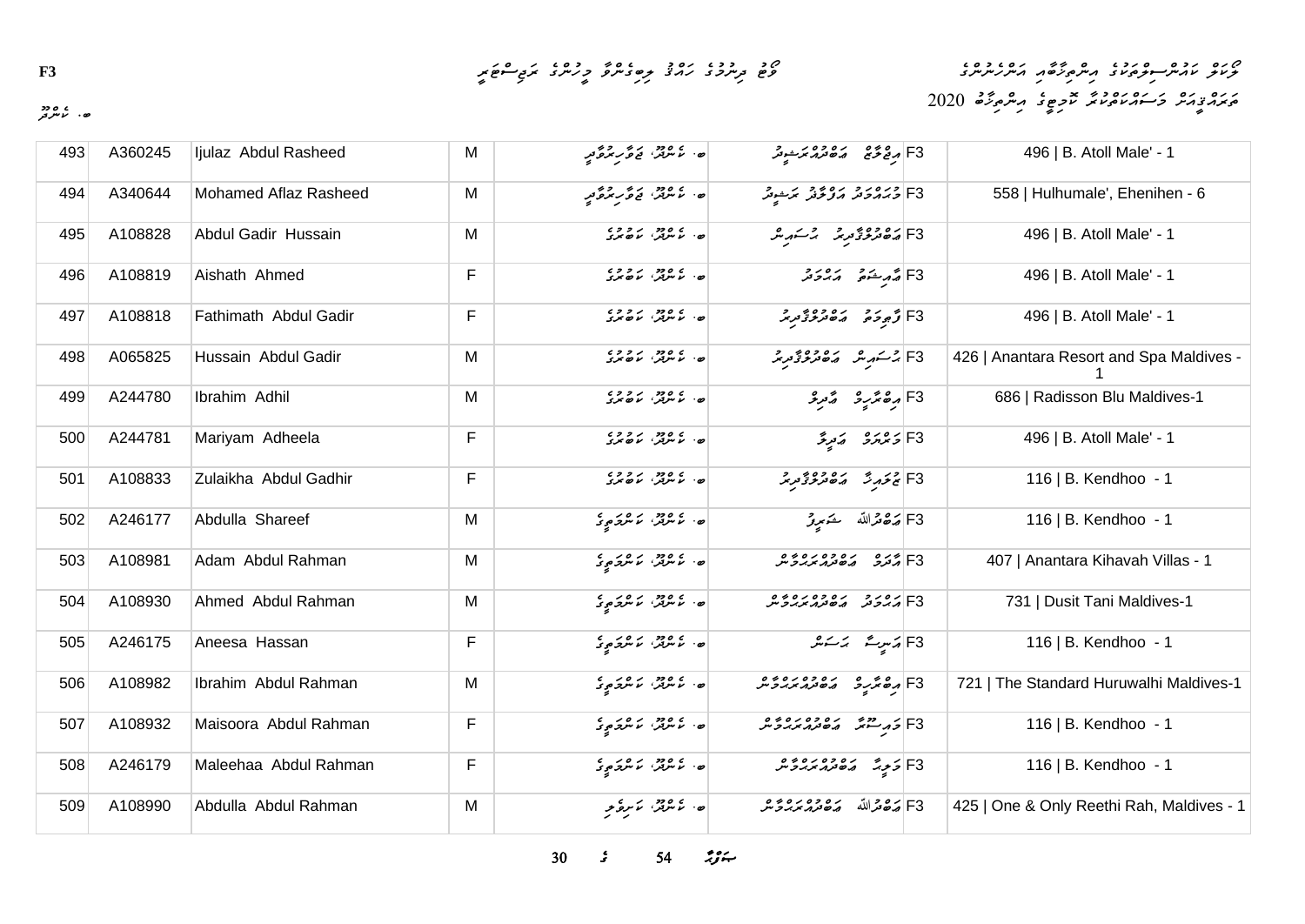*sCw7q7s5w7m< o<n9nOoAw7o< sCq;mAwBoEw7q<m; wBm;vB* م من المرة المرة المرة المرجع المرجع في المركبة 2020<br>مجم*د المريض المربوط المربع المرجع في المراجع المركبة* 

| 510 | A108830 | Aishath Moosa           | F           | ه ، ما مردش، مأمره و                        | F3 ۾ پرڪ <i>يھ</i> <sup>7</sup> يھ      | 116   B. Kendhoo - 1                 |
|-----|---------|-------------------------|-------------|---------------------------------------------|-----------------------------------------|--------------------------------------|
| 511 | A245435 | Fathmath Sama           | F           | ە با ئاھەدىن ئامرەكى بىر                    | F3 <i>وَّجِودَة</i> سَدَّةَ             | 496   B. Atoll Male' - 1             |
| 512 | A246498 | Abdul Majid Adam        | M           | ם מיטר מיטרי                                | F3 رەمەم ئوم ئەرە                       | 116   B. Kendhoo - 1                 |
| 513 | A249743 | Aishath Shaimaau        | $\mathsf F$ | ه . ما مرود .<br>ه . ما مرود . ما بر مرود د | F3 مُرِسْدَمُ شَر <i>ْدِةُ</i>          | 116   B. Kendhoo - 1                 |
| 514 | A108942 | Ali Shameem             | M           | ه . ما مجرد . ما در ۲۵ د می                 | F3 <i>ڇَوِ خَوِدُ</i>                   | 116   B. Kendhoo - 1                 |
| 515 | A246505 | Ali Shammaakh           | M           | ه ۱۵۵۰ مورد ۱۶۵۵.<br>مسرد میکردد            | F3 <i>جَرِجِي ڪرو</i> گر                | 496   B. Atoll Male' - 1             |
| 516 | A245838 | Ahmed Shareef           | M           | ه ده ده ده ده ده ده<br>ده کامرفر، کامرفری   | F3 <i>ړېږي خپرو</i>                     | 116   B. Kendhoo - 1                 |
| 517 | A245839 | Ahulaam Abdul Gayoom    | M           | ه ده ده ده ده ده ده<br>ده کامرفر، کامرفری   | 671 - 1070 - 1070 - 1070 F3             | 408   Milaidhoo Island Maldives - 1  |
| 518 | A108724 | Fathimath Abdul Gayyoom | $\mathsf F$ | ه . می وجود .<br>ده . ما مترکز . ما در تری  | F3 تُرجوحه مەھلىرەددە                   | 496   B. Atoll Male' - 1             |
| 519 | A108725 | Hajara Ahmed            | $\mathsf F$ | ه ده دود ده دوده<br>ده کامروز، کامرفری      | F3 حُقٍ مَدُومٌرٍ                       | 116   B. Kendhoo - 1                 |
| 520 | A132074 | Ibrahim Abdul Gayyoom   | M           | ه به ۱۶۵ ورو در ۲۶۶<br>مه در سرگر، سرگری    |                                         | 116   B. Kendhoo - 1                 |
| 521 | A108726 | Khalida Abdul Gayyoom   | F           | ه ده ده ده ده ده ده<br>ده کامرفر، کامرفری   | F3 تُروِيَّزُ مُصْرُونِ مِيرِهِ وَمِيرِ | 116   B. Kendhoo - 1                 |
| 522 | A245836 | Nabeel Abdul Gayoom     | M           | ه ده ده ده ده ده ده د<br>مسرچي مورد در      | F3 سُهوش مەھىرەددە                      | 682   Crossroads Maldives-1          |
| 523 | A245834 | Suzana Abdul Gayoom     | $\mathsf F$ | ه ده ده ده ده ده<br>ده با سرتر، با در تری   | F3 جوړه ده ده ده ده.                    | 116   B. Kendhoo - 1                 |
| 524 | A245698 | Ahmed Eemaz             | M           | ه به موجود ده ده ده<br>مسرچي موجود د        | F3 <i>جَدْدُو تَروُّج</i>               | 662   Amilla Fushi-1                 |
| 525 | A245697 | Mohamed Imthiyaaz       | M           | ه به دور وه دره ده<br>ه کاملوانی مورد دورد  | F3 32023 مر <sub>5</sub> 08 م           | 648   Atmosphere Kanifusi Maldives-1 |
| 526 | A065826 | Moosa Haleem            | M           | ם מי שפר 102.000<br>פי עייתה מגעפגצ         | F3 تخط پر <sub>مجو</sub> ی              | 116   B. Kendhoo - 1                 |

**31** *s* **54** *n***<sub>s</sub>**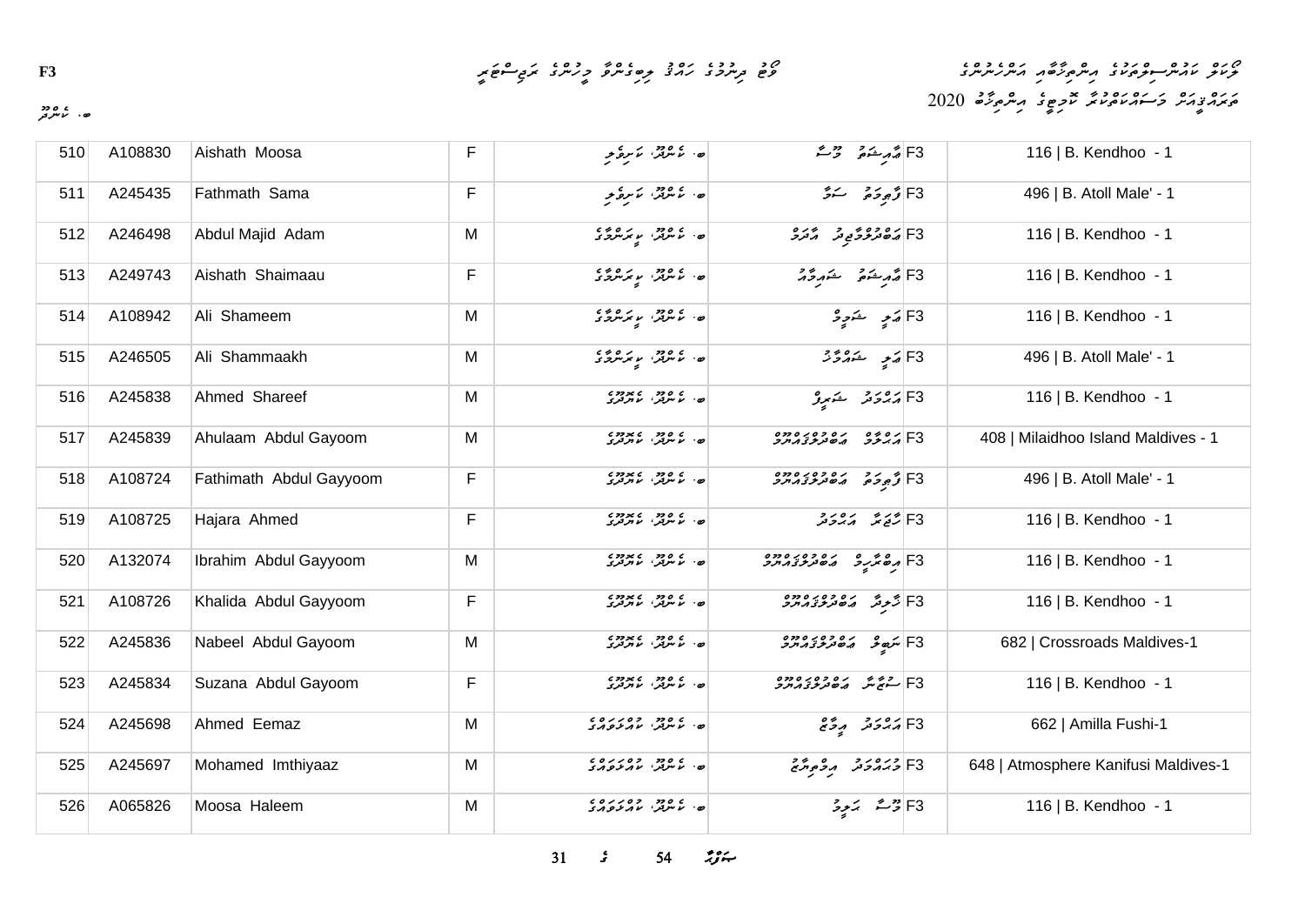*sCw7q7s5w7m< o<n9nOoAw7o< sCq;mAwBoEw7q<m; wBm;vB* م من المرة المرة المرة المرجع المرجع في المركبة 2020<br>مجم*د المريض المربوط المربع المرجع في المراجع المركبة* 

| 527 | A108855 | Raashidha Idris              | F           | ه به ده ده دره ده<br>ه نوش نورود د                                                                                      | F3 مُرْسُومَّر   برقرمرِتْ   F3               | 116   B. Kendhoo - 1                 |
|-----|---------|------------------------------|-------------|-------------------------------------------------------------------------------------------------------------------------|-----------------------------------------------|--------------------------------------|
| 528 | A105495 | Abdul Rahman Yoosuf          | M           | $\begin{bmatrix} 0 & 2 & 20 & 6 \\ 9 & 2 & 20 & 6 \\ 9 & 9 & 2 & 3 \end{bmatrix}$                                       | F3 رەمەرە بەرە بورە                           | 116   B. Kendhoo - 1                 |
| 529 | A054437 | Abdul Jaleel Ibrahim         | M           | $x^{\circ}$ $x^{\circ}$ $y^{\circ}$ $y^{\circ}$ $y^{\circ}$ $y^{\circ}$ $y^{\circ}$ $y^{\circ}$ $y^{\circ}$ $y^{\circ}$ | F3 رەدودىر بوھ مەھەرد                         | 116   B. Kendhoo - 1                 |
| 530 | A249669 | Aishath Zeena Abdul Jaleel   | $\mathsf F$ | $x^{\circ}$ $x^{\circ}$ $y^{\circ}$ $y^{\circ}$ $y^{\circ}$ $y^{\circ}$ $\circ$                                         | F3 مەم شەھ بې ئىر مەھەر <i>ۋە بې</i> ئو       | 496   B. Atoll Male' - 1             |
| 531 | A091929 | Fairooz Abdul Jaleel         | M           | ە بۇروم ئوم ھاكىرىم                                                                                                     | F3 زَرِبْرْتْ مَصْرُوْحَ وِوْ                 | 496   B. Atoll Male' - 1             |
| 532 | A244720 | Fathimath Leena Abdul Jaleel | F           | $x^{\circ}$ $x^{\circ}$ $y^{\circ}$ $y^{\circ}$ $y^{\circ}$ $y^{\circ}$ $y^{\circ}$ $y^{\circ}$ $y^{\circ}$ $y^{\circ}$ | F3 ز <i>ُّهِ دَهْ</i> پِسٌ مَصْرُوْمَ بِرُوْ  | 496   B. Atoll Male' - 1             |
| 533 | A108860 | Fayyaz Abdul Jaleel          | M           | $x^{\circ}$ $x^{\circ}$ $y^{\circ}$ $y^{\circ}$ $y^{\circ}$ $\circ$ $\circ$                                             | F3 زەۋىش مەھەردە بەد                          | 116   B. Kendhoo - 1                 |
| 534 | A073504 | Fazeena Abdul Jaleel         | F           | $x^{\circ}$ $x^{\circ}$ $y^{\circ}$ $y^{\circ}$ $y^{\circ}$ $y^{\circ}$ $y^{\circ}$ $y^{\circ}$ $y^{\circ}$             | F3 ز <sub>ې ت</sub> ر گەھىردە دور             | 116   B. Kendhoo - 1                 |
| 535 | A109003 | Hawwa Yoosuf                 | F           | $x^{\circ}$ $x^{\circ}$ $y^{\circ}$ $y^{\circ}$ $y^{\circ}$ $y^{\circ}$ $y^{\circ}$ $y^{\circ}$ $y^{\circ}$             | F3 بروی پر دو                                 | 116   B. Kendhoo - 1                 |
| 536 | A244719 | Ibrahim Faarish              | M           | $x^{\circ}$ $x^{\circ}$ $y^{\circ}$ $y^{\circ}$ $y^{\circ}$ $y^{\circ}$ $\circ$                                         | F3 م <i>ِی مُرَّبِ</i> دُ گَرِیْ م            | 730   Reethi Beach Resort Maldives-1 |
| 537 | A244718 | Muna Abdul Jaleel            | $\mathsf F$ | $x^{\circ}$ $x^{\circ}$ $y^{\circ}$ $y^{\circ}$ $y^{\circ}$ $y^{\circ}$ $y^{\circ}$ $y^{\circ}$ $y^{\circ}$ $y^{\circ}$ | F3   جُنَّرُ - رَرُوبُو - يَا مِرِ قَ         | 496   B. Atoll Male' - 1             |
| 538 | A109001 | Aminath Hussain              | F           | $-220222202000$                                                                                                         | F3 م <i>ُجِيئرة بِرُسْوِيد</i>                | 116   B. Kendhoo - 1                 |
| 539 | A244990 | Fathimath Raslaa             | $\mathsf F$ | 0.70010000000000                                                                                                        | F3 <i>وَّجِودَةْ</i> بَرَسْتَرَ               | 121   B. Eydhafushi - 1              |
| 540 | A048566 | Mohamed Yoonus               | M           | 270, 200, 700, 000                                                                                                      | F3 در در در مرکب                              | 116   B. Kendhoo - 1                 |
| 541 | A244987 | Rashfan Mohamed              | M           | 270, 200, 300, 0                                                                                                        | F3 يَرْشُوَّشْ وَيَدْوَيْرَ                   | 116   B. Kendhoo - 1                 |
| 542 | A249694 | Rashshaf Mohamed             | M           |                                                                                                                         | F3 <i>بزوشۇق دېرەر د</i>                      | 116   B. Kendhoo - 1                 |
| 543 | A109000 | Yoonus Hussain               | M           | ه . ما مرد . و مرد و .                                                                                                  | F3 ټرينرنش ب <sub>ر</sub> ش <sub>م</sub> رينر | 116   B. Kendhoo - 1                 |

**32** *s* **54** *n***<sub>s</sub>***n***<sub>s</sub>**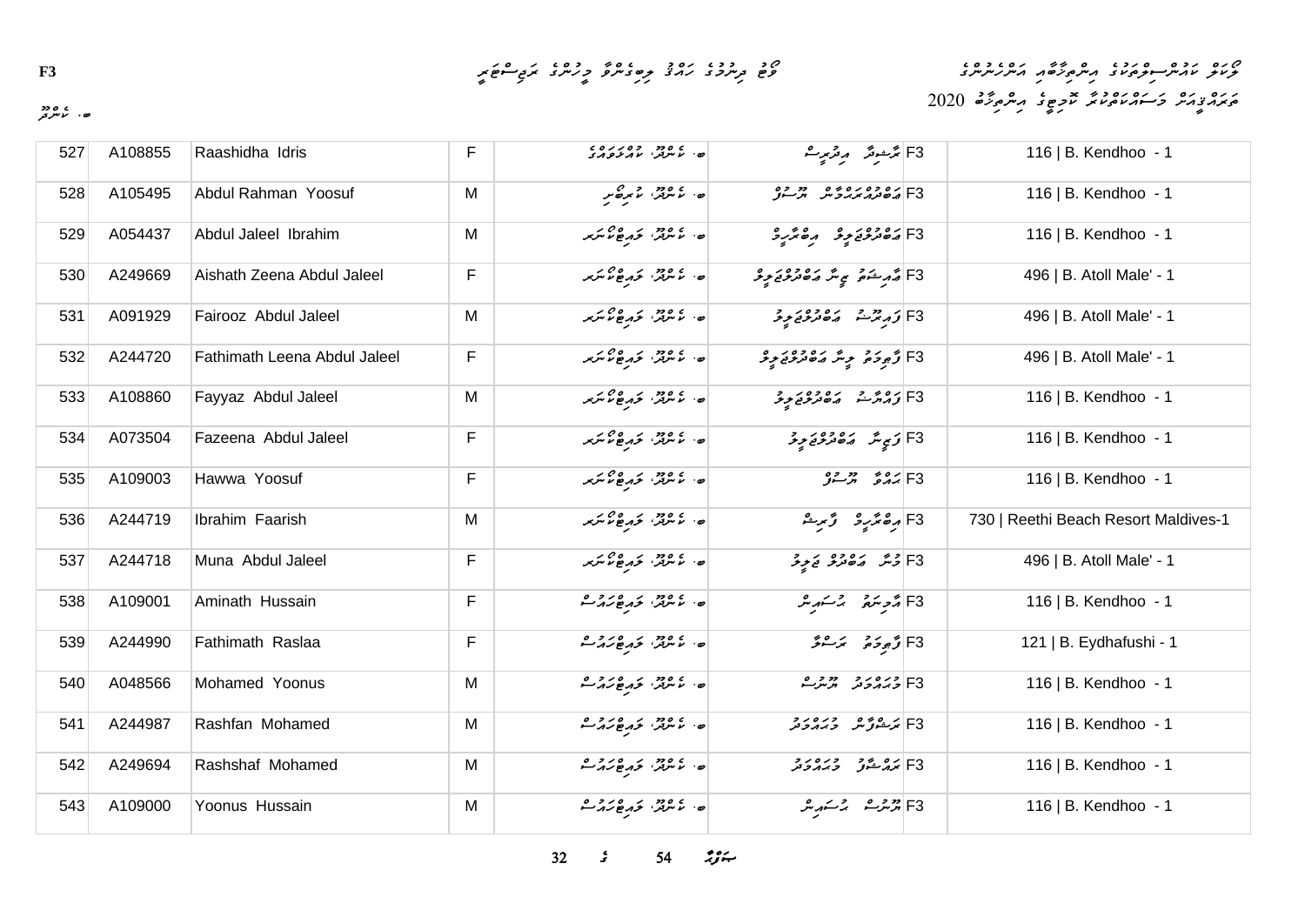*sCw7q7s5w7m< o<n9nOoAw7o< sCq;mAwBoEw7q<m; wBm;vB* م من المرة المرة المرة المرجع المرجع في المركبة 2020<br>مجم*د المريض المربوط المربع المرجع في المراجع المركبة* 

| 544 | A249722 | Eama Mohamed Hameed          | F | ھ شمیری كرده سوچى                                                                                                                                                                                                                                                                                                                                                                                                                                                                                                                                                                                   | F3 <sub>مو</sub> وٌ <i>ويمم</i> ونه ټر <sub>و</sub> نه | 496   B. Atoll Male' - 1                  |
|-----|---------|------------------------------|---|-----------------------------------------------------------------------------------------------------------------------------------------------------------------------------------------------------------------------------------------------------------------------------------------------------------------------------------------------------------------------------------------------------------------------------------------------------------------------------------------------------------------------------------------------------------------------------------------------------|--------------------------------------------------------|-------------------------------------------|
| 545 | A246042 | Fathimath Azuma              | F | $x \overset{o}{\cancel{o}} - \overset{o}{\cancel{o}} - \overset{r}{\cancel{o}} - \overset{r}{\cancel{o}} - \overset{r}{\cancel{o}} - \overset{r}{\cancel{o}} - \overset{r}{\cancel{o}} - \overset{r}{\cancel{o}} - \overset{r}{\cancel{o}} - \overset{r}{\cancel{o}} - \overset{r}{\cancel{o}} - \overset{r}{\cancel{o}} - \overset{r}{\cancel{o}} - \overset{r}{\cancel{o}} - \overset{r}{\cancel{o}} - \overset{r}{\cancel{o}} - \overset{r}{\cancel{o}} - \overset{r}{\cancel{o}} - \overset{r}{\cancel{o}} - \overset{r}{\cancel{o}} - \$                                                       | F3 وَ <i>جِوحَة مَح</i> دَّ                            | 496   B. Atoll Male' - 1                  |
| 546 | A108890 | Milna Abdul Jaleel           | F |                                                                                                                                                                                                                                                                                                                                                                                                                                                                                                                                                                                                     | F3 دِ وُسَّرَ بَهُ <i>مَرْوَيْ دِ وَ</i>               | 116   B. Kendhoo - 1                      |
| 547 | A147892 | Mohamed Hameed               | M | $x \overset{o}{\cancel{o}} - \overset{o}{\cancel{o}} - \overset{\sim}{\cancel{o}} - \overset{\sim}{\cancel{o}} - \overset{\sim}{\cancel{o}} - \overset{\sim}{\cancel{o}} - \overset{\sim}{\cancel{o}} - \overset{\sim}{\cancel{o}} - \overset{\sim}{\cancel{o}} - \overset{\sim}{\cancel{o}} - \overset{\sim}{\cancel{o}} - \overset{\sim}{\cancel{o}} - \overset{\sim}{\cancel{o}} - \overset{\sim}{\cancel{o}} - \overset{\sim}{\cancel{o}} - \overset{\sim}{\cancel{o}} - \overset{\sim}{\cancel{o}} - \overset{\sim}{\cancel{o}} - \overset{\sim}{\cancel{o}} - \overset{\sim}{\cancel{o}} - \$ | F3 دُيَرُودَ تَرَ دِيْرَ                               | 116   B. Kendhoo - 1                      |
| 548 | A246039 | <b>Usaama Mohamed Hameed</b> | F |                                                                                                                                                                                                                                                                                                                                                                                                                                                                                                                                                                                                     | F3 إير شيخه المردوح برام في 1                          | 496   B. Atoll Male' - 1                  |
| 549 | A010144 | Ismail Ibrahim               | M | ے 200 دور 2019<br>جن ماسولیں کوشک <sub>ی</sub> شریع                                                                                                                                                                                                                                                                                                                                                                                                                                                                                                                                                 | F3 م <i>ېشۇمۇ مەمگى</i> رۇ                             | 496   B. Atoll Male' - 1                  |
| 550 | A108666 | Mariyam Waheeda              | F | ه ۱۵۵۰ ور در در د                                                                                                                                                                                                                                                                                                                                                                                                                                                                                                                                                                                   | F3 <i>وَجُهْدَوْ وَبِ</i> قَرْ                         | 496   B. Atoll Male' - 1                  |
| 551 | A108665 | Rameez Hamid                 | M | ه . ما مادود . او در او داده .<br>ده . ما مادود . او داو داده داد                                                                                                                                                                                                                                                                                                                                                                                                                                                                                                                                   | F3 بَرَجٍ پُر بِرُورٌ                                  | 116   B. Kendhoo - 1                      |
| 552 | A091005 | Wafiyya Hamid                | F | ه . ما مادود . او در او دارد .<br>ده . ما مادود . او و مردو د                                                                                                                                                                                                                                                                                                                                                                                                                                                                                                                                       | F3 <i>قۇم</i> گە گە <i>چە</i> گە                       | 558   Hulhumale', Ehenihen - 6            |
| 553 | A246778 | Abdulla Ahmed                | M | ە ، ئا مەدى ئەمەد ?<br>ھ ، ئا ئىرلىرى ئ                                                                                                                                                                                                                                                                                                                                                                                                                                                                                                                                                             | F3 مَەڤراللە مَەدىر                                    | 396   JW Marriott Maldives Resort & Spa - |
| 554 | A246780 | Adhumaau Ahmed               | F | ے . م مرکز ، محمد و<br>ے . ما مرکز ، گرام تر                                                                                                                                                                                                                                                                                                                                                                                                                                                                                                                                                        | F3 גלכבר גלכת                                          | 59   Sh. Foakaidhoo - 1                   |
| 555 | A108801 | Ahmed Rasheed                | M | ے وود معدد<br>ے کا سربل کردن                                                                                                                                                                                                                                                                                                                                                                                                                                                                                                                                                                        | F3 كەبرى كىم كەر بىر ئىس بىر ئىس F3                    | 116   B. Kendhoo - 1                      |
| 556 | A246783 | Aiman Ahmed                  | M | ے مشرقی محمد و<br>ے کا سرقین کام کا                                                                                                                                                                                                                                                                                                                                                                                                                                                                                                                                                                 | F3 <i>مُمحَمَّد مُكْرَوْمُ</i>                         | 664   Soneva Fushi Resort-1               |
| 557 | A249771 | Assadh Ahmed                 | M | ے محمد صدح<br>حصا محمد اللہ محمد                                                                                                                                                                                                                                                                                                                                                                                                                                                                                                                                                                    | F3 كەسىر مەردىر                                        | 664   Soneva Fushi Resort-1               |
| 558 | A122012 | Habeeba Ahmed                | F | ے وود معدد<br>ے کا سربل کردن                                                                                                                                                                                                                                                                                                                                                                                                                                                                                                                                                                        | F3 يَهِمُّ بَرْرُونَر                                  | 116   B. Kendhoo - 1                      |
| 559 | A108979 | Muneera Ahmed                | F | ے ۔ موجود محمود<br>جن ماسوبی، محمد بل                                                                                                                                                                                                                                                                                                                                                                                                                                                                                                                                                               | F3 دُسِعٌ <i>مَدْدَمْ</i> ر                            | 116   B. Kendhoo - 1                      |
| 560 | A108946 | Nazeera Ahmed                | F | ه ۱۵۵۰ وجد و<br>مه نامبرټر، و ړون                                                                                                                                                                                                                                                                                                                                                                                                                                                                                                                                                                   | F3 سَمْدِيمٌ     مَكْرَمَّرٌ                           | 116   B. Kendhoo - 1                      |

**33** *s* **54** *n***<sub>s</sub>**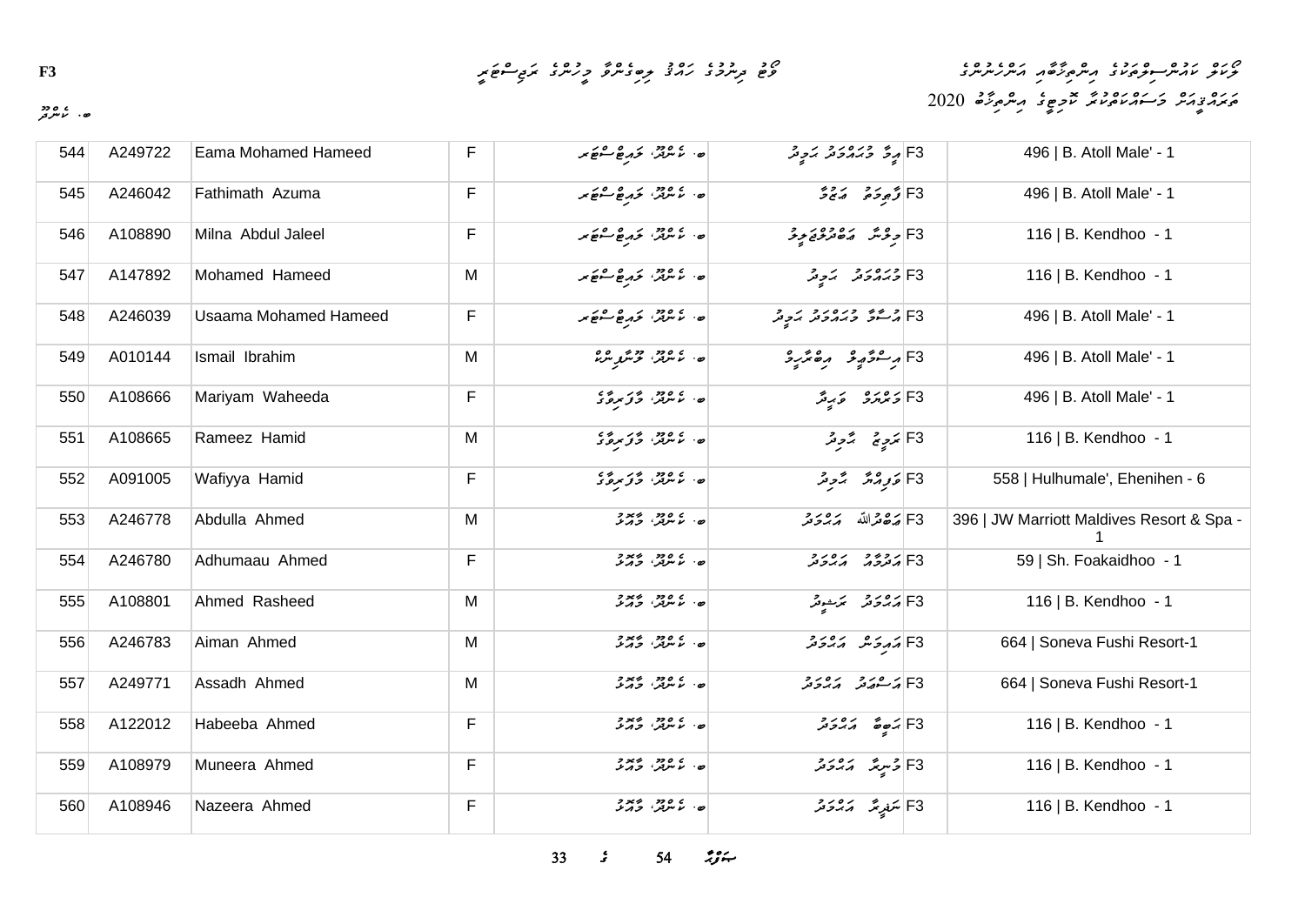*sCw7q7s5w7m< o<n9nOoAw7o< sCq;mAwBoEw7q<m; wBm;vB* م من المرة المرة المرة المرجع المرجع في المركبة 2020<br>مجم*د المريض المربوط المربع المرجع في المراجع المركبة* 

| 561 | A247276 | Ahmed Saamy              | M            | ە بەرەدە ئەرىر                                                                                                                                                                                                                                                                                                              | F3 <i>2222 سگ</i> و                                           | 496   B. Atoll Male' - 1                                |
|-----|---------|--------------------------|--------------|-----------------------------------------------------------------------------------------------------------------------------------------------------------------------------------------------------------------------------------------------------------------------------------------------------------------------------|---------------------------------------------------------------|---------------------------------------------------------|
| 562 | A249786 | Aishath Samraau          | F            | ھ ، ئابلابل كۆتكە                                                                                                                                                                                                                                                                                                           | F3 مەم ئىشقى كىشى ئىچە ئىزلە                                  | 116   B. Kendhoo - 1                                    |
| 563 | A108866 | Ali Rasheed Abdulla      | M            | ە ، ئابەدە ، ئەترىتر                                                                                                                                                                                                                                                                                                        | F3 كەمچە كەھبەر كەھەتراللە                                    | 116   B. Kendhoo - 1                                    |
| 564 | A108841 | Faaizaa Abdul Rahman     | F            | ھ ، ئائىرىش كۆتكەتكە                                                                                                                                                                                                                                                                                                        | F3 رُوم مەھىر مەم بەر                                         | 116   B. Kendhoo - 1                                    |
| 565 | A247273 | Fathimath Shafee aa      | $\mathsf{F}$ | ە ، ئابلاش كەيرىكى                                                                                                                                                                                                                                                                                                          | F3 رَّجِ حَمَّ حَمَرٍ مَّ                                     | 116   B. Kendhoo - 1                                    |
| 566 | A108863 | Hassan Saamy             | M            | ھ ، ئائىرى ئائىرىكى                                                                                                                                                                                                                                                                                                         | F3  پرسته ش <i>ه ب</i>                                        | 724   Joali Maldives-1                                  |
| 567 | A247269 | Hussain Saamy            | M            | ە ، ئابەدە ، ئەيرىتر                                                                                                                                                                                                                                                                                                        | F3   پر سمبر مرسمبر مستقولی <i>ا</i>                          | 116   B. Kendhoo - 1                                    |
| 568 | A247266 | Mohamed Saamy            | M            | ە ، ئابەدە ، ئەترىتر                                                                                                                                                                                                                                                                                                        | F3  <i>وبره دور</i> و گو <sub>چ</sub>                         | 116   B. Kendhoo - 1                                    |
| 569 | A108848 | Abdul Sattar Yoosuf      | M            | ە . ئامېرىق، ئۇمەتتى                                                                                                                                                                                                                                                                                                        | F3   2010 1000 1000 F3                                        | 116   B. Kendhoo - 1                                    |
| 570 | A108846 | Adam Rameez              | M            | ھ ، ئائىرىش گەھ ئىر                                                                                                                                                                                                                                                                                                         | F3 <i>مُحَرَّدُ بَرَوِجْ</i>                                  | 496   B. Atoll Male' - 1                                |
| 571 | A246628 | Mohamed Rameez           | M            | ە ، ئاس بىر ئەر ئىر                                                                                                                                                                                                                                                                                                         | F3 <i>وُبُرُودُو تُرَدِي</i> ْ                                | 665   InterContinental Maldives<br>Maamunagau Resort -1 |
| 572 | A246626 | Shahuma Abdul Sattaar    | $\mathsf{F}$ | ھ ، ئائىرىش گەھ ئىر                                                                                                                                                                                                                                                                                                         | F3 شرحرة بره وه بره و بر                                      | 116   B. Kendhoo - 1                                    |
| 573 | A108847 | Surayya Abdul Rahman     | $\mathsf F$  | ە ، ئاشقۇ، ئۇرىتر                                                                                                                                                                                                                                                                                                           | F3 ورەپ رەدەرەپەر                                             | 116   B. Kendhoo - 1                                    |
| 574 | A108972 | Aishath Rasheeda         | F            | ە . ئاشلار كەر تەرىخ                                                                                                                                                                                                                                                                                                        | F3 مُگهرِسْتَمْ مُحَمَّدٍ مُحَمَّدٍ مِنْ                      | 116   B. Kendhoo - 1                                    |
| 575 | A380646 | Maha Mohamed Mujthaba    | $\mathsf{F}$ | ە . ئابەدى كەردى<br>ھ . ئابىرلىر كەرگ                                                                                                                                                                                                                                                                                       | F3 دَرٌ وبه دره وورد                                          | 116   B. Kendhoo - 1                                    |
| 576 | A116013 | Abdul Badeeu Abdul Samad | M            | $\begin{bmatrix} 1 & 0 & 0 & 0 & 0 \\ 0 & 1 & 0 & 0 & 0 \\ 0 & 0 & 0 & 0 & 0 \\ 0 & 0 & 0 & 0 & 0 \\ 0 & 0 & 0 & 0 & 0 \\ 0 & 0 & 0 & 0 & 0 \\ 0 & 0 & 0 & 0 & 0 \\ 0 & 0 & 0 & 0 & 0 \\ 0 & 0 & 0 & 0 & 0 \\ 0 & 0 & 0 & 0 & 0 \\ 0 & 0 & 0 & 0 & 0 & 0 \\ 0 & 0 & 0 & 0 & 0 & 0 \\ 0 & 0 & 0 & 0 & 0 & 0 \\ 0 & 0 & 0 & $ | F3 پره وه ده په پره وه بر د و<br>F3 پره ترجوه پږيه پره ترپر ب | 116   B. Kendhoo - 1                                    |
| 577 | A247217 | Hafsa Abdul Samad        | F            |                                                                                                                                                                                                                                                                                                                             | F3 پروگ پره <i>ده برد د</i>                                   | 116   B. Kendhoo - 1                                    |

**34** *s* **54** *n***<sub>3</sub> <b>***s*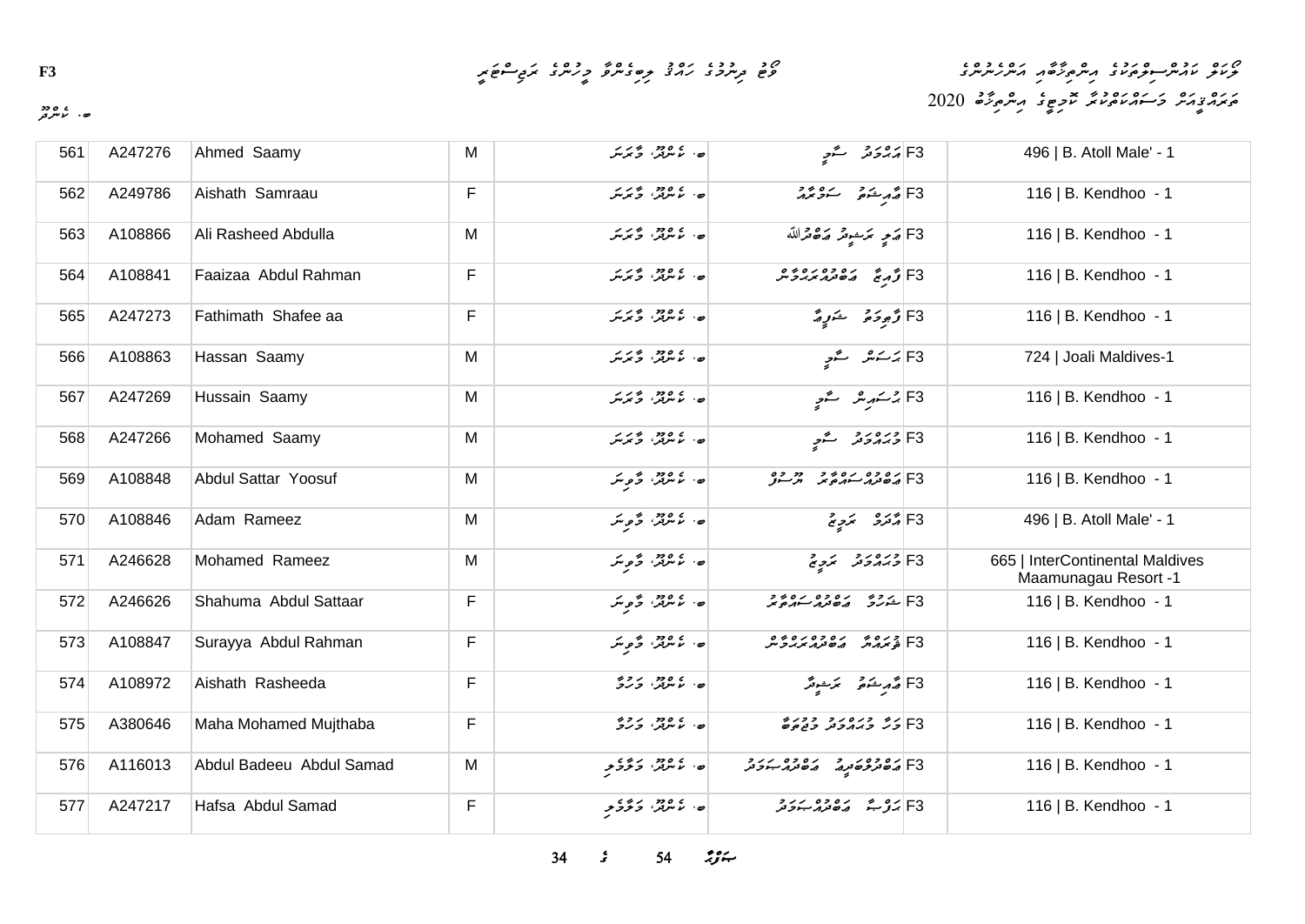*sCw7q7s5w7m< o<n9nOoAw7o< sCq;mAwBoEw7q<m; wBm;vB* م من المرة المرة المرة المرجع المرجع في المركبة 2020<br>مجم*د المريض المربوط المربع المرجع في المراجع المركبة* 

| 578 | A247192 | Aishath Rizna              | F            | ے میں مرید و                                                                                                   | F3 م <i>ۇم شۇم بىرىنىڭ</i>           | 116   B. Kendhoo - 1     |
|-----|---------|----------------------------|--------------|----------------------------------------------------------------------------------------------------------------|--------------------------------------|--------------------------|
| 579 | A247190 | Fathimath Nadhira          | F            |                                                                                                                | F3 <i>وَّجِ دَمَّةَ</i> سَمَّدِيَّدَ | 116   B. Kendhoo - 1     |
| 580 | A108867 | Mohamed Adam               | M            | ھ شمېرو کې مربح تر                                                                                             | F3 3222 كرو                          | 116   B. Kendhoo - 1     |
| 581 | A108868 | Thahumeena Ali             | F            | ۱۵۰۵ مربر در در د                                                                                              | F3 <i>جُرْدِينَّہ چ</i> َوِ          | 116   B. Kendhoo - 1     |
| 582 | A246845 | Abdulla Saajidh Aboobakuru | M            | ه . ما مريز، كامري و                                                                                           | F3 رەحمەلله گوم رەم دەر دە           | 116   B. Kendhoo - 1     |
| 583 | A108836 | Aboobakuru Hussain         | M            | ے میں بھی دورہ کو ا                                                                                            | F3 جەھەم بىر يەسكەبلىر               | 116   B. Kendhoo - 1     |
| 584 | A108834 | Anisa Aboobakuru           | $\mathsf{F}$ | ه ، با مريز، با مري و                                                                                          | F3 أُمُّ سِنَّةً المُقْصَّلَةُ       | 116   B. Kendhoo - 1     |
| 585 | A108858 | Haleemath Saabiga          | F            | ے میں بھی وہ کام کا کام کر کر کر دیا ہے اور اس کا کام کر ان کے ان کے میں ان کے ان کے ان کے ان کے ان کا ان کا ک | F3 بَر <i>ُوِدَة</i> مُتَّهَرَّ      | 116   B. Kendhoo - 1     |
| 586 | A246857 | Hamdulla Aboobakuru        | M            | ه . ما مريز، كامري و                                                                                           | F3 كەمەدە مەھەمدىكى بىر              | 116   B. Kendhoo - 1     |
| 587 | A108835 | Khaashiath Aboobakuru      | $\mathsf{F}$ | ے میں بھی وہ کام کا کام کر کر کر دیا ہے اور اس کا کام کر ان کے ان کے میں ان کے ان کے ان کے ان کے ان کا ان کا ک | $52722$ $225$ $-27$                  | 116   B. Kendhoo - 1     |
| 588 | A108859 | Khadeeja Adam              | F            | ے میں بھی وہ کام کا ا                                                                                          | F3 كَتَامِيعٌ مُتَقَرِّدٌ            | 116   B. Kendhoo - 1     |
| 589 | A246851 | Shahumulla Sajid           | M            | ه . ، ، ، ، وه . و ، ، و .                                                                                     | F3 خەر 3 الله گەم <u>چ</u> مگر       | 496   B. Atoll Male' - 1 |
| 590 | A246700 | Aboobakuru Yoosuf          | M            | ם ישתתי במתא                                                                                                   | $3 - 7 - 7 - 7 - 7 - 7$              | 116   B. Kendhoo - 1     |
| 591 | A246702 | Aishath Rismaa             | F            | ם יש יותר במתא                                                                                                 | F3 <i>مۇم ھۇم بىر شۇ</i>             | 116   B. Kendhoo - 1     |
| 592 | A246705 | Aminath Rishmee            | F            | ם ישתבי במתא                                                                                                   | F3 مُرْحِسَمُ مِشْهِ                 | 121   B. Eydhafushi - 1  |
| 593 | A108876 | Sofiyya Hussain            | F            | ם ישתבי במתא                                                                                                   | F3 ج <i>وړهگ چرخپر</i> ه             | 116   B. Kendhoo - 1     |
| 594 | A108877 | Thalhath Aboobakur         | M            | ם ישיעתי במחש                                                                                                  | F3 הפניק נמניק                       | 116   B. Kendhoo - 1     |

*35 sC 54 nNw?mS*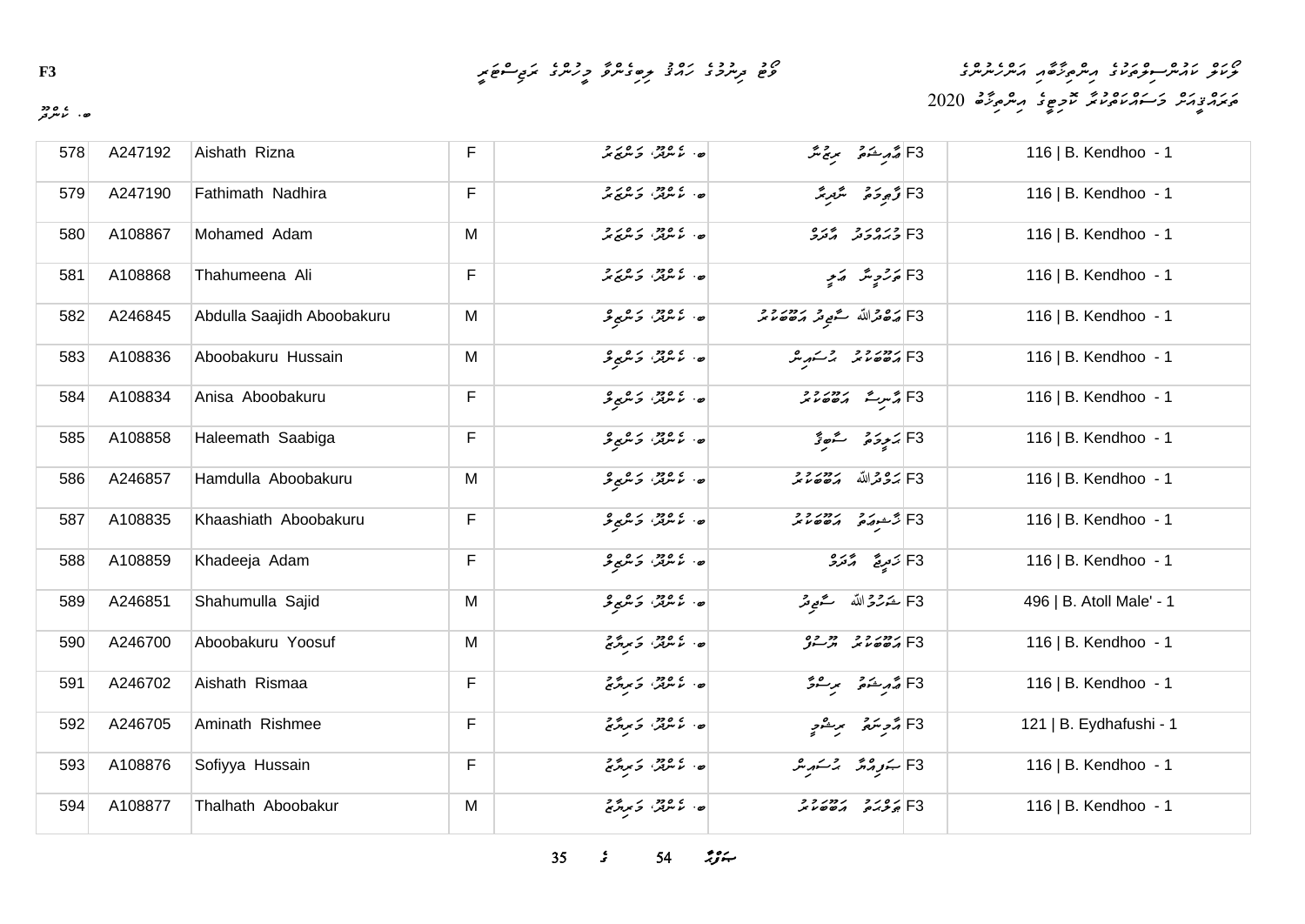*sCw7q7s5w7m< o<n9nOoAw7o< sCq;mAwBoEw7q<m; wBm;vB* م من المرة المرة المرة المرجع المرجع في المركبة 2020<br>مجم*د المريض المربوط المربع المرجع في المراجع المركبة* 

| 595 | A108919 | Thayyib Aboobakuru       | M            | ے کے دوری کے مریر مح                     | $77777$ $2797$ $53$                             | 116   B. Kendhoo - 1           |
|-----|---------|--------------------------|--------------|------------------------------------------|-------------------------------------------------|--------------------------------|
| 596 | A250194 | Thoail Aboobakuru        | M            | ם יש מנג' בינתים                         | $72222$ $725$ F3                                | 496   B. Atoll Male' - 1       |
| 597 | A246704 | Thohaa Aboobakur         | M            | ם יש יענקי אבצעות                        | $72222$ $75$ F3                                 | 662   Amilla Fushi-1           |
| 598 | A159206 | Hameeza Ali              | F            |                                          | F3 کر <i>چن</i> ج کرم                           | 116   B. Kendhoo - 1           |
| 599 | A070996 | Abdul Rahman Moosa       | M            | ھ ، ئائىرىتى ، ئ                         | F3 دەمدىرە ئەرەپ ئەس                            | 116   B. Kendhoo - 1           |
| 600 | A082854 | Adam Abdul Rahman        | M            | ھ ، ئائىرىتى كەنج                        | F3 أَرْتَرَى إِرَهِ وَمُعَ يَرْكُمْ يَرَوْ شَ   | 753   Adaaran Club Rannalhi-1  |
| 601 | A244916 | Afrad Riza               | M            | ە . ئايلاتى <sup>م ك</sup> ەنج           | F3 كەۋىر <i>دۇ بې</i> شە                        | 116   B. Kendhoo - 1           |
| 602 | A108976 | Ahmed Abdul Rahman       | M            | ھ ، ئائىرى ، ئ                           | F3 رەر دە دە دە دە دە                           | 116   B. Kendhoo - 1           |
| 603 | A071003 | Azeeza Hussain           | F            | ے کے عروش کرنج                           | F3 <i>ھَيمٍ تَقْ</i> مُسَمَّدٍ مَشْ             | 116   B. Kendhoo - 1           |
| 604 | A108716 | Fareesha Abdul Rahman    | F            | ے کے عروش کرنج                           | F3 كۆپرىش كەن <i>ھەتمەد قى</i> ر                | 496   B. Atoll Male' - 1       |
| 605 | A108715 | Irshad Abdul Rahman      | M            | ھ ، ئاسريں گريخ                          | F3 مرشور مصر مده د د                            | 558   Hulhumale', Ehenihen - 6 |
| 606 | A244924 | Nashaya Abdul Rahmaan    | $\mathsf{F}$ | ھ ، ئائىرىتى كەنج                        | F3 سَرْجُمُّ <sub>مُ</sub> ھُتر <i>مُحدِّدُ</i> | 116   B. Kendhoo - 1           |
| 607 | A108975 | Ramzee Abdul Rahman      | M            | ه کاروژ دی                               | F3 تر <i>وي م</i> ەممەرەپەر                     | 116   B. Kendhoo - 1           |
| 608 | A244917 | Rilwaan Abdul Rahman     | M            | ے مشرقی کرتے<br>جاسکوفری کرتے            | F3 برش <i>وش مەمەدە بودى</i> ر                  | 496   B. Atoll Male' - 1       |
| 609 | A244927 | Rishwan Abdul Rahmaan    | M            | ھ ، ئائىرى ، ئ                           | F3 برشو <i>ن بره ده ده ده و</i>                 | 496   B. Atoll Male' - 1       |
| 610 | A108717 | Saeeda Abdul Rahmaan     | F            | ے مشرقی کرتے<br>جاسکوفری کرتے            | F3 خەرق مەھىرمەمدىق بىر                         | 116   B. Kendhoo - 1           |
| 611 | A249748 | Abdul Baasith Aboobakuru | M            | ه . که ده ده ده ده<br>ده . کاسرلر، ترتری | 77777 2 20707 F3                                | 116   B. Kendhoo - 1           |

**36** *s* **54** *n***<sub>3</sub> <b>***n* 

*r p s*<br>@. עית <sub>בק</sub>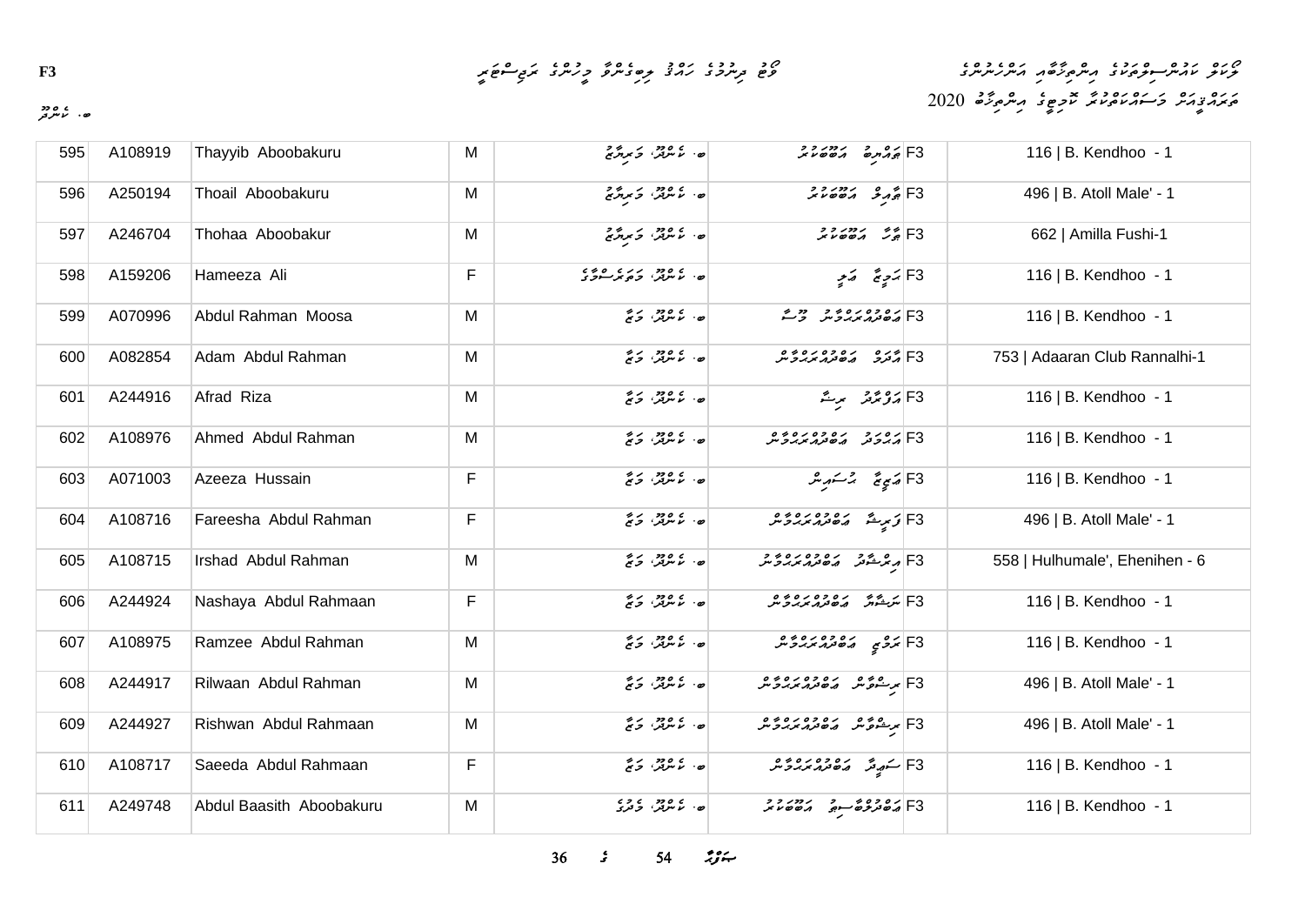*sCw7q7s5w7m< o<n9nOoAw7o< sCq;mAwBoEw7q<m; wBm;vB* م من المرة المرة المرة المرجع المرجع في المركبة 2020<br>مجم*د المريض المربوط المربع المرجع في المراجع المركبة* 

| 612 | A108909 | Abdul Faththah Aboobakuru | M           | ے مشرقی وی<br>ن کا سرقران و توری                                               | רא בסיני פיני פי די פיני פי CR ביציא  | 116   B. Kendhoo - 1                |
|-----|---------|---------------------------|-------------|--------------------------------------------------------------------------------|---------------------------------------|-------------------------------------|
| 613 | A108910 | Abdul Hakeem Aboobakuru   | M           | ه . کامود . کاموی<br>ده . کاموټر ، څه ترې                                      | E3 ROCKERY ROOM                       | 408   Milaidhoo Island Maldives - 1 |
| 614 | A076285 | Abdul Hameed Aboobakur    | M           | ه . ع موجود . ع و <i>ع</i><br>الله . الما موجود . محر و حرى                    | F3 גם כם גם המרי כב                   | 116   B. Kendhoo - 1                |
| 615 | A108933 | Abdul Majeed Aboobakuru   | M           | ے مشرقی وہ<br>اے کا کرفن وقری                                                  | 72732 70207 F3                        | 116   B. Kendhoo - 1                |
| 616 | A080257 | Aboobakuru Hussain        | M           | ه . که ده . د . د .<br>ده . کامرلر ، و تری                                     | 2222227                               | 116   B. Kendhoo - 1                |
| 617 | A257926 | Fathmath Mohamed          | $\mathsf F$ | ے مشرقی کا دیا<br>جاس مشرقی کرفری                                              | F3 وُجِعَة حَمَدَ مَعَ                | 116   B. Kendhoo - 1                |
| 618 | A246580 | Ihusaana Aboobakuru       | F           | ے وجود ہے وہ<br>جن ماسرتیں کا تعری                                             | $22222$ $227$ $227$ F3                | 116   B. Kendhoo - 1                |
| 619 | A108908 | Khalida Aboobakuru        | F           | ه . کامود . کاموی<br>ده . کامولور کاموری                                       | F3 گرونگر بر <i>ه ۱۵۵۵</i> بر         | 145   K. Kaashidhoo - 2             |
| 620 | A108907 | Nazima Aboobakuru         | F           | ه . کامود . کاموی<br>ده . کاموټر ، څه ترې                                      | F3 سَّنْفِرَّة مُقْصَلَة بِرِ         | 116   B. Kendhoo - 1                |
| 621 | A249745 | Sadhaa Abdul Hameed       | F           | ه . که ده . د . د .<br>ده . کامرلر ، و تری                                     | F3 سَعَرٌ مُصْعَرْ مُرْدِرَ وِثَرَ    | 116   B. Kendhoo - 1                |
| 622 | A108911 | Sudhuna Aboobakuru        | $\mathsf F$ | ه . کارود ، د ، د ،<br>ه . کامرټر ، و ترو                                      | F3_ جوړې ده ده د                      | 116   B. Kendhoo - 1                |
| 623 | A108993 | Faisal Yoosuf             | M           | ھ ، ئامريز، جي مگھ                                                             | F3 كۆم بىكى ئىش تۈرگۈ                 | 116   B. Kendhoo - 1                |
| 624 | A247232 | Abdul Wahhab              | M           |                                                                                | F3 پره وه بره پر و                    | 116   B. Kendhoo - 1                |
| 625 | A247245 | Abdulla Areef             | M           | ە دە دە دەم ئە                                                                 | F3 مَەھىراللە مَ <i>مْبِوقى</i>       | 116   B. Kendhoo - 1                |
| 626 | A247243 | Ahmed Areef               | M           | ە دە دە دەم ئە                                                                 | F3 كەندى كىم كەلىرى كەنتىر تەرىپى ئىل | 116   B. Kendhoo - 1                |
| 627 | A249785 | Aishath Maiha             | F           | ە دە دە دەم ئە                                                                 | F3 م <i>ەم شىم ئىم</i> ئ              | 116   B. Kendhoo - 1                |
| 628 | A247248 | Ajwad Abdul Wahaab        | M           | $\begin{bmatrix} 0 & 0 & 0 & 0 & c & c \\ 0 & 0 & 0 & 0 & c & c \end{bmatrix}$ | 723 - 227 - 228 - 239 F3              | 116   B. Kendhoo - 1                |

*37 sC 54 nNw?mS*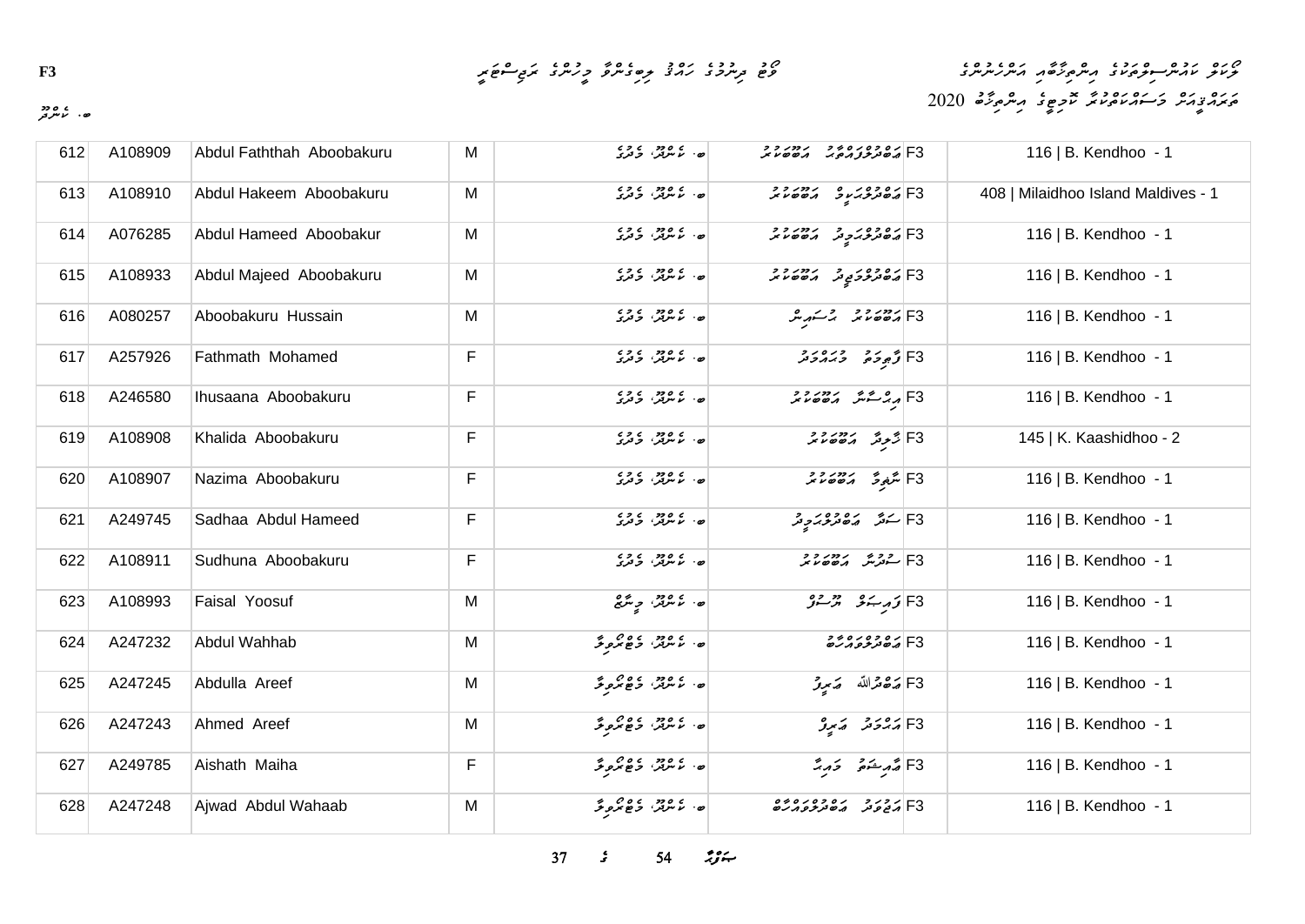*sCw7q7s5w7m< o<n9nOoAw7o< sCq;mAwBoEw7q<m; wBm;vB* م من المرة المرة المرة المرجع المرجع في المركبة 2020<br>مجم*د المريض المربوط المربع المرجع في المراجع المركبة* 

| 629 | A247235 | Fathimath Abdul Rahman | F           | ھ ، ئاسرتر، وھ ترو ڈ                                                                                          | F3 ژَجِرَة رَهُ صَوْرَ مُرَدَّ مَرَّ     | 116   B. Kendhoo - 1           |
|-----|---------|------------------------|-------------|---------------------------------------------------------------------------------------------------------------|------------------------------------------|--------------------------------|
| 630 | A247241 | Mohamed Areef          | M           | ە دە دە دەم ئىلىمى ئىلىمى ئىلىمى ئىلىمى ئىلىمى ئىلىمى ئىلىمى ئىلىمى ئىلىمى ئىلىمى ئىللىك ئىللىك ئىللىك ئىللىك | F3 <i>3222 مكبر</i> و                    | 116   B. Kendhoo - 1           |
| 631 | A076408 | Abdul Rafiu Salih      | M           |                                                                                                               | F3 <i>مەھەمدىرىقى</i> جۇمبۇر             | 116   B. Kendhoo - 1           |
| 632 | A063595 | Khadheeja Solih        | F           | ه . ما مادود.<br>ه . ما مادور، و بوروی                                                                        | F3 زَمِيعٌ سِمَّحِ <i>بُ</i> رُ          | 103   R. Maakurathu - 1        |
| 633 | A108684 | Ahmed Hassaan          | M           | ه . ما مربو . و و و و و و<br>ه . ما مربو . و بو سوو و                                                         | F3 كەبروتىر كەرگەش                       | 116   B. Kendhoo - 1           |
| 634 | A244119 | Aishath Shuzana        | $\mathsf F$ | ه عملی و ده ده                                                                                                | F3 م <i>ەمبەشقى ھەمقىتى</i> گە           | 558   Hulhumale', Ehenihen - 6 |
| 635 | A108721 | Aminath Shiuneeza      | F           | ه ، کامپرس و برگردی                                                                                           | F3 مُرْحِسَمُ مُشْرَسِيمُ                | 462   Srilanka / Colombo - 3   |
| 636 | A108681 | Asma Ali               | $\mathsf F$ | ه . ما مرود .<br>۲۰۰۰ ما مرود . و بر سوری                                                                     | F3 كار مشق مي ميونيو<br>جيمبر            | 116   B. Kendhoo - 1           |
| 637 | A108680 | Fathimath Shinaza      | F           | ه عملون و بر دوه<br>ه عملون و بر سور                                                                          | F3 تُرجوحَ حَمَّ شَ <i>مِتَنَّ</i> جَ    | 116   B. Kendhoo - 1           |
| 638 | A109011 | Hussain Ahmed Fulhu    | M           | ه عملون و بر دوه<br>ه عملون و بر سور                                                                          | F3 پر کمبر مرکز ترویز د                  | 116   B. Kendhoo - 1           |
| 639 | A244125 | Izaana Hussain         | F           | ه عملون و بر دوه<br>ه عملون و بر سور                                                                          | F3 مِیچَ مَدَّ کَمَ سَمَ <i>م</i> ِ مَدْ | 558   Hulhumale', Ehenihen - 6 |
| 640 | A244120 | Mariyam Shifaza        | F           | ه عملون و بر دوه<br>ه عملون و بر سور                                                                          | F3 <i>وَجُهْدَةَ</i> شِوَرَّجَ           | 116   B. Kendhoo - 1           |
| 641 | A244121 | Mohamed Sofwaan        | M           | ه کامود و ده ده                                                                                               | F3 در ده دره بره ده و                    | 116   B. Kendhoo - 1           |
| 642 | A249659 | Nahuyaan Hussain Fulhu | M           | ه . م سربر ، و و د د د<br>ه . ما سربر ، و بر سور د                                                            | F3 م <i>ىڭ ئۇنىڭ بەسكىر بىرى</i> ر ئى    | 116   B. Kendhoo - 1           |
| 643 | A010457 | Abdul Majeed Ali       | M           | ם ישיתה בגייתי                                                                                                | F3 <i>ړه دو</i> کي تر کمبي               | 116   B. Kendhoo - 1           |
| 644 | A108797 | Fathimath Abdul Rahman | $\mathsf F$ | ם ישתבלי בגיתו                                                                                                |                                          | 116   B. Kendhoo - 1           |
| 645 | A394649 | Mohamed Mafaaz         | M           | ם ישיעת <i>ב</i> רייט                                                                                         | F3 <i>جەممى ھەرە</i>                     | 116   B. Kendhoo - 1           |

**38** *s* **54** *n***<sub>y</sub> <b>***s*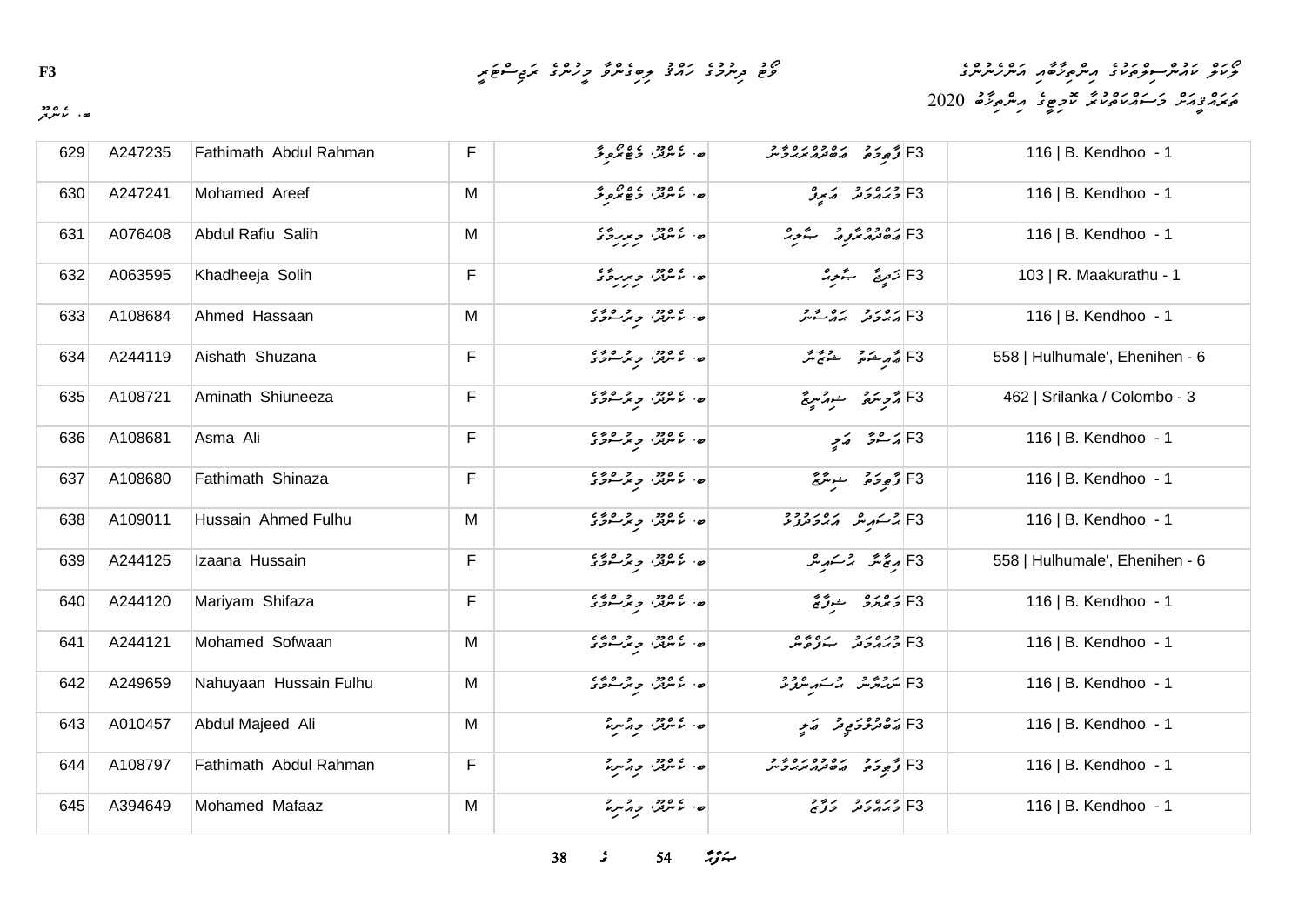*sCw7q7s5w7m< o<n9nOoAw7o< sCq;mAwBoEw7q<m; wBm;vB* م من المرة المرة المرة المرجع المرجع في المركبة 2020<br>مجم*د المريض المربوط المربع المرجع في المراجع المركبة* 

| 646 | A249695 | Adam Nafiu            | M            | ە مەس دە «ە ھەتتى                                                                                                                                                                                                                                                                                                            | F3 <i>مُحَرَّدُ مُحَدِّرةُ</i>                | 116   B. Kendhoo - 1            |
|-----|---------|-----------------------|--------------|------------------------------------------------------------------------------------------------------------------------------------------------------------------------------------------------------------------------------------------------------------------------------------------------------------------------------|-----------------------------------------------|---------------------------------|
| 647 | A245014 | Fathimath Nafhaa      | F            | ە دە «ە «ە ئۇ                                                                                                                                                                                                                                                                                                                | F3 <i>وَّجِ حَقَّ</i> سَمَ <i>دْ بَدُ</i>     | 496   B. Atoll Male' - 1        |
| 648 | A065951 | Hussain Adam          | M            | ه . ما مربر ، وړه و.<br>د . ما مربر ، و مربو تر                                                                                                                                                                                                                                                                              | F3 بُرْسَهِ بِيْرِ مُحْرَى مَحْرَى مَسْتَخْرِ | 116   B. Kendhoo - 1            |
| 649 | A103609 | Khadeeja Abdul Sattar | F            | ه ، با مرد ، دوه د و                                                                                                                                                                                                                                                                                                         | F3 زَمْرِيحَ   رُە دە رەپەر                   | 116   B. Kendhoo - 1            |
| 650 | A245563 | Ahmed Mirsaam         | M            | ە مەس ئەرگە ئەس ئەر                                                                                                                                                                                                                                                                                                          | F3 <i>ډېر د پر ش</i> و                        | 731   Dusit Tani Maldives-1     |
| 651 | A108971 | Ali Moosa             | M            |                                                                                                                                                                                                                                                                                                                              | $23 \div 5$ F3                                | 116   B. Kendhoo - 1            |
| 652 | A245559 | Fathimath Azeema      | $\mathsf{F}$ | ە بەرەدە بەرگە ئەرگە ئە                                                                                                                                                                                                                                                                                                      | F3 <i>وَّجِوَحَمْ مَيْ وَ</i>                 | 116   B. Kendhoo - 1            |
| 653 | A249792 | Maishaan Ali          | M            | ە مەس ئەرگە ئەس ئەر                                                                                                                                                                                                                                                                                                          | F3 كەرىشىش كەي <u>ج</u>                       | 116   B. Kendhoo - 1            |
| 654 | A245561 | Mohamed Shirufaan     | M            | ە بە مەردە بەر بەر ئەر                                                                                                                                                                                                                                                                                                       | F3 دېرم د مومر <i>و</i> مر                    | 115   B. Kamadhoo - 1           |
| 655 | A108949 | Saeedha Afeef         | F            |                                                                                                                                                                                                                                                                                                                              | F3 ڪ <i>مينگ مَڌوِ</i> رُ                     | 116   B. Kendhoo - 1            |
| 656 | A245566 | Ahmed Arusham         | M            | ם - מיכת רבי ביינבר ב                                                                                                                                                                                                                                                                                                        | F3 كەبروتى كەيم كىشكى                         | 496   B. Atoll Male' - 1        |
| 657 | A249706 | Ali Arushal           | M            | גם כבר כבר הבירה<br>פי מיתבתי בייתביב                                                                                                                                                                                                                                                                                        | F3 <i>ڇُجِ جي جُهڻو</i>                       | 116   B. Kendhoo - 1            |
| 658 | A245558 | Aminath Aroosha       | $\mathsf{F}$ | $\begin{array}{cc} 0 & 0 & 0 & 0 & 0 \\ 0 & 0 & 0 & 0 & 0 \\ 0 & 0 & 0 & 0 & 0 \\ 0 & 0 & 0 & 0 & 0 \\ 0 & 0 & 0 & 0 & 0 \\ 0 & 0 & 0 & 0 & 0 \\ 0 & 0 & 0 & 0 & 0 \\ 0 & 0 & 0 & 0 & 0 \\ 0 & 0 & 0 & 0 & 0 \\ 0 & 0 & 0 & 0 & 0 \\ 0 & 0 & 0 & 0 & 0 & 0 \\ 0 & 0 & 0 & 0 & 0 & 0 \\ 0 & 0 & 0 & 0 & 0 & 0 \\ 0 & 0 & 0 &$ | F3 مُجِسَعُ مَعْرُ مُشَدَّ                    | 116   B. Kendhoo - 1            |
| 659 | A245557 | Fathimath Guraisha    | F            |                                                                                                                                                                                                                                                                                                                              | F3 <i>وُجِوَدُ ڏَيَرَ ٻِ</i> شُ               | 496   B. Atoll Male' - 1        |
| 660 | A245560 | Mohamed Arshad        | M            | ם - מיתר - רבי הביבי<br>יש - מיתר - רבי הביבי                                                                                                                                                                                                                                                                                | F3 ويرە دو كەيم ئىشكىلىر                      | 116   B. Kendhoo - 1            |
| 661 | A245556 | Yoosuf Moosa          | M            | גם כבר כבר הברי<br>ישור מיותרתי ביותרה ב                                                                                                                                                                                                                                                                                     | F3 انزلسٹرو ترمی                              | 116   B. Kendhoo - 1            |
| 662 | A100696 | Hussain Abdul Rahman  | M            | $\begin{bmatrix} 0 & 0 & 22 & 220 & 6 \ 6 & 0 & 2 & 7 & 7 & 7 & 6 \ 8 & 0 & 0 & 0 & 0 & 0 \end{bmatrix}$                                                                                                                                                                                                                     | F3 پر کمبر میں مقدم مربر و مو                 | 709   Dhigufaru Island Resort-1 |

**39** *s* **54** *n***<sub>s</sub>**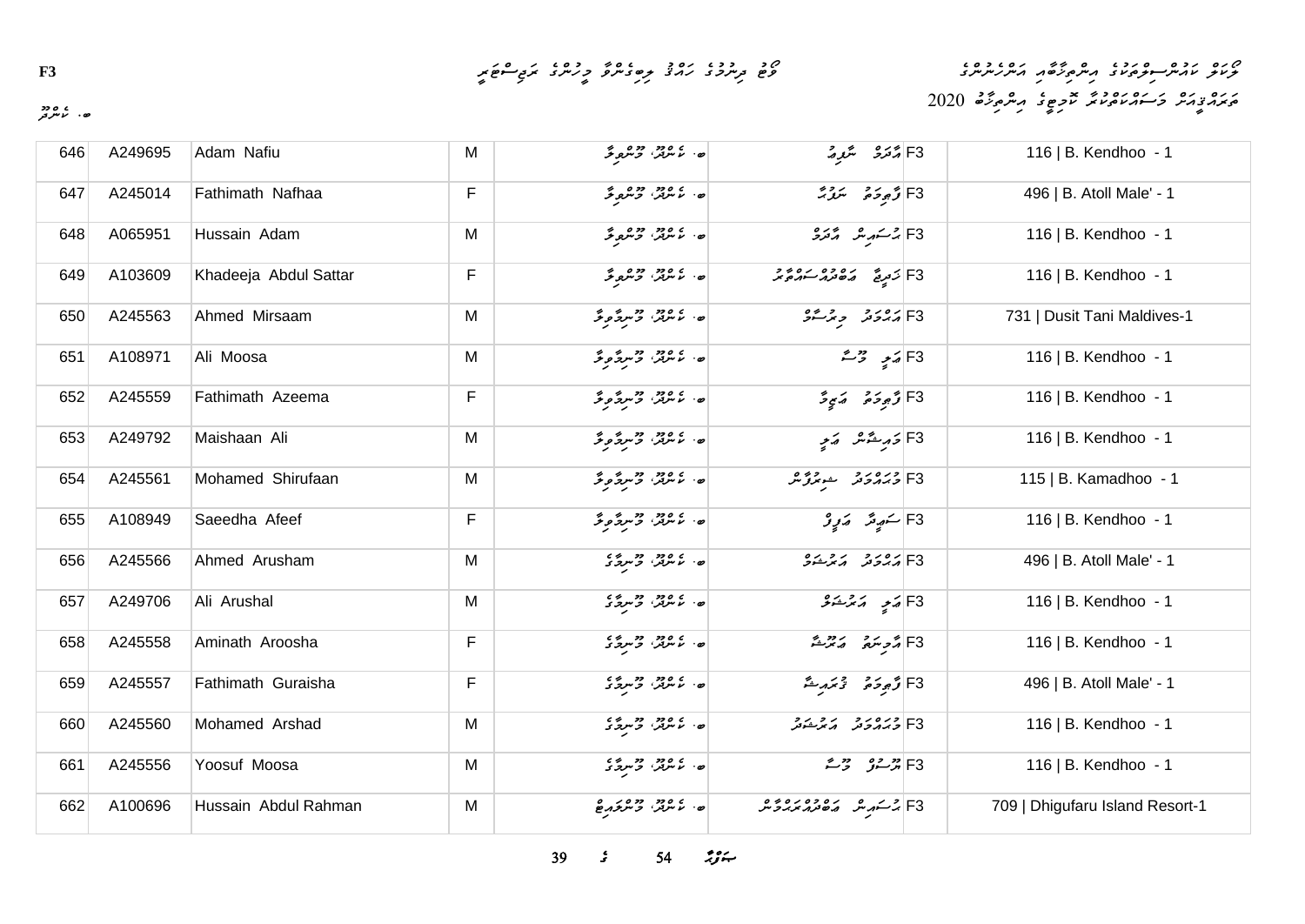*sCw7q7s5w7m< o<n9nOoAw7o< sCq;mAwBoEw7q<m; wBm;vB* م من المرة المرة المرة المرجع المرجع في المركبة 2020<br>مجم*د المريض المربوط المربع المرجع في المراجع المركبة* 

| 663 | A245464 | Samaan Hussain       | M           | ه کاملانی و مرکز مردم                                                                            | F3 سەۋەت بۇ سەربىر                        | 116   B. Kendhoo - 1          |
|-----|---------|----------------------|-------------|--------------------------------------------------------------------------------------------------|-------------------------------------------|-------------------------------|
| 664 | A245445 | Samoon Hussain       | M           | ם מיתה מסגם<br>כי מיתה כיתיבת                                                                    | F3 سەۋە ھەم بۇ سەر بىر                    | 116   B. Kendhoo - 1          |
| 665 | A249697 | Saudhoon Hussain     | M           | $\begin{bmatrix} 0 & 0 & 22 & 220 & 6 \ 6 & 0 & 1 & 1 & 1 \end{bmatrix}$                         | F3 سەھەم بۇ جەمئەر بىر                    | 496   B. Atoll Male' - 1      |
| 666 | A065867 | Shaahidha Idrees     | $\mathsf F$ |                                                                                                  | F3 ڪريگر پرتگر <i>پر</i> ے                | 116   B. Kendhoo - 1          |
| 667 | A027013 | Abdul Baaree Yoosuf  | M           | ه ۱۳۵۲ مربع بروره در د                                                                           | F3 كەھەر <i>خەمىيە بىر سۆ</i> ر           | 496   B. Atoll Male' - 1      |
| 668 | A027357 | Abdul Hadi Yoosuf    | M           | ه ۱٬۰۰۰ مربر و مربر در در م                                                                      | F3 كەھەر <i>جەمبە</i> بىر مىز             | 116   B. Kendhoo - 1          |
| 669 | A033019 | Abdul Rafiu Yoosuf   | M           | ه . ما مرکز ، د مرمرد رو د ه                                                                     | F3 ב-200 م - 200 من و                     | 496   B. Atoll Male' - 1      |
| 670 | A009425 | Abdul Salam Yoosuf   | M           | ه . ما مرکز ، د مرمور در د ه                                                                     | F3   جەھ بىر مەلكە ئەسىر بىر بىر بىر ئ    | 116   B. Kendhoo - 1          |
| 671 | A151114 | Badhoora Yoosuf      | F           | ه . ما مرکز ، د مرمور در د ه                                                                     | F3 ڪيتر پير سرگر                          | 496   B. Atoll Male' - 1      |
| 672 | A088109 | Haleema Moosa        | F           | ه نامرين وسرمرده ده.<br>مستوفين وسرمرد مستوفي                                                    | F3  پَر <sub>ِو</sub> دٌ حِيْثَہ          | 116   B. Kendhoo - 1          |
| 673 | A124910 | Safoora Yoosuf       | F           | ە ئامرى ئەربىرى ئەر                                                                              | F3 بەدە بىر دەر                           | 496   B. Atoll Male' - 1      |
| 674 | A073169 | Abdul Rahman Hussain | M           | ם ישתבי בייטבב                                                                                   | F3 رە دەرە دەر برگىرىش                    | 567   Villimale' Ehenihen - 2 |
| 675 | A245633 | Aishath Hussain      | F           | $\begin{bmatrix} 1 & 1 & 1 & 1 \\ 1 & 1 & 1 & 1 \\ 1 & 1 & 1 & 1 \\ 1 & 1 & 1 & 1 \end{bmatrix}$ | F3 م <i>ۇم شۇمۇ</i> ب <sub>ى</sub> شەمبەش | 116   B. Kendhoo - 1          |
| 676 | A074712 | Ali Hussain          | M           | ם ישתנלי ביתול                                                                                   | F3 <i>ھاچ</i> جڪمي شر                     | 496   B. Atoll Male' - 1      |
| 677 | A245639 | Aminath Hussain      | $\mathsf F$ | ם ישתבי בתחב                                                                                     | F3 مُ <i>جِسَمُ مُسْتَمِينُ</i> رِ        | 116   B. Kendhoo - 1          |
| 678 | A108702 | Fathimath Hussain    | F           | ے میں میں وسروی                                                                                  | F3   وَجوحَة مَنْ مَسَوْرِ مَنْ           | 116   B. Kendhoo - 1          |
| 679 | A147801 | Haleema Hussain      | F           | ם ישתבי ביתית.<br>כי מיתבי ביתית.                                                                | F3 كەبچى ئەسكە <i>پ بى</i> ر              | 116   B. Kendhoo - 1          |

*40 sC 54 nNw?mS*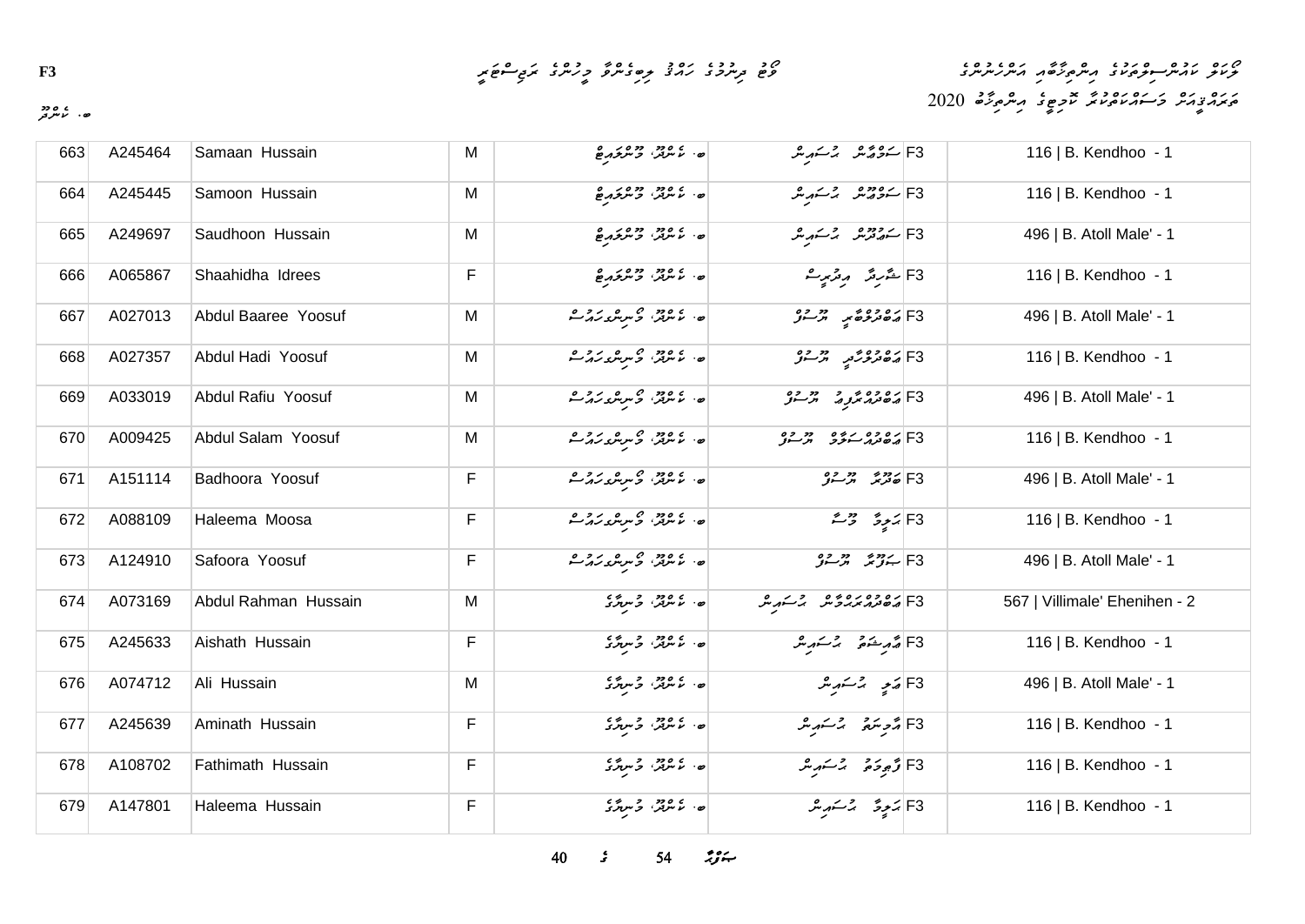*sCw7q7s5w7m< o<n9nOoAw7o< sCq;mAwBoEw7q<m; wBm;vB* م من المرة المرة المرة المرجع المرجع في المركبة 2020<br>مجم*د المريض المربوط المربع المرجع في المراجع المركبة* 

| 680 | A108710 | Hussain Ali          | M            | ے موبر وسرگری<br>حساس میں وسرگری                        | F3 پرڪ <i>مبرنگر پرکمبر</i>                                                                          | 116   B. Kendhoo - 1                     |
|-----|---------|----------------------|--------------|---------------------------------------------------------|------------------------------------------------------------------------------------------------------|------------------------------------------|
| 681 | A100816 | Khadheeja Hussain    | F            | ه . ما سربل و سربری                                     | F3  ترميعً    پرڪ <i>م</i> بر شر                                                                     | 116   B. Kendhoo - 1                     |
| 682 | A249678 | Mohamed Shavin Ahmed | M            |                                                         | F3 ويرە دو شوە ش <i>ەر مەد</i> وتر                                                                   | 496   B. Atoll Male' - 1                 |
| 683 | A246264 | Aishath Rifa         | F            | ه . ع موجود او د ده و د .<br>ده . ما ملوچود او ستوجود و | F3 م <i>ەم شەق بىرۇ</i> م                                                                            | 116   B. Kendhoo - 1                     |
| 684 | A108994 | Fahd Idrees          | M            | ه ۱۵ ورو در ۱۵۶۵<br>مسروري                              | F3 وَرَتْنَرَ بِرِمْرِيْتِ                                                                           | 423   Grand Park Kodhipparu Maldives - 1 |
| 685 | A108774 | Jameela Hamid        | $\mathsf F$  | ه . کارود و ده و د                                      | F3   ق م ح م ح م ح م ح م ح م ح م حر م                                                                | 116   B. Kendhoo - 1                     |
| 686 | A108773 | Wafiyya Idrees       | F            | ه ۱۵ ورو در ۱۵۶۵<br>مه کوتلون و کوتلوی                  | F3  <i>وَوِهْ، هُمْ مِعْهِدٍ</i> مُ                                                                  | 116   B. Kendhoo - 1                     |
| 687 | A108771 | Waleed Idrees        | M            | ه ۱۵۹۴ وروپه<br>مسرچي کرسورۍ                            | F3 كوَجِعْرُ مِعْرَمِي <sup>ْ</sup> ـ                                                                | 407   Anantara Kihavah Villas - 1        |
| 688 | A110868 | Walid Idrees         | M            | ه . ع موجود او د ه ه ه ه<br>ده . ما موجود او ستوجود و   | F3   قَرْمِةْرَ مِقْرَمِيْتْ                                                                         | 496   B. Atoll Male' - 1                 |
| 689 | A108969 | Abdul Rasheed Ahmed  | M            | ه . ما ۵۶۵ و د در د .<br>۱۳۰۳ کامرلو ، و شوه مرد        | F3 مەھەرمەشىر مەر دەر ج                                                                              | 116   B. Kendhoo - 1                     |
| 690 | A108989 | Ahmed Hussain        | M            |                                                         | F3 كەبرو بور بەسكە بىر                                                                               | 116   B. Kendhoo - 1                     |
| 691 | A108918 | Azeeza Ali           | $\mathsf{F}$ | ه . کامبرو . و . و . د<br>د . کامبرو . و شوه مرد        | F3 <i>ھَيِّ تَقْ مَيْ</i>                                                                            | 116   B. Kendhoo - 1                     |
| 692 | A245901 | Hussian Fareedh      | M            | ه . کامون و ده د .<br>ده کامونکر، و شوه مرد             | F3 پر <i>شهر شهر و م</i> ریتر                                                                        | 116   B. Kendhoo - 1                     |
| 693 | A108916 | Jamsheed Ahmed       | M            |                                                         | F3 في حسير من المركز و تركيب المركز في المركز المركز و المركز المركز المركز المركز المركز المركز الم | 116   B. Kendhoo - 1                     |
| 694 | A108917 | Latheefa Ahmed       | F            | ه ده ده ده در در د<br>مسر در رسومبرد                    | F3 كَرَج <i>وِدٌ مُ</i> كْرَدَتْرُ                                                                   | 116   B. Kendhoo - 1                     |
| 695 | A085163 | Wadheefa Ahmed       | $\mathsf F$  | ه وه ده ده در دارد.<br>مسرچينې د شوم مرد                | F3 كۆمىر <i>ۇ كەن</i> دى تىر                                                                         | 116   B. Kendhoo - 1                     |
| 696 | A108924 | Yazeed Ahmed         | M            | ه . کامولار . د . د . د .<br>د . کامولار ، و شوه مرد    | F3 <sub>ا</sub> ترى <sub>پ</sub> ەتر كەندى قىل                                                       | 116   B. Kendhoo - 1                     |

*41 sC 54 nNw?mS*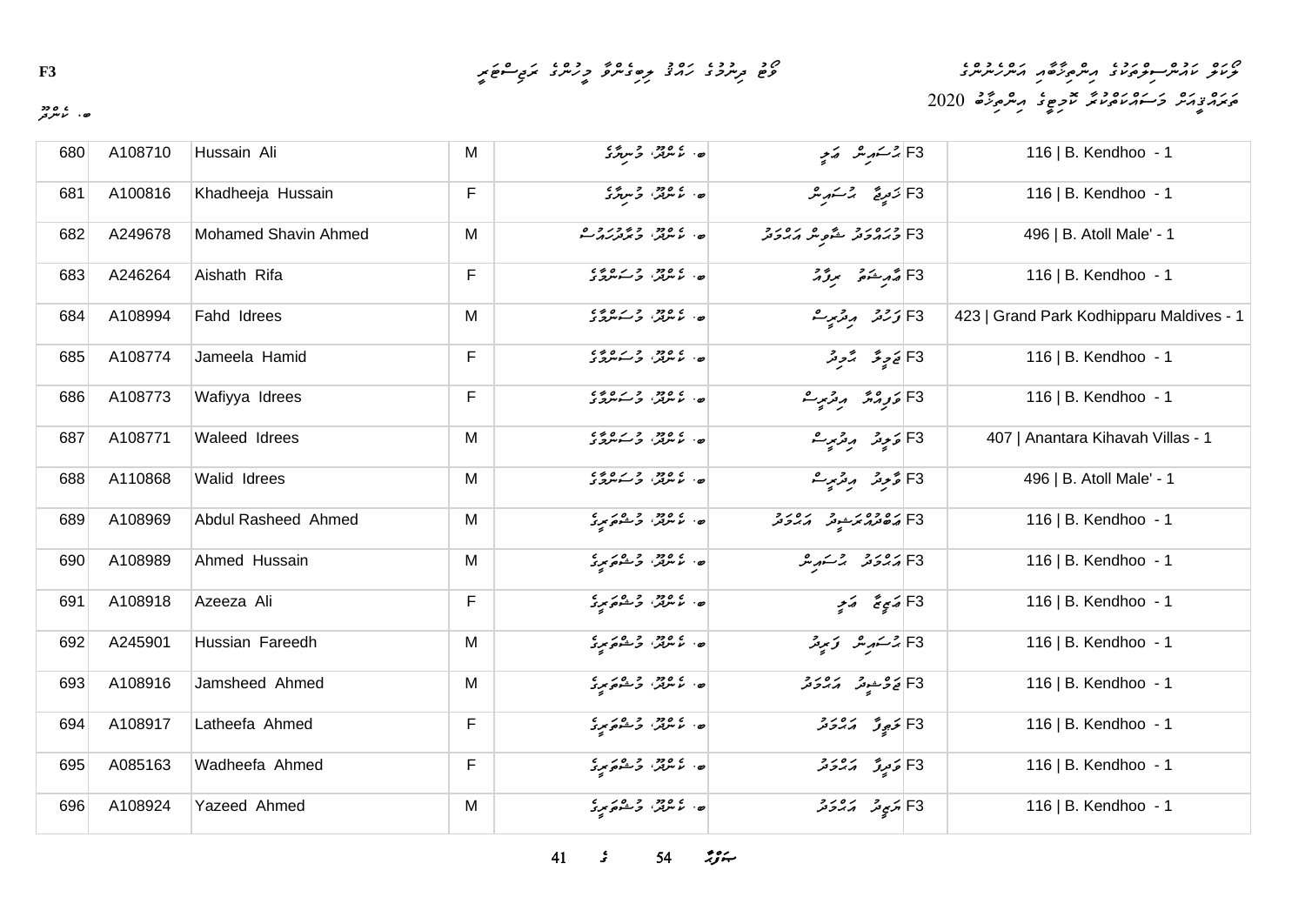*sCw7q7s5w7m< o<n9nOoAw7o< sCq;mAwBoEw7q<m; wBm;vB* م من المرة المرة المرة المرجع المرجع في المركبة 2020<br>مجم*د المريض المربوط المربع المرجع في المراجع المركبة* 

| 697 | A126699 | Mohamed Ashraf        | M           | ھ ، ئامروز، سھۇب                                        | F3 ويرەرو كەندى                        | 116   B. Kendhoo - 1     |
|-----|---------|-----------------------|-------------|---------------------------------------------------------|----------------------------------------|--------------------------|
| 698 | A108966 | Naaila Mohamed        | F           | ھ ، ئاس تر مرد دے                                       | F3 سُمبِ قَرَ دِيمَ 1945 قَر           | 116   B. Kendhoo - 1     |
| 699 | A246367 | Abdul Shakoor Ahmed   | M           | ے میں میر کر گھریں تھا۔<br>حوالہ میں میں میر کر کر کھیے | 57070202020253                         | 116   B. Kendhoo - 1     |
| 700 | A249738 | Ameeza Abdul Shakoor  | F           | ە ئاملاش ئىرىگە                                         | F3 ה'כְהַ ה'סינת בינית ב               | 496   B. Atoll Male' - 1 |
| 701 | A246376 | Irufan Abdul Shakoor  | M           | ھ ، ئائىرىش ئىرىگەر                                     | F3 مەترىپ مەھەرمەدە دەرە               | 496   B. Atoll Male' - 1 |
| 702 | A108823 | Jeeza Abdul Shakoor   | $\mathsf F$ | ے معرفز، سربر برگز                                      | F3 يوځ پره <i>ده د دو</i> م            | 116   B. Kendhoo - 1     |
| 703 | A108824 | Muaza Abdul Shakoor   | $\mathsf F$ | ے متعرفی شرکز سرگر                                      | F3 دورو روم دوم<br>F3 دونر دەمدە شىرىم | 116   B. Kendhoo - 1     |
| 704 | A246381 | Neeza Abdul Shakoor   | $\mathsf F$ | ص ما مرورم سر بر كر برگر                                | F3 سرچ ده دره در دو د                  | 116   B. Kendhoo - 1     |
| 705 | A108822 | Salma Gasim           | $\mathsf F$ | ە ، ئاملار، ئىرىگەر                                     | F3 كەنزى تۇسىۋ                         | 116   B. Kendhoo - 1     |
| 706 | A246372 | Shiyaza Abdul Shakoor | F           | ے ماسریں سربر سر                                        | F3 شەھرىم مەھەر مەدەبىر                | 496   B. Atoll Male' - 1 |
| 707 | A249711 | Ali Naaif             | M           | ە ، ئامەت ئىرىمى                                        | F3 <i>ڇَجِ سُمُدِ</i> وْ               | 496   B. Atoll Male' - 1 |
| 708 | A245570 | Fathimath Inaasa      | $\mathsf F$ | ە مەس ئەرەمى<br>ھەس سىرتىرىكى سىرىگەنلىرىغا             | F3 وَجوحَہ مِسَّرَسَّہُ                | 496   B. Atoll Male' - 1 |
| 709 | A108888 | Ibrahim Ali           | M           | ە بەرە بەرە بەر                                         | F3 ۾ <i>هنڙي</i> و کيمي                | 116   B. Kendhoo - 1     |
| 710 | A249709 | <b>Ismail Naail</b>   | M           | ه . ما مروژ، مرکز کرد.<br>۱۳۰۴ میلادی مرکز کرد.         | F3 <sub>م</sub> رےد <i>و پر ش</i> ری   | 496   B. Atoll Male' - 1 |
| 711 | A108940 | Raziyya Ismail        | $\mathsf F$ | ه . ما مروژ، مرکز کرد.<br>۱۳۰۴ میلادی مرکز کرد.         | F3 بَرَسِيرْ بَرَّ بِرِ سُتَرَوِيْرَ   | 116   B. Kendhoo - 1     |
| 712 | A055525 | Adam Idrees           | M           | ے متعرفی سرمانوی                                        | F3 مُحَمَّدَ مِعْرَمِي <sup>ْ</sup>    | 116   B. Kendhoo - 1     |
| 713 | A245709 | Ahmed Hamdhan         | M           | ه کاملانگر، سربروی                                      | F3 <i>ג' دو ب</i> روترينز              | 496   B. Atoll Male' - 1 |

*42 sC 54 nNw?mS*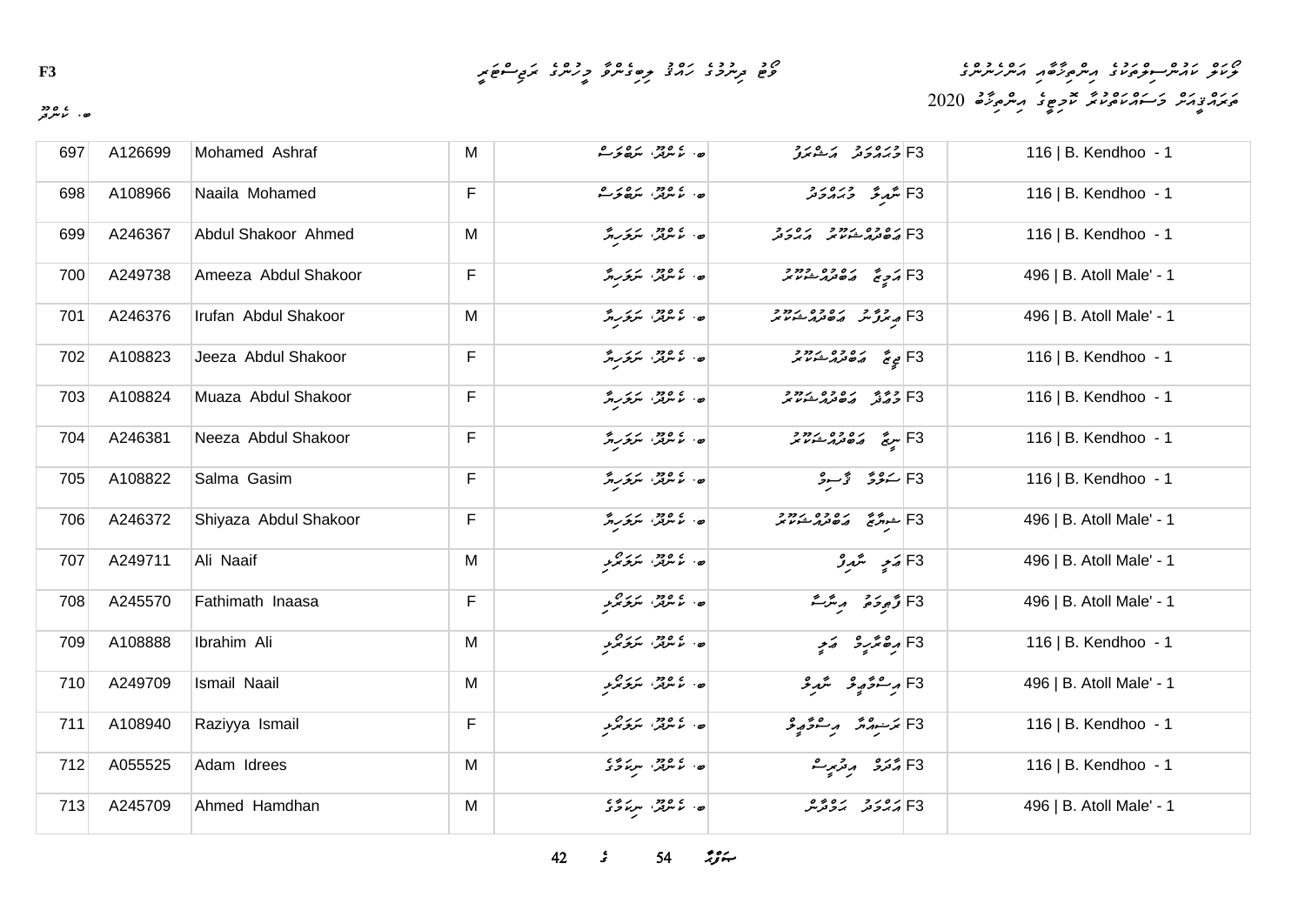*sCw7q7s5w7m< o<n9nOoAw7o< sCq;mAwBoEw7q<m; wBm;vB* م من المرة المرة المرة المرجع المرجع في المركبة 2020<br>مجم*د المريض المربوط المربع المرجع في المراجع المركبة* 

| 714 | A245715 | Aishath Humaidha   | F           | ه . ما مرکز ، مرکز و ی                                                                                                                                                                                                                                                                                                                                                                                                                                          | F3 مَّەمِسْمَعْ بْرَدَوِيْر          | 116   B. Kendhoo - 1     |
|-----|---------|--------------------|-------------|-----------------------------------------------------------------------------------------------------------------------------------------------------------------------------------------------------------------------------------------------------------------------------------------------------------------------------------------------------------------------------------------------------------------------------------------------------------------|--------------------------------------|--------------------------|
| 715 | A245712 | Aminath Hamdha     | F           | ے میں روح                                                                                                                                                                                                                                                                                                                                                                                                                                                       | F3 مُجِسَعَ بَرْدَتَرُ               | 116   B. Kendhoo - 1     |
| 716 | A245713 | Mohamed Hamdhaan   | M           | ם ישיתה ייתול ב                                                                                                                                                                                                                                                                                                                                                                                                                                                 | F3 دره در دره در بروتر               | 116   B. Kendhoo - 1     |
| 717 | A073769 | Hassan Murad       | M           | ے 2000 سرچر کرے۔<br>جس سرچر، سرچ مرجوزی                                                                                                                                                                                                                                                                                                                                                                                                                         | F3   پرسترس تح <i>می تح</i> مد       | 116   B. Kendhoo - 1     |
| 718 | A244415 | Shahula Murad      | F           | ه . ما سرچر، سرچ پر و ،<br>۱۵۰ ما سرچر، سرچ پر ترس                                                                                                                                                                                                                                                                                                                                                                                                              | F3 شر <i>نرڈ ڈی</i> گر               | 496   B. Atoll Male' - 1 |
| 719 | A040506 | Shameela Muradh    | $\mathsf F$ | ه . ما مادود .<br>۱۵ . ما ملولو . معرج مرفوعوی                                                                                                                                                                                                                                                                                                                                                                                                                  | F3  شەر <sub>ى</sub> ۇ كەتگەر        | 496   B. Atoll Male' - 1 |
| 720 | A108961 | Abdulla Mohamed    | M           | ם לאתר מאב                                                                                                                                                                                                                                                                                                                                                                                                                                                      | F3 مَەھْمَراللە <i>مەم</i> ەر        | 116   B. Kendhoo - 1     |
| 721 | A121885 | Adam Mohamed       | M           | $\begin{bmatrix} \mathcal{L}_{\mathcal{P},\mathcal{P}}^{\mathcal{P}} & \mathcal{L}_{\mathcal{P},\mathcal{P}}^{\mathcal{P}} & \mathcal{L}_{\mathcal{P}} \\ \mathcal{L}_{\mathcal{P},\mathcal{P}}^{\mathcal{P}} & \mathcal{L}_{\mathcal{P},\mathcal{P}}^{\mathcal{P}} & \mathcal{L}_{\mathcal{P}}^{\mathcal{P}} \end{bmatrix}$                                                                                                                                    | F3 ړ <i>نوو وره دو</i>               | 116   B. Kendhoo - 1     |
| 722 | A108960 | Ahmed Mohamed      | M           | $\begin{bmatrix} \mathcal{L} & \mathcal{L} & \mathcal{L} & \mathcal{L} & \mathcal{L} & \mathcal{L} & \mathcal{L} & \mathcal{L} & \mathcal{L} & \mathcal{L} & \mathcal{L} & \mathcal{L} & \mathcal{L} & \mathcal{L} & \mathcal{L} & \mathcal{L} & \mathcal{L} & \mathcal{L} & \mathcal{L} & \mathcal{L} & \mathcal{L} & \mathcal{L} & \mathcal{L} & \mathcal{L} & \mathcal{L} & \mathcal{L} & \mathcal{L} & \mathcal{L} & \mathcal{L} & \mathcal{L} & \mathcal{$ | F3 <i>ג' בג' בג' בע</i>              | 116   B. Kendhoo - 1     |
| 723 | A108958 | Aishath Mohamed    | F           | ם י עלק ישו <i>אר</i>                                                                                                                                                                                                                                                                                                                                                                                                                                           | F3 مُدِيسَة وَيَرْدُونَر             | 116   B. Kendhoo - 1     |
| 724 | A246268 | Ali Umar           | M           | $\begin{bmatrix} \mathcal{L}_{\mathcal{P},\mathcal{P}}^{\mathcal{P}} & \mathcal{L}_{\mathcal{P},\mathcal{P}}^{\mathcal{P}} & \mathcal{L}_{\mathcal{P}} \\ \mathcal{L}_{\mathcal{P},\mathcal{P}}^{\mathcal{P}} & \mathcal{L}_{\mathcal{P},\mathcal{P}}^{\mathcal{P}} & \mathcal{L}_{\mathcal{P}}^{\mathcal{P}} \end{bmatrix}$                                                                                                                                    | F3 <sub>حک</sub> م حرکتر             | 116   B. Kendhoo - 1     |
| 725 | A108959 | Ibrahim Nafiz      | M           | ם לאתר מאב                                                                                                                                                                                                                                                                                                                                                                                                                                                      | F3 م <i>ەھترى</i> دۇ س <i>گرى</i> تى | 452   Maafushi Jail - 1  |
| 726 | A108968 | Makeena Mohamed    | F           | ם לאתר מאב                                                                                                                                                                                                                                                                                                                                                                                                                                                      | F3 دَرِيسٌ دِيرُورُدَ                | 116   B. Kendhoo - 1     |
| 727 | A108962 | Mohamed Umaru      | M           | ם ישתל תחיל                                                                                                                                                                                                                                                                                                                                                                                                                                                     | $752 - 7522$ F3                      | 116   B. Kendhoo - 1     |
| 728 | A246319 | Nasma Mohamed      | $\mathsf F$ | $\begin{bmatrix} \mathcal{L}_{\mathcal{P},\mathcal{P}}^{\mathcal{P}} & \mathcal{L}_{\mathcal{P},\mathcal{P}}^{\mathcal{P}} & \mathcal{L}_{\mathcal{P}} \\ \mathcal{L}_{\mathcal{P},\mathcal{P}}^{\mathcal{P}} & \mathcal{L}_{\mathcal{P},\mathcal{P}}^{\mathcal{P}} & \mathcal{L}_{\mathcal{P}}^{\mathcal{P}} \end{bmatrix}$                                                                                                                                    | F3 برگو <i>گر ورودو</i> ر            | 116   B. Kendhoo - 1     |
| 729 | A246322 | Nazly Mohamed Umar | F           | ם ישתבל תחבר                                                                                                                                                                                                                                                                                                                                                                                                                                                    | F3 شجو په <i>دره در د</i>            | 116   B. Kendhoo - 1     |
| 730 | A246331 | Nuhaa Mohamed      | $\mathsf F$ | ھ ئىش سرگە ئى                                                                                                                                                                                                                                                                                                                                                                                                                                                   | F3 برج وبرودتر                       | 116   B. Kendhoo - 1     |

*43 sC 54 nNw?mS*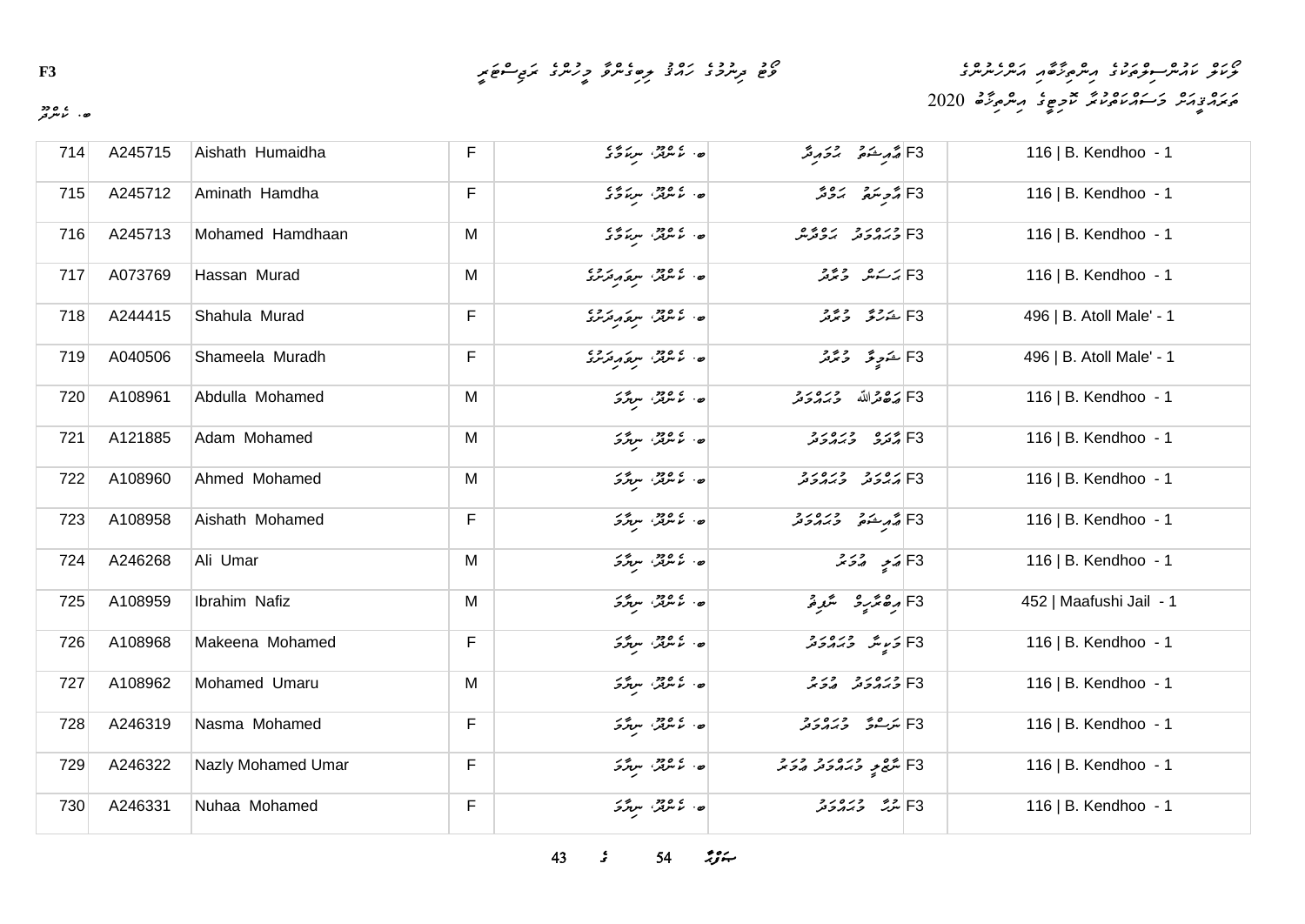*sCw7q7s5w7m< o<n9nOoAw7o< sCq;mAwBoEw7q<m; wBm;vB* م من المرة المرة المرة المرجع المرجع في المركبة 2020<br>مجم*د المريض المربوط المربع المرجع في المراجع المركبة* 

| 731 | A108720 | Abdulla Jamaal          | M            | ے مشرقہ سرگرفر مرد و                         | F3 <i>مَدْهُ مْدْ</i> اللّه مَحْرَمْتْ                            | 116   B. Kendhoo - 1              |
|-----|---------|-------------------------|--------------|----------------------------------------------|-------------------------------------------------------------------|-----------------------------------|
| 732 | A092601 | Afiya Afeef             | F            | ه . ما مرود .<br>ه . ما مرکز . موبرتر برو د  | F3 <i>مُّومَّہ مَرٍوْ</i>                                         | 121   B. Eydhafushi - 1           |
| 733 | A213052 | Agisa Afeef             | $\mathsf{F}$ | ے موثر سرگرمزدی<br>ص کا سرگر، سرگرمزدی       | F3 مُتِ بَمَّة مَر <i>ِينَ</i>                                    | 116   B. Kendhoo - 1              |
| 734 | A066172 | Hussain Afeef           | M            | ے موجود سرگردی دی۔<br>جس مسرگر، سرگرمردی     | F3 پرڪبريش ڪر <i>و</i> ڙ                                          | 116   B. Kendhoo - 1              |
| 735 | A108785 | Mohamed Jamal           | M            | ے موجود سرگردی دی۔<br>جس مسرگر، سرگرمردی     | F3 <i>جەيمۇقى خۇ</i> تۇ                                           | 664   Soneva Fushi Resort-1       |
| 736 | A073712 | Moosa Jamaal            | M            | ے موجود سرگردی دی۔<br>جس مسرگر، سرگرمردی     | $3322$ $23$ F3                                                    | 116   B. Kendhoo - 1              |
| 737 | A108719 | Muneera Moosa           | F            | ے مشترکہ سرگرفتر <i>مرح</i> د کا ا           | F3   جُسِعٌ صحَّ 2 =                                              | 116   B. Kendhoo - 1              |
| 738 | A254063 | Shaman Moosa            | M            | ے 2000 میں 2977ء<br>جا ماسولوں سی گرفتر پر 2 | $23.22$ $F3$                                                      | 116   B. Kendhoo - 1              |
| 739 | A108991 | Abdul Rauf Abdul Rahman | M            | $\overline{\mathcal{L}}$                     | F3 كەندەر دەدە بەرەرە بەرە<br>F3 كەنھەر <i>مەدەنى بەر مەيدى</i> س | 116   B. Kendhoo - 1              |
| 740 | A245439 | Ahmed Ajmal             | M            | ے وجود جو ہے۔<br>جن نوشری سربر پر            | F3 ג׳כנג ג <sup>2</sup> ء د                                       | 407   Anantara Kihavah Villas - 1 |
| 741 | A245500 | Ali Azulaam             | M            | ه ۱۵۹۵ ور<br>د الاسرائيل سربر مو             | F3 <i>جَرْحِي جَہُ وَ وَ</i>                                      | 116   B. Kendhoo - 1              |
| 742 | A245459 | Alim Abdul Raoof        | M            |                                              | F3 مُعْرِدٌ مُصْرِمْ مَرْدِهِ                                     | 116   B. Kendhoo - 1              |
| 743 | A245450 | Amal Abdul Rauf         | $\mathsf{F}$ | ه کاملانی مرد بر                             | F3 كەبىر مەھەرمەدە                                                | 116   B. Kendhoo - 1              |
| 744 | A245441 | Ibrahim Amilu           | M            | ه ۱۵۹۶ وربر<br>مستوفر شرب                    | F3 ب <i>رەنگەي</i> ۇ گەرىگى                                       | 116   B. Kendhoo - 1              |
| 745 | A108939 | Mariyam Salih           | F            | ه کاملانی مرد بر                             | F3 كەنگەنى ئىگەنى <sup>م</sup> ى                                  | 116   B. Kendhoo - 1              |
| 746 | A108865 | Mohamed Aneel           | M            |                                              | F3 <i>32222 كەبىرى</i>                                            | 684   LUX* North Male Atoll-1     |
| 747 | A249684 | Aishath Afa             | F            | ם מי מית ברובי בין<br>סי מיתבני ייתוליתפיב   | F3 م <i>ەم شەق مە</i> ر                                           | 496   B. Atoll Male' - 1          |

*44 sC 54 nNw?mS*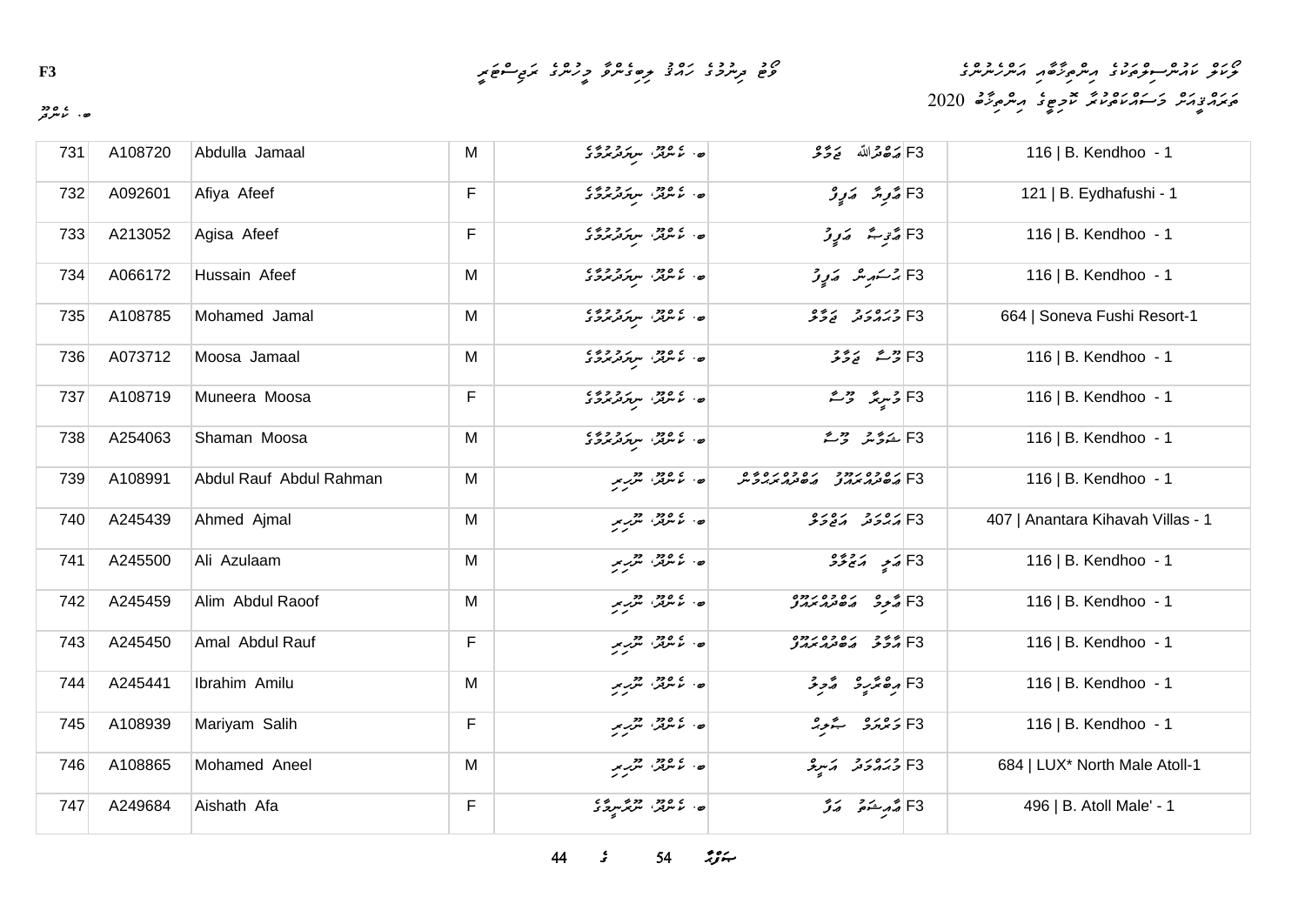*sCw7q7s5w7m< o<n9nOoAw7o< sCq;mAwBoEw7q<m; wBm;vB* م من المرة المرة المرة المرجع المرجع في المركبة 2020<br>مجم*د المريض المربوط المربع المرجع في المراجع المركبة* 

| 748 | A244955 | Aishath Shamath    | F            | ے واقع میں مرکز میں ہے کہ ا                                        | F3 مُدِيسَة مُحَدِّدَة و                | 116   B. Kendhoo - 1              |
|-----|---------|--------------------|--------------|--------------------------------------------------------------------|-----------------------------------------|-----------------------------------|
| 749 | A108983 | Ali Ismail         | M            | ے 200 دورہ دورہ<br>جا کا سربل، سربگرس                              | F3 <i>ڇَجِ پرڪوڻو</i> ءَ                | 116   B. Kendhoo - 1              |
| 750 | A108718 | Fathimath Shausan  | $\mathsf{F}$ | ם מי מיתור ובני המי                                                | F3 <i>وَّەودَە</i> شەرىسىر              | 116   B. Kendhoo - 1              |
| 751 | A249683 | Fathimath Ulfath   | F            | ه . م مرور . دو . د . د .<br>د . م مرور . مر <sub>م</sub> ر مرور . | F3 وُجِعَة معروم                        | 496   B. Atoll Male' - 1          |
| 752 | A244952 | Mohamed Shareeh    | M            | ם מי מית הרוביים בי                                                | F3 <i>وُبَرُوُدُوَ مُدَمِّرِيُّ</i>     | 753   Adaaran Club Rannalhi-1     |
| 753 | A108712 | Raheema Ismail     | $\mathsf{F}$ | ם מי מית ברובי בין<br>סי מיתבני ייתוליתפיב                         | F3 بَرَبِرِيَّ - مِرْ مُرَّمَّةٍ ثَوْرِ | 116   B. Kendhoo - 1              |
| 754 | A108708 | Rahma Ismail       | F            | ے وجود دونوں<br>حاد المالوں الگرمگر س                              |                                         | 496   B. Atoll Male' - 1          |
| 755 | A108713 | Ramla Ismail       | F            | ם מי מית ברובי בין<br>סי מיתבני ייתוליתפיב                         | F3 بَرْدْ دَ مِرْ مُرَّمَّةٍ وَ مِ      | 116   B. Kendhoo - 1              |
| 756 | A108984 | Rashidha Ismail    | F            | ם מי מית מידי מים.<br>כי מייתה ייתולית                             | F3 بُرْجِعِدًا مِرْجَوَّمٍ وُ           | 116   B. Kendhoo - 1              |
| 757 | A108709 | Abdulla Shatheeh   | M            | ه ، روم در در در در در در ایران<br>در استریکر، سرچرنگ              | F3 كَرْصْحْرْاللَّه شَوْجِرْ            | 116   B. Kendhoo - 1              |
| 758 | A058734 | Mohamed Adam       | M            | ه . ما موجود . دو . د .<br>ده . ما موجود . مترجو څري               | F3 ورەرو پەرە                           | 496   B. Atoll Male' - 1          |
| 759 | A154783 | Sabeeha Adam       | $\mathsf{F}$ | ه . ما مرکز، مردم و .<br>ده . ما مرکز، مردم و ی                    | F3 ب <i>نوبڈ م</i> قرقر                 | 496   B. Atoll Male' - 1          |
| 760 | A249770 | Fathmath Maasha    | $\mathsf{F}$ | ە ئاس بىر ئەرەر مەدىر ھ                                            | F3 <i>وَّجِ وَجُوَ</i> وَحَسَّمَ        | 116   B. Kendhoo - 1              |
| 761 | A109004 | Shimla Hussain     | F            | ە بىر بىر بىر مەدرە<br>مەن ئىرلىر، مەشكىرى بىر                     | F3 جوري - جر <i>شمېرىتى</i>             | 378   Hithadhoo Ehenihen - 1      |
| 762 | A114803 | Jaufar Sodig       | M            | ە بىر مەدەبىرى ئەسىر بىر ئىسى بىر                                  | F3 كۆمەتى مەھمەتىقى F3                  | 407   Anantara Kihavah Villas - 1 |
| 763 | A244942 | Nahida Igleem      | F            | ه . ما مريز، ما شومبروم                                            | F3 بَ <i>مَّدِيمٌ وِڏُوچ</i> و          | 116   B. Kendhoo - 1              |
| 764 | A156395 | Abdul Hameed Moosa | M            | ه . ما مرکز . هر د د .<br>ه . ما مرکز . هر د د و                   | F3   مەھىرى بەرگە ئۇڭ                   | 558   Hulhumale', Ehenihen - 6    |

*45 sC 54 nNw?mS*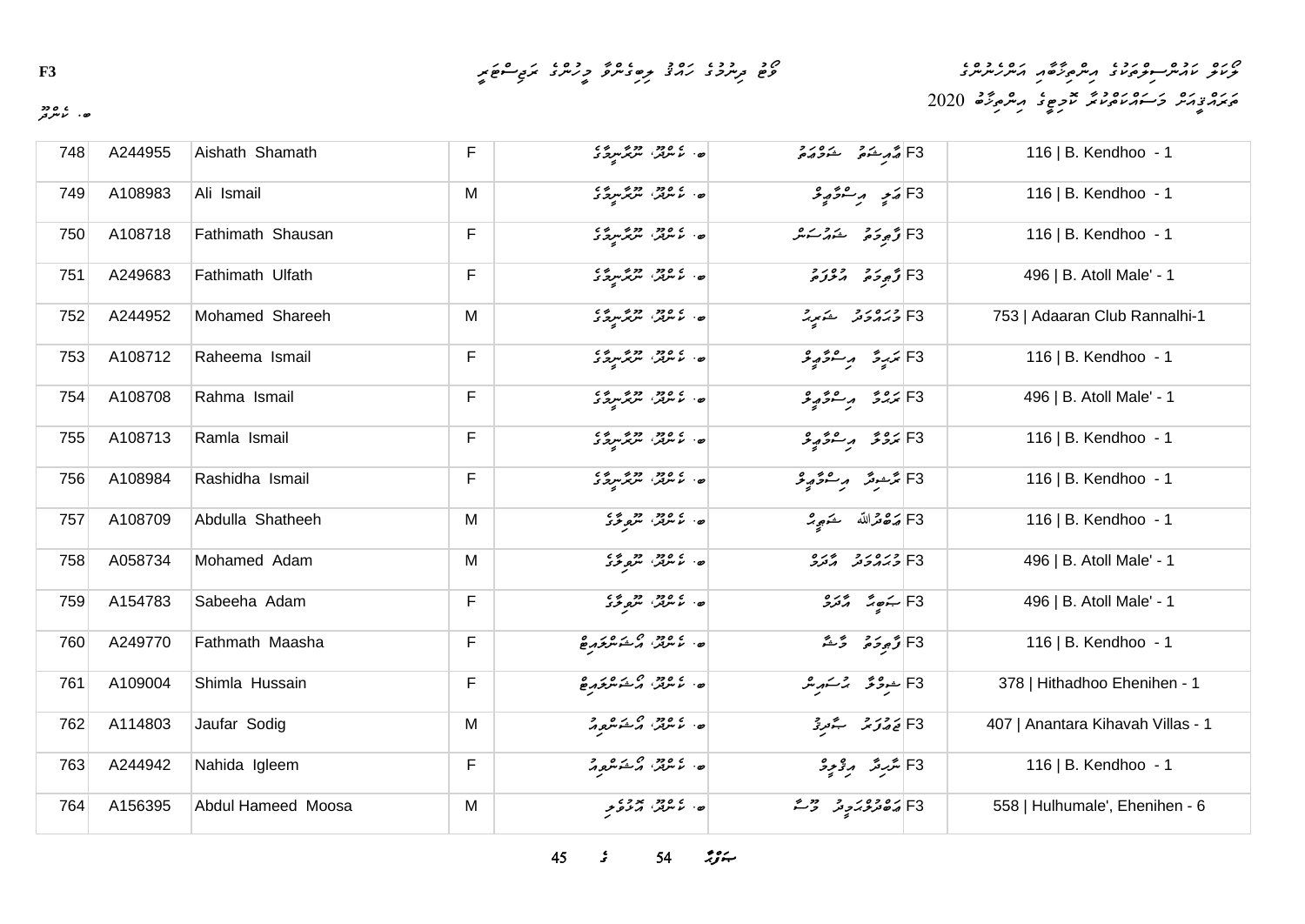*sCw7q7s5w7m< o<n9nOoAw7o< sCq;mAwBoEw7q<m; wBm;vB* م من المرة المرة المرة المرجع المرجع في المركبة 2020<br>مجم*د المريض المربوط المربع المرجع في المراجع المركبة* 

| 765 | A085556 | Ahmed Saleem         | M           | ھ. ئاندلن مربا و گرم قانون م                                                                                                                                                                                                    | F3 <i>ړېږي خپ</i> و                       | 116   B. Kendhoo - 1     |
|-----|---------|----------------------|-------------|---------------------------------------------------------------------------------------------------------------------------------------------------------------------------------------------------------------------------------|-------------------------------------------|--------------------------|
| 766 | A108880 | Aishath Humaira      | F           | ە ، ئاسرىل، كەن يا ئامەتلى                                                                                                                                                                                                      | F3 مۇم شۇم ئىر <i>ۇم ئى</i> ر             | 121   B. Eydhafushi - 1  |
| 767 | A108879 | Aminath Moosa        | F           | ە ، ئاسرىي كەن ئامونى                                                                                                                                                                                                           | F3 أُمُّ مِسَمَّدٍ حَمَّدٌ                | 116   B. Kendhoo - 1     |
| 768 | A246709 | Hana Ahmed Saleem    | $\mathsf F$ | ە ، ئامىرىن كەن ئامۇقى                                                                                                                                                                                                          | F3   زنگ ړ <i>وون</i> گ سکونی             | 496   B. Atoll Male' - 1 |
| 769 | A249768 | Ikram Abdulla        | M           | ە ، ئاسلار، كەن ئامۇنج                                                                                                                                                                                                          | F3 م <i>رع محرّد مَ</i> صَوْرَاللّه       | 496   B. Atoll Male' - 1 |
| 770 | A092603 | Mohamed Igbal        | M           | ە ، ئامىرلىر، كەندە ئوق                                                                                                                                                                                                         | $5.3.2.2.5$ $F3$                          | 496   B. Atoll Male' - 1 |
| 771 | A108686 | Ahmed Abdul Rahman   | M           |                                                                                                                                                                                                                                 | F3 <i>ביכית הפיכיפיפית</i>                | 496   B. Atoll Male' - 1 |
| 772 | A101147 | Ibrahim Abdul Rahman | M           | ه . ما مرکز ، مجر سخت مور .<br>د . ما مرکز ، مجر سخت مورد                                                                                                                                                                       | E3 ROZZO CORRANO                          | 116   B. Kendhoo - 1     |
| 773 | A244726 | Ismail Abdul Rahman  | M           | ه ، ما مرور ، محرسه و ، د ،                                                                                                                                                                                                     | E3 1990 1990 1990                         | 116   B. Kendhoo - 1     |
| 774 | A099936 | Zaheera Abdul Rahman | F           | ه . ما مرور . مجر . ما . ما . ما . ما . ما . محمد . محمد . محمد . محمد . محمد . محمد . محمد . محمد . محمد . مح<br>محمد . محمد . محمد . محمد . محمد . محمد . محمد . محمد . محمد . محمد . محمد . محمد . محمد . محمد . محمد . محمد | F3 يَرِيمُ صَ <i>قْوَمُ بَرَيْدُوْ</i> سُ | 239   AA. Mathiveri - 1  |
| 775 | A100815 | Zahira Abdul Rahman  | $\mathsf F$ | ه ، ما مرور ، محرست به در ،                                                                                                                                                                                                     | F3 ئ <i>ج بەگە مەھەمدە ئەھ</i> ر          | 496   B. Atoll Male' - 1 |
| 776 | A108892 | Zareera Abdul Rahman | F           |                                                                                                                                                                                                                                 | F3 ئىمرىم مەھىرمەمەرە بەھ                 | 116   B. Kendhoo - 1     |
| 777 | A247004 | Abdulla Visam        | M           | ە ، ئامىرتىر، ئۆستوم                                                                                                                                                                                                            | F3 رَحْمَرْاللَّهُ مِسْمَرْ               | 116   B. Kendhoo - 1     |
| 778 | A109012 | Ahmed Yoosuf         | M           |                                                                                                                                                                                                                                 | F3 كەبرىق تەرجۇ                           | 116   B. Kendhoo - 1     |
| 779 | A247000 | Aishath Simanaa      | $\mathsf F$ | ھ ، ما مريز، مرگ ھ                                                                                                                                                                                                              | F3 مۇم شەمۇر سو <i>ڭى</i> گر              | 116   B. Kendhoo - 1     |
| 780 | A108978 | Aminath Rishana      | F           |                                                                                                                                                                                                                                 | F3 أَمُّ حِ سَمَّعَ سَمِّ سَمَّسَّر       | 116   B. Kendhoo - 1     |
| 781 | A073854 | Fathimath Shabana    | F           | ە . ئا يەرد ، ئۇستوم                                                                                                                                                                                                            | F3 <i>وَّجِوَدَة</i> شَقَّعَرَ            | 116   B. Kendhoo - 1     |

*46 sC 54 nNw?mS*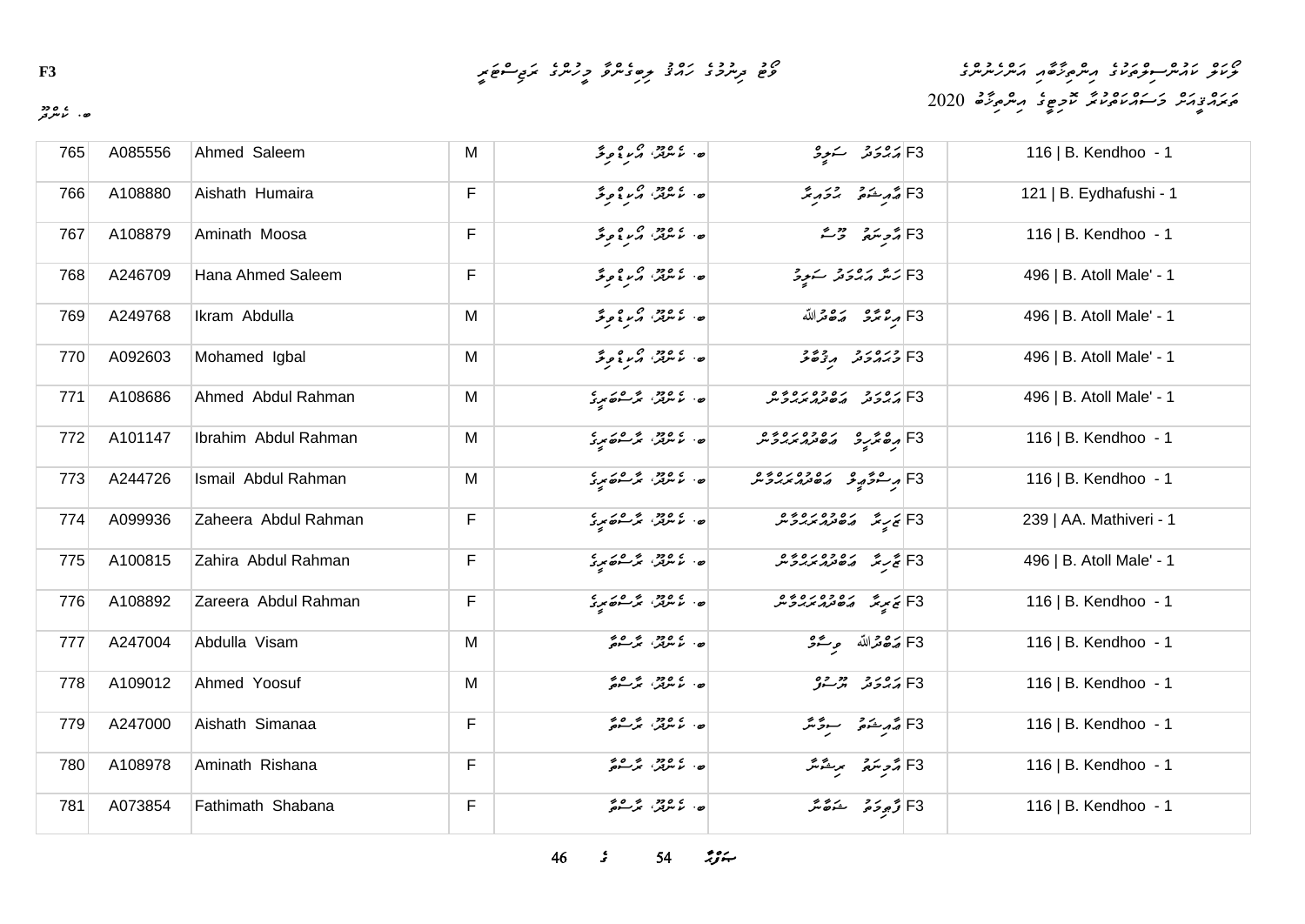*sCw7q7s5w7m< o<n9nOoAw7o< sCq;mAwBoEw7q<m; wBm;vB* م من المرة المرة المرة المرجع المرجع في المركبة 2020<br>مجم*د المريض المربوط المربع المرجع في المراجع المركبة* 

| 782 | A249778 | Hassan Shaah         | M            | ە . با بىرلىر ، بۇ سەھ<br>ھ . با بىرلىر ، بۇ سەھ                                                               | F3  ترسكاند كمانية 2                                 | 730   Reethi Beach Resort Maldives-1      |
|-----|---------|----------------------|--------------|----------------------------------------------------------------------------------------------------------------|------------------------------------------------------|-------------------------------------------|
| 783 | A247005 | Hawwa Sadhuna        | $\mathsf{F}$ | ە ، ئامەدد، ئۇرغۇ                                                                                              | F3 بَرْدِهُ مُسْتَمَرْسَّر                           | 116   B. Kendhoo - 1                      |
| 784 | A108998 | Mariyam Shifana      | $\mathsf F$  | ے میں میں کام کام کام کام کرنے کی ان کام کام کام کرنے کے ان کام کرنے کے لیے ان کے لیے ان کے لیے ان کے لیے ان ک | F3 ك <i>رېزۇ خېۋىگ</i>                               | 496   B. Atoll Male' - 1                  |
| 785 | A094251 | Mohamed Ashan        | M            | ے مترور محرک کا ا                                                                                              | F3 در درو په محمد                                    | 116   B. Kendhoo - 1                      |
| 786 | A108780 | Ahmed Fayaz          | M            | ه . ما سربر . مرسم و مر                                                                                        | F3 كەبردىر زې <u>گرىش</u> ە                          | 116   B. Kendhoo - 1                      |
| 787 | A108853 | Aishath Mohamed      | $\mathsf F$  | ه . ما مرکز، مرسوم مر                                                                                          | F3 مەم ئىق ئەم ئەرەبىر بول                           | 116   B. Kendhoo - 1                      |
| 788 | A245912 | Ali Jailam           | M            | ھ شمېر تر شهر تر                                                                                               | F3   <i>ړې غږڅ</i> و                                 | 116   B. Kendhoo - 1                      |
| 789 | A108852 | Hassan Shaau         | M            | ۰۰٬ مورد رور                                                                                                   | F3 پرسکس کے پر                                       | 115   B. Kamadhoo - 1                     |
| 790 | A404000 | Hussain Juman        | M            | ه . ما مارود . د ه د .                                                                                         | F3   يُرْسَمَ مِنْ مَتَحَمَّدُ                       | 396   JW Marriott Maldives Resort & Spa - |
| 791 | A105180 | <b>Ismail Naseer</b> | M            | ه . ما مرکز، مرسوم مر                                                                                          | F3 <sub>م</sub> رےد <i>و <sub>مو</sub>د مرکب</i> وٹر | 24   HDh. Hanimaadhoo - 1                 |
| 792 | A108779 | Mohamed Ismail       | M            | ه . ما مرکز، مرسوم مر                                                                                          | F3 <i>جەممەتە</i> ر م <i>ېشۇم</i> ۇ                  | 116   B. Kendhoo - 1                      |
| 793 | A108778 | Naila Mohamed        | F            | ه . ما سربر . مرسم . م                                                                                         | F3 سُمبِ قَدَ <i>مُحَمَّدُونَ وَ</i>                 | 116   B. Kendhoo - 1                      |
| 794 | A106735 | Rifath Mohamed       | M            | ه . ما سربر . مرسم و مر                                                                                        | F3 بروج وبرەبرد                                      | 424   Malahini Kuda Bandos - 1            |
| 795 | A085160 | Saajidha Mohamed     | F            | ۰۰ میلاد بره د                                                                                                 | F3 گەم قىر ئەردىتە <mark>F</mark> 3                  | 116   B. Kendhoo - 1                      |
| 796 | A245910 | Thaveela Mohamed     | $\mathsf F$  | ه . ما سربر . مرسم مر                                                                                          | F3 جَمِعٍ مَنْ مَسْرَوْمَر                           | 116   B. Kendhoo - 1                      |
| 797 | A108861 | Afeefa Ali           | $\mathsf F$  | ه ، ما سربل، برسره م                                                                                           | F3 <i>ړُوٍوَ ک</i> ی                                 | 116   B. Kendhoo - 1                      |
| 798 | A247013 | Ahmed Abdul Rahman   | M            | ه . ما مرکز، نما مرکز و                                                                                        | F3 גפני גפיפטנפים                                    | 116   B. Kendhoo - 1                      |

*47 sC 54 nNw?mS*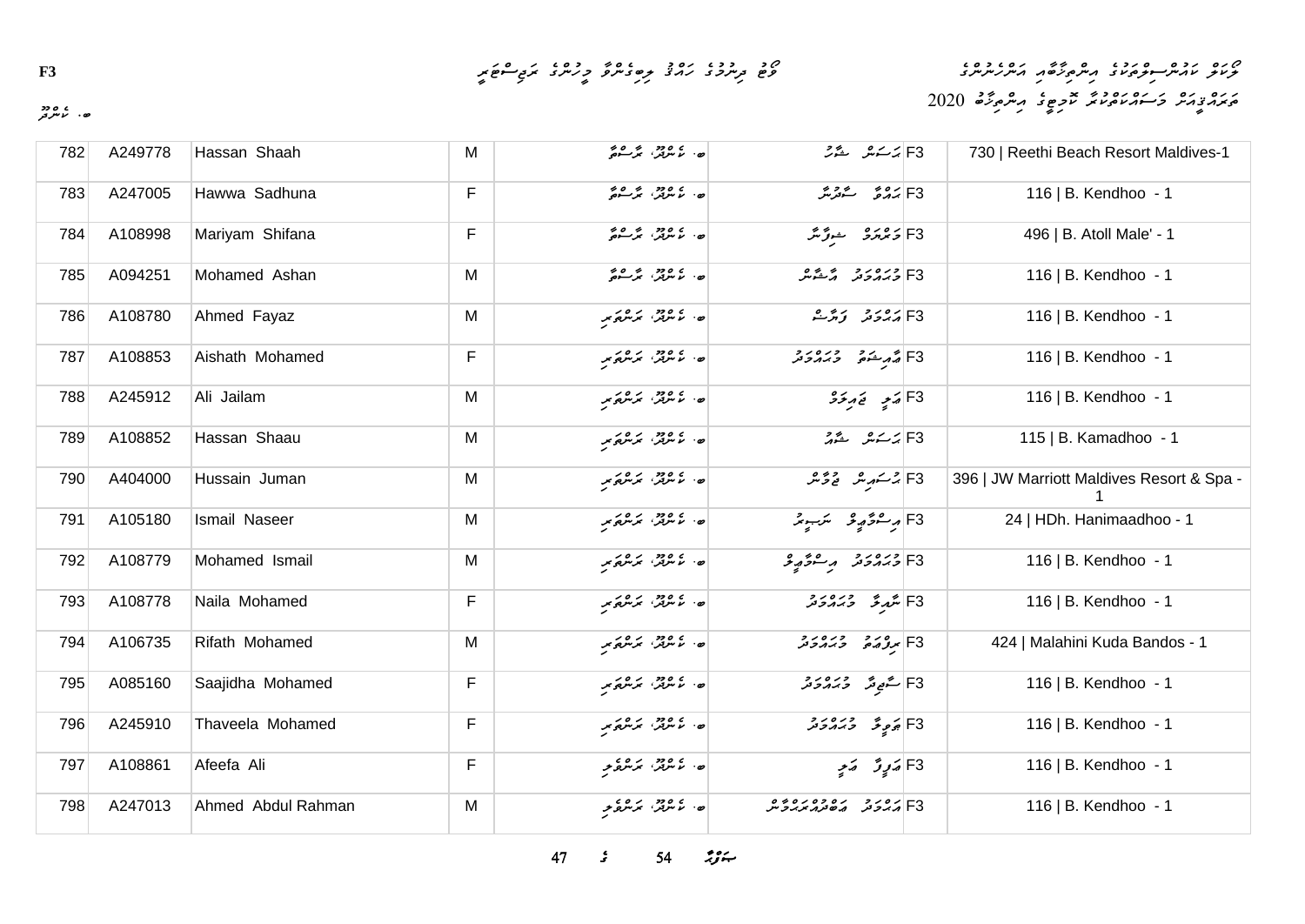*sCw7q7s5w7m< o<n9nOoAw7o< sCq;mAwBoEw7q<m; wBm;vB* م من المرة المرة المرة المرجع المرجع في المركبة 2020<br>مجم*د المريض المربوط المربع المرجع في المراجع المركبة* 

| 799 | A247021 | Ali Ilmah          | M | ھ غىرتر، ئرىرۇم                               | F3   پرم پروگ <sup>م</sup> ه                      | 116   B. Kendhoo - 1                      |
|-----|---------|--------------------|---|-----------------------------------------------|---------------------------------------------------|-------------------------------------------|
| 800 | A247018 | Fathimath Shifa    | F | ه . ما مرکز، برمرونو                          | F3 رُج <i>ودَة</i> مورَّ                          | 116   B. Kendhoo - 1                      |
| 801 | A247020 | Mohamed Iyaad      | M | ه ، ما سربل، برسره م                          | F3 <i>وُبُرُوُدُو وَبُرُّتْرُ</i>                 | 116   B. Kendhoo - 1                      |
| 802 | A249780 | Shaffa Ahmed       | F | ه . ما مادور . د ٥ م                          | F3 شەرق مەردىر                                    | 558   Hulhumale', Ehenihen - 6            |
| 803 | A149525 | Abdulla Nazim      | M | ھ ، ئامروز، برخوس                             | F3 مَەھتراللە س <i>گە</i> ۋ                       | 425   One & Only Reethi Rah, Maldives - 1 |
| 804 | A108760 | Ahmed Nazim        | M | ە بىر مەدد بىر شەكىرى كەن                     | F3 <i>مَدْدَنْد</i> سَّهْءِ مُحَ                  | 116   B. Kendhoo - 1                      |
| 805 | A249726 | Hima Ibrahim Nazim | F | ە با مارلار، كرىشەسى<br>ئ                     | F3 بردً <i>* م</i> ۇم <i>گرى</i> دۇ س <i>گ</i> وڭ | 496   B. Atoll Male' - 1                  |
| 806 | A108763 | Irushad Nazim      | M | ە با مەددا كرىشكەسى<br>ھەركا مەدىرى كىرىشكەسى | F3 م <i>ېر شقور سگې</i> و                         | 682   Crossroads Maldives-1               |
| 807 | A246091 | Mariyam Yoosuf     | F | ھ ، ئا عربي ، مر شوَسري                       | F3   دېمرمرد پر مرد وه                            | 116   B. Kendhoo - 1                      |
| 808 | A108762 | Mohamed Nazim      | M | ە با مەددا كرىشكەسى<br>ھەركىسى كىرىشكەسى      | F3 <i>وَبَدُوْدَوْ</i> سَمْعِ وَ                  | 116   B. Kendhoo - 1                      |
| 809 | A246114 | Suhaa Ahmed Nazim  | F | ە با مەددا كرىشكەسى<br>ھەركا مەدىرى كىرىشكەسى | F3 كەبىر بەردىر ئى <i>گە</i> بى                   | 496   B. Atoll Male' - 1                  |
| 810 | A249725 | Suma Ahmed Nazim   | F | ە با مارلار، كرىشەسى<br>ئ                     | F3 جۇ ئە <i>مەدەت</i> ش <sub>ە</sub> ۋ            | 496   B. Atoll Male' - 1                  |
| 811 | A246219 | Abdhulla Yameen    | M | ه ، ما مردم ، مردم و محر                      | F3 كَەھەراللە م <i>ۇرى</i> ر                      | 116   B. Kendhoo - 1                      |
| 812 | A108803 | Aboobakuru Moosa   | M | ە باشلار 200 كىلى                             | $23 - 2222$ F3                                    | 116   B. Kendhoo - 1                      |
| 813 | A246220 | Hassan Yaameen     | M | ە . ئامەدد 200 كى                             | F3   پرسکس گر <sub>مج</sub> میں                   | 116   B. Kendhoo - 1                      |
| 814 | A108798 | Hussain Yameen     | M | ە . ئامەدد، ئەج ئو ئى                         | F3   يُرْسَمَ مِيرَ مُدَّجِ مِيرَ                 | 116   B. Kendhoo - 1                      |
| 815 | A249729 | Layaana Aboobakuru | F | ھ ، ئامولار، ترج و څ                          | $72222$ $272$ $272$                               | 496   B. Atoll Male' - 1                  |

*48 sC 54 nNw?mS*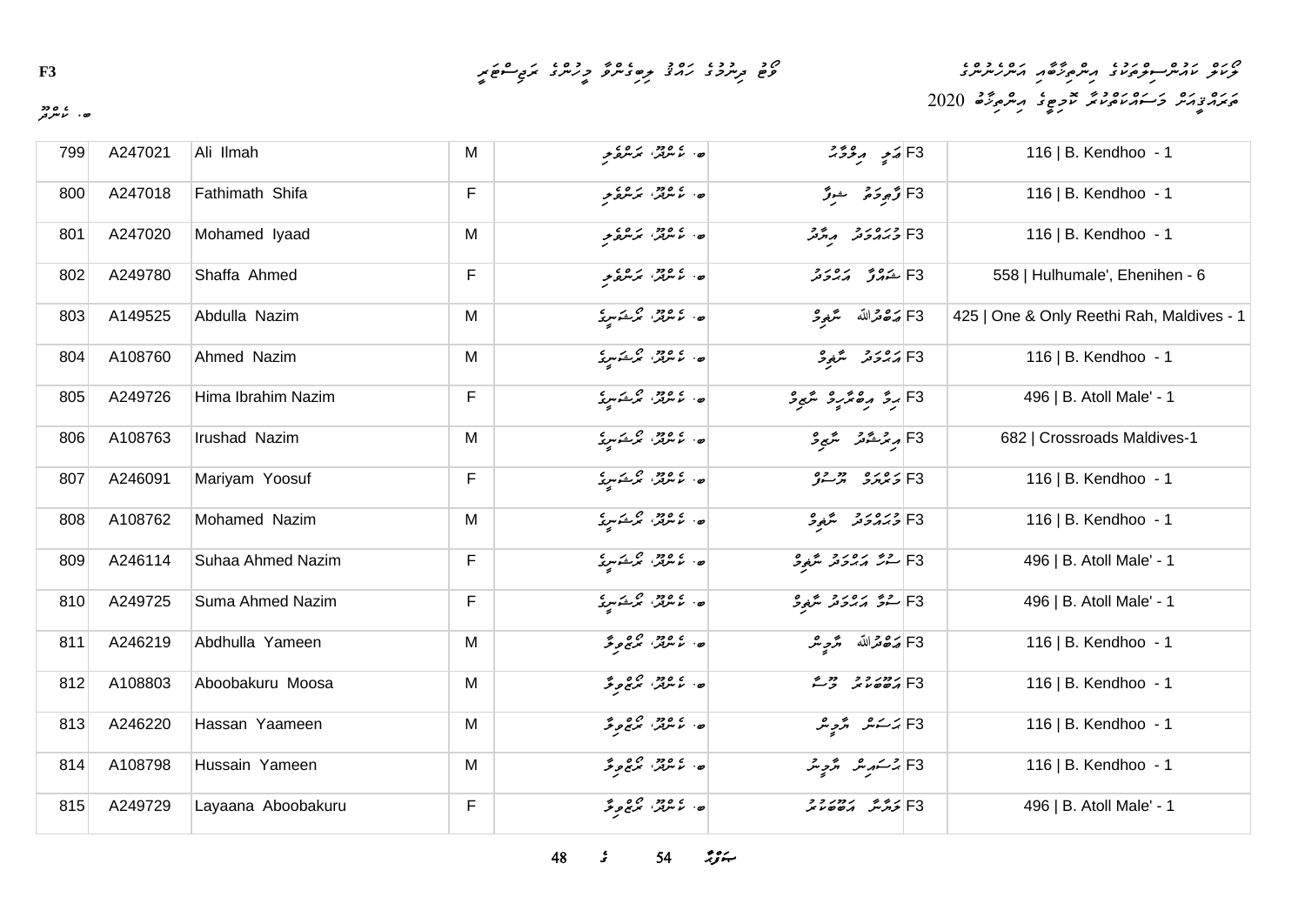*sCw7q7s5w7m< o<n9nOoAw7o< sCq;mAwBoEw7q<m; wBm;vB* م من المرة المرة المرة المرجع المرجع في المركبة 2020<br>مجم*د المريض المربوط المربع المرجع في المراجع المركبة* 

| 816 | A246218 | Leela Aboobakuru         | F           | ە مەس مەھ مۇ                                                                                                                                                                                                                    | $77227$ $772$ F3                            | 496   B. Atoll Male' - 1                              |
|-----|---------|--------------------------|-------------|---------------------------------------------------------------------------------------------------------------------------------------------------------------------------------------------------------------------------------|---------------------------------------------|-------------------------------------------------------|
| 817 | A246222 | Mohamed Yaameen          | M           | ه . ما مرکز، مربع و تحر                                                                                                                                                                                                         | F3 <i>وُبَهُ دَوَ دُ</i> مُرَّحِ مُدَّ      | 715   Four Seasons Resort Maldives at<br>Kuda Huraa-1 |
| 818 | A108889 | Sobira Hassan            | F           | ه ، ما مريد من موځ                                                                                                                                                                                                              | F3 بِيَمُوسَ بَرَسَمْر                      | 116   B. Kendhoo - 1                                  |
| 819 | A246223 | Ali Jayashaan Hussain    | M           | ه . ، ، ، ود من ه ه و .<br>ه . ، ، سربر ، مربع ه و .                                                                                                                                                                            | F3 كەي قەترىشەش برىسكەبەش                   | 496   B. Atoll Male' - 1                              |
| 820 | A246221 | Fathimath Jumana Hussain | $\mathsf F$ | ه . ، ، ، ود من ه ه و .<br>د . ، ، سربر ، مر ج ه و د                                                                                                                                                                            | F3 رُج <i>ودَه</i> ۾ مُشهر پُٽريگريش        | 116   B. Kendhoo - 1                                  |
| 821 | A059791 | Hussain Moosa            | M           | ه . ما ما برج ما ما در ما برج ما بر<br>ه . ما ما ماروز ، ما ما ما ما برج                                                                                                                                                        | F3 برسکه بھر محرم ش                         | 116   B. Kendhoo - 1                                  |
| 822 | A059792 | Saleema Hussain          | F           | ه . ، ، ، ود مره ه و .<br>د . ، ، مربع ، مربع څرمي                                                                                                                                                                              | F3   سَمِوِیَّ   پرکسریٹر                   | 116   B. Kendhoo - 1                                  |
| 823 | A108829 | Aishath Hussain          | $\mathsf F$ | ه ۲۵۵۰ ده وه وروند و با در استفاده و با در استفاده با در استفاده با در استفاده با در استفاده با در استفاده با<br>در استفاده با در استفاده باشده با در استفاده باشده باشده باشده باشده باشده باشده باشده باشده باشده باشده باشده | F3 مۇم شەھ بىر شەمبەشر                      | 116   B. Kendhoo - 1                                  |
| 824 | A246257 | Ali Umar                 | M           | ه ۲۵۵۰ ده وه وروند و با در استفاده و با در استفاده با در استفاده با در استفاده با در استفاده با در استفاده با<br>در استفاده با در استفاده باشده با در استفاده باشده باشده باشده باشده باشده باشده باشده باشده باشده باشده باشده | F3 <i>جَجِهِ جُ</i> حَ <sup>مِر</sup> ُ     | 126   B. Thulhaadhoo - 3                              |
| 825 | A009663 | Hussain Umar             | M           | ه ۲۵۵۰ کروه<br>۰۰ تا نارلز، سنه تاروی                                                                                                                                                                                           | F3 پر <i>شهر ش</i> و ترک                    | 116   B. Kendhoo - 1                                  |
| 826 | A108973 | Muaz Hussain             | M           | ه ۲۵۵۰ کروه<br>۰۰ تا نارلز، سنه تاروی                                                                                                                                                                                           | F3 جۇيج ب <sub>ە</sub> شكىرىش               | 116   B. Kendhoo - 1                                  |
| 827 | A108954 | Niyaz Hussain            | M           | ه ۲۵۵۰ ده وه وروند و با در استفاده و با در استفاده با در استفاده با در استفاده با در استفاده با در استفاده با<br>در استفاده با در استفاده باشده با در استفاده باشده باشده باشده باشده باشده باشده باشده باشده باشده باشده باشده | F3 سرگریج برگستمبریش                        | 425   One & Only Reethi Rah, Maldives - 1             |
| 828 | A115665 | Zakariyya Hussain        | M           | ه ، روده ده ده و ، د<br>ه . را مارتس سوه تروی                                                                                                                                                                                   | F3 ىئ ئىر مەمەش بىر شەمەيىش                 | 399   Cheval Blanc Randheli - 1                       |
| 829 | A094724 | Abdul Gaffar Gasim       | M           | ە ، ئابىرلار، سەيدىكرىكىنى ئى                                                                                                                                                                                                   | F3 رەم دەرە بويە تۆسىۋ                      | 116   B. Kendhoo - 1                                  |
| 830 | A108772 | Abdul Mannan Gasim       | M           |                                                                                                                                                                                                                                 | F3 <sub>مەھ</sub> ورە مۇمەستىر قىسىۋ        | 116   B. Kendhoo - 1                                  |
| 831 | A076105 | Abdul Muhusin Qasim      | M           | ھ ، ئائىرلىر، سىم <sub>ل</sub> ە ئىركە ئىرىم ئى                                                                                                                                                                                 | F3 مەھىر <i>ۋە دېمبور</i> ئ <sup>ې</sup> سو | 116   B. Kendhoo - 1                                  |
| 832 | A249735 | Ahmed Maidhu             | M           | ھ ، ئائىرلىق سىمائىرىكى بىرى ئى                                                                                                                                                                                                 | F3 <i>ډېرې و</i> ُه تر                      | 116   B. Kendhoo - 1                                  |

*49 sC 54 nNw?mS*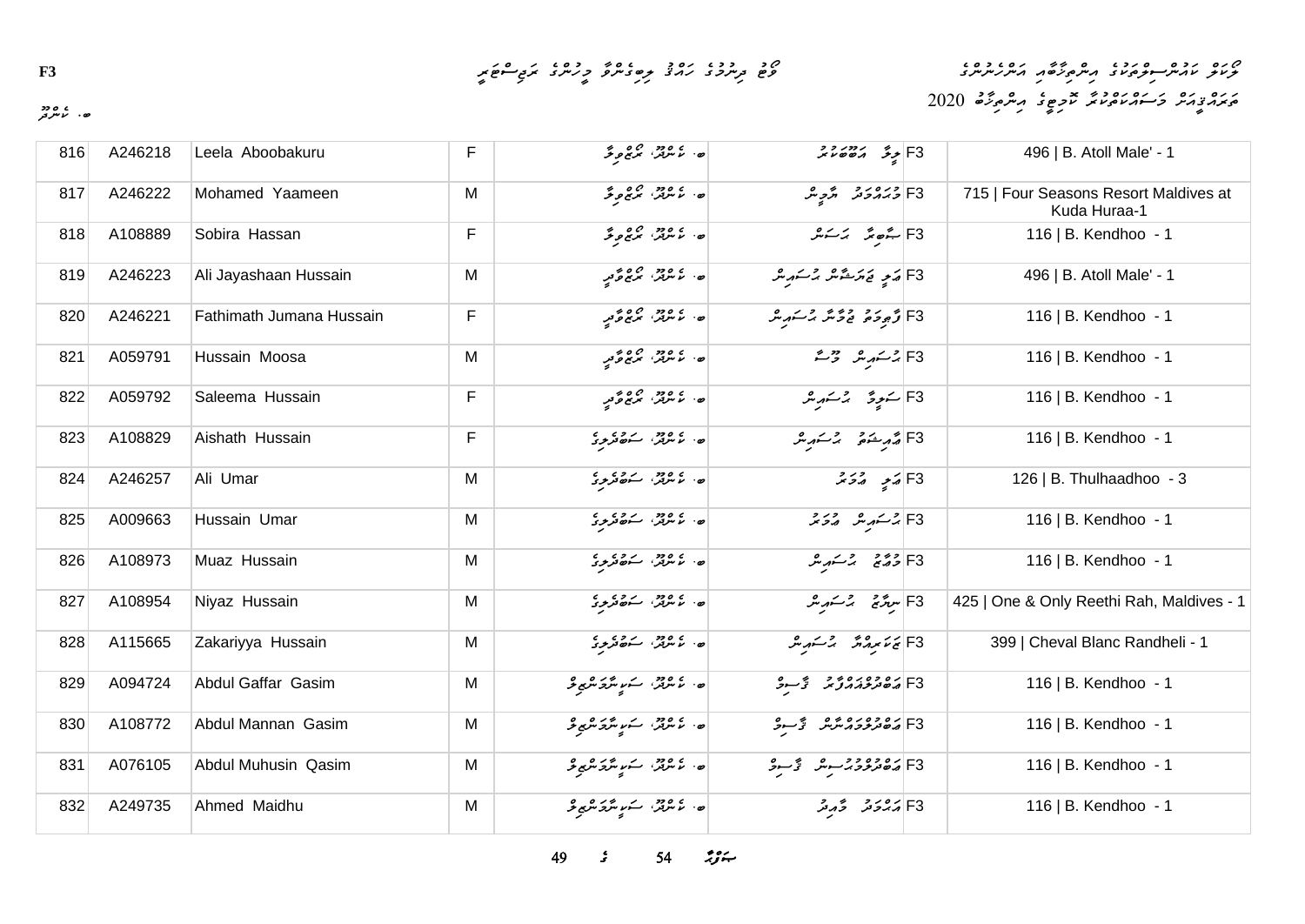*sCw7q7s5w7m< o<n9nOoAw7o< sCq;mAwBoEw7q<m; wBm;vB* م من المرة المرة المرة المرجع المرجع في المركبة 2020<br>مجم*د المريض المربوط المربع المرجع في المراجع المركبة* 

| 833 | A108777 | Gasim Easa               | M           | <sub>ئ</sub> . ئامرىز، س <i>ىر ئىردىكى ۋ</i>             | F3   قُرْسِرْ – مِيسَّرِ                                                                                  | 116   B. Kendhoo - 1                                        |
|-----|---------|--------------------------|-------------|----------------------------------------------------------|-----------------------------------------------------------------------------------------------------------|-------------------------------------------------------------|
| 834 | A108776 | Mahdhiyya Gasim          | F           | ھ. ئائىرلىق سىمائىرىكى ئىسى ئى                           | F3 <i>وَبْرُورِيْرٌ</i> وَّسِوْ                                                                           | 116   B. Kendhoo - 1                                        |
| 835 | A108902 | Sakeena Moosa            | $\mathsf F$ | ھ ، ئائىرلىق سىر ئىرى ئىرى ئى                            | $\left  \begin{array}{cc} \mathcal{L} & \mathcal{L} \\ \mathcal{L} & \mathcal{L} \end{array} \right  = 3$ | 116   B. Kendhoo - 1                                        |
| 836 | A108770 | Siddeeg Gasim            | M           | ە . ئامرىز، سىر ئىرگە ئىرى ئى                            | F3 جوړ <i>و<sub>پرن</sub>و</i> توجو                                                                       | 727   Four Seasons Resort Maldives at<br>Landaa Giraavaru-1 |
| 837 | A108790 | Abdulla Yoosuf           | M           | ه کامود ده ده ده<br>ده کامونس سورگامود                   | F3 كَرْهُ قَرْاللّهُ مَرْتَّقَوْ                                                                          | 116   B. Kendhoo - 1                                        |
| 838 | A108691 | Ahmed Ashfaq             | M           | ه به ۱۶۵ در ده ۲ پره<br>مه کاملانک سوټر <i>کام</i> رو    | F3 كەبروتىر كەش <i>ەۋ</i> تى                                                                              | 425   One & Only Reethi Rah, Maldives - 1                   |
| 839 | A012653 | Aishath Ibrahim          | F           | ه ۲۵۵۰ دره ۲۵۷۰<br>می کوین سورگردارد                     | F3 مُصِنْعَمْ صِ <i>مْحَمْدِ</i> دْ                                                                       | 116   B. Kendhoo - 1                                        |
| 840 | A149111 | Azza Abdul Razzag        | $\mathsf F$ | ه ۲۵۵۰ دره ۲۶۵۶<br>۲۰۰۵ سربر، سور <i>۱۶۶۷</i>            | E3 RAXANDA ES                                                                                             | 116   B. Kendhoo - 1                                        |
| 841 | A108789 | Huda Abdulla             | F           | ه به ۱۶۵ در ده ۲ پره<br>ده کاملانکی مستور <i>۱۳۷ و</i> ر | F3 كِتْرَ صَ5ْعَرْاللّه                                                                                   | 496   B. Atoll Male' - 1                                    |
| 842 | A244576 | Jazlaan Abdulla          | M           | ه به ۱۶۵ در دره ۲۶ در<br>۱۳۰ مارس                        | F3 تح فرقر شركة مركة من الله                                                                              | 496   B. Atoll Male' - 1                                    |
| 843 | A244567 | Jinan Abdulla            | M           | ه به ۱۶۵ در ۲۵۵ برو.<br>مهرس در سور ۱۳۸ برو.             | F3   مع <i>مَّرْ بَشْ مَدَّاهُ مِّ</i> رَّاللَّه                                                          | 496   B. Atoll Male' - 1                                    |
| 844 | A244557 | Mohamed Shiuneez         | M           | ه به دود ده ده ده<br>ده کامرلز، سورگامری                 | F3 <i>وُبَرْهُ وَبَرْ</i> سُورُسٍ صَح                                                                     | 116   B. Kendhoo - 1                                        |
| 845 | A108695 | Shahida Mohamed          | $\mathsf F$ | ے وجود دون دون                                           | F3 حَدَّرِيمٌ وَيَرْدُونَرُ                                                                               | 116   B. Kendhoo - 1                                        |
| 846 | A244580 | Shahuda Abdulla          | F           | ه ۲۰۰۵ در ده ۲۶ وروپا<br>ده کاملانکی مسئولان کامل        | F3 خَدَيْرٌ صَ <del></del> هْرَاللَّه                                                                     | 496   B. Atoll Male' - 1                                    |
| 847 | A108696 | Zuhudha Abdulla          | F           | ه به ۱۶۵ در ۲۵۵ برو.<br>مهرس در سور ۱۳۸ برو.             | F3 يُحْرَقَّهُ      مُهْ قَرْاللَّهُ                                                                      | 116   B. Kendhoo - 1                                        |
| 848 | A108813 | <b>Abdul Wahid Solih</b> | M           | ه ۱۵۰۰ متر میگیم و مگر<br>مسر در مشتری                   | F3 مەھەر ئەرقىر سۇرى <sub>م</sub>                                                                         | 116   B. Kendhoo - 1                                        |
| 849 | A249741 | Ahmed Sahil              | M           | ە ، ئامىرلىر، ئىشمېرمىر                                  | F3 <i>2222 سگې</i> ريئو                                                                                   | 116   B. Kendhoo - 1                                        |

*50 sC 54 nNw?mS*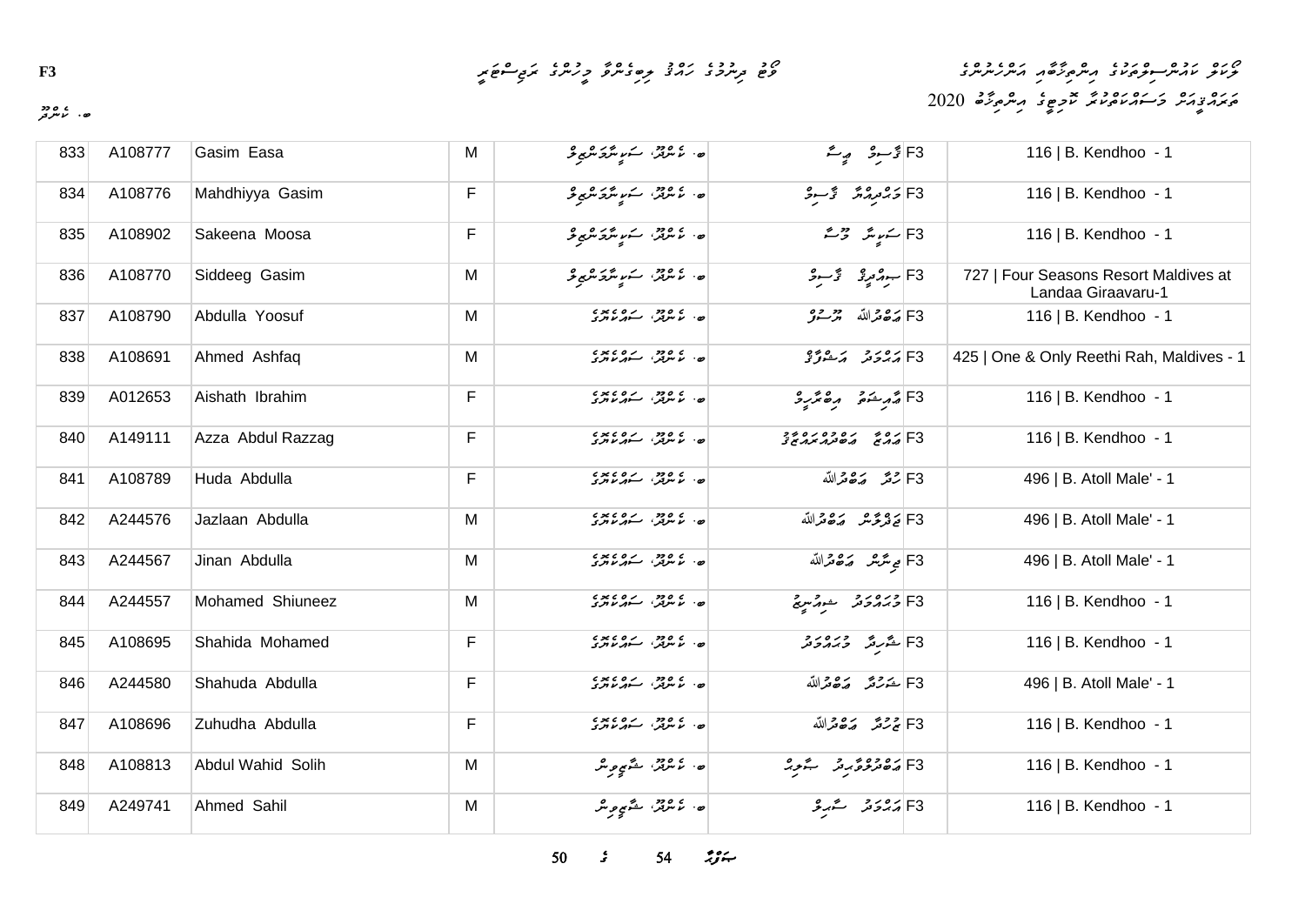*sCw7q7s5w7m< o<n9nOoAw7o< sCq;mAwBoEw7q<m; wBm;vB* م من المرة المرة المرة المرجع المرجع في المركبة 2020<br>مجم*د المريض المربوط المربع المرجع في المراجع المركبة* 

| 850 | A108812 | Aishath Sheeza       | F            | ه ، برمربر، ڪُن <sub>ج مر</sub> مگر                 | F3 م <i>ُ</i> مِشَمُ شِيمٌ                | 496   B. Atoll Male' - 1     |
|-----|---------|----------------------|--------------|-----------------------------------------------------|-------------------------------------------|------------------------------|
| 851 | A249790 | Ali Shain            | M            | ە ، ئامىرلىر، ئىشمېرمەش                             | F3 <i>جَرِجِ</i> گُم <i>رِيْتَر</i>       | 116   B. Kendhoo - 1         |
| 852 | A246493 | Mohamed Sharif       | M            | ە ، ئامىرلىر، ئىشمېرمىر                             | F3 دېم <i>شترونل</i> مگهرو                | 404   You & Me By Cocoon - 1 |
| 853 | A246492 | Saaila Abdul Wahid   | $\mathsf F$  | ه ، با مريز، ڪُمپرمر مگر                            | F3 شەرق مەھىر <i>ۈۋى</i> دىر              | 116   B. Kendhoo - 1         |
| 854 | A108947 | Suneetha Abdul Wahid | $\mathsf{F}$ | ە ، ئامىرلىر، ئىشمېرمىر                             | F3 شېرې <i>ۇ مەھىر دە</i> م بىر           | 116   B. Kendhoo - 1         |
| 855 | A108948 | Zoona Idrees         | $\mathsf{F}$ | ە ، ئامىرلىر، ئىشمېرمىر                             | F3 تج مثر مرت <i>ر ہونے</i>               | 116   B. Kendhoo - 1         |
| 856 | A245600 | Ali Zafran           | M            | ے وجود کے مردے<br>جس کربر، سکھ مرد ی                | F3 <i>ھَيِ پي وُمُ</i> گ                  | 116   B. Kendhoo - 1         |
| 857 | A364365 | Hassan Zayaan        | M            | ه ۲۵۶۴ کروبر ده د<br>ح کامرټر، شوڅ مرح              | F3   يَرْسَدُ مَنْ يَجْرَيْرُ             | 116   B. Kendhoo - 1         |
| 858 | A046914 | Hussain Najeeb       | M            | ه . ع مهور . د ۵ د ۵ د د<br>۰۰ تا مرکز ، شوه مرور د | F3   پر سک <i>ور مربع ھ</i>               | 116   B. Kendhoo - 1         |
| 859 | A108748 | Ali Ismail           | M            | ھ ، ئاسرلار، ساھۇرىش                                | F3 <sub>ھ</sub> ُج مِسْوَّم <i>ِ</i> وُ   | 116   B. Kendhoo - 1         |
| 860 | A246217 | Ameera Ali           | $\mathsf F$  |                                                     | F3   پرچا <i>ڈ پان</i> چ                  | 116   B. Kendhoo - 1         |
| 861 | A108870 | Aminath Wardha       | F            | ە ئامرىز، سوۋېرىدى                                  | F3 مُجِسَع <i>ة وَمُ</i> تَدَّ            | 116   B. Kendhoo - 1         |
| 862 | A246213 | Basheera Ali         | $\mathsf{F}$ |                                                     | F3 ڪشيءَ <i>۾َ ج</i> ِ                    | 116   B. Kendhoo - 1         |
| 863 | A246216 | Naseera Ali          | F            | ە ئامىرلىر، سوغ بولىرى                              | F3 بترسو <i>مبر امک</i> و                 | 116   B. Kendhoo - 1         |
| 864 | A246620 | Madhiha Mukhthar     | F            | ه کرور ه ده د<br>ه کرمون مومون                      | F3 دُّمِيدٌ وَرْجُمْ                      | 496   B. Atoll Male' - 1     |
| 865 | A246622 | Muavin Mukhthar      | M            | ه . ع موجود . ه د د .<br>ه . ما مگرفتر ، هوه ی      | F3 وَرَ <sub>جُم</sub> شَرِ وَرَجْهِ مَنْ | 116   B. Kendhoo - 1         |
| 866 | A246621 | Munadh Mukhthar      | M            | ه . په دوم . ۶ په و.<br>ده . پاسرلگر ، موجو د       | F3 دېمبر ورځې                             | 652   Fari Island-1          |

 $51$  *s*  $54$  *n***<sub>1</sub>** *n***<sub>2</sub>**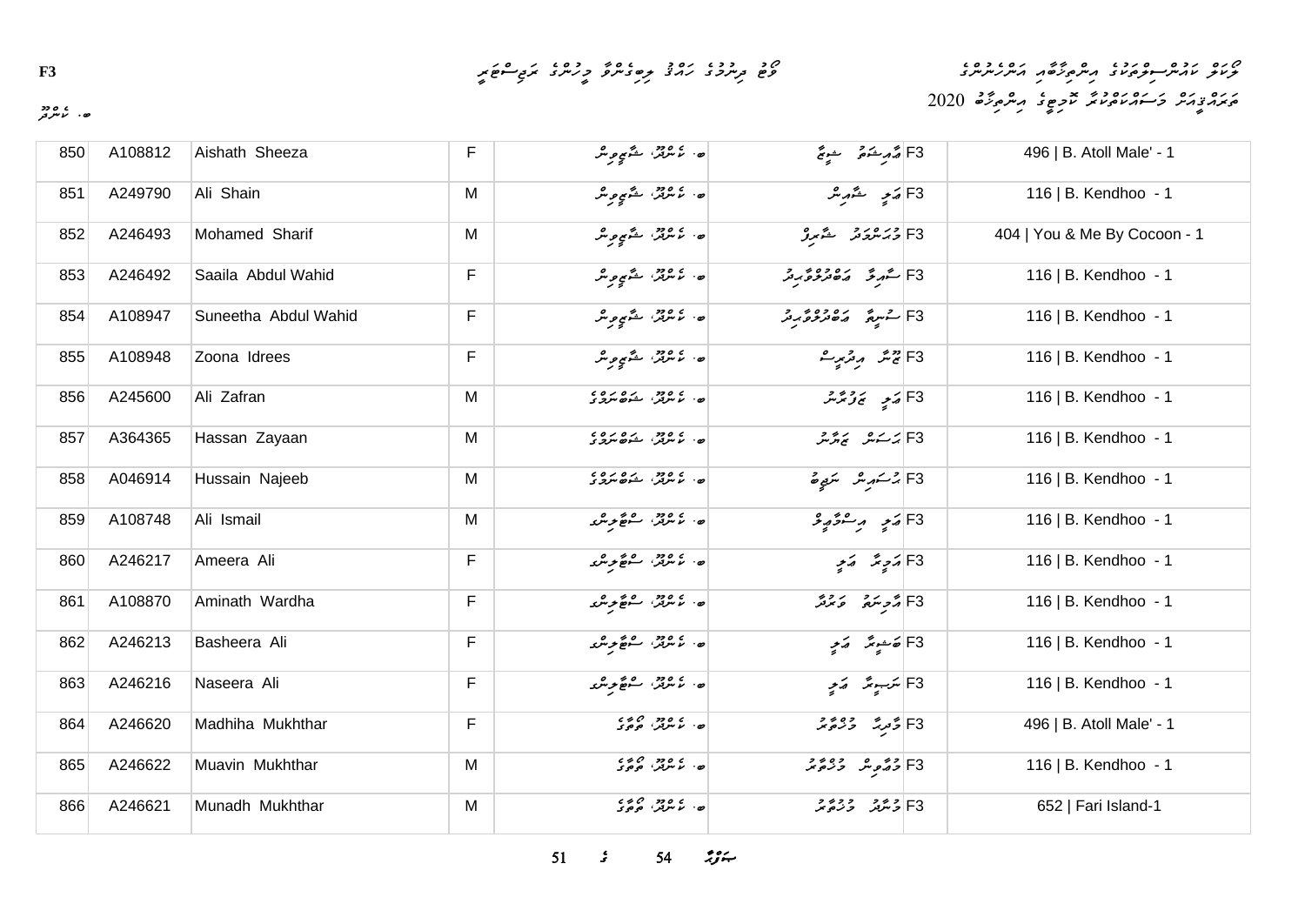*sCw7q7s5w7m< o<n9nOoAw7o< sCq;mAwBoEw7q<m; wBm;vB* م من المرة المرة المرة المرجع المرجع في المركبة 2020<br>مجم*د المريض المربوط المربع المرجع في المراجع المركبة* 

| 867 | A246619 | Nadheema Mukhtar          | F            | ے وجو ہے جا<br>ن کا سربل کونوی                                                                       | F3  سَمَعِرِدَّة - وَرْدَّة مِرْ                      | 309   L. Gan - 2                                            |
|-----|---------|---------------------------|--------------|------------------------------------------------------------------------------------------------------|-------------------------------------------------------|-------------------------------------------------------------|
| 868 | A162931 | Nadhiya Mukhthar          | $\mathsf F$  | ه . ع موجود . ه د ج و<br>ح . ما ملوقتر ، محوم ی                                                      | F3 سُمِيرسُ وَرُحْمَ                                  | 116   B. Kendhoo - 1                                        |
| 869 | A246618 | Najeeba Gasim             | $\mathsf{F}$ | ه عمود ه ده د<br>ه ناس                                                                               | F3 يَرْمِي صَلَّى تَوْسِرْ حَرْبَهِ مِنْ              | 116   B. Kendhoo - 1                                        |
| 870 | A151613 | Saariya Mukhthaar         | $\mathsf F$  | ه کرورو هره و.<br>ه کرمونو هوی                                                                       | F3 سُمبر وَزُوْمَر                                    | 496   B. Atoll Male' - 1                                    |
| 871 | A246743 | Ahmed Misbah              | M            | ە . ئاس بىر .<br>مەس بىر قىلى                                                                        | F3 <i>ג' دو د م</i> شتر                               | 116   B. Kendhoo - 1                                        |
| 872 | A246744 | Aishath Shazna            | $\mathsf{F}$ | ے کی دور محمد<br>صدر محمد اللہ                                                                       | F3 <i>مُقْهِرْ مِشْهُمْ مُشْهَرْ مُ</i> رَّ           | 116   B. Kendhoo - 1                                        |
| 873 | A109013 | Ali Gasim                 | M            | ە ، ئاس قىل ھەمبە                                                                                    | F3 <i>جَمْعٍ</i> گَرْسِرْدُ                           | 116   B. Kendhoo - 1                                        |
| 874 | A246741 | Aminath Lubna             | $\mathsf{F}$ | ے کی دور محمد<br>صدر محمد ک                                                                          | F3 أَمُّ حِسَنَ مِنْ حَقَّةً مِنْ                     | 116   B. Kendhoo - 1                                        |
| 875 | A246738 | Asfar Ali                 | ${\sf M}$    | ە ، ئاس تىرتى ، ئۇ تېر                                                                               | F3 كەشۇرىمى كەمىي                                     | 116   B. Kendhoo - 1                                        |
| 876 | A246739 | Faruhad Ali               | M            | ے ، کا مرکز ، حگ میں                                                                                 | F3 كۆترگەتر كەي                                       | 727   Four Seasons Resort Maldives at<br>Landaa Giraavaru-1 |
| 877 | A085162 | Mufeeda Ali               | F            | ە . ئاس بىر .<br>مەس بىر قىلى                                                                        | F3   وُرٍ مَّذَ سَرَمٍ                                | 116   B. Kendhoo - 1                                        |
| 878 | A246730 | Nahla Ali                 | F            | ه . م مريز ، ع <sub>قر</sub>                                                                         | F3] <i>سَرُجُوَ – مَ</i> حٍ                           | 496   B. Atoll Male' - 1                                    |
| 879 | A246719 | Raziyya Abdul Rahman      | F            | ے ، کا سرچن، حُزمیں                                                                                  | F3 تر شوره در موره بوده<br>F3 تر شورش مره تر بر تر تر | 116   B. Kendhoo - 1                                        |
| 880 | A108706 | Abdul Rahman Abdul Razzag | M            | ە . ئەمەدە . ئەيمى ئەمەدىگە                                                                          | F3 <sub>م</sub> ی <i>وه بره و چر بره وه بره وج</i>    | 496   B. Atoll Male' - 1                                    |
| 881 | A108703 | Abdul Razzaq Mohamed      | M            | ە دەرە ئەسىم ئەسىم ئەسىم ئىسىم ئىسىم ئىسىم ئىسىم ئىسىم ئىسىم ئىسىم ئىسىم ئىسىم ئىسىم ئىسىم ئىسىم ئىس | F3 رەم دەپرە مەدەرد<br>F3 رەمىر مەدىرى                | 116   B. Kendhoo - 1                                        |
| 882 | A244974 | Ahmed Abdul Razzaq        | M            |                                                                                                      | F3 روبر د ووړو ده د                                   | 496   B. Atoll Male' - 1                                    |
| 883 | A108707 | Aishath Abdul Razzaq      | $\mathsf F$  | ە مەسەر ئەسەر ئەسىرى ئە                                                                              | F3 مەم شەھ مەھەرە دە دە                               | 496   B. Atoll Male' - 1                                    |

 $52$  *s*  $54$  *n***<sub>3</sub>** *n***<sub>3</sub>**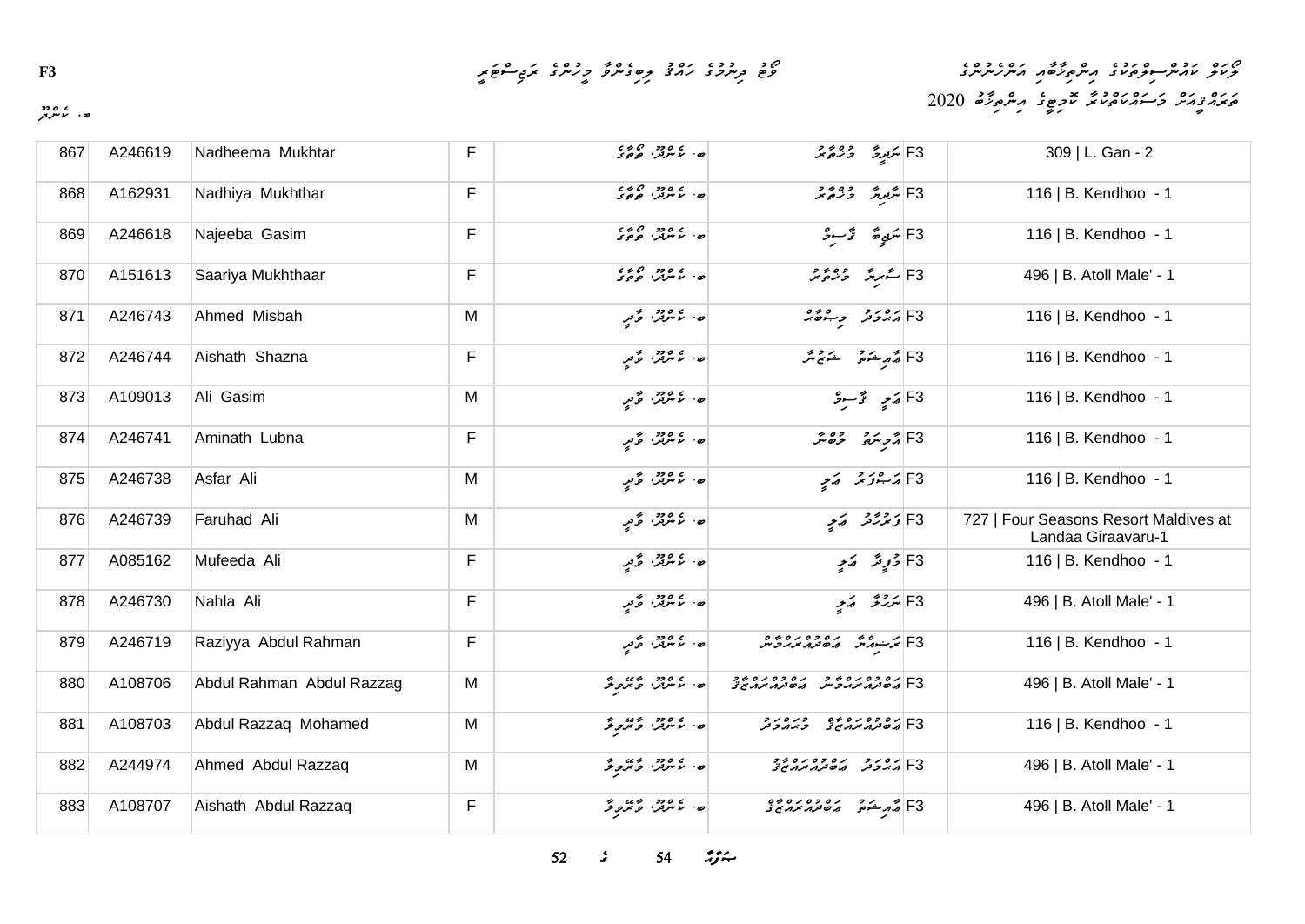*sCw7q7s5w7m< o<n9nOoAw7o< sCq;mAwBoEw7q<m; wBm;vB* م من المرة المرة المرة المرجع المرجع في المركبة 2020<br>مجم*د المريض المربوط المربع المرجع في المراجع المركبة* 

| 884 | A244977 | Ali Faiq              | M            | ە . ما سرچى، ئۇنجومۇ                                                                                                                                                                                                             | F3 <i>ڇُڇِ وُهِ ٿَ</i>                                                                               | 116   B. Kendhoo - 1     |
|-----|---------|-----------------------|--------------|----------------------------------------------------------------------------------------------------------------------------------------------------------------------------------------------------------------------------------|------------------------------------------------------------------------------------------------------|--------------------------|
| 885 | A108705 | Fathimath Abdulla     | F            | ە دە دە دە بەيدە ئە                                                                                                                                                                                                              | F3 <i>وَّجِوَدَة مَنْ هُدَ</i> اللّه                                                                 | 116   B. Kendhoo - 1     |
| 886 | A403397 | Fathimath Raaidha     | F            | ە ئامىرى ئەسىم ئەسىم ئىسىم ئى                                                                                                                                                                                                    | F3 <i>وَّجِ دَمَّةَ</i> مُحْمَدِيَّةَ                                                                | 496   B. Atoll Male' - 1 |
| 887 | A108728 | Mohamed Suhail        | M            |                                                                                                                                                                                                                                  | F3 ديرورو سن در د                                                                                    | 496   B. Atoll Male' - 1 |
| 888 | A108704 | Safeena Abdul Razzag  | F            | ە ئامىرى ئەسىم ئەسىم ئىسىم ئى                                                                                                                                                                                                    | F3 سَرِ پُرَ   رَەدە بەھ ي                                                                           | 496   B. Atoll Male' - 1 |
| 889 | A075383 | Shakeela Abdul Razzag | F            | ه ، را مبرد الجمهور                                                                                                                                                                                                              | F3 خىرى ھەممەدە دە                                                                                   | 116   B. Kendhoo - 1     |
| 890 | A244965 | Shareefa Abdul Razzaq | F            | ە ئامىرلار ئەسىم ئەسىم ئىسىم ئىسىم ئىسىم ئىسىم ئىسىم ئىسىم ئىسىم ئىسىم ئىسىم ئىسىم ئىسىم ئىسىم ئىسىم ئىسىم ئىس                                                                                                                   | F3 شەمرۇ ھەھىر <i>ە مەدە</i>                                                                         | 496   B. Atoll Male' - 1 |
| 891 | A249685 | Suna Abdul Razzaaq    | $\mathsf F$  | ے میں میں میں محمد اللہ میں اللہ میں اللہ میں اللہ میں اللہ میں اللہ میں اللہ میں اللہ میں اللہ میں اللہ میں ا<br>میں اللہ میں اللہ میں اللہ میں اللہ میں اللہ میں اللہ میں اللہ میں اللہ میں اللہ میں اللہ میں اللہ میں اللہ می | F3 شهر بره وه بره و و                                                                                | 496   B. Atoll Male' - 1 |
| 892 | A244973 | Yumna Abdul Razzaaq   | $\mathsf F$  | ە بەرەدە ئەيرە ئەسىم                                                                                                                                                                                                             | 02 הפיט הספסת הפיט<br>13 הכיל הסנקה המה                                                              | 116   B. Kendhoo - 1     |
| 893 | A244429 | Akmal Murad           | M            | ە بەرەدە بەر بولس                                                                                                                                                                                                                | F3 كەندى ئەتەرىپىتىر                                                                                 | 116   B. Kendhoo - 1     |
| 894 | A244434 | Bushra Murad          | F            | ه ۱۵ مرد در و.<br>مسرور کوچینل                                                                                                                                                                                                   | F3 صْفْرْعُمْ وْعُمْلَا                                                                              | 496   B. Atoll Male' - 1 |
| 895 | A108693 | Haleema Hussain       | F            | ە بەردە بەرەپ                                                                                                                                                                                                                    | F3  يَرْمٍ حُسَبِ مِسْتَمْدِ مِسْرِ مِسْرِ مِسْرِ مِسْرِ مِسْرِ مِسْرِ مِسْرِ مِسْرِ مِسْرِ مِسْرِ م | 496   B. Atoll Male' - 1 |
| 896 | A244468 | Meera Murad           | $\mathsf{F}$ | ه ، ما مرده . در ه                                                                                                                                                                                                               | F3 حِ مَدَّ مَدَّمَّةِ الْمَدَّوَّةِ بِهِ مَسْتَقَدِّرِ الْمُسَابِقِينِ بِهِ الْمُسَابِقِينِ بِهِ ا  | 496   B. Atoll Male' - 1 |
| 897 | A108694 | Noora Muradh          | F            | ه ، ما مرود الرامور                                                                                                                                                                                                              | F3 بَشِهْرٌ وَيُمْتِرُ                                                                               | 496   B. Atoll Male' - 1 |
| 898 | A244440 | Shumra Muradh         | F            | ە بەرەدە بەرە<br>ھەرىمىرى بوكبەر                                                                                                                                                                                                 | F3 شەۋىگە كەنگەر                                                                                     | 116   B. Kendhoo - 1     |
| 899 | A255331 | Hawwa                 | $\mathsf F$  |                                                                                                                                                                                                                                  | $592$ F3                                                                                             | 116   B. Kendhoo - 1     |
| 900 | A255343 | Hishaam Mohamed       | M            | ه ، ۱۶۵۲ و ترویر                                                                                                                                                                                                                 | F3 رِحْوَّوْ وَبَرُودُونَ                                                                            | 116   B. Kendhoo - 1     |

 $53$   $5$   $54$   $5\%$